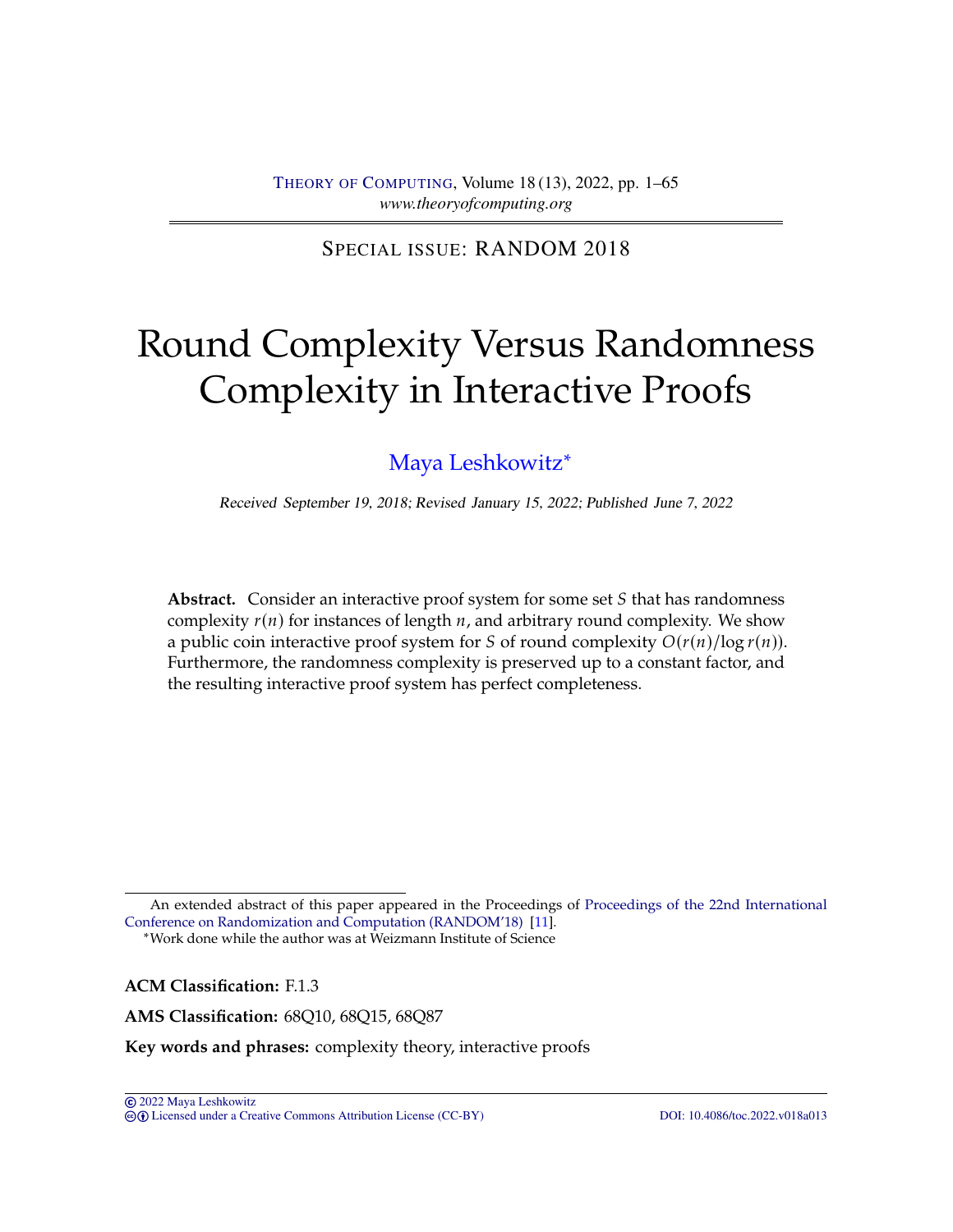| $\mathbf 1$  | <b>Introduction</b><br>$\overline{\mathbf{4}}$<br>5<br>1.1<br>5<br>1.1.1<br>6<br>1.2<br>6<br>1.2.1<br>8<br>1.2.2<br>9<br>Relation to previous public coin emulation protocols<br>1.3<br>10<br>1.4                                                                                                                                                                                                                                                                                   |  |  |  |  |
|--------------|-------------------------------------------------------------------------------------------------------------------------------------------------------------------------------------------------------------------------------------------------------------------------------------------------------------------------------------------------------------------------------------------------------------------------------------------------------------------------------------|--|--|--|--|
| $\mathbf{2}$ | <b>Preliminaries</b><br>10                                                                                                                                                                                                                                                                                                                                                                                                                                                          |  |  |  |  |
| 3            | The protocol tree                                                                                                                                                                                                                                                                                                                                                                                                                                                                   |  |  |  |  |
| 4            | The emulation tree<br>12<br>12<br>4.1<br>The protocol tree is of height $O(r(n)/\log r(n))$ and degree $poly(n)$<br>13<br>4.1.1<br>The degree of the protocol tree is bounded by $poly(n)$<br>13<br>4.1.2<br>The general case $\ldots \ldots \ldots \ldots \ldots \ldots \ldots \ldots \ldots \ldots \ldots$<br>14<br>4.1.3<br>15<br>4.2<br>18<br>4.3                                                                                                                               |  |  |  |  |
| 5            | <b>Public coin emulation</b><br>19<br>5.1<br>22<br>5.2<br>The number of rounds and randomness complexity<br>5.3<br>24<br>5.4<br>24                                                                                                                                                                                                                                                                                                                                                  |  |  |  |  |
| 6            | <b>Analysis of the emulation</b><br>25<br>25<br>6.1<br>31<br>6.2<br>32<br>6.2.1<br>6.2.2<br>36<br>6.2.3<br>6.2.4                                                                                                                                                                                                                                                                                                                                                                    |  |  |  |  |
|              | Appendix A Private coin emulation<br>42<br>42<br>The protocol tree $\dots \dots \dots \dots \dots \dots \dots \dots \dots \dots \dots \dots \dots \dots \dots \dots$<br>A.1<br>The emulation tree entries in the contract of the emulation tree entries in the contract of the emily of the emily of the emily of the emily of the emily of the emily of the emily of the emily of the emily of the emily of<br>43<br>A.2<br>45<br>A.3<br>45<br>A.3.1<br>A.3.2<br>46<br>A.3.3<br>47 |  |  |  |  |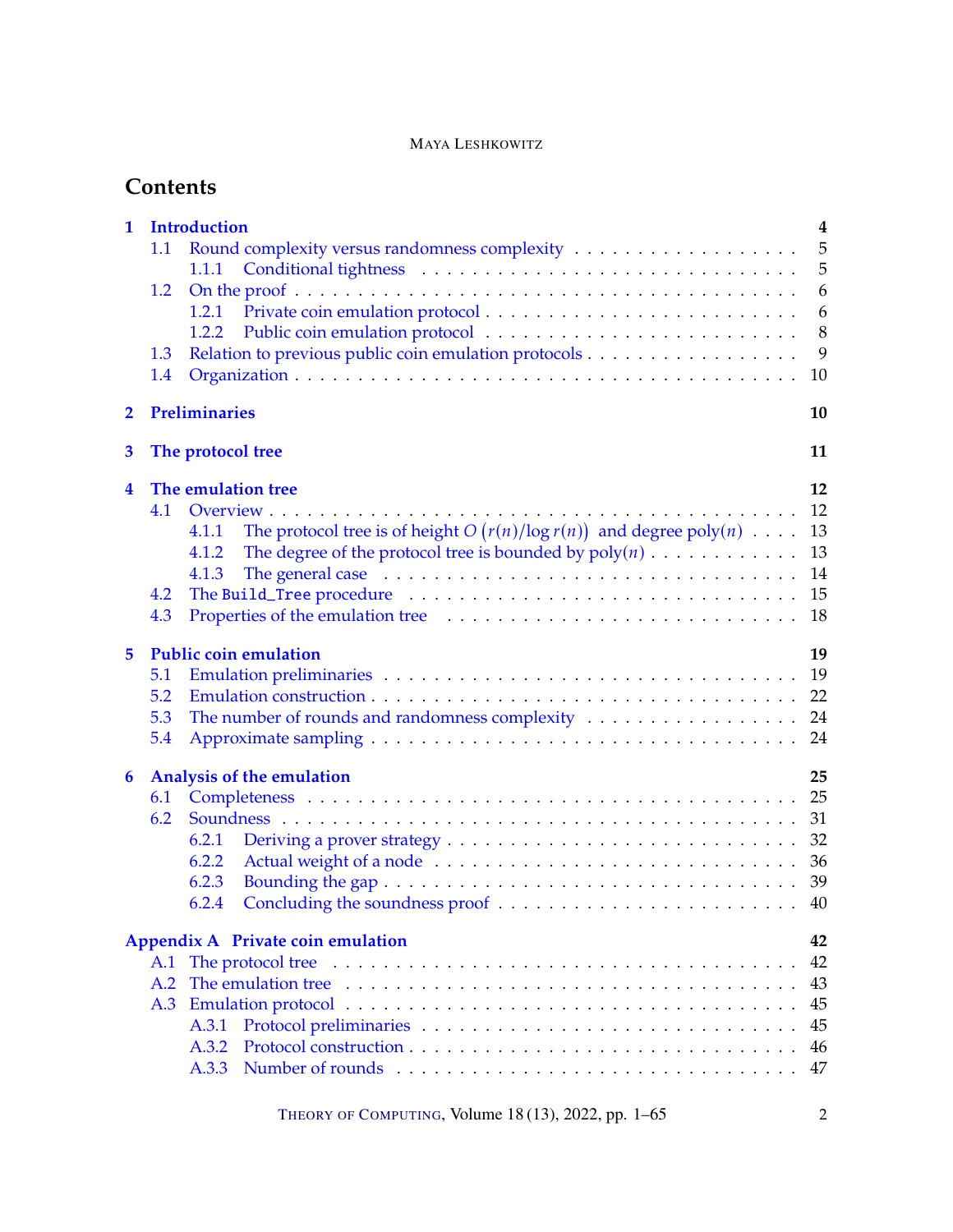|  | Appendix B Alternative public coin emulation | 56                                                                     |  |
|--|----------------------------------------------|------------------------------------------------------------------------|--|
|  |                                              | B.1 Concluding the main Theorem 1.1 using the alternative emulation 57 |  |
|  |                                              |                                                                        |  |
|  |                                              |                                                                        |  |
|  |                                              |                                                                        |  |
|  |                                              |                                                                        |  |
|  |                                              |                                                                        |  |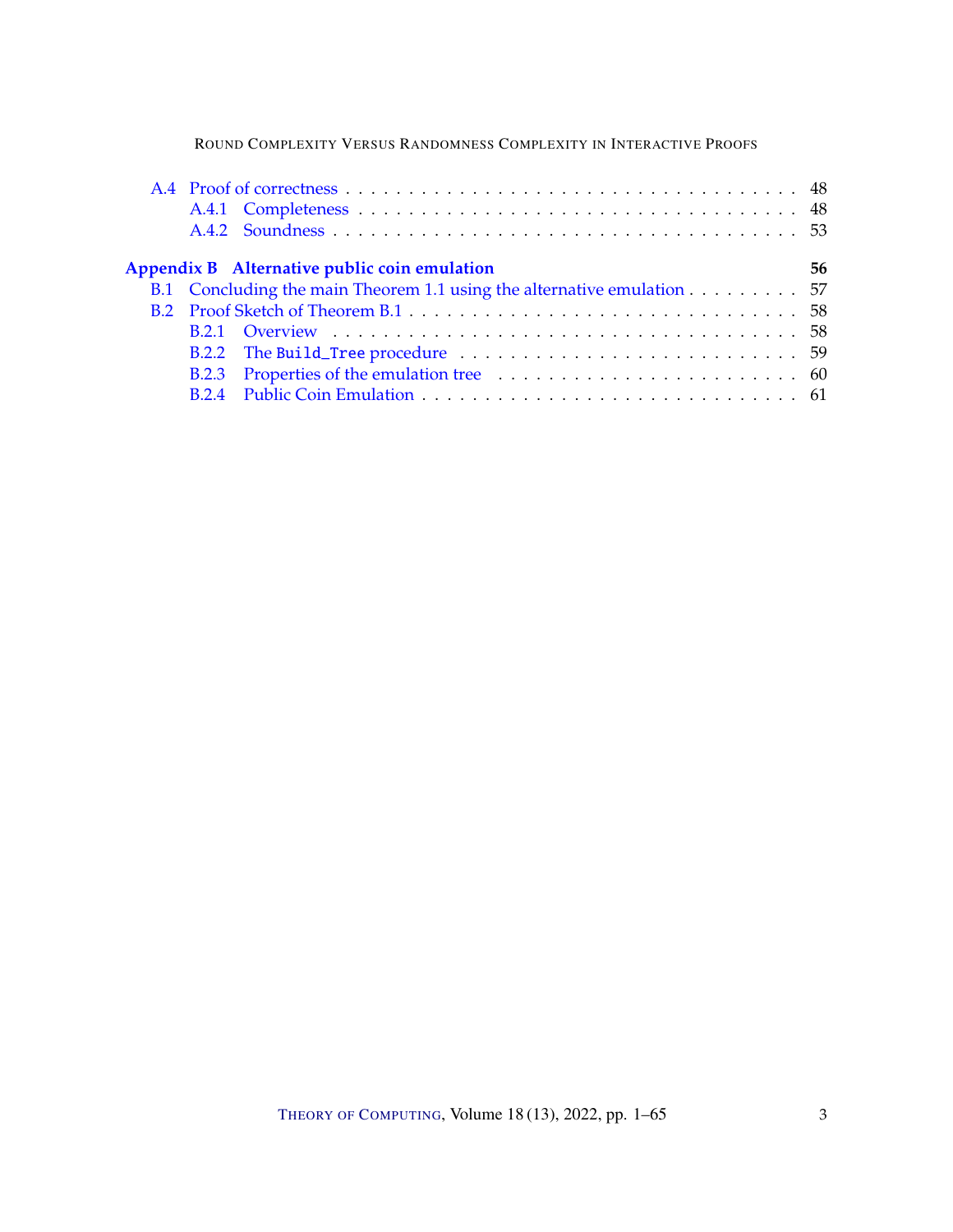# <span id="page-3-1"></span><span id="page-3-0"></span>**1 Introduction**

The notion of interactive proof systems, put forward by Goldwasser, Micali, Rackoff [\[8\]](#page-63-2) and Babai [\[1\]](#page-62-0), and the demonstration of their power by Lund, Fortnow, Karloff, Nisan [\[12\]](#page-63-3) and Shamir [\[14\]](#page-63-4) are among the most celebrated achievements of complexity theory.

Loosely speaking, interactive proof systems capture the most general way in which one party can efficiently verify claims made by another, more powerful, party. The definition of interactive proof systems generalizes the traditional notion of a proof system (indeed, an NP-proof system), by allowing both *interaction* and *randomness*.

It is well known that both interaction and randomness are inherent to the power of interactive proof systems, where here we mean the extra power above that of NP-proof systems. Interactive proofs with no randomness can be easily transformed into NP-proof systems, whereas randomized non-interactive proofs, captured by the class MA (defined by Babai [\[1\]](#page-62-0)), are essentially the randomized version of NP.

Both *interaction* and *randomness* are quantitative notions; that is, one talks of the "amount of interaction," which is commonly associated with the (total) number of messages exchanged (a. k. a. number of *rounds*), and of the amount of randomness (a. k. a. *randomness complexity*). While the previous paragraph refers to the qualitative question and asserts that both interaction and randomness are essential, a finer study of the quantitative question is called for; that is, it is natural to ask about the necessary amount of interaction and randomness in various interactive proof systems.

The study of round complexity in interactive proof systems has some well-known results: Babai introduced public coin interactive proofs (a. k. a. Arthur–Merlin proofs) in [\[1\]](#page-62-0), and showed that the round complexity of any bounded-round Arthur–Merlin proof can be reduced to AM (a two-message Arthur–Merlin proof). Babai and Moran extended this result in [\[2\]](#page-62-1) and showed that the round complexity of Arthur–Merlin proofs for instances of length  $n$  can be reduced by any constant factor [\[2\]](#page-62-1), assuming we keep at least one AM alternation. The public coin transformation of Goldwasser and Sipser [\[9\]](#page-63-5) (which essentially preserves the number of rounds) extends this result to private-coin interactive proof systems. It is also known that a stronger round reduction is quite unlikely. This is the case due to a combination of results reviewed below in the paragraph titled "conditional tightness."

In contrast, we are only aware of one study that focuses on the randomness complexity of interactive proof systems.1 Specifically, Bellare *et al.* [\[3\]](#page-62-2) studied the randomness complexity of *error reduction* in the context of interactive proof systems. (We mention that the randomness complexity is also of interest in [\[5\]](#page-62-3), which provides an alternative transformation of general interactive proof systems to public coin ones.)

Regarding the completeness in interactive proofs, the fact that every interactive proof system can be transformed into one with perfect completeness was shown in [\[4\]](#page-62-4).

<sup>1</sup>We refer to unconditional results and not to the long line of research on randomness versus hardness trade-offs that relies on uniform or non-uniform assumptions, see, e.g., [\[10\]](#page-63-6),[\[13\]](#page-63-7).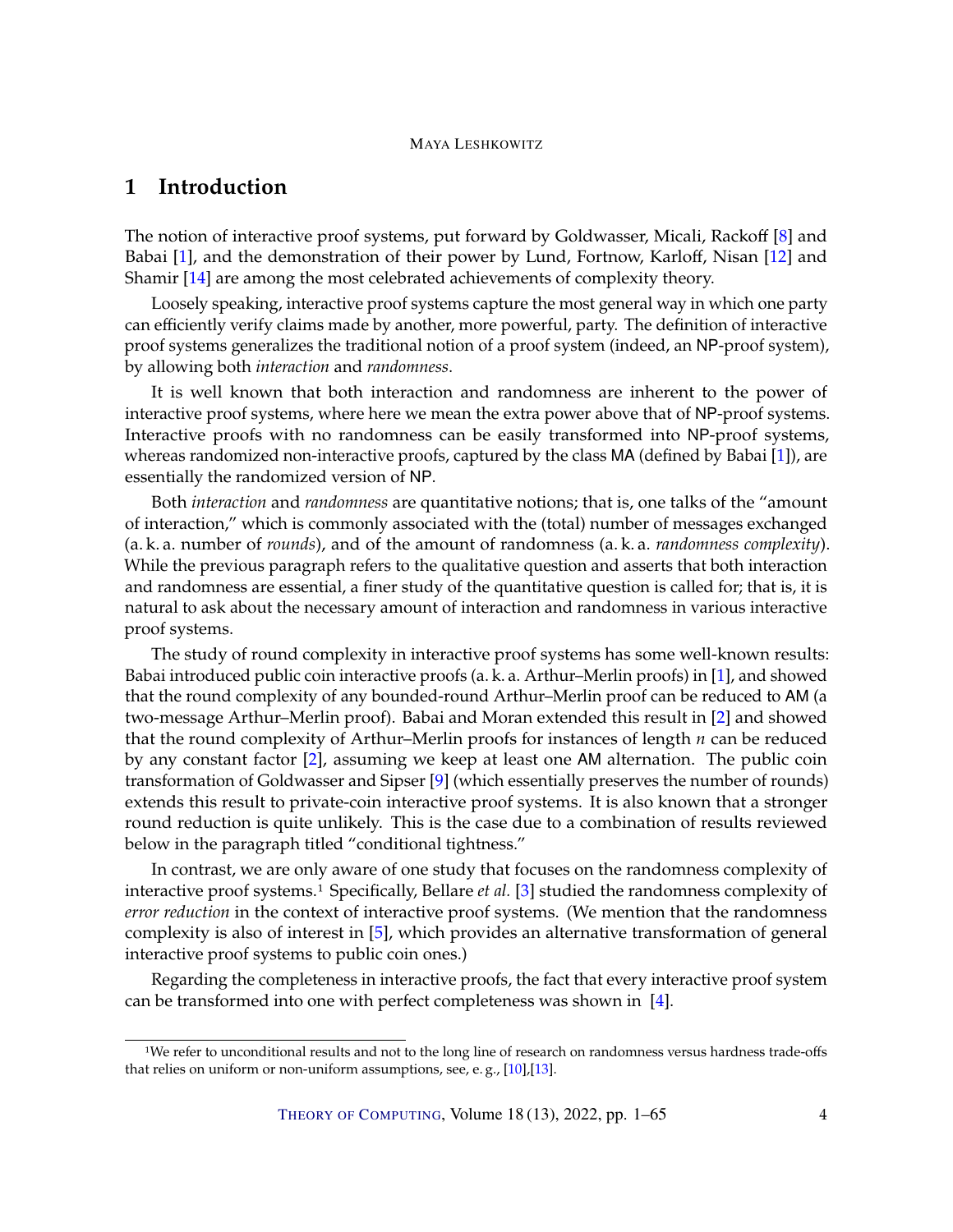# <span id="page-4-3"></span><span id="page-4-0"></span>**1.1 Round complexity versus randomness complexity**

A natural question, which to the best of our knowledge has not been considered before, is what is the relation between the two foregoing complexity measures. We do suspect that there are cases when the randomness complexity cannot be made smaller than the round complexity without trivially increasing the number of rounds. This is because constant-round interactive proof systems seem more powerful than NP-proof systems (see, e. g., the Graph Non-Isomorphism proof of [\[6\]](#page-62-5)), whereas a logarithmic amount of randomness is clearly useless (since this reduces to P). But *can the round complexity be greater than the randomness complexity?*

The answer is definitely negative if we consider *public coin* interactive proof systems. Recall that in these proof systems, in each round, the verifier sends the outcome of fresh coins that it has tossed at the beginning of the current round, and so by definition, the number of coin tosses is at least as large as the number of rounds.<sup>2</sup> However, it is not clear what happens in the case of general interactive proofs. (In particular, the transformation of [\[9\]](#page-63-5) significantly increases the randomness complexity by a factor depending on the number of rounds.)

Recall that in a general interactive proof system, the verifier may toss all coins at the very beginning, but its message in each round may be a complex function of the outcome of these coins (and the messages it has received from the prover). In particular, the verifier's messages may have very little information content (from the prover's point of view), and so in principle we could have many more rounds than the number of coins tossed. Furthermore, it is not clear how to collapse rounds that yield verifier messages of low information content. These are the issues we deal with when showing that even in general interactive proof systems, randomness complexity  $r(n)$  yields round complexity  $O(r(n)/\log r(n))$ . Hence, in interactive proof systems, *the round complexity is smaller than the randomness complexity*.

<span id="page-4-2"></span>**Theorem 1.1** (Main Theorem). *Suppose that S has an interactive proof system of randomness complexity* 𝑟(𝑛) *for instances of length* 𝑛*. Then,* 𝑆 *has a public coin interactive proof system of round complexity*  $O(r(n)/\log r(n))$  and randomness complexity  $O(r(n))$ . Furthermore, the resulting interactive proof *system has perfect completeness.*

Note that, in addition to obtaining the public coin feature, we obtain perfect completeness for free. That is, even if the original system does not have perfect completeness, the new one has this feature.

#### <span id="page-4-1"></span>**1.1.1 Conditional tightness**

The round complexity obtained by [Theorem](#page-4-2) [1.1](#page-4-2) is the best one may hope for at this time, since a result asserting round complexity  $o(r(n)/\log r(n))$  for any set that has an interactive proof system of randomness complexity  $r(n)$  would yield an unexpected result that seems currently out of reach. Specifically, it would place SAT in coAM-TIME( $2^{o(n)}$ ), which contradicts common beliefs. The full reasoning is as follows:

<sup>2</sup>This presumes that the definition requires the verifier to send a non-empty message in each round. But otherwise (i. e., if the definition allows empty messages), rounds in which the verifier sends nothing can be collapsed.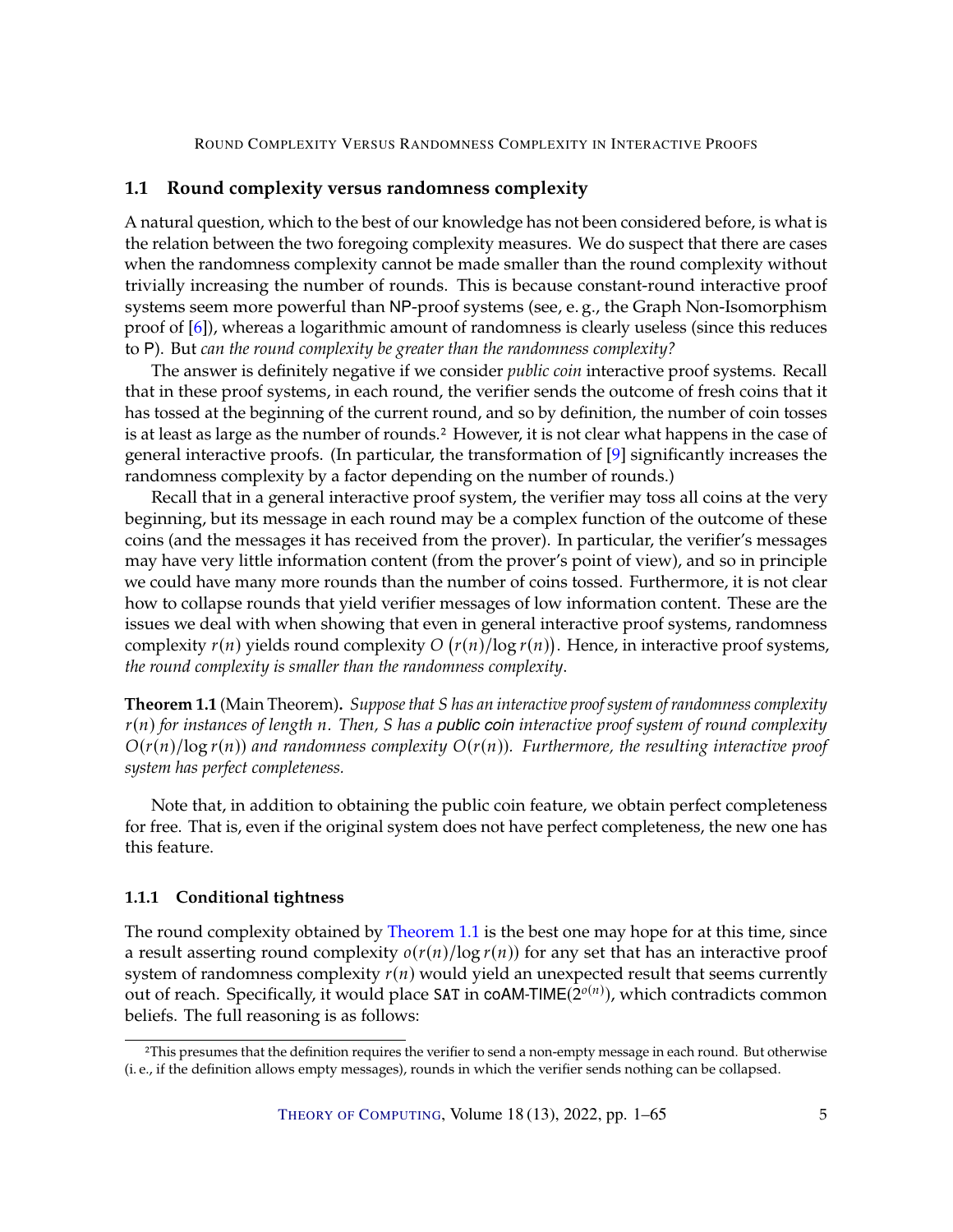- <span id="page-5-2"></span>1. A variant of the celebrated interactive proof system for  $\overline{SAT}$  [\[14\]](#page-63-4) yields an interactive proof system of randomness complexity  $O(n)$  for unsatisfiable CNFs with  $n$  variables. (This interactive proof consists of  $n/log n$  rounds such that in each round we strip a single variable in the sum-check that sums over  $n/log n$  variables with values in [ $n$ ], while using a finite field of order  $poly(n)$ . See [\[7,](#page-62-6) Sec 8].)<sup>3</sup>
- 2. On the other hand, any set having an *m*-round interactive proof system is in AM-TIME( $n^{O(m)}$ ), see  $[7 \text{ And } xB]$ . Hence, if unsatisfiable CNEs have an interactive proof of round complexity see [\[7,](#page-62-6) Apdx B]. Hence, if unsatisfiable CNFs have an interactive proof of round complexity  $o(n/\log n)$ , then such instances can be refuted in AM-TIME( $2^{o(n)}$ ), whereas AM-TIME( $T$ )<br>may equal NTIME( $\text{poly}(T)$ ) may equal NTIME( $poly(T)$ ).

# <span id="page-5-0"></span>**1.2 On the proof of [Theorem](#page-4-2) [1.1](#page-4-2)**

We start by giving an overview of a proof of a weaker result, in which we show how to transform any interactive proof, of randomness complexity  $r(n)$ , to a *private coin* interactive proof for the same set that uses  $O(r(n)/\log r(n))$  rounds, while maintaining the randomness complexity of  $r(n)$ . This proof gives a flavor of the proof of the main theorem, but is significantly simpler.

# <span id="page-5-1"></span>**1.2.1 Private coin emulation protocol**

We describe the strategies of the new prover P and verifier  $V$  in iterations, where each iteration may correspond to several rounds of the original protocol of prover  $P_0$  and verifier  $V_0$ . The idea of the emulation protocol is that, in every iteration, we would like  $P$  to send possible continuations of the current transcript (each possibly describing execution segments of several rounds) that reveal much information about the verifier's random coins. Hence,  $P$  sends maximal transcripts such that each account for a noticeable fraction of the residual probability mass. $4$  The verifier  $V$  then checks if one of these transcripts is consistent with the strategy of  $V_0$  determined by the values of its random coins, which were tossed upfront. (That is, does the transcript contain the messages that  $V_0$  would send using the private coin tosses of  $V$  and the previous messages.) If so,  $V$  picks a maximum transcript consistent with the strategy of  $V_0$ , and they continue their interaction from that point. Otherwise,  $V$  sends its next message (based on the aforementioned coins) without using the continuations suggested by  $P$ . We stress that the

<sup>&</sup>lt;sup>3</sup>This is done by packing a sequence of log *n* bits of the boolean variables into a symbol of  $H = [n] \subseteq F$  where *F* is some field. For  $i \in \ell$ , where  $\ell = \log n$ , denote by  $f_i(x) : F \to F$  the polynomial of degree  $n - 1$  that maps each element in *H* to the value of its *i*th boolean variable. Now take the standard arithmetization of the each element in  $H$  to the value of its  $i$ th boolean variable. Now, take the standard arithmetization of the CNF and replace each occurrence of the variable indexed  $j \cdot \ell + i$  by the polynomial  $f_i(x_j)$ , where  $x_j$  is the F variable that represents the *i*th block of boolean variables. The resulting polynomial is a polynomial in  $n/\ell$  var represents the *j*th block of boolean variables. The resulting polynomial is a polynomial in  $n/\ell$  variables, of total degree  $O(m \cdot n)$ , where  $m$  is the number of clauses. Finally, the number of satisfying assignments is given by the sum over all  $(y_1, ..., y_{n/\ell}) \in H^{n/\ell}$  of the polynomial derived above. Furthermore, we do not execute the sum-check<br>protocol over an exponentially large finite field but rather over a finite field of prime cardinality  $n = \text{$ protocol over an exponentially large finite field but rather over a finite field of prime cardinality  $p = \text{poly}(n)$ , where  $p$ is selected by the verifier at random among such primes.

<sup>4</sup>Note that in the eyes of an observer, a verifier that samples its random coins at the beginning of the interaction and proceeds accordingly, is equivalent to a verifier that on each round samples a message with probability proportional to its residual probability mass.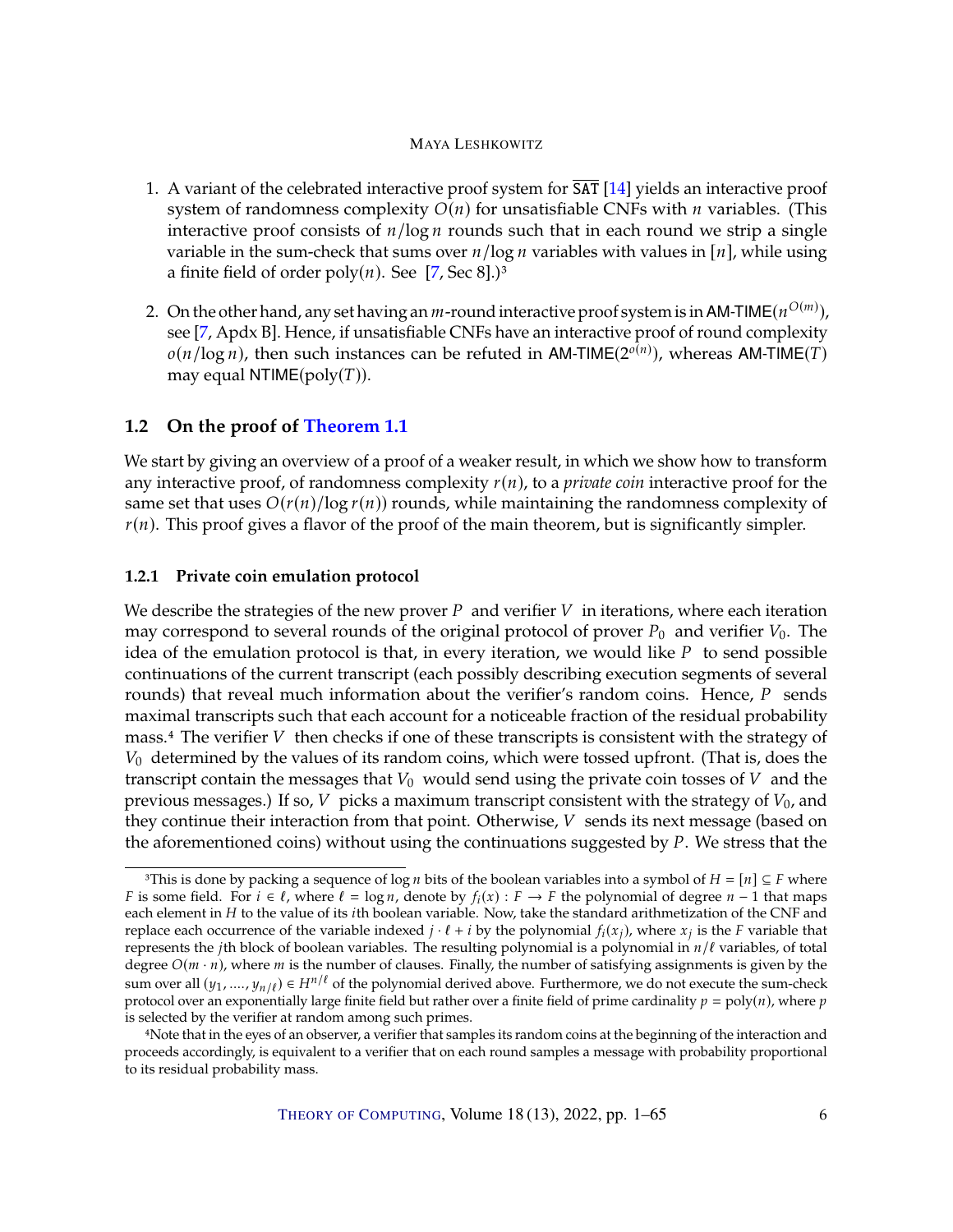only source of  $V'$ s randomness is its private coins tossed upfront, which are used to determine the continuation of the transcript in each subsequent iteration.

We elaborate on how the prover  $P$  determines the continuations of the transcripts. Fixing an iteration, we denote the current transcript by  $\gamma$  and its residual probability mass by  $p(\gamma)$ . Each transcript the prover sends on this iteration is a maximal continuation of  $\gamma$  that is a "heavy continuation." By a heavy continuation  $\gamma'$ , we mean that  $\gamma'$  has probability mass greater than  $p(\gamma)/r(n)$ , when subtracting from it the probability mass of the continuations of  $\gamma$  that were either sent by  $P$  in previous iterations, or previously in this iteration. A heavy continuation is maximal in the sense that all its continuations are not heavy (probability mass not greater than  $p(y)/r(n)$ ). Note that there are at most  $r(n)$  heavy continuations of  $\gamma$ , so the prover can send them to the verifier (who is computationally bounded).

This conditioning allows  $P$  to send several continuations of the transcript, some of which may also be continuations of the others. Consider for example the case that the prover sends  $\gamma\alpha_1\beta_1\alpha_2\beta_2$  and  $\gamma\alpha_1\beta_1$ . In this case if the verifier chooses  $\gamma\alpha_1\beta_1$  it means that in the next iteration the continuation of this transcript cannot begin with  $\alpha_2\beta_2$ .

The benefit of this method of determining transcript-continuations is that we guarantee that in the *next* iteration the probability mass of the new transcript is *lower* than  $p(\gamma)/r(n)$ . The reasoning is as follows. If the verifier  $V$  chooses one of the transcripts suggested by the prover 𝑃, then on the *next* iteration the residual probability mass of each of its continuations is lower than  $p(y)/r(n)$ . Otherwise, this continuation should have been suggested by the prover on the previous iteration. If  $V$  did not choose any of the transcripts, and instead continued the transcript with its own message  $\widetilde{\alpha_1}$ , then it follows that the residual probability mass of the transcript  $\gamma \widetilde{\alpha_1}$  (under the conditioning of the appropriate events) is also lower than  $p(\gamma)/r(n)$ , otherwise the continuation  $\gamma \widetilde{\alpha_1}$  should have been suggested by P.

It follows that after  $O(r(n)/\log r(n))$  iterations the probability of the transcript generated is at most  $(1/r(n))^{r(n)/\log r(n)} = 1/2^{r(n)}$ , which means that there is a unique value of the coin tosses<br>consistent with the transcript. Hence, a complete transcript is generated and V, can reject on consistent with the transcript. Hence, a complete transcript is generated and  $V$  can reject or accept at this point. It is easy to show that if  $P$  follows the prescribed emulation, then the verifier  $V$  accepts with the same probability as in the original interactive proof system, and hence completeness is maintained.

Note that the above emulation per se does not suffice for proving soundness. It is essential to include validation checks that guarantee that the transcripts provided by  $P$  are consistent with some legal prover  $P_0$  strategy for the original protocol.<sup>5</sup> This means that if P provides two transcripts that share a prefix, this common prefix must end with a prover's message and diverge only depending on the verifier's response. This implies that the prover  $P_0$  answers in the same way to the same verifier  $V_0$ 's messages, which means that  $P$ 's strategy is consistent with some prover  $P_0$  of the original proof system and so the soundness of the original proof system is maintained.

 $5$ Otherwise  $P$  can provide different transcripts tailored to the verifier's private coin tosses, whereas the original prover could not have employed such a strategy since it is not exposed to the private coin tosses.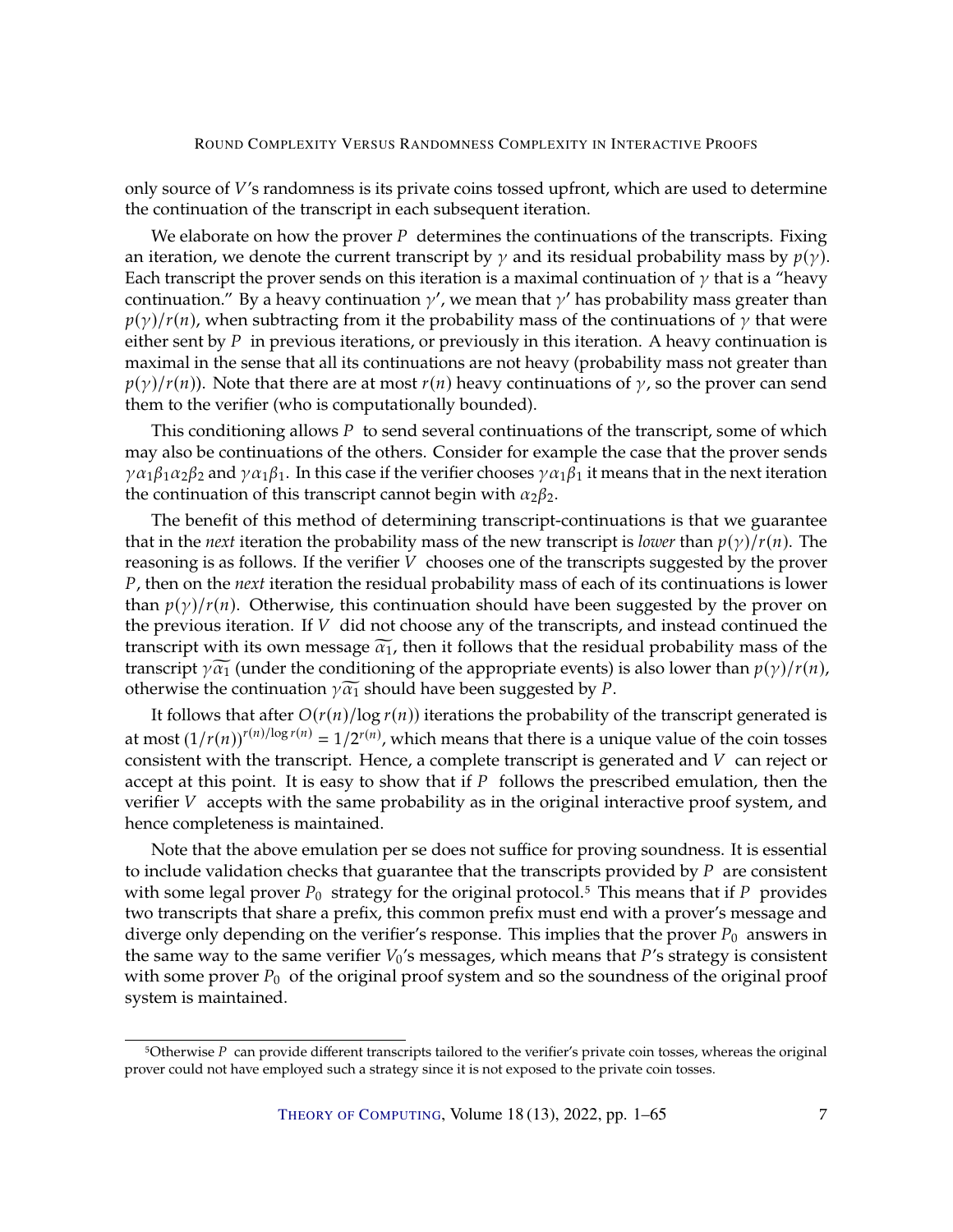#### <span id="page-7-0"></span>**1.2.2 Public coin emulation protocol**

The simplified private coin emulation protocol captures one of the key ideas of our public coin emulation protocol. The difficulty that we face when seeking a public coin emulation is that we cannot rely on hidden coins tossed upfront by the verifier. Thus, when presented with a list of heavy continuations, it is unclear how the verifier should select one at random, since the selection probability should be determined by the residual probability masses that are unknown to it. Our solution is to have the prover provide these probabilities, but this raises the need to verify these claimed values (and have the verifier reject right away if the sum of these probabilities does not match the claimed probability of the transcript as determined before the current iteration). In the last iteration of the emulation, a complete transcript is sampled, containing the verifier's private coins, hence the validity of the transcript and the claim can be checked.

The foregoing description raises a few issues. Firstly, the prover should find a way to communicate all the transcripts to the verifier, and not only the ones with high residual probability mass as before. Second, it is not clear what happens to the soundness when the prover provides wrong values for the residual probabilities. As for the second issue, note that maliciously raising the claimed probability of a transcript does contribute towards having the sum of probabilities meet the prior claim, but it makes the probability that this transcript is selected higher, and so puts the prover in greater difficulties in the next iteration. Indeed, a careful analysis shows that actually, the prover gains nothing by such behaviour, since when the transcript is complete, false claims about its residual probability are easily detected.

Turning back to the first issue, we note that the issue is that there may be too many short transcripts, that each account for a small fraction of the residual probability mass. To deal with this case, we have the prover pack many transcripts into a single auxiliary message. We use a succinct representation of a sequence that contains many of the transcripts but not all of them (since otherwise, we would have made no progress at the current iteration). The succinct representation should support the verification that the corresponding sequences are disjoint. Now, each such "pack" of transcripts will be assigned the corresponding probability mass, and will be treated as if it were an actual transcript.

Needless to say, the foregoing is but a very rough sketch of the structure of the derived proof system. The actual proof system uses a carefully designed verification procedure that ensures that its executions can be mapped to executions in the original proof system (in order to guarantee soundness).

We note that while the above description of the public coin emulation refers to the probability that various transcripts appear in the original proof system (when the prover uses an optimal strategy), our actual construction refers only to accepting transcripts (i. e., transcripts that lead the original verifier to accept). Consequently, we obtain a proof system of perfect completeness, even if the original proof system had two-sided error probability.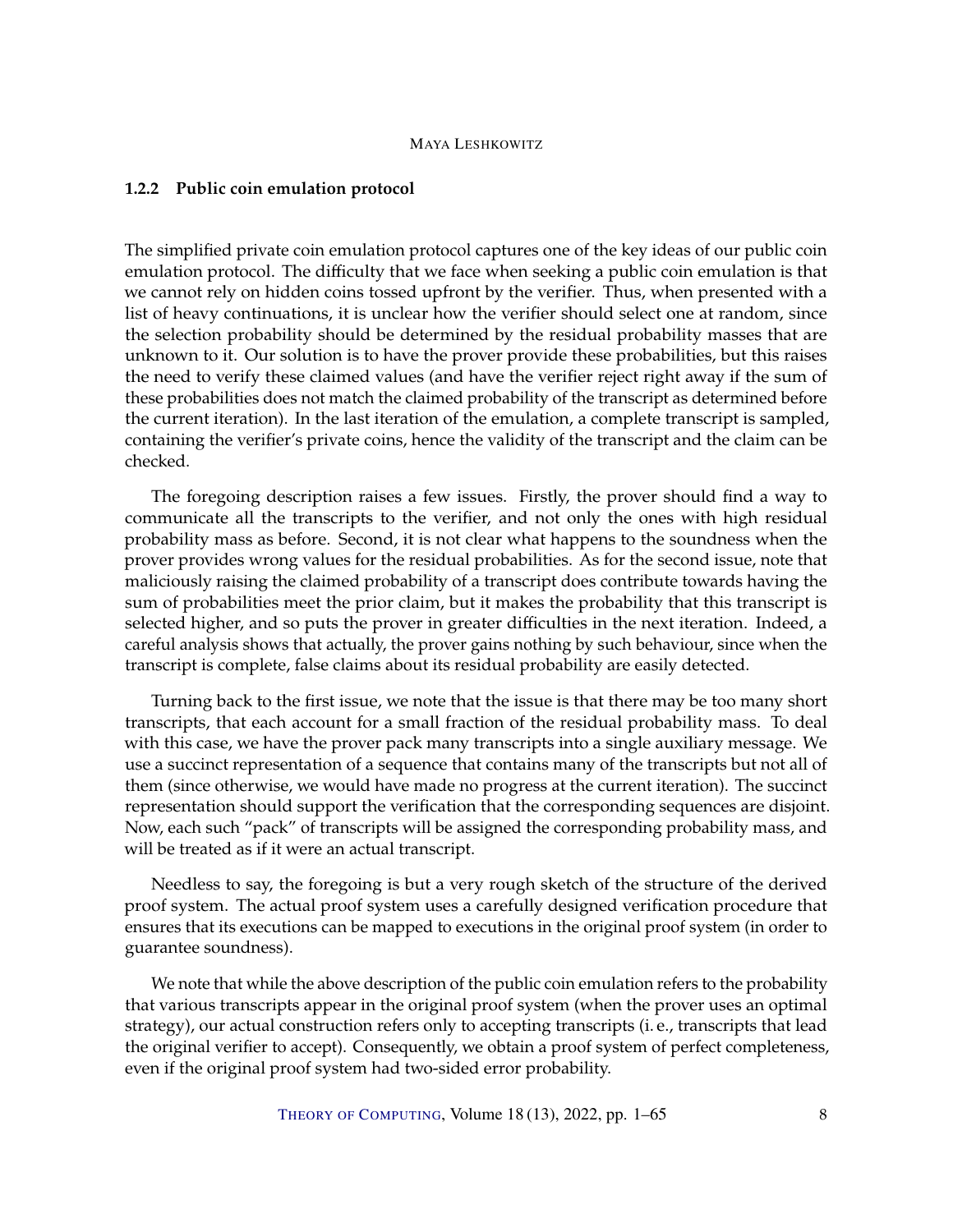### <span id="page-8-1"></span><span id="page-8-0"></span>**1.3 Relation to previous public coin emulation protocols**

The basic idea used in emulating a private coin interactive proof by a public coin one is having the prover assist the verifier in generating its next message using public coins, instead of relying on private coins to generate the messages. Goldwasser and Sipser, who first suggested this emulation strategy [\[9\]](#page-63-5), cluster the potential messages that the original verifier could have sent on the next round into clusters according to the (approximate) number of coin sequences that support each message. A constant-round, public-coin sampling protocol is utilized in order to sample from the cluster of messages that have the largest number of coin sequences. This emulation succeeds assuming a sufficiently large initial gap between completeness and soundness, which is obtained at a cost of blowup of  $poly(n)$  factor in randomness complexity. Thus, the original public coin emulation preserves the round complexity of the private coin interactive proof but not the randomness complexity.

An alternative public coin emulation, suggested by Goldreich and Leshkowitz [\[5\]](#page-62-3), is similar to the original emulation but differs in the way the chosen cluster of messages (from which the sampling is performed) is determined. Whereas in the original emulation the chosen cluster is deterministically determined as the one with the largest number of coins, in the alternative emulation the chosen cluster is selected probabilistically according to its weight (i. e., the number of coin tosses in the cluster). Therefore, the alternative emulation gets closer to sampling from the actual distribution of prover verifier transcripts. Consequently, it requires a smaller initial gap between completeness and soundness. Similarly to the original emulation, the alternative emulation preserves the round complexity but not the randomness complexity, although the blowup in randomness complexity is slightly reduced due to the decrease in the completeness/soundness gap.

Our emulation protocol was designed with the goal of giving an upper bound on the round complexity in terms of the randomness complexity, while preserving the randomness complexity. To this end, the way the prover assists the verifier in generating its next message is different from the method used in the aforementioned emulations. The prover supplies the verifier with heavy continuations, which may correspond to multiple interaction rounds, that account for a noticeable fraction of the residual weight. In addition to the heavy continuations, the prover clusters the messages that each account for a small fraction of the residual weight using a succinct representation that supports the verification that messages in each cluster are disjoint. The method from the alternative emulation is then used to probabilistically select from the joint set of clusters and heavy continuations. When a cluster is selected, instead of using a sampling protocol to sample a message from the cluster, the emulation protocol is executed iteratively until reaching a heavy continuation (which corresponds to a message of the original interactive proof system). For this reason, the emulation protocol does not preserve the round complexity, which may increase by a  $poly(n)$  factor. However, addressing our initial concern, the combination of message generation and selection methods ensure that the randomness complexity  $r(n)$  is preserved up to a constant factor and the new round complexity is at most  $O(r(n)/\log r(n))$ .

The original and alternative public coin emulations did not obtain perfect completeness since they used a sampling protocol for sampling a message from a cluster, which may fail even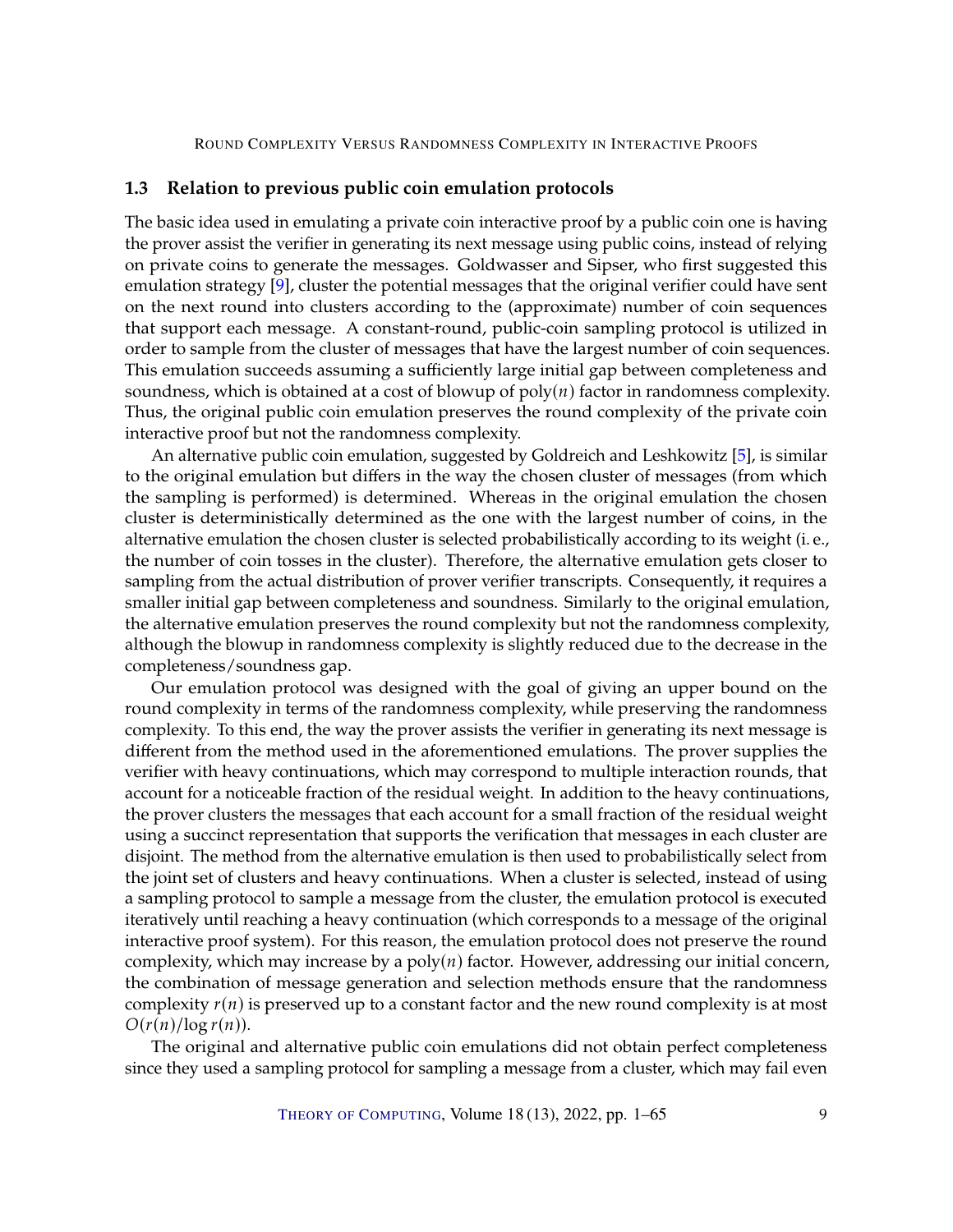<span id="page-9-2"></span>when the prover is honest. Since our emulation does not utilize such a protocol, we obtain perfect completeness for free.

An additional known public coin emulation is obtained using the LFKN–Shamir protocol [\[12,](#page-63-3) [14\]](#page-63-4) to derive a public coin interactive proof system with perfect completeness to any set in PSPACE, and applying the protocol on the trivial PSPACE emulation of the private coin interactive proof system. This public coin emulation with perfect completeness is derived at a cost of polynomial round complexity and randomness complexity.

# <span id="page-9-0"></span>**1.4 Organization**

Towards proving the main theorem we shall show how to emulate an existing interactive proof system with a public coin emulation protocol that has  $O(r(n)/\log r(n))$  rounds. We begin by<br>introducing the potion of "protocol trees" in Section 3, which we use to describe the interaction introducing the notion of "protocol trees" in [Section](#page-10-0) [3,](#page-10-0) which we use to describe the interaction of the verifier and prover of the original interactive proof system. In [Section](#page-11-0) [4,](#page-11-0) we shall show how to transform the protocol tree into an "emulation tree," that contains the continuations of the transcripts that the prover sends on each iteration along with their probability masses. Using this emulation tree, we then turn to describing the public coin emulation protocol for the new prover and verifier, in [Section](#page-18-0) [5.](#page-18-0) The analysis of the emulation, which is given in [Section](#page-24-0) [6,](#page-24-0) is partitioned into completeness [\(Subsection](#page-24-1) [6.1\)](#page-24-1) and soundness [\(Subsection](#page-30-0) [6.2\)](#page-30-0).

In [Appendix](#page-41-0) [A,](#page-41-0) we show how to emulate the existing interactive proof system with a private coin emulation protocol that has  $O(r(n)/\log r(n))$  rounds. The organization of this section is<br>similar to the organization of the main part of the paper, although most sections of it are loss similar to the organization of the main part of the paper, although most sections of it are less involved. [Appendix](#page-41-0) [A](#page-41-0) is written so it can be read independently of the rest of the paper, and the decision if to read it before or after the other parts of the paper is left to the reader.

We provide notes that point out the main differences and similarities between the private and public coin emulation protocols. These notes are typeset as this one.

In [Appendix](#page-55-0) [B,](#page-55-0) we show an additional way to emulate the existing proof system with a public coin one that has perfect completeness. We stress that this is emulation is weaker than the one in the main theorem since it does not reduce the round complexity.

The two emulations in [Appendix](#page-55-0) [A](#page-41-0) and Appendix [B](#page-55-0) together can be used to derive an alternative proof of the main theorem. This alternative proof of the main theorem is more modular, splitting the transformation into two simpler independent steps. We show how this can be done in [Appendix](#page-55-0) [B.](#page-55-0)

# <span id="page-9-1"></span>**2 Preliminaries**

Let us start by formally defining interactive proof systems, where the completeness and soundness bounds are parameters.

**Definition 2.1** (Interactive Proof Systems). Let  $c, s : \mathbb{N} \to [0,1]$  such that  $c(|x|) \geq s(|x|) +$  $1/poly(|x|)$ . An interactive proof system for a set *S* is a two-party game, between a verifier,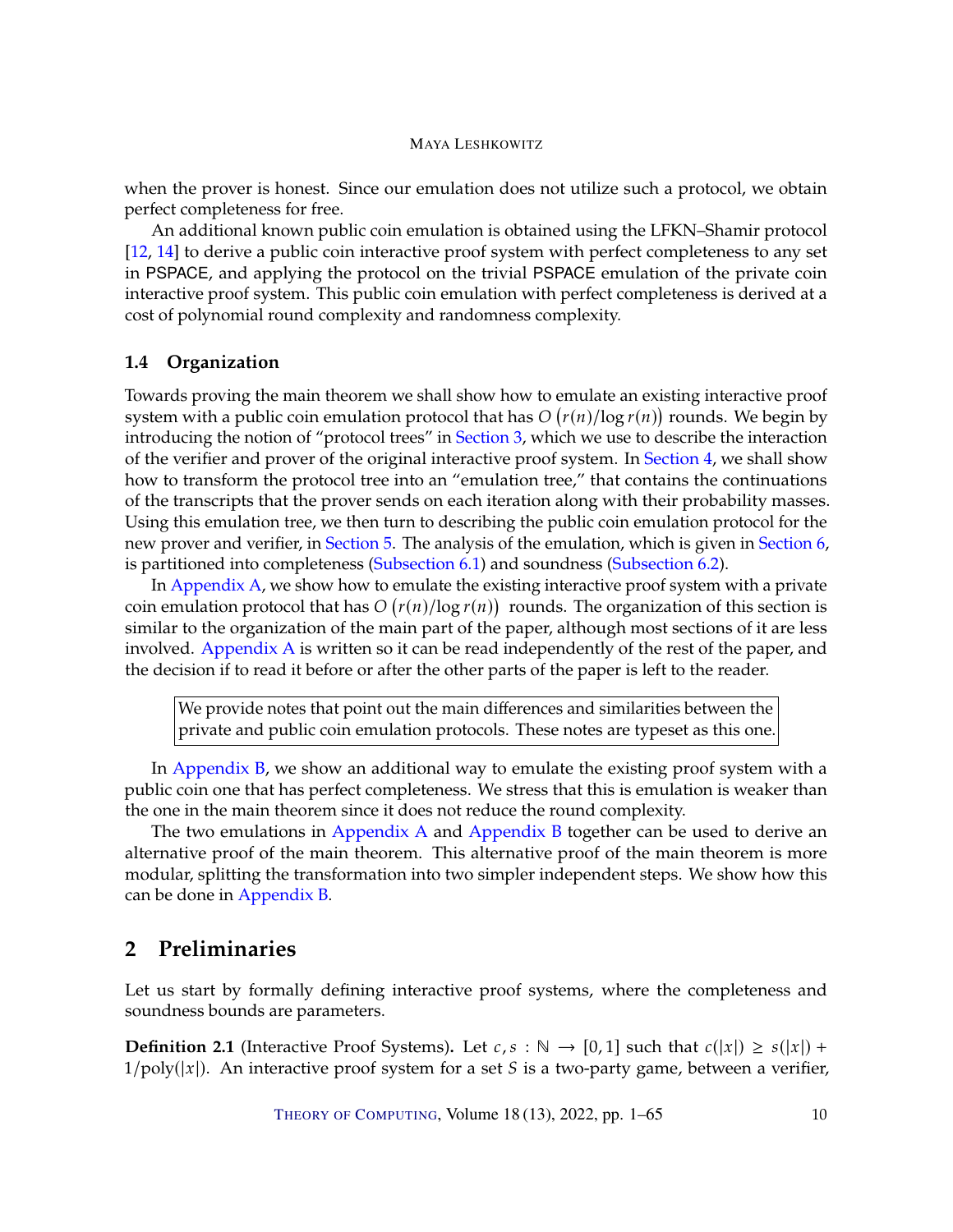denoted  $V$ , executing a probabilistic polynomial-time strategy, and a prover, denoted  $P$ , executing a *(computationally unbounded)* strategy, satisfying the following two conditions:

- Completeness with bound  $c$ : For every  $x \in S$ , the verifier  $V$  accepts with probability at least  $c(|x|)$  after interacting with the prover P on common input x.
- Soundness with bound *s*: For every  $x \notin S$  and every prover  $\widetilde{P}$  strategy, the verifier V accepts with probability at most  $s(|x|)$  after interacting with  $\tilde{P}$  on common input x.

When c and s are not specified, we mean  $c \equiv 2/3$  and  $s \equiv 1/3$ . We denote by IP the class of sets having interactive proof systems. When  $c \equiv 1$ , we say that the system has perfect completeness.

# <span id="page-10-0"></span>**3 The protocol tree of the original proof system**

Note that the protocol tree for the private coin emulation described in [Section](#page-41-1) [A.1](#page-41-1) is similar to the one described here, except for the definition of weights.

Fixing an interactive proof between a prover  $P$  and a verifier  $V$ , and an instance  $x$  of length  $n$ , we describe the possible prover-verifier interactions on common input  $x$  using a tree  $T_{P,V}$  whose height corresponds to the number of rounds of interaction. For some  $\ell = \ell(n)$ , we assume without loss of generality that in round *i* the verifier sends a message  $\alpha_i \in \{0,1\}^{\ell}$ , and the prover recognise with a message  $\beta_i \in \{0,1\}^{\ell}$ . We can also assume, without loss of and the prover responds with a message  $\beta_i \in \{0,1\}^{\ell}$ . We can also assume, without loss of concretive that the prover's strategy is deterministic and fixed. Each node z on level i represents generality, that the prover's strategy is deterministic and fixed. Each node  $v$  on level  $j$  represents a possible prover-verifier transcript for the first  $j$  rounds of the interaction. The branching of  $T_{P,V}$  represents the possible ways to extend the transcript to the next round. The number of ways to extend the transcript is the number of possible messages of the verifier in the next round since the prover is deterministic. Hence, each node has *at most*  $D := 2^{\ell}$  children, corresponding to the  $2^{\ell}$  possible verifier messages for the poxt round. The prover's response to each such to the  $2^{\ell}$  possible verifier messages for the next round. The prover's response to each such message is included in the **description** of the corresponding node.

The description of a node u on level *j* contains the partial **transcript**  $\gamma(u) = \alpha_1 \beta_1, \dots, \alpha_i \beta_i$ of the interaction up to the  $j'$ th round. The root (at level zero) has an empty transcript, whereas a leaf in  $T_{P,V}$  represents a complete prover-verifier interaction. We can assume, without loss of generality, that the verifier sends its private coins on the last round, and hence every leaf is associated with a sequence of coin tosses which leads the verifier either to accept or to reject. Hence, we can represent the possible interactions generated by the interactive proof system using a tree of height  $m$  which has  $2^{r(n)}$  leaves, where  $m$  is the number of rounds and  $r(n)$  is the number of coin togeog. Heing a constant number of ropotitions of an interactive proof system number of coin tosses. Using a constant number of repetitions of an interactive proof system with standard completeness and soundness parameters, we can assume that the interactive proof system has completeness parameter  $9/10$  and soundness parameter  $1/10$ .<sup>6</sup> Note that this blows up the randomness complexity only by a constant factor (as compared to our interactive proof

<sup>6</sup>The new interactive proof system will work by performing multiple invocations of the original interactive proof system. The verifier will accept if the majority of the original runs are accepting.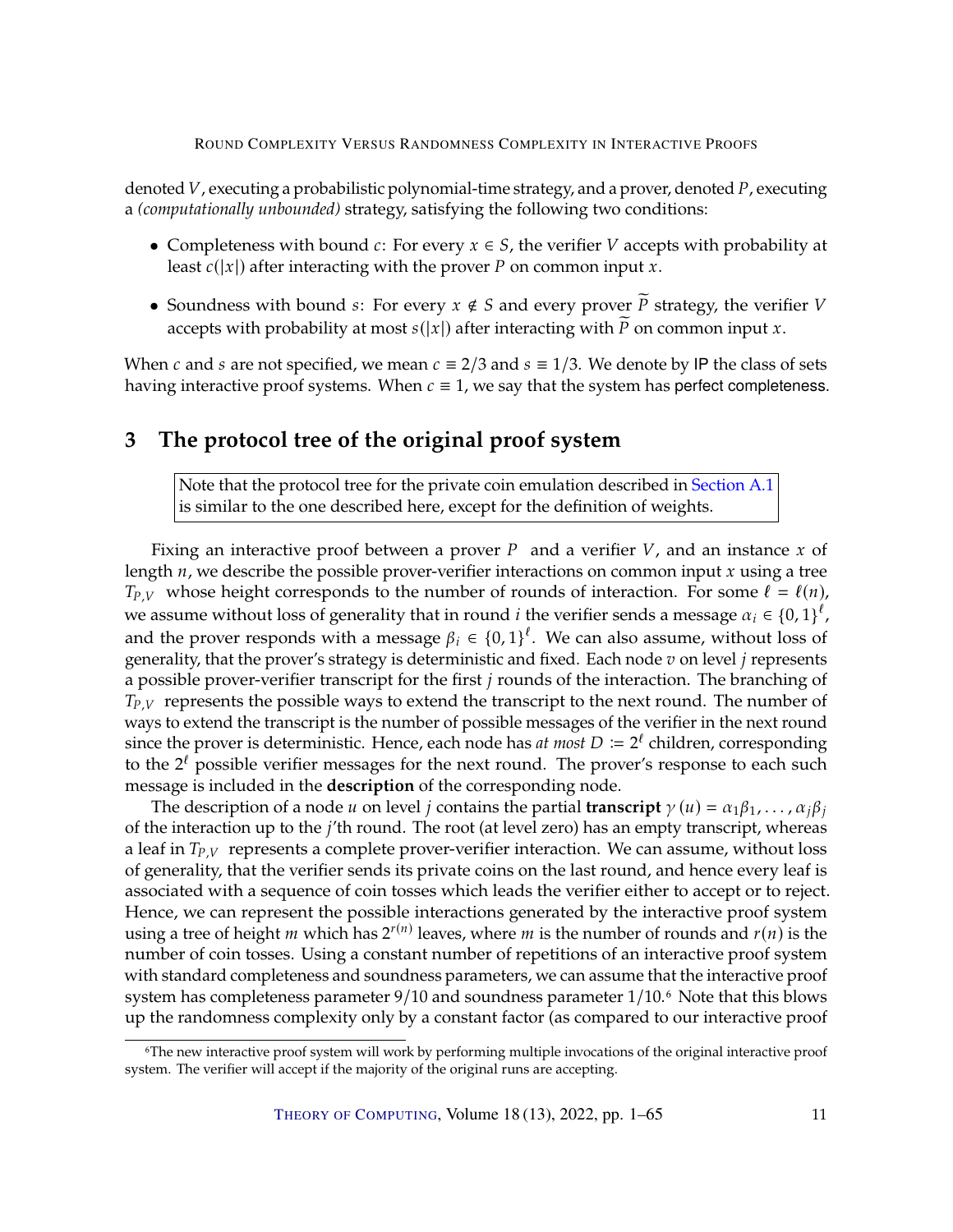for the standard 1/3, 2/3 parameters). Therefore, if x is a yes-instance then at least  $9/10 \cdot 2^{r(n)}$  of its leaves its leaves represent accepting runs, and if x is a no-instance then at most  $1/10 \cdot 2^{r(n)}$  of its leaves represent accepting runs.

The description of a node also contains its **weight**, denoted  $w(u)$ . The weight of the node is the number of coin sequences that are consistent with the node and lead the verifier to accept at the end of the interaction. That is,

**Definition 3.1** (Weight of a leaf). Let  $u$  be a leaf in  $T_{P,V}$  with transcript  $\gamma(u)$  which corresponds to the full transcript of the interaction of P and V on input x, when V uses coin sequence  $\rho$ ; that is,

$$
\gamma(u) = (\alpha_1, \beta_1, \dots, \alpha_m, \beta_m, (\rho, \sigma))
$$
\n(3.1)

where  $\sigma = V(x, \rho, \beta_1, \ldots, \beta_m) \in \{0, 1\}$  is V's final verdict and for every  $i = 1, \ldots, m$  it holds that  $\alpha_i = V(x, \rho, \beta_1, \dots, \beta_{i-1})$  and  $\beta_i = P(x, \alpha_1, \dots, \alpha_i)$ . We define the weight  $w(u)$  of  $u$  to be  $V$ 's final verdict  $\sigma$ .

**Definition 3.2** (Weight of a node). The weight  $w(u)$  of a node  $u$  in  $T_{P,V}$  is the sum of the weights of the leaves that are descendants of  $u$ .

Note that  $w(u)$  is proportional to the probability that  $\gamma(u)$  is generated and the verifier accepts at the end of the interaction.

In the private coin emulation the weight of all the leaves is defined as 1. Hence, in the private coin emulation the weight of a node is the number of coin sequences that are consistent with the corresponding transcript.

# <span id="page-11-0"></span>**4 The emulation tree**

# <span id="page-11-1"></span>**4.1 Overview**

So far we have explained how to represent the possible executions of an  $m$ -round interactive proof system between prover  $P_0$  and verifier  $V_0$  on some instance  $x$ , where the protocol utilizes  $r(n)$  coins. This results in a protocol tree  $T_{P_0,V_0}$  of height  $m$  with  $2^{r(n)}$  leaves. Our goal is to transform this protocol tree to an emulation tree, denoted by  $F_{\text{D}_1,V_1}$  that defines a prover strategy transform this protocol tree to an emulation tree, denoted by  $E_{P_0, V_0}$ , that defines a prover strategy<br>for a  $O\left(\frac{r(n)}{\log r(n)}\right)$ -round public coin emulation protocol. This transformation is done for a  $O(r(n)/\log r(n))$ -round public coin emulation protocol. This transformation is done<br>using the Build Tree procedure. First we describe how the emulation tree is used in the very using the Build\_Tree procedure. First, we describe how the emulation tree is used in the very restricted case where the protocol tree is already suitable for our proposed public coin protocol and the Build\_Tree procedure is not required. Next, we explain how the transformation works in a restricted case when the degree of the protocol tree is bounded by  $poly(n)$ , and finally in the case of a general protocol tree.

The procedure for constructing the private coin emulation tree described in [Section](#page-42-0) [A.2](#page-42-0) is similar to the one described here for the restricted case that the degree of the protocol tree is bounded by  $poly(n)$ . Those familiar with the construction of the emulation tree for the private coin protocol can skip to the "general case" paragraph.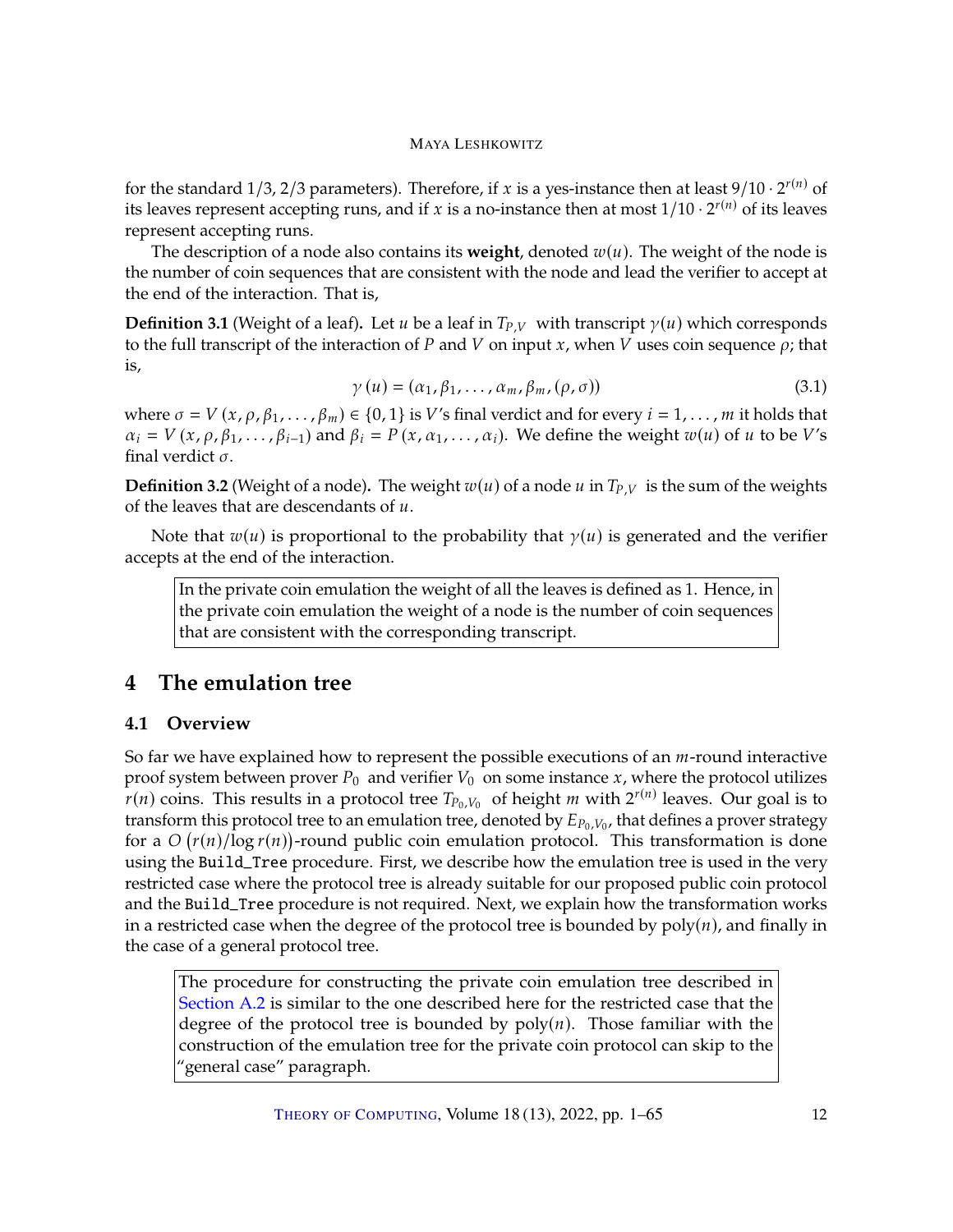# <span id="page-12-0"></span>**4.1.1** The protocol tree is of height  $O(r(n)/\log r(n))$  and degree  $poly(n)$

In order to convince the verifier that  $x$  is a yes-instance the prover makes an initial claim that the weight of the root of the protocol tree  $T_{P_0,V_0}$  is at least  $c \cdot 2^{r(n)}$  (where  $c$  is the completeness bound). The emulation is initiated at the root of  $T_{\text{R}}$  is and on each round of the emulation the bound). The emulation is initiated at the root of  $T_{P_0,V_0}$  and on each round of the emulation the prover assists the verifier at progressing one step down the  $T_{\text{R}}$ ,  $V_{\text{R}}$ . (This assistance is required prover assists the verifier at progressing one step down the  $T_{P_0,V_0}$ . (This assistance is required<br>because the verifier does not have access to  $T_{\text{max}}$ ). Each round consists of the prover providing because the verifier does not have access to  $T_{P_0,V_0}$ .) Each round consists of the prover providing the verifier with the descriptions of the children of the current pode *u* that was sampled on the verifier with the descriptions of the children of the current node  $u$  that was sampled on the previous round, where these descriptions contain the weights of the various children. The verifier performs validations to check that according to the descriptions these are legal children of *u*, and that their claimed weights sum up to  $w(u)$ . Then, the verifier samples a child with probability that is approximately proportional to its weight, up to a multiplicative factor of  $\frac{1+1}{r(n)}$  using  $O(\log r(n))$  public coins. On the last round, a leaf is sampled, whose description contains the complete prove-verifier interaction along with the coins tossed by the verifier. The contains the complete prover-verifier interaction along with the coins tossed by the verifier. The new verifier accepts if and only if the transcript sampled is consistent with the original verifier's strategy according to the coin tosses revealed, and leads the original verifier to accept.

To see why this is indeed an interactive proof system for the original language, note that an honest prover can always convince the verifier of the correctness of a true claim using this emulation. Hence, the interactive proof system we described has perfect completeness. On the other hand, for no-instances, a prover that wants to make the verifier accept must make an initial claim that the weight of the empty transcript is much larger than its actual weight. Namely, the actual weight of the empty transcript is at most  $s \cdot 2^{r(n)}$ , whereas the prover claims that the weight is at least  $c \cdot 2^{r(n)}$ , where  $c > s$  are the completeness and soundness bounds of the original<br>interactive proof system. Thus, there is a multiplicative gap of s /s between the actual weight interactive proof system. Thus, there is a multiplicative gap of  $s/c$  between the actual weight and the one claimed. We can show that, in expectation, this gap is maintained throughout the emulation, up to a factor of  $(1 + 1/r(n))^{r(n)} < e$  that comes from the approximation factor. Therefore, the probability that a leaf that corresponds to an accepting run is sampled on the last round (and hence the verifier accepts) is at most es/ $c$  which is smaller than 1/3 for a suitable choice of  $s$  and  $c$ .

### <span id="page-12-1"></span>**4.1.2** The degree of the protocol tree is bounded by  $poly(n)$

In this case the height of the protocol tree  $T_{P_0,V_0}$  may be asymptotically larger than  $r(n)/\log r(n)$ . We create a new tree of height  $O(r(n)/\log r(n))$  to guide the prover's strategy, which we use in<br>a way similar to how we used the protocol tree in the previous paragraph. We call this tree the a way similar to how we used the protocol tree in the previous paragraph. We call this tree the **emulation tree**, which we denote by  $E_{P_0,V_0}$ . The nodes in the  $E_{P_0,V_0}$  are nodes in  $T_{P_0,V_0}$ . However, the children of a node  $u$  in  $E_{P_0,V_0}$  may be non-immediate descendants of  $u$  in  $T_{P_0,V_0}$ .

We start with a protocol tree  $T_{P_0, V_0}$  rooted at  $r$  whose weight is  $w(r)$ , and on each step we<br>dify this tree towards creating an emulation tree  $F_{\text{D}, V}$ . We define a **beavy describent** of modify this tree towards creating an emulation tree  $E_{P_0,V_0}$ . We define a **heavy descendant** of pode *x* to be a node whose weight is at least  $w(x)/x(y)$  and the weight of each of its children is node r to be a node whose weight is at least  $w(r)/r(n)$  and the weight of each of its children is smaller than  $w(r)/r(n)$ . Note that there are at most  $r(n)$  heavy descendants for each node in the tree.

We modify  $T_{P_0,V_0}$  so that the children of  $r$  in the emulation tree are its original children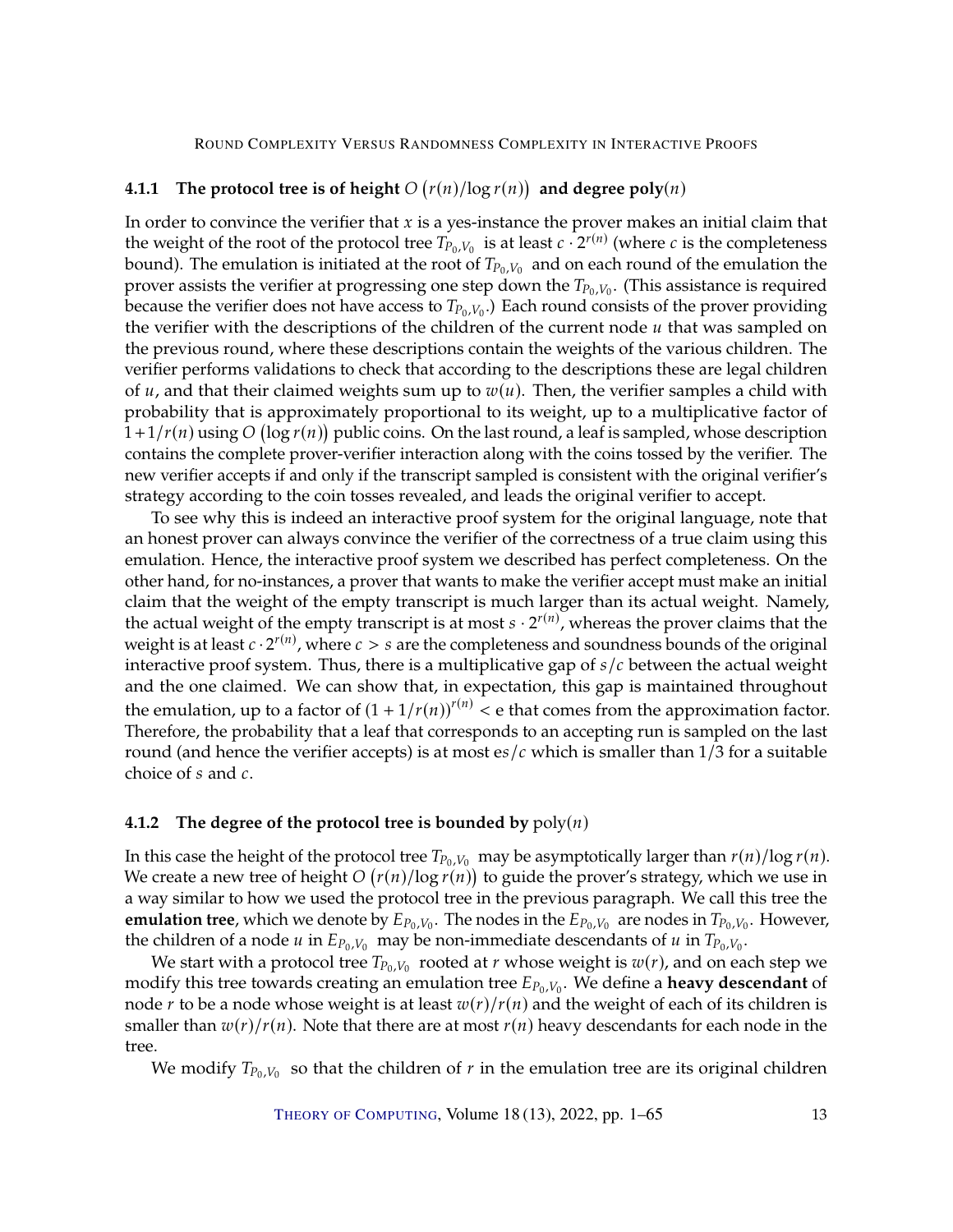as well as the heavy descendants that we lift upwards to make them new children of  $r$ . This modification is performed using the Build\_Tree(r) procedure, which when invoked on a node  $r$  identifies the nodes that will be children of  $r$  in the new tree, sets them as children of  $r$ , and then initiates recursive invocations on the (original and new) children of  $r$ , creating the new emulation tree rooted at  $r$ . Details follow.

The Build\_Tree(r) begins by identifying the heavy descendants of  $r$  (they can also be children of  $r$  in  $T_{P_0, V_0}^r$ , which will become **heavy children** of  $r$ . Denote by  $T_{P_0, V_0}^u$  the intermediate tree after we identify and set  $u$  as a heavy descendant of  $r$ . This way we have a notation for every transformation of the tree in which we set an additional child in the tree. That is, if the next tree transformation of the tree in which we set an additional child in the tree. That is, if the next tree after  $T_{P_0,V_0}^u$  is  $T_{P_0,V_0}^w$  then in  $T_{P_0,V_0}^w$  both  $u$  and  $w$  are heavy children of  $r$ . After we identified the children of  $r$  in the new emulation tree, we call the Build Tree procedure recursively on eac children of  $r$  in the new emulation tree, we call the Build\_Tree procedure recursively on each child of  $r$ , which croates an emulation tree rooted at that pode child of  $r$ , which creates an emulation tree rooted at that node.

Observe that in the final emulation tree  $E_{P_0, V_0}$ , for each node  $u$ , the weight of each grandchild<br>Lis at most  $\pi(u)/\pi(u)$ . This is because if  $\pi$  is a because hild of  $u$  in  $E_{\text{max}}$ , then the weight of of *u* is at most  $w(u)/r(n)$ . This is because if *v* is a heavy child of *u* in  $E_{P_0,V_0}$ , then the weight of orch descondant of *z* in  $T^u$  is at most  $zu(u)/r(u)$ . Since the children of *z* in the emulation tree each descendant of  $v$  in  $T_{P_0,V_0}^u$  is at most  $w(u)/r(u)$ . Since the children of  $v$  in the emulation tree<br>are descendants of  $v$  in  $T^u$  the claim holds. Otherwise,  $v$  is a non-heavy child of  $u$  so its are descendants of  $v$  in  $T_{p_0, V_0}^{W^0}$  the claim holds. Otherwise,  $v$  is a non-heavy child of  $u$ , so its weight is smaller than  $w(u)/r(n)$  and hence the weight of each child of  $v$  is also smaller than  $w(u)/r(n)$  and hence the weight of each child of  $v$  is also smaller than  $w(u)/r(n)$ .

It follows that the height of  $E_{P_0,V_0}$  is  $O(r(n)/\log r(n))$ . The number of children of each node<br>t most poly(n), because we add at most  $r(n)$  beavy children to the original children of each is at most  $poly(n)$ , because we add at most  $r(n)$  heavy children to the original children of each node, and  $r(n)$  is at most polynomial in  $n$ . Hence, the emulation tree has properties similar to the protocol tree in the previous paragraph, so it is suitable for our public coin emulation described in the previous subsection.

#### <span id="page-13-0"></span>**4.1.3 The general case**

In general, the degree of the protocol tree  $T_{P_0,V_0}$  may be exponential in *n*. Lifting the heavy children as we did in the case of unbounded height guarantees that the height of the new emulation tree  $E_{P_0,V_0}$  is  $O(r(n)/\log r(n))$ , but its degree may be super-polynomial in *n* (due to the original children). Hence we will not be able to perform the emulation by having the prover the original children). Hence, we will not be able to perform the emulation by having the prover provide the verifier with the descriptions of the children of the current node. Thus, we also need to make sure we create  $E_{P_0,V_0}$  so that its degree is poly(*n*).

In order to reduce the degree when it is too large, we group the non-heavy children of  $r$ under new children, which we call **interval children**. This is done in addition to handling the heavy children of  $r$  as before. In general, children of  $r$  in  $T_{P_0,V_0}$  may become non-immediate descendants in the next intermediate tree, and non-immediate descendants of  $r$  may become immediate children of  $r$  in the next intermediate tree (due to lifting).

Determining the children of  $r$  is done in two steps, as part of the Build\_Tree(r) procedure.<br>The first step is identifying the heavy descendants  $v_1, \ldots, v_k$  of  $r$  and lifting them to be children The first step is identifying the heavy descendants  $v_1, \ldots, v_k$  of  $r$  and lifting them to be children of  $r$ , creating heavy children. This is done by creating intermediate trees  $T^{v_1}$   $T^{v_k}$  through of *r*, creating heavy children. This is done by creating intermediate trees  $T_{p_0}^{v_1}$  $\begin{array}{r} \mathbf{v}_1 \ \mathbf{v}_0 \ \mathbf{v}_0 \ \mathbf{v}_1 \ \mathbf{v}_2 \ \mathbf{v}_2 \ \mathbf{v}_3 \ \mathbf{v}_4 \ \mathbf{v}_5 \ \mathbf{v}_6 \ \mathbf{v}_7 \ \mathbf{v}_8 \ \mathbf{v}_9 \ \mathbf{v}_9 \ \mathbf{v}_1 \ \mathbf{v}_1 \ \mathbf{v}_2 \ \mathbf{v}_3 \ \mathbf{v}_4 \ \mathbf{v}_5 \ \mathbf{v}_7 \ \mathbf{v}_8 \ \mathbf{v}_9 \ \mathbf{v}_9 \ \mathbf{v}_9 \ \mathbf{v}_9 \ \mathbf{v$ , through a sequence of editing steps. On each step, we create a new intermediate tree and edit it on the next step, by identifying and moving the next heavy descendant. Next, we unite the non-heavy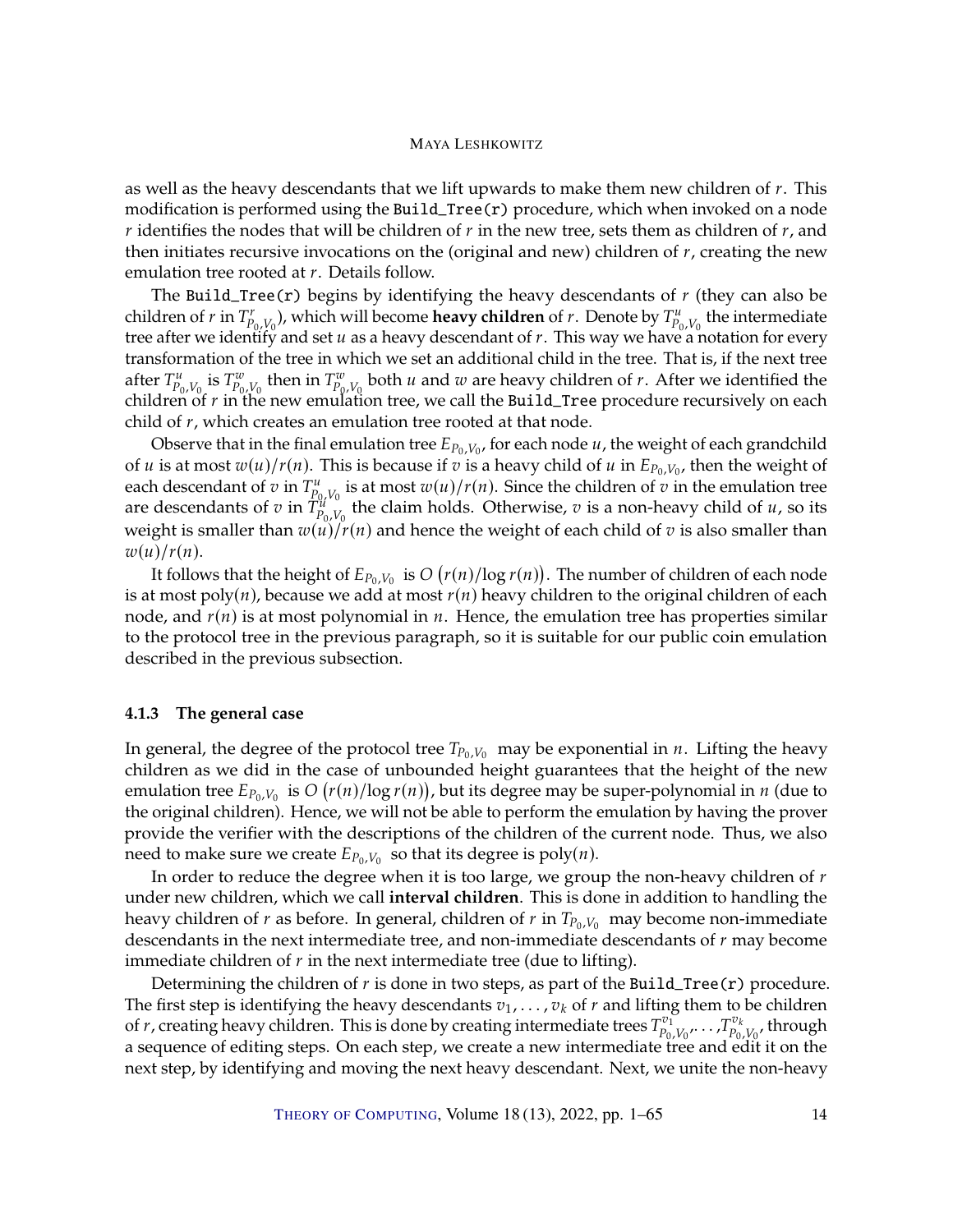children of  $r$  into groups. We unite the children by lexicographic order of their transcript field, such that the weight of each group is larger than  $w(r)/r(n)$  and at most  $2w(r)/r(n)$  (except for, possibly, the last group which is only required to have weight smaller than  $2w(r)/r(n)$ ). We create a new **interval child**  $v$  for each such group, where the children of  $v$  are the nodes in the group.

After creating all the interval children of  $r$ , the children of  $r$  in the final emulation tree  $E_{P_0,V_0}$  are exactly the children of r in  $T_{P_0,V_0}^z$ , where z is the last interval child of r created. The number of children r has is at most  $r(n)$ , since the weight of each child of r (except for possibly the last interval child) is at least  $x(x)/x(n)$ . Noxt, the procedure is called recursively on the the last interval child) is at least  $w(r)/r(n)$ . Next, the procedure is called recursively on the children of *r* in  $T_{p_0, V_0}^z$  in order to create the final emulation tree.<br>The description of a node *u* in the emulation tree is con-

The description of a node u in the emulation tree is composed of the **transcript** field<br> $y_0 = \alpha_1 \beta_2$ ,  $\alpha_2 \beta_3$  and a **weight** field  $y_1(y)$  as in the original protocol tree, with an additional  $\gamma(u) = \alpha_1 \beta_1 \dots \alpha_i \beta_i$  and a weight field  $w(u)$  as in the original protocol tree, with an additional **range** field  $R(u)$ . The range of a node represents the possible range of its children's transcripts.

After determining the heavy children of  $u$ , and before grouping the non-heavy children under interval children, the non-heavy children of  $u$  are all children of  $u$  in  $T_{P_0,V_0}$ .<br>Hence, the transcripts of the children of each interval child are the same  $u$ 

Hence, the transcripts of the children of each interval child are the same up to the last verifier's message on which they differ, which corresponds to the branching of the intermediate tree for the next round. Thus, we can label the range  $R(u) = [s, e]$  where  $s < e \in \{0, 1\}^{\ell}$ <br>according to the range of the last verifier message in the transcript field of the children of  $u$ according to the range of the last verifier message in the transcript field of the children of  $u$ . Heavy children have full range  $[0^l, 1^l]$ , whereas the range of interval children is a subinterval<br>of  $[0^l, 1^l]$  quality that this qubinterval corresponds to the transmitte of the descendants that are of  $[0^l, 1^l]$  such that this subinterval corresponds to the transcripts of the descendants that are<br>grouped under this pode grouped under this node.

We show in the analysis that the height of  $E_{P_0,V_0}$  is  $O(r(n)/\log r(n))$ . The degree of nodes<br> $E_{P_0,V_0}$  is at most  $r(n)$  bence it is suitable for public coin emulation like in the previous in  $E_{P_0,V_0}$  is at most  $r(n)$ , hence it is suitable for public coin emulation like in the previous subsection.

(The running time of this algorithm is at least the size of the protocol tree, which is exponential in  $r(n)$ , and thus it may be exponential in |x|. However, the prover is the one that runs this algorithm and the prover is computationally unbounded. Therefore, the running time is not an issue.)

# <span id="page-14-0"></span>**4.2 The** Build\_Tree **procedure**

Denote the designated prover and verifier of the original interactive proof system by  $P_0$  and  $V_0$  respectively, and the protocol tree of  $P_0$  and  $V_0$  for a yes-instance x by  $T_{P_0,V_0}$ . The Build\_Tree procedure is a recursive procedure that reads and updates a tree  $T$ , which is initially set to equal the protocol tree  $T_{P_0,V_0}$  until obtaining the final emulation tree, denoted by  $E_{P_0,V_0}$ . When invoked on a node  $u$  in  $T$  the procedure determines the children of  $u$  undates the global tree invoked on a node  $u$  in  $T$ , the procedure determines the children of  $u$ , updates the global tree and invokes the procedure recursively on the children of  $u$ . We denote by  $T(u)$  the subtree of T rooted at  $u$ .

**Initialization.** The tree T is initialized to be the original protocol tree, where each node has a description that contains the weight and transcript like in the original tree, and an additional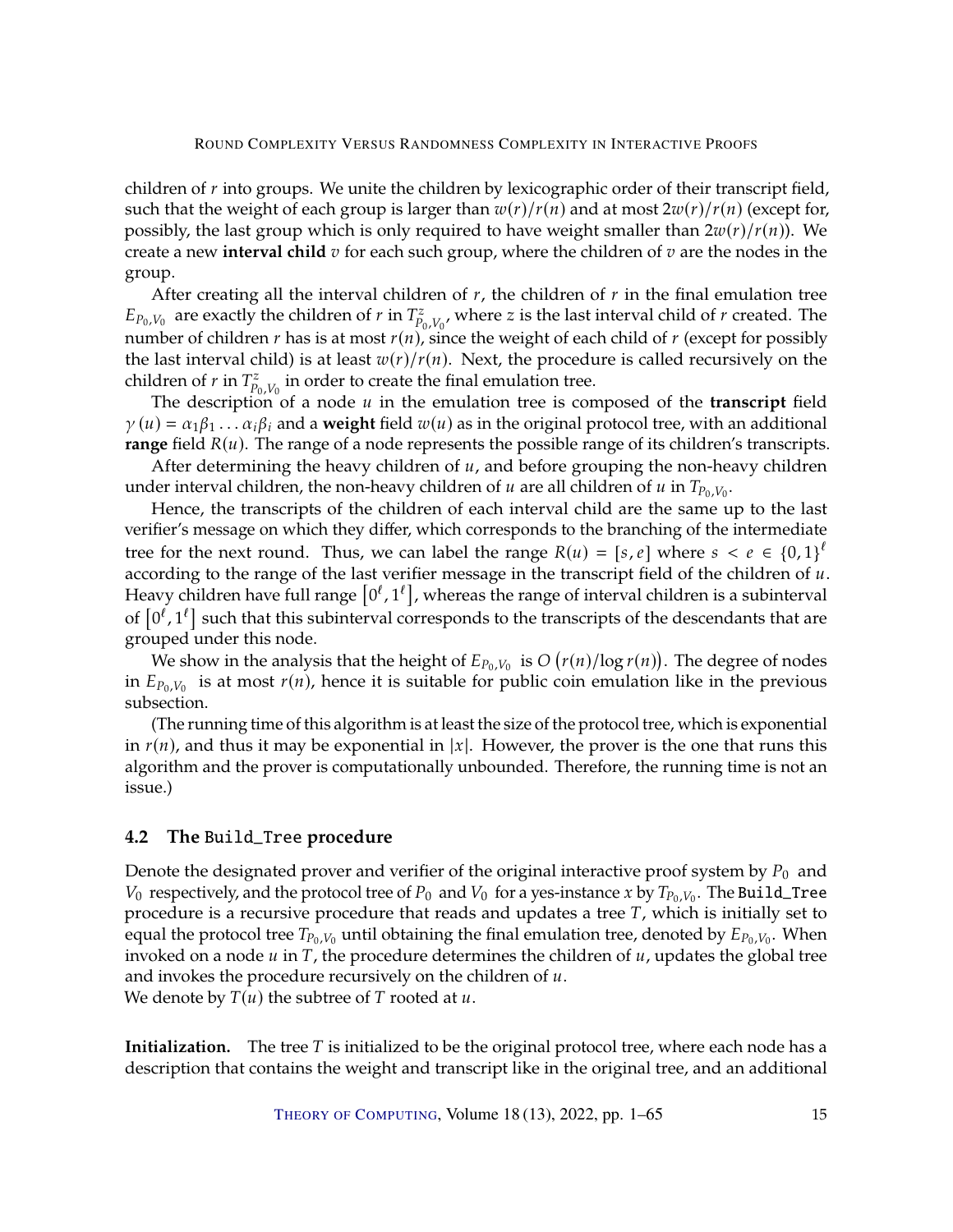range field which is initially left empty. We set the range of the root, denoted  $r$ , to be full range  $R(r) = [0^{\ell}, 1^{\ell}]$ . If the weight of *r* is zero we terminate the process. Otherwise, we invoke the Build\_Tree procedure on  $r$ .

**The main procedure:** Build\_Tree . If  $u$  is a leaf, the procedure returns without updating the global tree T. Otherwise, the Build\_Tree procedure invokes two sub-procedures, Build\_Heavy(u) and Build\_Interval(u), in order to identify and update the children of  $u$  in  $T$  and place them as children of  $u$ . Finally, the Build\_Tree procedure is invoked recursively on all the children of  $u$  in  $T$ .

Build\_Heavy. The Build\_Heavy procedure identifies the **heavy descendants** of  $u$  in  $T(u)$ , which are descendants of large weight that have no children of large weight, and modifies the tree by lifting them to become **heavy children** of  $u$ .

<span id="page-15-1"></span>**Definition 4.1** (Heavy descendants). We call  $v$  a heavy descendant of  $u$  if  $v$  is a descendant of  $u$ in  $T$  and the following conditions hold:

$$
1. \ w(v) \geq \ w(u)/r(n)
$$

2. Either  $v$  is a leaf, or for each child  $z$  of  $v$  it holds that  $w(z) < w(u)/r(n)$ .

For each heavy descendant  $v$  of  $u$  we perform the following process:

- 1. Update v's description: Set the range field of v to be full range  $R(v) = [0^{\ell}, 1^{\ell}]$ .
- 2. Modify the protocol tree if  $v$  is not already a child of  $u$ :
	- (a) Subtract  $w(v)$  from the weight of the ancestors of v in  $T(u)$ , except for u whose weight stays the same.
	- (b) Move  $v$  (along with the subtree rooted at  $v$ ) so it is placed directly under  $u$ .

```
See Figure 1.
```


<span id="page-15-0"></span>Figure 1: Build\_Heavy: In the first step,  $v$  is identified as a heavy descendant of  $u$  and moved to be a heavy child of  $u$ . In the second step,  $z$  is identified and moved to be a heavy child of  $u$ . The triangles represent subtrees of the original tree.

After we finish identifying and moving the heavy children of  $u$  we perform a clean up stage where we erase all the nodes in  $T$  with weight zero.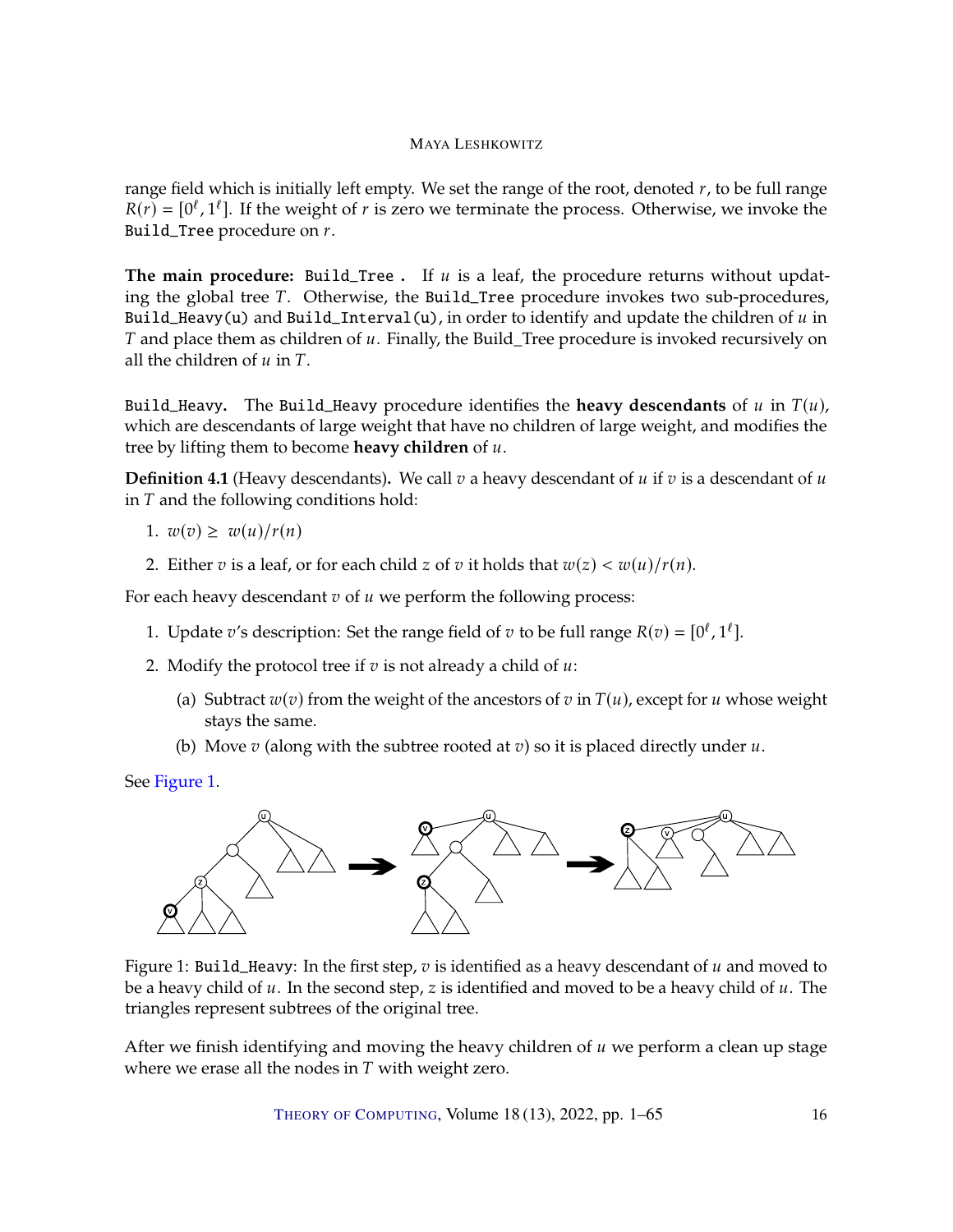Build\_Interval(u). This procedure groups the non-heavy children of  $u$  under interval **children**. Denote the range field of u by  $R(u) = [s(u), e(u)]$ . (Note that  $s(u) = 0^{\ell}$  and  $e(u) = 1^{\ell}$ ) unless  $u$  is an interval node, in which case its range is partial.) We partition the range of  $u$  into a sequence of consecutive intervals, each one representing the range of a new child of  $u$ . As long as we have not partitioned all of the range  $[s(u), e(u)]$  we perform the following procedure.

- 1. Determine *s'*, the starting point of the interval child's range: Initially, for the first interval child of  $u$  we set  $s' = s(u)$ . For the payt interval children, if the end of the range of the child of u we set  $s' = s(u)$ . For the next interval children, if the end of the range of the previously created interval child is  $\tilde{e}$  then we set  $s' = \tilde{e} + 1$ . previously created interval child is  $\tilde{e}$ , then we set  $s' = \tilde{e} + 1$ .
- 2. Determine e', the ending point of the interval child's range: For each  $e \in \{0,1\}^{\ell}$ , denote by non\_heavy(s', e) the set of children of u in  $T(u)$  whose weights are smaller than  $w(u)/r(u)$ <br>and their last verifier message  $\alpha$  (in the transcript field) is in the range [s', e]. Note that and their last verifier message  $\alpha$  (in the transcript field) is in the range  $[s', e]$ . Note that when  $[s', e] \neq [s(u), e(u)]$  the set *non\_heavy*(s', e) can be a proper subset of the non-heavy<br>children of u. Wo define the woight of the set non-heavy(s', e), which we denote by children of u. We define the weight of the set  $non\_heavy(s', e)$ , which we denote by  $W(s', e)$ , as the sum of the weights of podes in non-heavy(s',e).  $W(s', e)$ , as the sum of the weights of nodes in non\_heavy(s',e).<br>We set e', to be the minimal  $e \in \{0, 1\}^{\ell}$  that satisfies  $W(s', e)$ We set *e'*, to be the minimal  $e \in \{0,1\}^{\ell}$  that satisfies  $W(s', e) \geq w(u)/r(n)$  If no such  $e$  exists and  $W(s', e(u)) > 0$  we set  $e' = e(u)$ . If  $W(s', e(u)) = 0$  there is no need to create exists and  $W(s', e(u)) > 0$ , we set  $e' = e(u)$ . If  $W(s', e(u)) = 0$  there is no need to create another interval child so we return to the Build\_Tree procedure. (This guarantees that the weight of an interval child is at least 1).
- 3. Create a new node  $v:$  We set the transcript of  $v$  to be like the transcript of  $u$ ,  $\gamma(v) = \gamma(u)$ , its range to be  $R(v) = [s', e']$  and its weight to be  $w(v) = W(s', e')$ .
- 4. Place  $v$  in the tree: disconnect  $u$  from the nodes in  $non\_heavy(s', e')$ . Set  $u$  as a parent of  $v$  and let  $v$  be the parent of all podes that are in  $non\_heavy(s', e')$ . v and let v be the parent of all nodes that are in  $non\_heavy(s', e').$

See [Figure](#page-16-0) [2.](#page-16-0) Note that the weight of an interval child of u is at most  $2w(u)/r(n)$  and at least  $w(u)/r(n)$ , except possibly for the last interval child, whose weight is at least 1.



<span id="page-16-0"></span>Figure 2: Build\_Interval: The left diagram represents the tree before the Build\_Interval procedure. The nodes to the left of the dashed line are heavy children of  $u$ . The group of nodes inside each dashed circle are united under an interval node. The tree on the right is the result of applying the Build\_Interval procedure.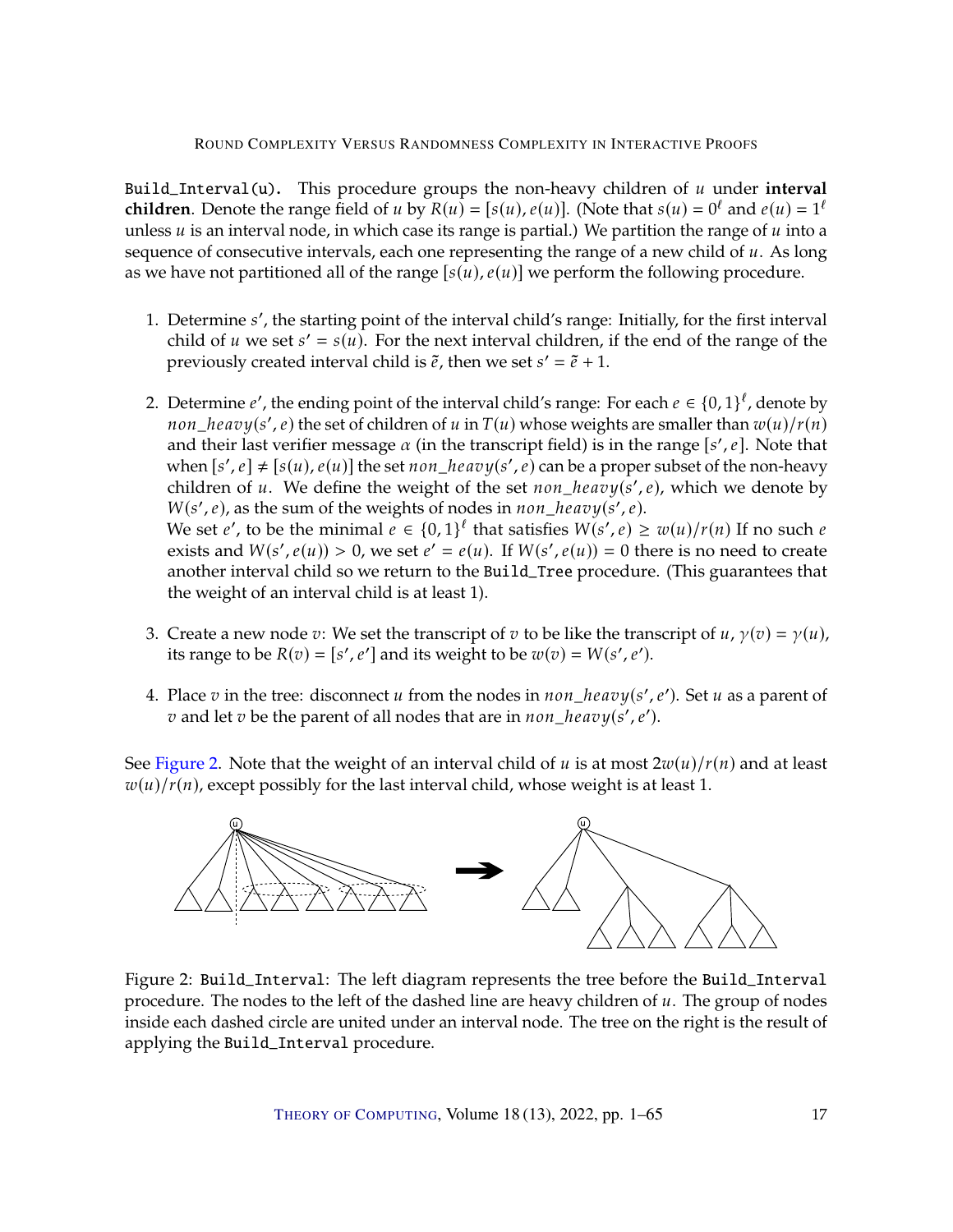# <span id="page-17-0"></span>**4.3 Properties of the emulation tree**

Recall that in the original protocol tree,  $v$  was a child of  $u$  if and only if  $\gamma(v) = \gamma(u)\alpha\beta$ , where  $\alpha, \beta \in \{0, 1\}^{\ell}$  denote the next verifier message and the prover's response to it. However, in the new appliciant root  $F_{\alpha}$ ,  $\mu$  this is not the case. Namely if  $\pi$  is a child of  $\mu$  in  $F_{\alpha}$ ,  $\mu$  then it co emulation tree,  $E_{P_0,V_0}$ , this is not the case. Namely, if  $v$  is a child of  $u$  in  $E_{P_0,V_0}$ , then it could be that  $v_0$  is a boxy child of  $u$  and bonce  $v(v) = v(u)v_0e$ ,  $g_1$  for some  $g_1$ ,  $g_2$ ,  $g_3$ ,  $g_4$ ,  $g_$ v is a heavy child of u and hence  $\gamma(v) = \gamma(u)\alpha_1\beta_1, \dots, \alpha_k\beta_k$  for some  $\alpha_1, \beta_1, \dots, \alpha_k, \beta_k \in \{0, 1\}^{\ell}$ ,  $\alpha_k$ ,  $\beta_k \in \{0, 1\}^{\ell}$ or *v* is an interval child hence  $\gamma(v) = \gamma(u)$  and  $R(v) \subseteq R(u)$ . Nevertheless, the following properties of the final emulation tree  $E_{P_0,V_0}$  are readily verified.

**Claim 4.2** (Node degree). Each node u in the final emulation tree  $E_{P_0,V_0}$  has at most  $r(n)$  children.

*Proof.* Note that we call Build\_Tree on every node in  $E_{P_0,V_0}$ . By definition, the weight of each heavy child of u is at least  $w(u)/r(u)$ . The weight of each interval child is also at least  $w(u)/r(u)$ heavy child of u is at least  $w(u)/r(u)$ . The weight of each interval child is also at least  $w(u)/r(u)$ except for possibly the last interval child whose weight is non zero. Therefore, the number of children is at most  $r(n)$ . (If there were  $r(n) + 1$  children or more, then the  $r(n)$  first children would have weight of at least  $w(u)/r(n)$ , and the last child has positive weight, which means that in total the sum of the weights of the children is greater than  $w(u)$ , in contradiction.) that in total the sum of the weights of the children is greater than  $w(u)$ , in contradiction.)

<span id="page-17-1"></span>**Claim 4.3** (Weight reduction). *For every node*  $u$  *in the final emulation tree*  $E_{P_0,V_0}$  *the weight of each* organization of each  $\frac{1}{P_0}$  and  $\frac{1}{P_0}$  and  $\frac{1}{P_0}$  and  $\frac{1}{P_0}$  and  $\frac{1}{P_0}$  and  $\frac{$ grandchild of  $u$  in  $E_{P_0, V_0}$  is at most  $2w(u)/r(n)$ .

*Proof.* Let  $v$  be a child of  $u$  in the emulation tree. First, consider the case that  $v$  is a heavy child of  $u$ . Denote by  $T_u$  the intermediate tree in the process of construction, after we determine the new children of  $u$  and before the recursive invocations of the procedure on the children of  $u$ . By the definition of heavy children, the weight of each child of  $v$  in  $T_u$  is at most  $w(u)/r(u)$ . Thus, the weights of the children of  $v$  in  $T_u$  is also at most  $w(u)/r(u)$ . Now, if  $z$  is a heavy child of  $v$ (i. e., heavy with respect to  $w(v)$ ) in the final emulation tree  $E_{P_0,V_0}$ , then it is a descendant of  $v$  in  $T_{\text{eff}}$  so its woight is at most  $w(u)/r(u)$ . Otherwise,  $\bar{z}$  is an interval child of  $\bar{z}$  so its woight  $T_u$ , so its weight is at most  $w(u)/r(u)$ . Otherwise, z is an interval child of v so its weight is at most  $2w(v)/r(n)$ , which is at most  $2w(u)/r(n)$ .

In case  $v$  is an interval child of  $u$ , its weight is at most  $2w(u)/r(n)$ . Hence, the weight of each ndchild of  $u$  which is a child of  $v$ , is also at most  $2w(u)/r(n)$ . grandchild of u which is a child of v, is also at most  $2w(u)/r(n)$ .

<span id="page-17-2"></span>**Corollary 4.4** (Corollary to [Claim](#page-17-1) [4.3\)](#page-17-1)). The height of the final emulation tree  $E_{P_0,V_0}$  is  $O(r(n)/\log r(n))$ .

*Proof.* The weight of the root of the protocol tree is at most the number of leaves in the tree, which is  $2^{r(n)}$ . When we start constructing the emulation tree, the weight of the root is the same as in the protocol tree. Moreover, the weight of a node does not change from the point that we call Build\_Tree on it. Hence, the weight of the root in  $E_{P_0,V_0}$  is also at most  $2^{r(n)}$ . By [Claim](#page-17-1) [4.3,](#page-17-1)

the weight of a node in level 2*i* of the emulation tree is at most  $2^{r(n)}/(\frac{r(n)}{2})^t$ . Taking

 $i = [r(n)/\log(r(n)/2)]$  we get that the weight of a node in level 2*i* of the emulation tree is<br>cost 1. Lastly note that a node with weight 1 cannot have grandchildren, else by Claim 4.3 at most 1. Lastly note that a node with weight 1 cannot have grandchildren, else by [Claim](#page-17-1) [4.3](#page-17-1) their weight is smaller than 1. This cannot happen since the weights of nodes in the emulation tree are positive integers. We conclude that the height of the emulation tree is at most  $2 \cdot [r(n)/(\log(r(n)) - 1)] + 1.$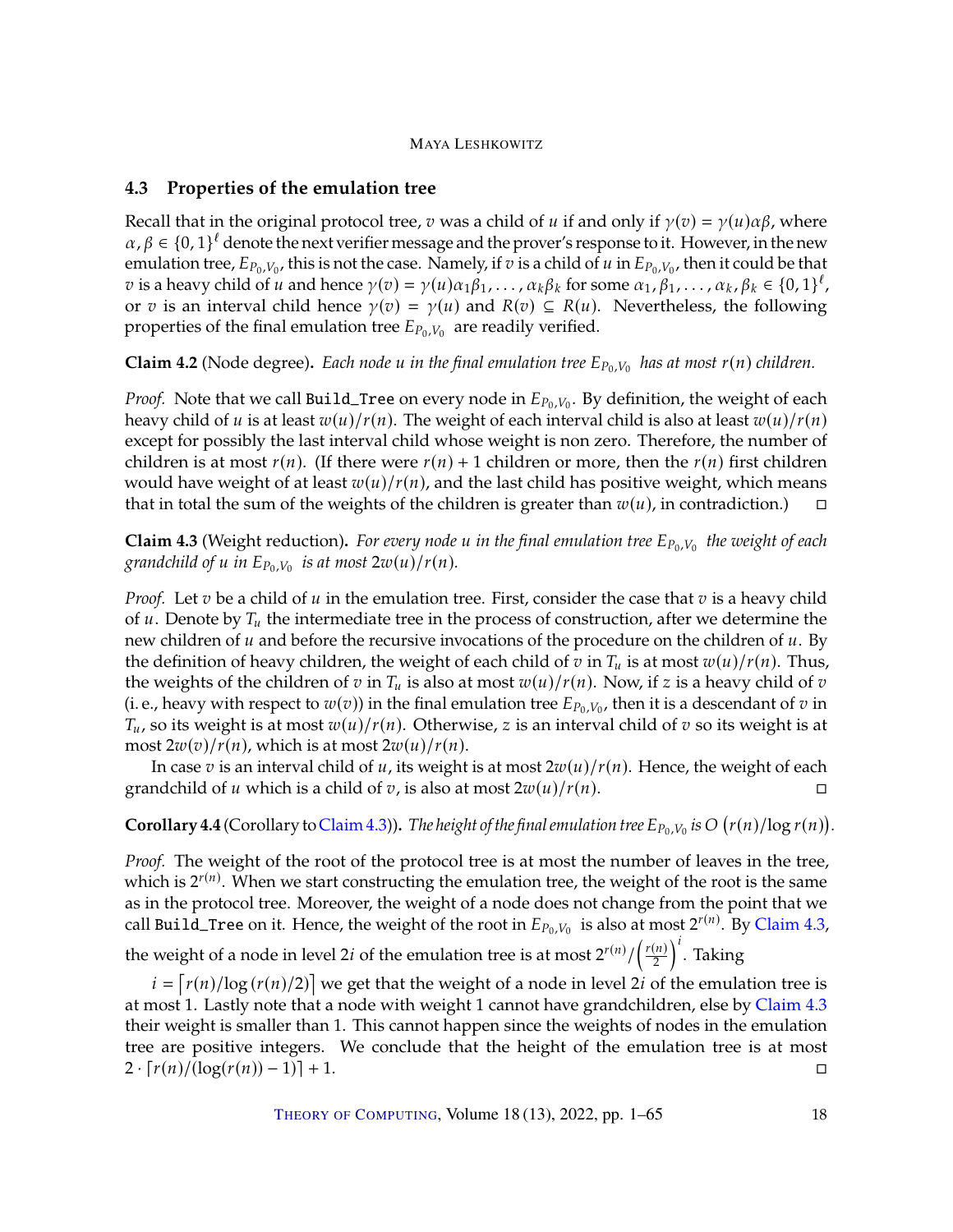<span id="page-18-2"></span>**Claim 4.5** (Leaves). *The leaves of*  $E_{P_0,V_0}$  are exactly the leaves of protocol tree  $T_{P_0,V_0}$  whose weights are 1*.*

*Proof.* The construction does not create nodes whose weights are zero. Hence, all the leaves in  $E_{P_0,V_0}$  have positive weight. Following the construction of the emulation tree we can see that, during each step, the weight of a leaf from the original protocol tree stays the same, whereas the weight of a non-leaf is the sum of the weights of the leaves that are descendants of it. Hence, a leaf in  $E_{P_0,V_0}$  must be a leaf in  $T_{P_0,V_0}$  whose weight is 1.

On the other hand, if  $v$  is a leaf whose weight is 1 in  $T_{P_0,V_0}$ , then  $v$  appears in the emulation This is because the only way podes from the protocol tree are erased throughout the tree. This is because the only way nodes from the protocol tree are erased throughout the construction is if their weight is 0 (possibly after truncations in the middle of the construction). A leaf from  $T_{P_0,V_0}$  that appears in  $E_{P_0,V_0}$  must appear as a leaf. This is because the only way we add<br>descendants to a node is when we add interval children, but we do not invoke Build, Interval descendants to a node is when we add interval children, but we do not invoke Build\_Interval on a leaf.

# <span id="page-18-0"></span>**5 Public coin emulation**

# <span id="page-18-1"></span>**5.1 Emulation preliminaries**

Next, we describe the strategy of the designated prover P and verifier  $V$  in the new protocol ("emulation"). The strategy of the designated prover P for a yes-instance x uses the emulation tree  $E_{P_0,V_0}$  of x constructed in the previous section. The prover assists the verifier V in progressing down the emulation tree. On each iteration, the prover provides the descriptions of the children  $v_1, \ldots, v_d$  of the current node  $u$ , which was sampled in the previous iteration. The verifier performs validations on the list supplied by the prover (to be detailed below), and then samples one of the children for the next iteration according to its weight. The verifier does not have access to the emulation tree, and its validations consist of structural requirements on the part of the emulation tree seen so far. On the last iteration, the verifier checks that the full transcript, along with the sequence of coin tosses, leads the original verifier  $V_0$  to accept.

The main difference between the public coin emulation and the private coin one is in the way a child of a node is chosen in each iteration. In the private coin emulation, the values of the verifier's private coin tosses determine which child is chosen. In contrast, in the public coin emulation,  $V$  does not have private coins. Hence, it must choose a continuation based on the transcripts and the probability distributions suggested by P.

One of the structural validations that the verifier makes is that the nodes provided by the prover are possibly children of  $u$  in the emulation tree. For nodes in the original protocol tree,  $v$ is possibly a child of  $u$  if and only if the transcript of  $v$  extends the transcript of  $u$  by one pair of messages, and thus  $v$  is possibly a descendant of  $u$  if and only if the transcript of  $u$  is a proper prefix of the transcript of  $v$ . For nodes in the emulation tree the situation is more complex. If the transcript of  $v$  equals the transcript of  $u$  and the range of  $v$  is a partial range of the range of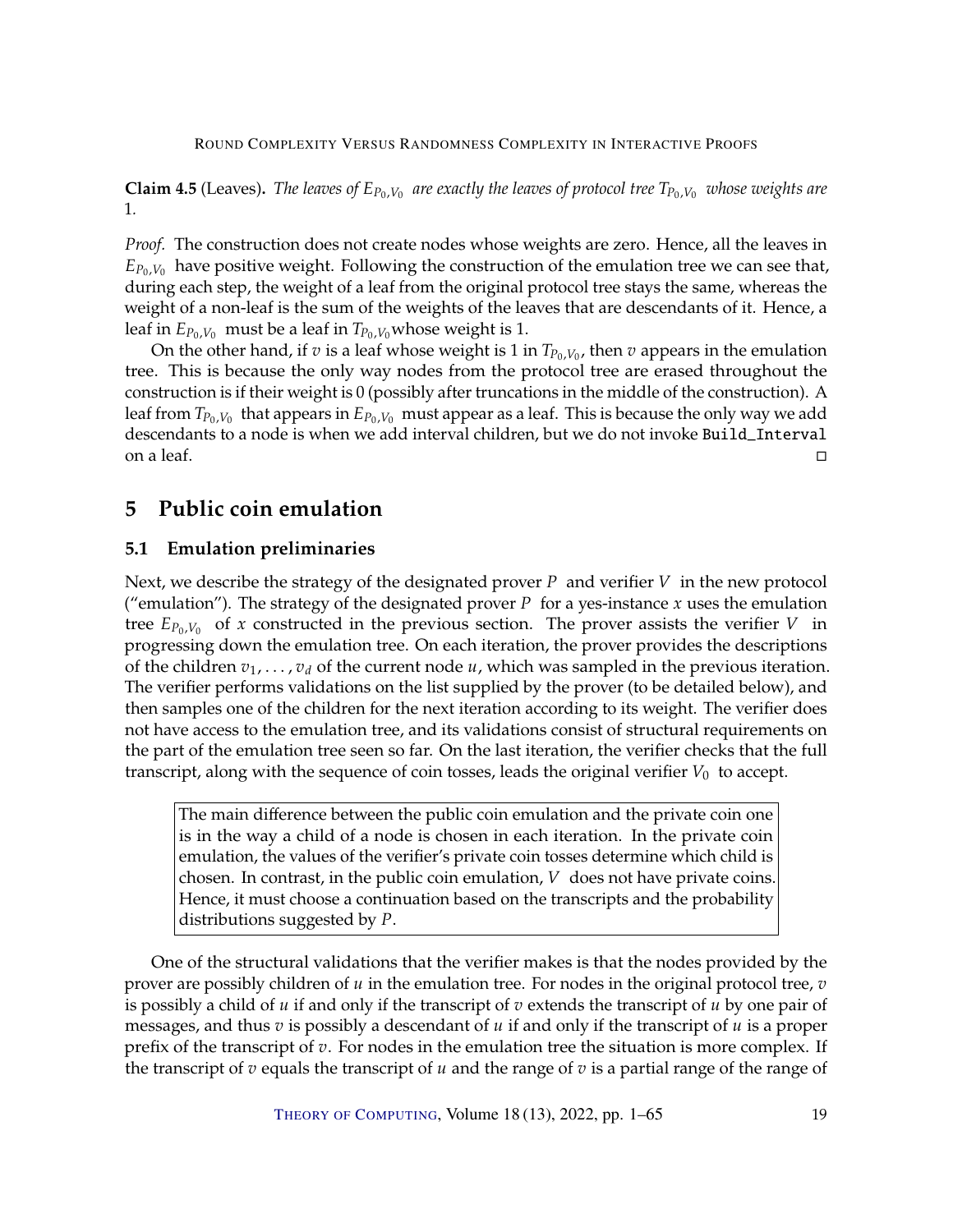$u$ , then  $v$  is possibly a child of  $u$  which the verifier regards as an **interval child**. If the transcript of *u* is a proper prefix of the transcript of *v* and if  $\gamma(u) = \alpha_1^u \beta_1^u, \dots, \alpha_i^u \beta_i^u$ , and  $\alpha_{i+1}^v$  (the  $i+1$ ) or *u* is a proper preix of the transcript of *v* and if  $\gamma(u) = \alpha_1 p_1, \dots, \alpha_i p_i$ , and  $\alpha_{i+1}$  (the  $i + 1$  verifier's message in the transcript of *v*) is in the range of *u* then *v* is possibly a child of *u*, which th the verifier regards as a **heavy child**.

With these two cases in mind, we define the conditions required of the descriptions of two nodes  $u$  and  $v$  in order for  $v$  to be a descendant (not necessarily a child) of  $u$  in the emulation tree. We say that  $v$  is a **transcript descendant** of  $u$  if these required conditions hold.

<span id="page-19-3"></span>**Definition 5.1** (Transcript Descendant). Denote by u and v nodes in the emulation tree with transcripts  $\gamma(u) = \alpha_1^u \beta_1^{\tilde{u}}, \dots, \alpha_i^u \beta_i^{\tilde{u}}$  and  $\gamma(v) = \alpha_1^{\tilde{v}} \beta_1^{\tilde{v}} \dots \alpha_j^{\tilde{v}} \beta_j^{\tilde{v}}$  and with range field  $R(u)$  and  $R(v)$  and  $R(v)$  and  $R(v)$  and  $R(v)$  and  $R(v)$  and  $R(v)$  and  $R(v)$  and  $R(v)$  and  $R(v)$ , respectively. We say that  $v$  is a transcript descendant of  $\hat{u}$  if one of the following conditions hold: hold:

- <span id="page-19-0"></span>i  $\gamma(v) = \gamma(u)$  and  $R(v) \subseteq R(u)$
- <span id="page-19-1"></span>ii  $\gamma(u)$  is a proper prefix of  $\gamma(v)$  and  $\alpha_{i+1}^v \in R(u)$



<span id="page-19-2"></span>Figure 3: Truncation during Build\_Tree. The node  $v$  is identified as a heavy descendant of  $z$ , so it is moved (along with the subtree that is rooted at it) to be a heavy child of z.

It is easy to show that for every node  $u$  in  $E_{P_0,V_0}$ , every descendant of  $u$  is a transcript<br>condant of  $u$ . The proof is similar to the proof of validation (c) in the completences part of descendant of  $u$ . The proof is similar to the proof of [validation](#page-26-0)  $(c)$  in the completeness part of the analysis.

We state the following claim regarding the transitivity property of transcript descendancy, which we use in the analysis of the emulation.

<span id="page-19-4"></span>**Claim 5.2** (Transitivity)**.** *For nodes* 𝑢*,* 𝑣 *and* 𝑧 *in the emulation tree such that* 𝑧 *is a transcript descendant of*  $v$  and  $v$  *is a transcript descendant of*  $u$ *,*  $z$  *<i>is a transcript descendant of*  $u$ *.* 

*Proof.* Denote the length of  $\gamma(u)$  by *i*. Recall that if  $v$  is a transcript descendant of  $u$  then one of the following conditions hold:

- 1.  $\gamma(v) = \gamma(u)$  and  $R(v) \subseteq R(u)$ , in this case, we say that v is a transcript descendant of u of type [\(i\)](#page-19-0).
- 2.  $\gamma(u)$  is a proper prefix of  $\gamma(v)$  and  $\alpha_{i+1}^v \in R(u)$ , in this case, we say that  $v$  is a transcript descendant of  $u$  of type (ii) descendant of  $u$  of type [\(ii\)](#page-19-1).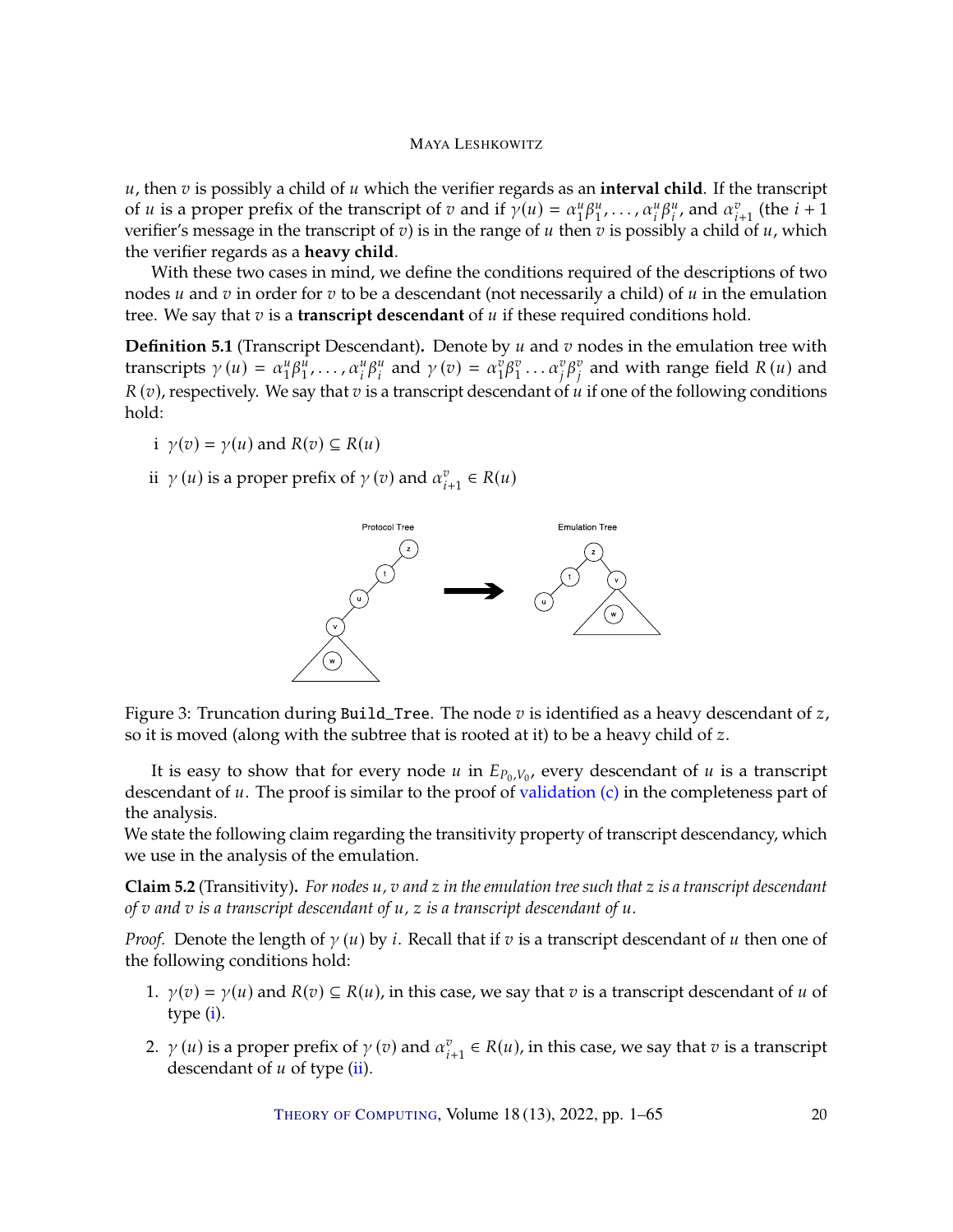We proceed by case analysis according to the descendancy types between  $u, v$  and  $z$  and show that in each case  $z$  is a transcript descendant of  $u$ .

- If z is a transcript descendant of  $v$  of type [\(i\)](#page-19-0) and  $v$  is a transcript descendant of  $u$  of type [\(i\)](#page-19-0) then  $\gamma(u) = \gamma(v) = \gamma(z)$ , and  $R(z) \subseteq R(v) \subseteq R(u)$ , so z is a transcript descendant of u of type [\(i\)](#page-19-0).
- If z is a transcript descendant of  $v$  of type [\(i\)](#page-19-0) and  $v$  is a transcript descendant of  $u$  of type [\(ii\)](#page-19-1) then  $\gamma(u)$  is a proper prefix of  $\gamma(v) = \gamma(z)$ . Since the transcripts of  $v$  and  $z$  are equal it follows that  $\alpha_{i+1}^z = \alpha_{i+1}^v$ . Because  $\alpha_{i+1}^v \in R(u)$  we get that  $\alpha_{i+1}^z \in R(u)$ , so *z* is a transcript descendant of *u* of type (ii) descendant of  $u$  of type [\(ii\)](#page-19-1).
- If  $z$  is a transcript descendant of  $v$  of type [\(ii\)](#page-19-1) and  $v$  is a transcript descendant of  $u$  of type [\(i\)](#page-19-0) then  $\gamma(v)$  is a proper prefix of  $\gamma(z)$  and  $\gamma(u) = \gamma(v)$ , so  $\gamma(u)$  is a proper prefix of  $\gamma(z)$ . Furthermore,  $\alpha_{i+1}^2 \in R(v) \subseteq R(u)$  so *z* is a transcript descendant of *u* of type [\(ii\)](#page-19-1).
- If  $z$  is a transcript descendant of  $v$  of type [\(ii\)](#page-19-1) and  $v$  is a transcript descendant of  $u$  of type [\(ii\)](#page-19-1) then  $\gamma(u)$  is a proper prefix of  $\gamma(z)$ . Furthermore, because the transcript of  $v$  is a prefix of the transcript of z then  $\alpha_{i+1}^z = \alpha_{i+1}^v$ . Since v is a transcript descendant of u of type [\(ii\)](#page-19-1), of the transcript of z then  $\alpha_{i+1}^i = \alpha_{i+1}^i$ . Since  $v$  is a transcript descendant of  $u$  of type  $(u)$ , we know that  $\alpha_{i+1}^v \in R(u)$  and so  $\alpha_{i+1}^z \in R(u)$ . Hence, z is a transcript descendant of  $u$  of type (ii) type  $(ii)$ .

The condition of  $v$  being a transcript descendant of  $u$  is not sufficient to guarantee that  $v$  is possibly a descendant of  $u$  in the emulation tree  $E_{P_0,V_0}$ . For example, suppose that  $v$  was a child<br>of  $u$  in  $T_0$ ,  $v_s$ , and is a beauve descendant of a node  $z$  that is an ancestor of  $u$  in  $F_0$ ,  $v_s$ . Then,  $v$ of  $u$  in  $T_{P_0,V_0}$ , and is a heavy descendant of a node  $z$  that is an ancestor of  $u$  in  $E_{P_0,V_0}$ . Then,  $v$ <br>becomes a heavy child of  $z$  in  $E_{\text{R}}$ ,  $u$ , which means that the subtree rooted at  $z$  was truncated becomes a heavy child of  $z$  in  $E_{P_0,V_0}$ , which means that the subtree rooted at  $v$  was truncated<br>and moved up to be a direct descendant of  $z$ . Therefore, in order to check if  $v$  is possibly a legal and moved up to be a direct descendant of  $z$ . Therefore, in order to check if  $v$  is possibly a legal descendant of  $u$  in the emulation tree, the verifier needs to check that  $v$  does not belong to a part of the tree that was truncated and moved to a different part of the emulation tree (such as nodes  $v$  and  $w$  in [Figure](#page-19-2) [3\)](#page-19-2). For this reason, the verifier keeps a **seen-list**  $S$  of nodes that were seen during the emulation, and updates the list at every iteration with the new nodes seen. Note that the nodes in  $S(u)$ , which the verifier sees up to the iteration that the input node is  $u$ , are a subtree of the emulation tree that is composed of a path from the root of the tree to  $u$ , augmented with the children of the nodes in the path. See [Figure](#page-21-1) [4.](#page-21-1)

Another structural validation requires the transcripts that the verifier sees during the execution to be consistent with a deterministic prover strategy.

<span id="page-20-0"></span>**Definition 5.3** (Prover consistent). We say that two transcripts  $\gamma(u)$  and  $\gamma(v)$  are **prover consistent** if the maximal prefix they agree on is either empty or ends with a prover's message. That is, the prover should respond in the same way on the same prefix of the transcripts (i.e., for every  $j$ smaller or equal to the length of the shorter transcript, if  $(\alpha_1^u \beta_1^u, \dots, \alpha_j^u) = (\alpha_1^v \beta_1^v, \dots, \alpha_j^v)$  then  $^{\prime}$  $^{\prime}$  $\beta_i^u = \beta_i^v$ ).  $^{\prime}$  $^{\prime}$ 

 $\Box$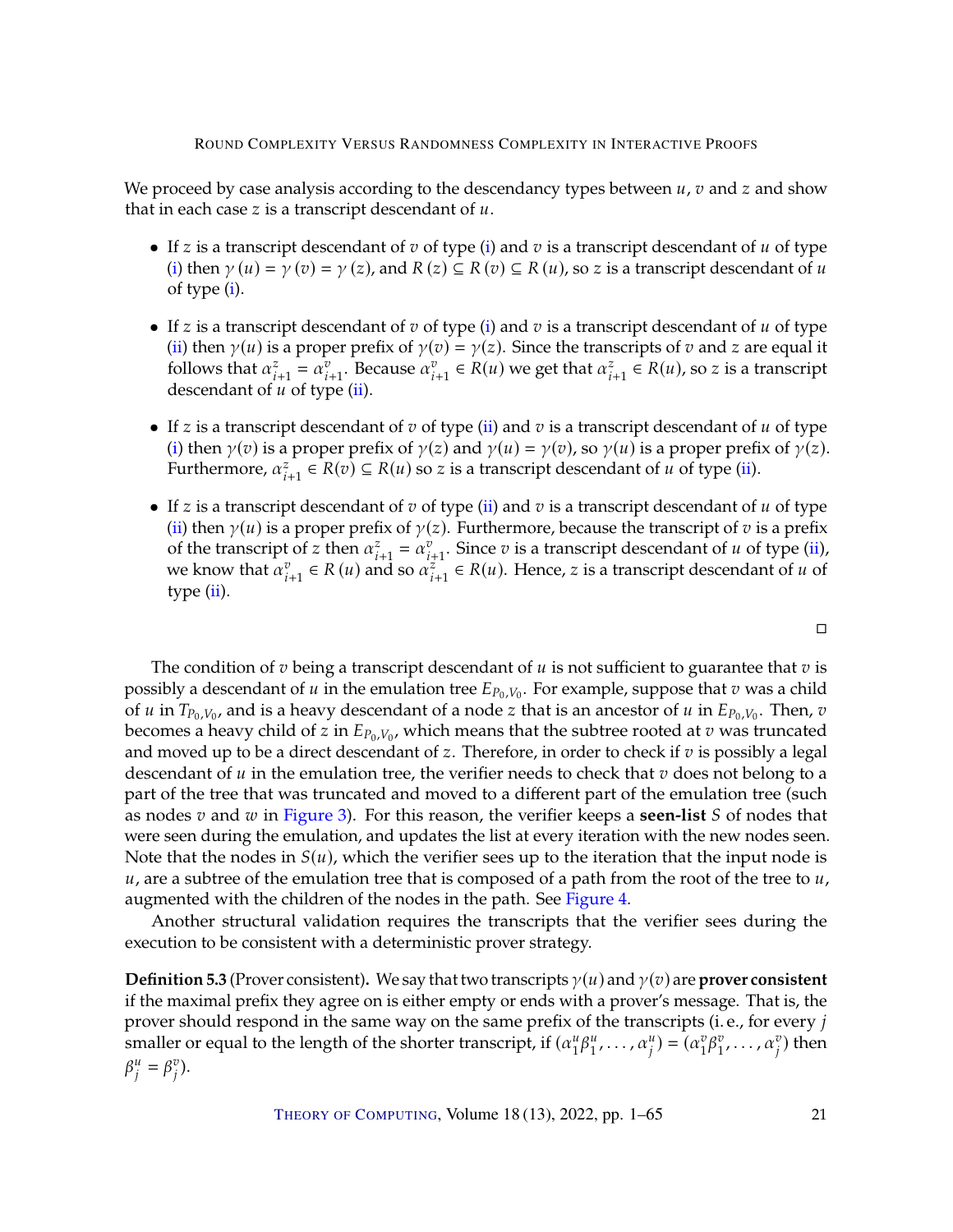

<span id="page-21-1"></span>Figure 4: The nodes in the seen-list,  $S$ , in the iteration that the input node is  $u$ .

This condition will allow for extracting a prover's strategy for the original protocol from the transcripts in  $E_{P_0,V_0}$ , and then to claim that since the original prover cannot fool the verifier with high probability the new prover cannot either high probability, the new prover cannot either.

We stress that we give an honest-prover centric description of the emulation protocol. This means that [Step](#page-21-2) [1](#page-21-2) describes the intended behaviour from an honest prover to provide the descriptions of the heavy children. A dishonest prover may deviate from this step, and the purpose of the verifier's checks to see that even if there was a deviation the prover can not succeed in claiming that a no-instance is a yes-instance with high probability.

# <span id="page-21-0"></span>**5.2 Emulation construction**

Initially, for the first iteration, the transcript of the root  $r$  is the empty transcript and the range is full,  $[0^l, 1^l]$ . The prover provides the weight of the root r and the verifier checks that the claimed weight is at least 9/10,  $2^{r(n)}$ . The verifier adds the description of r to the seen-list S claimed weight is at least  $9/10 \cdot 2^{r(n)}$ . The verifier adds the description of r to the seen-list S<br>(which is initially empty). The rest of the first iteration, as well as subsequent iterations, proceed (which is initially empty). The rest of the first iteration, as well as subsequent iterations, proceed as follows.

<span id="page-21-3"></span>**Construction 5.4.** (the *i*th iteration) On input a non-leaf node *u* and seen-list *S*.

<span id="page-21-2"></span>1. The prover provides the descriptions of the children  $v_1, \ldots, v_d$  of  $u$ :

$$
(\gamma(v_1), R(v_1), w(v_1)), \ldots, (\gamma(v_d), R(v_d), w(v_d))
$$

- <span id="page-21-6"></span><span id="page-21-5"></span><span id="page-21-4"></span>2. The verifier performs the following validations and rejects if any of them fails:
	- (a) The verifier checks that all nodes are different (according to their descriptions). That is, for each distinct  $i, j \in [d]$ , if  $\gamma(v_i) = \gamma(v_i)$ , then  $R(v_i) \neq R(v_i)$ .
	- (b) The verifier checks that the weights of the children of  $u$  sum up to  $w(u)$ ; that is,

$$
w(u) = \sum_{j=1}^{d} w(v_j)
$$
 (5.1)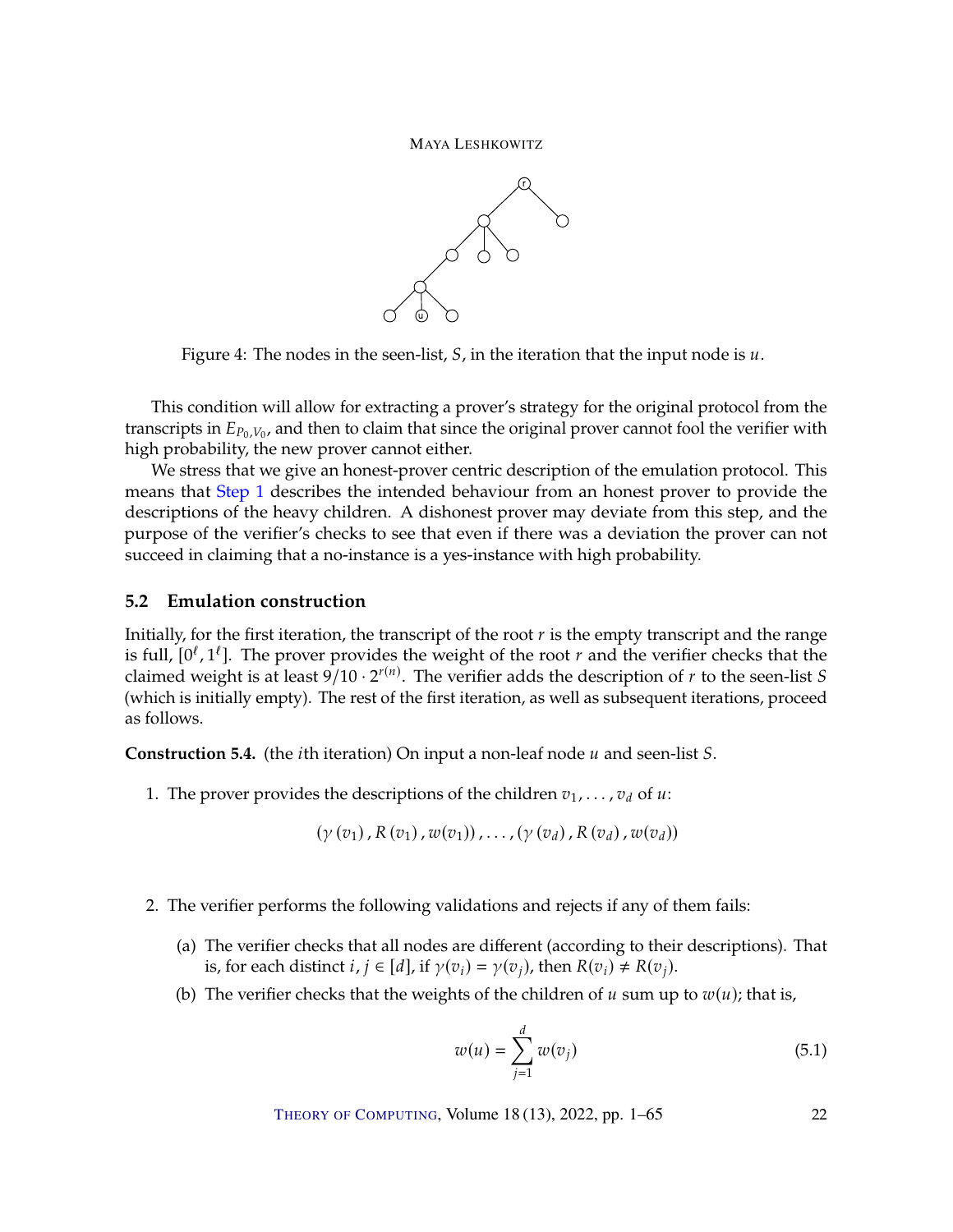- <span id="page-22-1"></span>(c) For each  $j \in [d]$ , the verifier checks that  $v_j$  is a transcript descendant of  $u$ .
- <span id="page-22-4"></span>(d) For each interval child  $v_j$ , the verifier checks that  $\gamma$  (<br> $\frac{f(t^{j-1} + h \cdot v_j)}{g(t^{j-1} + h \cdot v_j)} = \gamma(u)$  must hold  $\frac{1}{\sqrt{2}}$  $= \gamma(u)$ ; that is, if R  $($  $\frac{1}{\sqrt{2}}$  ≠  $[0^{\ell}, 1^{\ell}],$  then  $\gamma$  (  $\frac{1}{\sqrt{2}}$  $= \gamma(u)$  must hold.
- <span id="page-22-5"></span>(e) For each  $j \in [d]$ , the verifier checks that  $v_j$  is not in a part of the emulation tree that was truncated. (See discussion following Definition 5.1.) Specifically for  $z \in S$  then was truncated. (See discussion following [Definition](#page-19-3) [5.1.](#page-19-3)) Specifically, for  $v \in S$  then if v is a transcript descendant of u, then  $v_i$  should not be a transcript descendant of v. For illustration consider [Figure](#page-19-2) [3,](#page-19-2) where  $u, t, z, v \in S$ . In that case, the verifier checks that  $v_j$  is not a transcript descendant of  $v$ , where  $v$  is a transcript descendant of  $u$ <br>since it was a descendant of  $u$  in the original protocol tree. (In particular  $v_j$  should since it was a descendant of  $u$  in the original protocol tree. (In particular,  $v_j$  should not be equal to  $w$  shown in the figure.) (Note that it can be that  $v_j$  is a transcript descendant of some node in S that is not a<br>transcript descendant of u, and this is not considered a violation. For example, all

transcript descendant of  $u$ , and this is not considered a violation. For example, all the nodes are transcript descendants of the root  $r$ , which is in  $S$ .)

- <span id="page-22-2"></span>(f) The verifier checks that the ranges of all the interval children are disjoint; that is, for every two interval children  $v_j$  and  $v_k$ , the verifier checks that  $R$  (  $\frac{1}{\sqrt{2}}$  $\bigcap_{k=0}^{n} R(v_k) = \emptyset.$
- <span id="page-22-3"></span>(g) For each  $j \in [d]$  the verifier checks that  $\gamma(v_j)$  is **prover consistent** (see [Definition](#page-20-0) [5.3\)](#page-20-0) with respect to the other transcripts of nodes in  $S$  and with regarding to the transcripts of the other children  $\gamma(v_k)$ , where  $k \neq j$ .
- <span id="page-22-0"></span>3. The verifier chooses a child according to the probability distribution  $J$  that assigns each  $j \in [d]$  probability approximately proportional to  $w(v_j)$  using  $O(\log r(n))$  coin tosses. That is,  *is such that*

$$
\Pr\left[J=j\right] \le \frac{w(v_j)}{\sum_{i=1}^d w(v_i)} \cdot \left(1 + \frac{1}{r(n)}\right) \tag{5.1}
$$

We can only afford to use  $O(\log r(n))$  public coins per iteration since the height of the emulation tree, and hence the number of iterations of the emulation, is  $O(r(n)/\log r(n))$  and<br>we want the total number of public coins to be  $O(r(n))$ . Hence, we compromise on we want the total number of public coins to be  $O(r(n))$ . Hence, we compromise on sampling each child with probability proportional to  $w(v_i)$ , and instead sample with approximate probability. See the explanation for approximate sampling in [Subsection](#page-23-1) [5.4.](#page-23-1)

4. The verifier adds all the children of u to the seen-list *S*; that is  $S \leftarrow S \cup \{v_1, \ldots, v_d\}$ . Denote by *j* the index the verifier choose in [3.](#page-22-0) Unless  $\gamma(v_i)$  is the complete transcript (which contains the last message), the next iteration will start with node  $v_j$  and the set S. Otherwise, we proceed to the final checks.

By our conventions, the last message the verifier  $V_0$  sends, denoted  $\alpha_m$ , contains the outcomes  $ρ ∈ {0, 1}^{r(n)}$  of the  $r(n)$  coins tossed. Thus, if the last node chosen is *v*, then *ρ* can be easily extracted from  $\gamma(v) = \alpha_1 \beta_1, \dots, \alpha_m \beta_m$ . After the last iteration, the verifier performs final checks and accepts if all of them hold: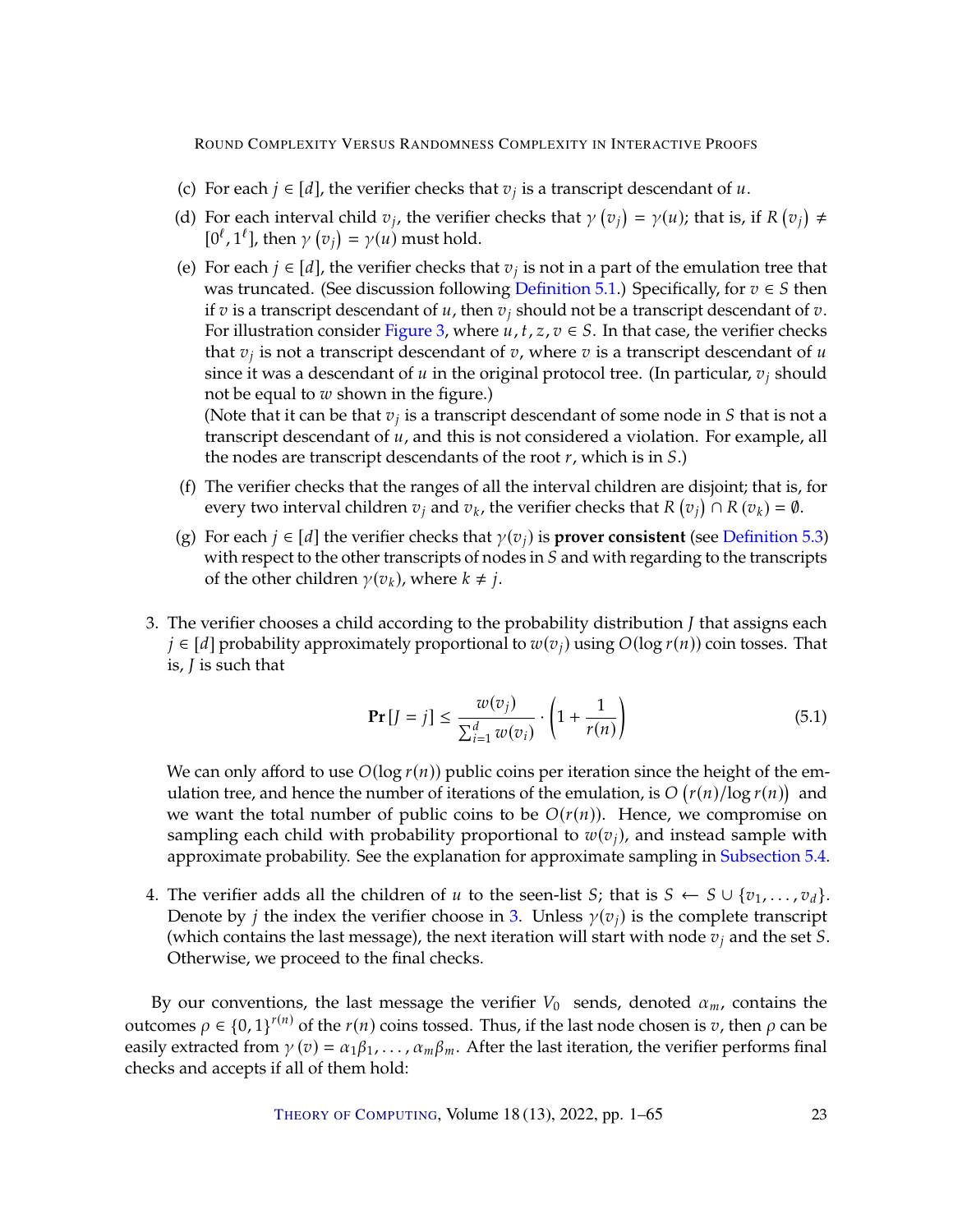- (i) Check that  $\rho$  is accepting for  $\gamma$  (v) and consistent with it: It checks that  $V_0(x, \rho, \beta_1, \ldots, \beta_m)$  = 1, and that for every  $i = 1, ..., m$  it holds that  $\alpha_i = V_0(x, \rho, \beta_1, ..., \beta_{i-1})$ . Note that the verifier needs  $\rho$  in order to verify these conditions, so this check can only be done after the last iteration.
- (ii) Check that  $w(v) = 1$ ; in other words the prover's last claim should be that the weight of the last node chosen is 1 (and not more than 1).

# <span id="page-23-0"></span>**5.3 The number of rounds and randomness complexity**

Clearly, the number of iterations (and hence rounds) of the emulation is  $O(r(n)/\log r(n))$  because<br>the height of the emulation tree is  $O(r(n)/\log r(n))$  and the prover and verifier proceed one the height of the emulation tree is  $O(r(n)/\log r(n))$ , and the prover and verifier proceed one<br>stop down the tree in each iteration. Since the verifier uses  $O(\log r(n))$  public coins in each step down the tree in each iteration. Since the verifier uses  $O(\log r(n))$  public coins in each iteration, the randomness complexity of the emulation is  $O(r(n))$ .

# <span id="page-23-1"></span>**5.4 Approximate sampling**

Let  $D = (p_1, \ldots, p_d)$  be the probability distribution that assigns each  $j \in [d]$  probability proportional to  $w(v_j)$ ; that is,  $p_j = w(v_j)/\sum_{i=1}^d w(v_i)$ . Our goal is to approximate the probability distribution  $I - (n' - n')$  in the sense that for each  $i \in [d]$ distribution *D* with a probability distribution  $J = (p'_1)$ 1 , . . . , 𝑝<sup>0</sup> ) in the sense that for each 𝑗 ∈ [𝑑] it holds that  $p'_j \leq p_j \cdot (1 + 1/r(n))$ . Moreover, the probability distribution *J* should be one that the verifier can sample from using  $k = O(\log r(n))$  coin tosses. Note that our method of<br>approximation also satisfies  $n' > n_1 - 1/(r(n))^3$  for every  $i \in [d]$  although the lower bound is approximation also satisfies  $p'_j > p_j - 1/(r(n))^3$  for every  $j \in [d]$ , although the lower bound is  $^{\prime}$ not used in our work.

Let  $k \in \mathbb{N}$  such that  $2^{k-1} < (r(n))^3 \le 2^k$ . Assume, without loss of generality, that  $p_d$  is the rest probability and thus  $n_1 > 1/d > 1/r(n)$ . For  $i < d$  define  $n'$  by rounding down  $n$ ; to the largest probability and thus  $p_d \ge 1/d \ge 1/r(n)$ . For  $j < d$  define  $p'_j$  by rounding down  $p_j$  to the closest integer multiple of  $2^{-k}$ , whereas we add the residual probability mass to  $p'_d$ . That is,

$$
p'_{j} = \begin{cases} \frac{\lfloor p_{j} \cdot 2^{k} \rfloor}{2^{k}} & \text{for } j < d \\ 1 - \sum_{i=1}^{d-1} \frac{\lfloor p_{i} \cdot 2^{k} \rfloor}{2^{k}} & \text{for } j = d \end{cases}
$$

Clearly for  $j < d$  it holds that  $p'_j$  $j' \leq p_j$ . For  $j = d$ ,

$$
p'_{d} = 1 - \sum_{i=1}^{d-1} \frac{[p_{i} \cdot 2^{k}]}{2^{k}}
$$
  
\n
$$
\leq 1 - \sum_{i=1}^{d-1} \frac{p_{i} \cdot 2^{k} - 1}{2^{k}}
$$
  
\n
$$
= 1 - \sum_{i=1}^{d-1} p_{i} + (d - 1) \cdot 2^{-k} .
$$
\n(5.2)

<span id="page-23-2"></span>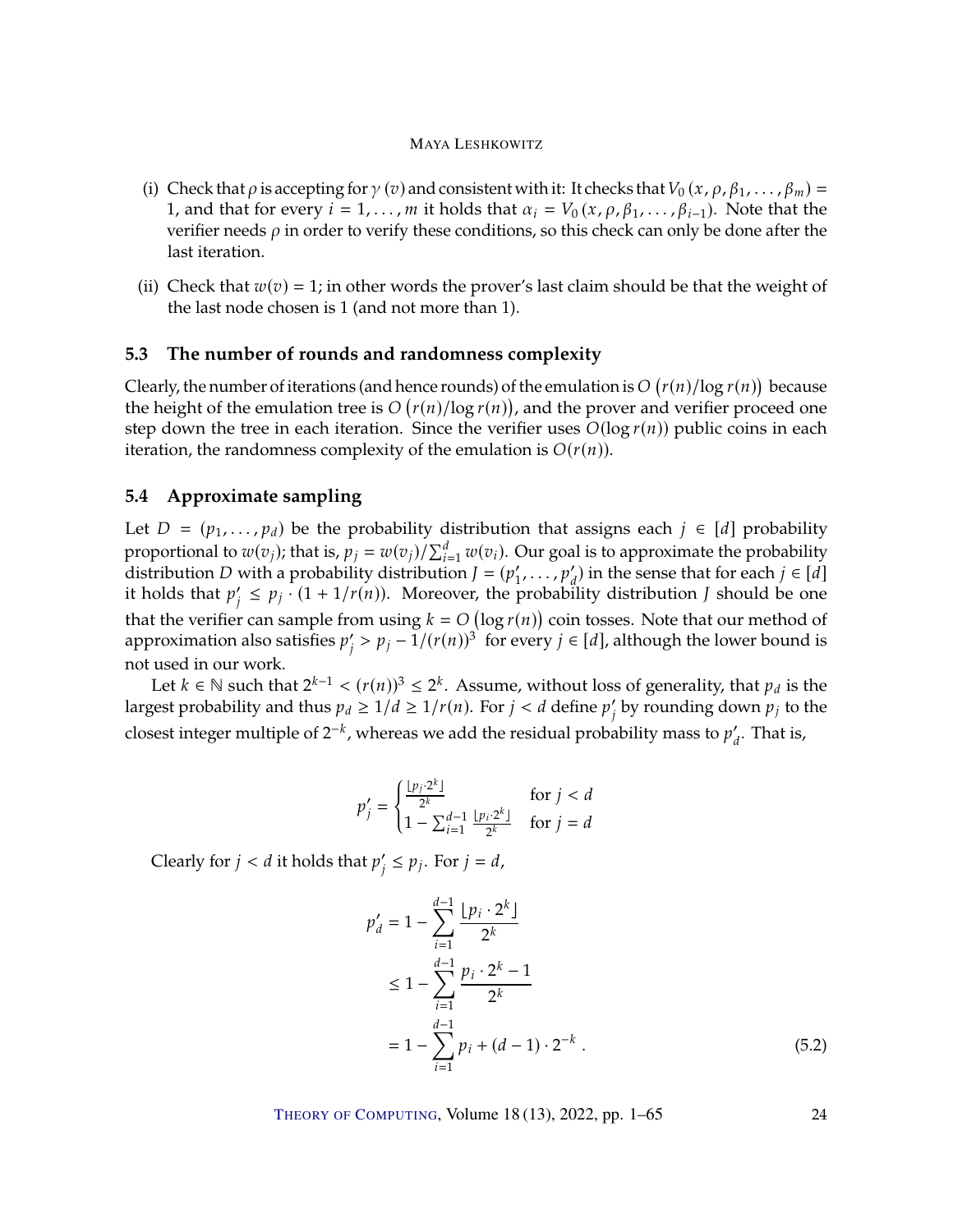Recall that the number of children the prover supplies, d, is upper bounded by  $r(n)$ , and that  $2^{-k} \le (r(n))^{-3}$ . Thus,

$$
(d-1) \cdot 2^{-k} \le r(n) \cdot (r(n))^{-3} = (r(n))^{-2} . \tag{5.3}
$$

Because *D* is a probability distribution we get that  $p_d = 1 - \sum_{i=1}^{d-1}$  $_{i=1}^{d-1}$   $p_i$  and so plugging Eq. [\(5.3\)](#page-24-2) in [Eq. \(5.2\)](#page-23-2) we get that  $p'_d \leq p_d + 1/(r(n))^2$ .

Using the fact that  $p_d \geq 1/r(n)$  it follows that  $1/(r(n))^2 \leq p_d/r(n)$  and hence

<span id="page-24-2"></span>
$$
p'_d \le p_d \cdot (1 + 1/r(n))
$$

# <span id="page-24-0"></span>**6 Analysis of the emulation**

We show that the interactive proof system is transformed by the emulation protocol of [Con](#page-21-3)[struction](#page-21-3) [5.4,](#page-21-3) which uses the emulation tree  $E_{P_0,V_0}$  constructed in [Section](#page-14-0) [4.2,](#page-14-0) into a public coin interactive proof system with perfect completeness and soundness  $1/3$ interactive proof system with perfect completeness and soundness 1/3.

### <span id="page-24-1"></span>**6.1 Completeness**

We claim that the emulation protocol of [Construction](#page-21-3) [5.4](#page-21-3) has perfect completeness. That is, if  $x$ is a yes-instance, then  $V$  will accept at the end of the interaction with  $P$ .

Recall that P builds an emulation tree  $E_{P_0,V_0}$  from the protocol tree  $T_{P_0,V_0}$ . Since x is a instance at loss  $\left(10, 2^{r(n)}\right)$  of the coin tosses load the verifier to accept and bence the words yes-instance at least  $9/10 \cdot 2^{r(n)}$  of the coin tosses lead the verifier to accept and hence the weight of the root of  $T_{P_0,V_0}$  is at least  $9/10 \cdot 2^{r(n)}$ . The weight of the root does not change during the construction of the emulation tree. Thus, the weight of the root of  $F_{\text{B}}$ ,  $V_{\text{B}}$  is at least  $9/10 \cdot 2^{r(n)}$  construction of the emulation tree. Thus, the weight of the root of  $E_{P_0,V_0}$  is at least  $9/10 \cdot 2^{r(n)}$  as well. Hence, P can make a valid initial claim of weight at least  $9/10 \cdot 2^{r(n)}$ <br>Next we wish to show that the validations on Step 2 are satisfied for ex-

Next, we wish to show that the validations on [Step](#page-21-4) [2](#page-21-4) are satisfied for every iteration. This is equivalent to showing that validations are satisfied for every node in the final emulation tree  $L_{p_0, V_0}$ . The general framework of the proof consists of going over every vandation performed<br>and showing that the property being checked holds for every node in the original protocol  $E_{P_0,V_0}$ . The general framework of the proof consists of going over every validation performed tree  $T_{P_0,V_0}$ , and continues to hold with every modification of the tree as part of the Build\_Tree procedure.

We denote by  $T_{P_0,V_0}^v$  the tree during construction, after the step that  $v$  is identified either as a heavy child or created as an interval child in the tree. We can list the intermediate trees a heavy child, or created as an interval child in the tree. We can list the intermediate trees according to the order the nodes are placed starting from the root  $r$  and until the protocol tree is transformed to an emulation tree:  $\bar{L} = T_{P_0, V_0} = T_{P_0, V_0}^r, T_{P_0, V_0}^{u_1}, \ldots, T_{P_0, V_0}^{u_m} = E_{P_0, V_0}$ . For every tree in this list we show that for every node u in the tree the validations when u is the input nod this list, we show that for every node  $u$  in the tree the validations when  $u$  is the input node of the intervalsed pass. Therefore, it will follow that the validations also pass for every node in the the iteration pass. Therefore, it will follow that the validations also pass for every node in the final emulation tree  $E_{P_0,V_0}$ .

When we say that a validation passes relative to a (possibly intermediate) tree  $T_{p_0,V_0}^z$  and node<br> $T^z$  we mean that if the tree  $T^z$  had been used as an emulation tree then in the iteration  $u$  in  $T_{P_0,V_0}^z$ , we mean that if the tree  $T_{P_0,V_0}^z$  had been used as an emulation tree then in the iteration which  $u$  is the input node, the validation would have passed. Note that possibly the degree which u is the input node, the validation would have passed. Note that possibly the degree<br>of u in  $T^z$  is not polynomial in u, and hence we can not use  $T^z$  to define the emulation of *u* in  $T_{p_0, V_0}^z$  is not polynomial in *n*, and hence we can not use  $T_{p_0, V_0}^z$ to define the emulation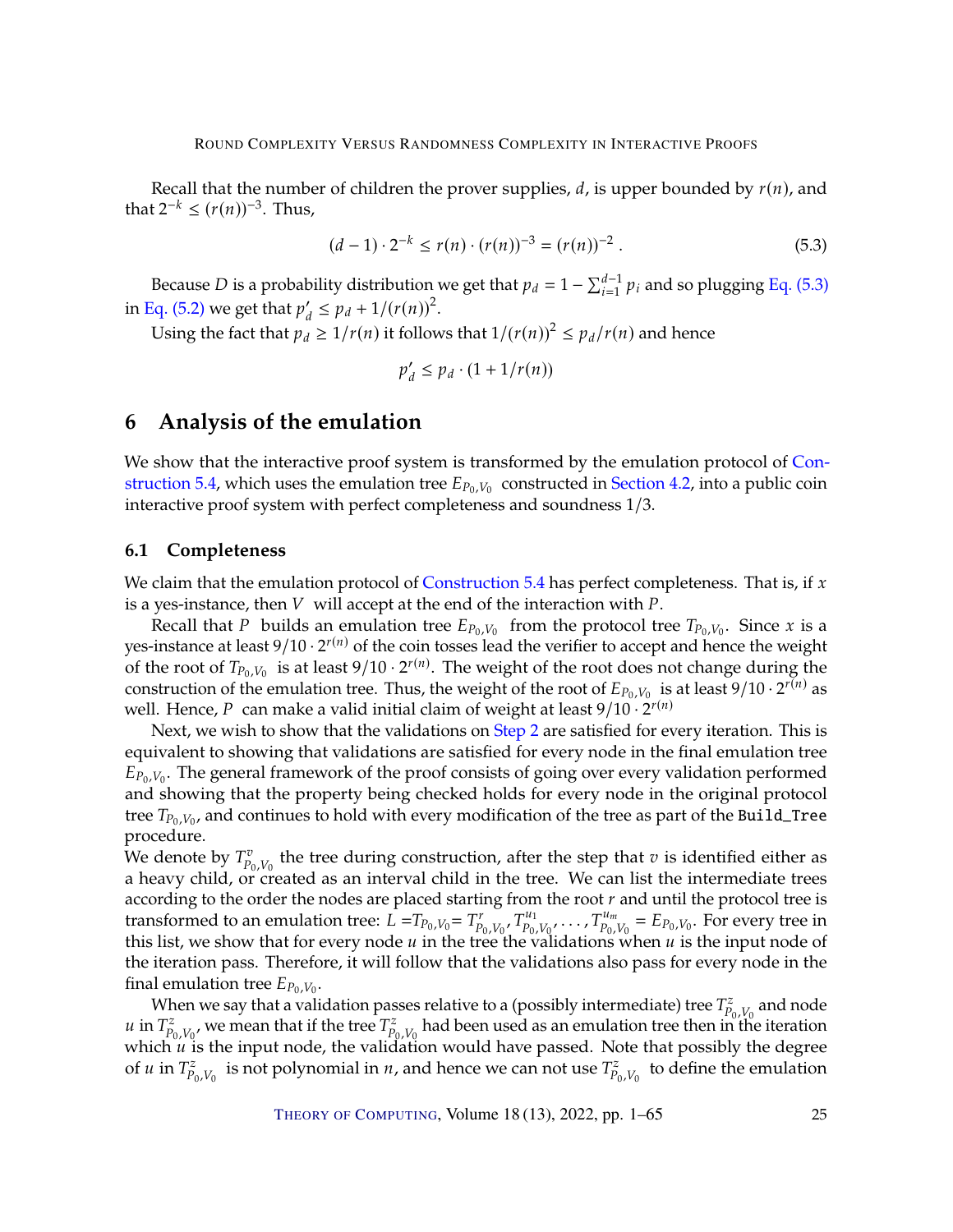protocol, since the verifier should run in polynomial time. However, we can still prove that each validation passes for the intermediate trees assuming that the verifier was not polynomially bounded. Recall that the nodes in  $T_{P_0,V_0}^z$ , on which we did not invoke the Build\_Tree procedure<br>yet, do not have a range field. We regard the nodes that do not have a range field as having a  $\mathcal{L}$  do not have a range field. We regard the nodes that do not have a range field as having a vet. do not have a range field. full range  $[0^{\ell}, 1^{\ell}]$ .<br>Let  $T^z$  be a

Let  $\overline{T}_{P_0,V_0}^z$  be an intermediate tree from the list above, created when assigning the node z<br>bet as an interval child or beaux child) as part of the Build Tree procedure. We assume  $\frac{1}{\sqrt{2}}$  (either as an interval child or heavy child) as part of the Build\_Tree procedure. We assume that the validation we are currently checking holds for every node in  $T_{P_0,V_0}^z$ , and show that it<br>also holds in the noxt step of the construction, that is the noxt tree in the list L. Recall that the also holds in the next step of the construction, that is the next tree in the list  $L$ . Recall that the next step can either he identifying a heavy child for z as part of the Build Heavy procedure. next step can either be identifying a heavy child for  $z$  as part of the Build\_Heavy procedure, or creating an interval child for z as part of the Build\_Interval procedure. Denote the child being created or identified by  $v$ , and the intermediate tree after this modification by  $T_{p_0,V_0}^v$ .<br>Note that, it is not sufficient to show that after the creation or identification of z, the prop

Note that, it is not sufficient to show that after the creation or identification of  $v$ , the property or checked is maintained for  $v$ . This is because the procedure might affect the descendants being checked is maintained for  $v$ . This is because the procedure might affect the descendants and ancestors of  $v$  in  $T^v_{P_0, V_0}$ , as well as nodes whose seen-list changes. Exactly which nodes are affected depends on the validation and ancestors or  $v$  in  $P_{p_0}, V_0$  as weak-<br>affected depends on the validation.

<span id="page-25-0"></span>**Remark 6.1.** Let  $v$  be a node in some tree  $T_{P_0, V_0}^z$ <br>invoked on yet. Recall that the children of  $v$  in that the Build\_Tree procedure has not been invoked on yet. Recall that the children of  $v$  in  $T_{P_0,V_0}^z$  are children of the node  $v'$  in  $T_{P_0,V_0}$  that satisfies  $\gamma(v') = \gamma(v)$ . Hence, like in the tree  $T_{P_0, V_0}$ , the transcripts of the children of v in<br> $T^z$  extend the transcript of v by one pair of messages. Furthermore if we did not invoke  $P_{p_0, V_0}$  extend the didnessly  $\epsilon$  is  $\epsilon$  y one pair of messages. The didnessly in  $T_{p_0, V_0}^z$ . Thus, the subtrace of  $T^z$  is noted at x denoted by  $T^z$  (x) is a subtrace of  $T$  . (This is true up to the  $\sum_{p_0, V_0}^z$  extend the transcript of  $v$  by one pair of messages. Furthermore, if we did not invoke subtree of  $T_{P_0,V_0}^z$  rooted at  $v$ , denoted by  $T_{P_0,V_0}^z(v)$ , is a subtree of  $T_{P_0,V_0}$ . (This is true up to the point that  $v$  might be an interval node and thus not in  $T_{P_0,V_0}$ . In this case changing just the point that v might be an interval node and thus not in  $T_{P_0,V_0}$ . In this case changing just the node  $\eta$  to the node  $\eta'$  defined above we get a subtree of  $T_{\text{B}}$   $V$ ,  $\eta$  $\overrightarrow{v}$  to the node  $\overrightarrow{v'}$  defined above we get a subtree of  $T_{P_0,V_0}$ .

Now, we go over the validations in [Step](#page-21-4) [2](#page-21-4), which are stated for a node  $u$  and its children  $v_1, \ldots, v_d$  provided by the prover as part of the emulation. The validations are numbered as in [Construction](#page-21-3) [5.4.](#page-21-3) Assuming that the validations hold for every node in  $T_{p_0, V_0}^z$ , we shall prove<br>that these validations hold for every node in  $T^v$  (the next intermediate tree in the list) that these validations hold for every node in  $T_{p_0, V_0}^v$  (the next intermediate tree (the next intermediate tree in the list).

Showing that the validations in [Step](#page-21-4) [2](#page-21-4) of the public coin emulation are satisfied is similar in spirit to the proof that the validations in [Step](#page-45-1) [2](#page-45-1) of the private coin emulation are satisfied, which is given in [Subsection](#page-47-1) [A.4.1.](#page-47-1)

(a) In this validation, the verifier checks that the descriptions of all the children of  $u$  are distinct, i. e., if  $v_i$  and  $v_j$  are two children of u provided by the prover and  $\gamma(v_i) = \gamma$  (<br>then  $R(v_i) + R(v_i)$ )  $\frac{1}{\sqrt{2}}$ ) then  $R(v_i) \neq R(v_j)$ .<br>First note that in  $T_n$ 

First, note that in  $T_{P_0,V_0}$  all the nodes have distinct transcripts, and in particular for every node all of its children have distinct descriptions. Let  $T_v^v$  be an intermediate tree in the node all of its children have distinct descriptions. Let  $T^v_{p_0, V_0}$  be an intermediate tree in the list and we list. We assume that this validation passes for all the trees prior to  $T^v_{P_0,V_0}$  in the list and we show it also holds in  $T^v$  . Denote the parent of z in  $T^v$  by z. The only node in  $T^v$ show it also holds in  $T_{P_0,V_0}^v$ . Denote the parent of  $v$  in  $T_{P_0,V_0}^v$  by  $z$ . The only node in  $T_{P_0,V_0}^v$  that may have new children relative to the ones in the proceeding tree in the list  $L$  is  $z$ ,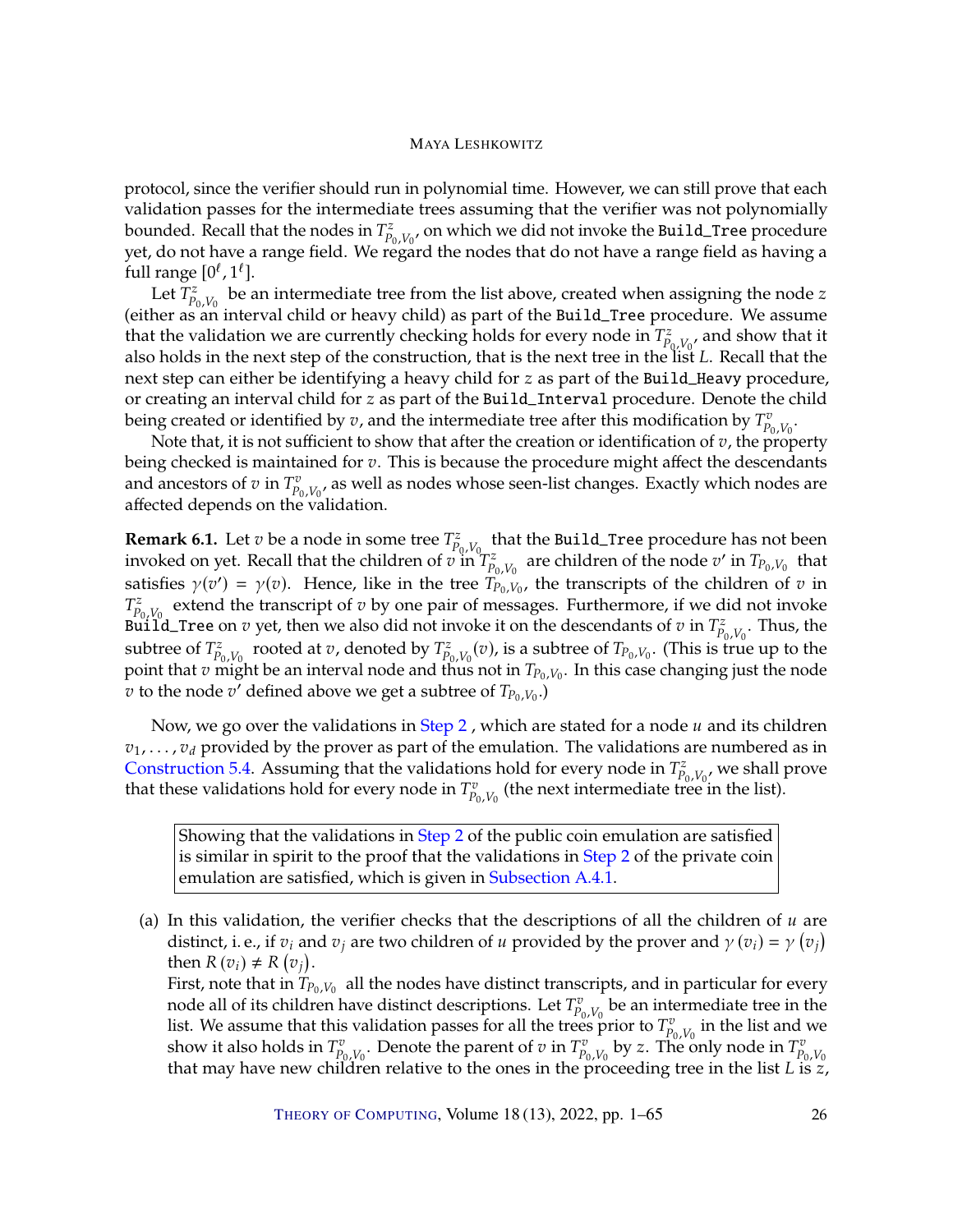and hence from the assumption, it sufficed to show that the validation holds for z. If  $v$ is an interval child of  $z$  then its description is distinct from the other children of  $z$  since the ranges of the interval children are distinct. If  $v$  is determined as a heavy child of  $z$ , then it is a descendant of z in  $T_{p_0, V_0}^z$ . By [Remark](#page-25-0) [6.1,](#page-25-0)  $T_{p_0, V_0}^z(z)$  is a subtree of  $T_{p_0, V_0}$ . Hence, each node in  $T_{p_0, V_0}^z(z)$  has a different description. All the heavy children of  $z$  in  $T_{p_0, V_0}^z$  are<br>in  $T_z^z$  ( $z$ ) and hence they have distinct descriptions. To sensition that the heavy  $T_{P_0,V_0}^z(z)$ , and hence they have distinct descriptions. To conclude note that the heavy<br>children have full range and interval children have partial range and hence in particular  $\Gamma_{P_0,V_0}(z)$ , and nence they have themet descriptions. To conclude note that the nearly children have full range, and interval children have partial range, and hence in particular the heavy and interval children of  $z$  are distinct from each other.

(b) In this validation the verifier checks that the weights of the children  $v_1, \ldots, v_d$  of  $u$  sum up to  $w(u)$ ; that is,

<span id="page-26-1"></span>
$$
w(u) = \sum_{j=1}^{d} w(v_j)
$$
 (6.1)

We shall show that this property holds in every step of the construction of the emulation tree  $E_{P_0,V_0}$ , for every node in the tree. Starting from the protocol tree  $T_{P_0,V_0}$ , we know that the vertex that the weight of each node is the sum of the weights by definition it satisfies the property that the weight of each node is the sum of the weights of its children. (Recall that  $z$  is a node that we are invoking the Build\_Tree procedure on, and  $v$  is a node that we determine as a child for  $z$ .) Assuming that Eq. [\(6.1\)](#page-26-1) holds for every node in  $T_{P_0,V_0}^z$ , we shall show that it holds for every node in  $T_{P_0,V_0}^v$  as well. We consider two cases, according to if z is a boayy child or interval child of z. (Recall that consider two cases, according to if  $v$  is a heavy child or interval child of  $z$ . (Recall that those are the only cases since after invoking Build Tree (z) every child of  $z$  is either a these are the only cases since after invoking Build\_Tree(z) every child of  $z$  is either a heavy or interval child.)

- If  $v$  is a new heavy child determined for  $z$ , denote by  $z$ ,  $z_1$ , ...,  $z_k = v$  the path from z to *v* in  $T_{p_0, V_0}^z(z)$  before *v* is moved to be a child of *z*. In this case, after moving *v* we subtract  $w(v)$  off the weight of  $z_1, \ldots, z_{k-1}$ . Hence, Eq. [\(6.1\)](#page-26-1) holds for these nodes (we subtract  $w(v)$ ) both from their woight and from the woight of one of their children) subtract  $w(v)$  both from their weight and from the weight of one of their children). Eq. [\(6.1\)](#page-26-1) also holds for z, since its weight stays the same because we subtract  $w(v)$  off the weight of  $z_1$ , and we add an additional child  $v$  with weight  $w(v)$ . For the other nodes in  $T_{P_0,V_0}^v$ we neither change their weight nor the weights of their children.
- If  $v$  is a new interval child of  $z$ , then the weight of  $v$  is the sum of the weights of its children. Eq.  $(6.1)$  also holds for z since its weight stays the same and the sum of the weights of its children also stays the same, this is also true of all the other nodes in  $I_{P_0,V_0}$ .

Lastly, we note that the clean-up stage, in which we remove nodes whose weights are 0, does not affect this validation.

<span id="page-26-0"></span>(c) In this validation, for each  $j \in [d]$ , the verifier checks that the child  $v_j$  provided by the prover is a transcript descendant of  $u$ . Recall that we consider nodes in the protocol tree that do not have a range field (yet) as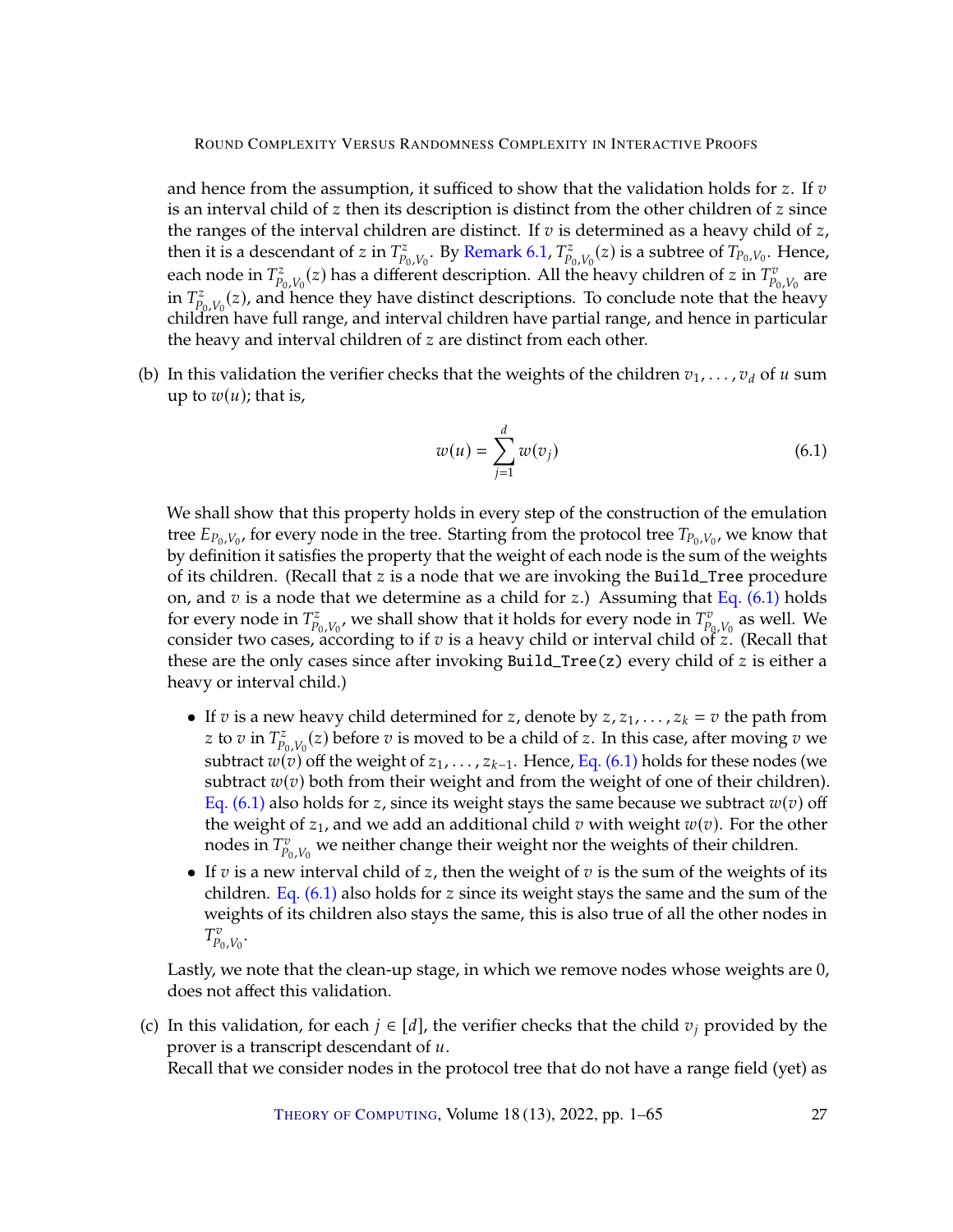having a full range. In the protocol tree  $T_{P_0,V_0}$  the transcript of each node is a proper<br>profix of the transcript of its children. Honce every node in the protocol tree is a transcript prefix of the transcript of its children. Hence, every node in the protocol tree is a transcript descendant of [type](#page-19-1) [ii](#page-19-1) (see [Definition](#page-19-3) [5.1\)](#page-19-3) of its parent. As before, we shall assume that every node in  $T_{p_0, V_0}^{\overline{z}}$  maintains the property that it is a transcript descendant of its parent,<br>and show that this property is maintained in the tree  $T^v$  as a fter the assignment of z as a and show that this property is maintained in the tree  $T_{p_0, V_0}^v$ , after the assignment of  $v$  as a child of  $z$ . We only need to show this validation holds for  $z$ , which possibly has a new child of z. We only need to show this validation holds for z, which possibly has a new child z, and for z, itself, which might not have been a node in  $T^z$ . The property holds child *v*, and for *v* itself, which might not have been a node in  $T_{p_0, V_0}^z$ . The property holds for all the other podes in  $T^v$  from our assumption on  $T^z$  . We consider two cases: for all the other nodes in  $T_{P_0,V_0}^v$  from our assumption on  $T_{P_0,V_0}^z$ . We c . We consider two cases:

- If  $v$  is a heavy child of  $z$ , then  $v$  was a descendant of  $z$  in  $T_{p_0, V_0}^z$  that we move to be a child of  $z$  (along with its descendants) and set its range to be full range. By our a child of z (along with its descendants) and set its range to be full range. By our assumption each node in the path from z to z in  $T^z$  is a transcript descendant of assumption, each node in the path from z to v in  $T_{p_0, V_0}^z$  is a transcript descendant of  $\zeta$ its parent, so by transitivity (see [Claim](#page-19-4) [5.2\)](#page-19-4),  $v$  is a transcript descendant of  $z$ .
- If  $v$  is an interval child of  $z$  then after the creation of  $v$  the transcript of  $v$  is equal to the transcript of z, and by the construction we know that  $R(u) \subseteq R(z)$ . Thus,  $v$  is a transcript descendant of  $z$  of [type](#page-19-0) [i.](#page-19-0) In addition, the children of  $v$  in  $T_{p_0, V_0}^v$  are transcript descendants of  $v$ . This is because<br>the children of  $z$  are all children of  $z$  in  $T^z$  such that their next verifier message is the children of  $v$  are all children of  $z$  in  $T_{p_0, V_0}^z$ , such that their next verifier message is<br>in the range of  $v$ . Hence, the children of  $z$  are transcript descendants of type ii of  $z$ . in the range of  $v$ . Hence, the children of  $v$  are transcript descendants of [type](#page-19-1) [ii](#page-19-1) of  $v$ .
- (d) In this validation the verifier checks, for each interval child  $v_j$  of  $u$ , that the transcript of  $v_j$ is equal to the transcript of u; that is, if  $R(v_j) \neq [0^{\ell}, 1^{\ell}]$  then  $\gamma(v_j) = \gamma(u)$  must hold.<br>This holds because the only case where  $R(v_i) \neq [0^{\ell}, 1^{\ell}]$  is if z; is an interval child of u. This holds because the only case where  $R(v_j) \neq [0^{\ell}, 1^{\ell}]$  is if  $v_j$  is an interval child of  $u$ , and in this case  $\chi(v_1) = \chi(u)$  because of bow we create interval children. Note that once we in this case  $\gamma(v_j) = \gamma(u)$  because of how we create interval children. Note that once we<br>create an interval child in some intermediate tree it stave a child of its parent throughout  $\alpha$  create an interval child in some intermediate tree it stays a child of its parent throughout the subsequent tree transformations, and hence also in the final emulation tree.
- (e) In this validation the verifier checks, for each child  $v_j$  of  $u$ , that  $v_j$  is not in a part of the emulation troe that was truncated. For every  $u \in S$  the verifier checks that if  $u$  is a the emulation tree that was truncated. For every  $y \in S$ , the verifier checks that if  $y$  is a transcript descendant of  $u$ , then  $v_j$  should not be a transcript descendant of  $y$ . Note that if y is a transcript descendant of u then by validation [\(c\)](#page-26-0) we know that y is not an ancestor of  $u$ .

In order to show that the validation is satisfied, we shall first define the notation of seen-list of a node, and then prove that the following claim holds for every node in the emulation tree  $E_{P_0,V_0}$ .

<span id="page-27-0"></span>**Definition 6.2** (Seen-list of a node.). When we consider a tree  $T$  that is not the final emulation tree, and a node  $v \in T$ , then we regard the seen-list of v, denoted by  $S(v)$ , as the list containing the nodes that are ancestors of  $v$ , augmented with their children.

**Claim 6.3.** Let  $u \in E_{P_0, V_0}$  and  $y \in S(u)$  that is not an ancestor of  $u$  in  $E_{P_0, V_0}$ . If  $y$  is a transcript descendant of  $u$  $d$ escendant of  $u$  , then each descendant  $v_j$  of  $u$  in  $E_{P_0,V_0}$  is not a transcript descendant of  $y$  .

Note this is a stronger claim then what we need to show because we only need to show it for the children of  $\overline{u}$  in  $E_{P_0,V_0}$  and not for each descendant of  $u$ .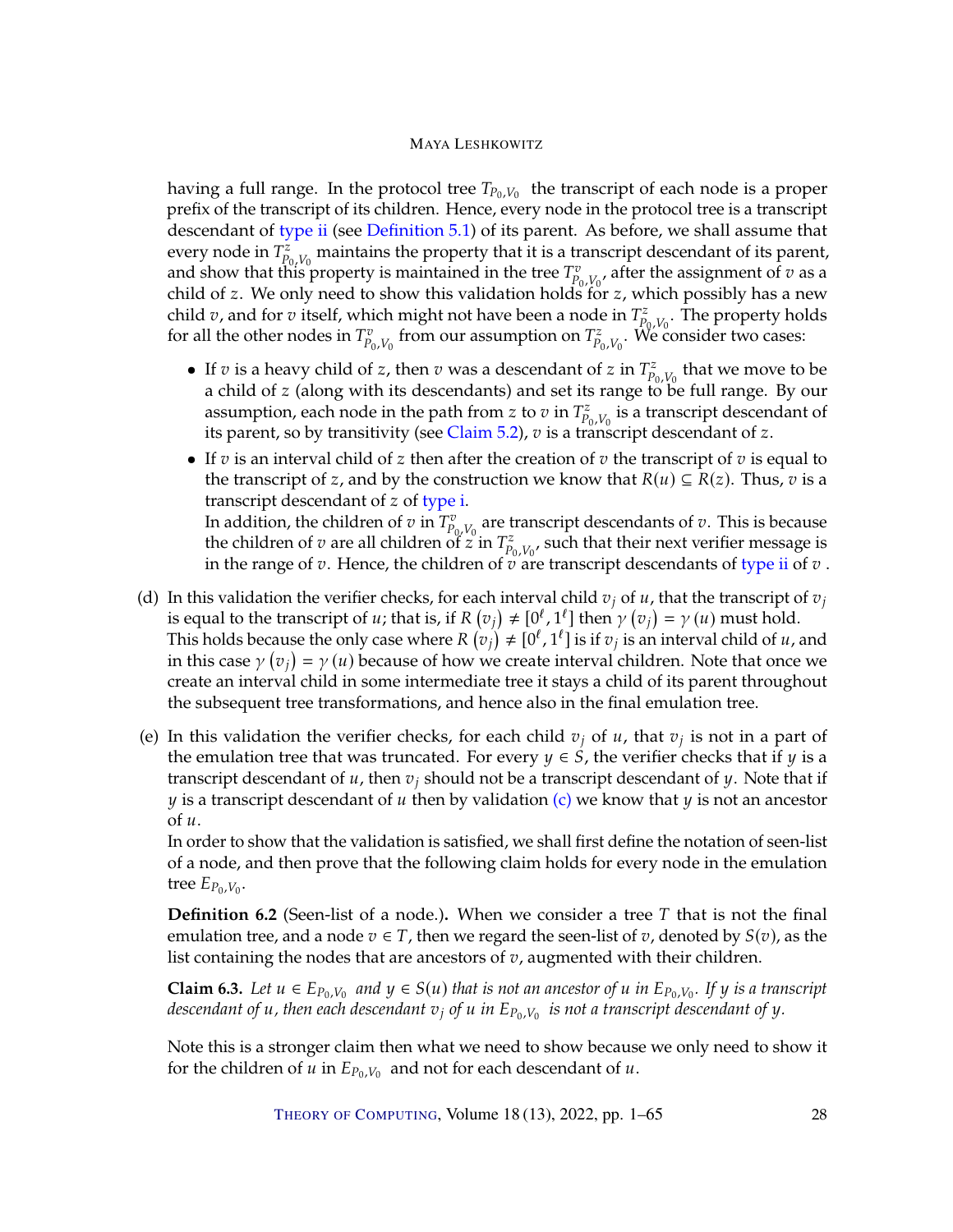First, we shall show that the claim holds in the initial protocol tree  $T_{P_0,V_0}$ . Each node in  $T_{\text{D}}$ ,  $V_0$ , is a transcript descondant only of its appeators in the tree. However, each node  $\mu$  is  $T_{P_0,V_0}$  is a transcript descendant only of its ancestors in the tree. Trowever, each node u is<br>not an ancestor of any node in  $S(u)$ , so the nodes in  $S(u)$  cannot be transcript descendants<br>of u. Thus, the claim holds v  $T_{P_0,V_0}$  is a transcript descendant only of its ancestors in the tree. However, each node u is of  $u$ . Thus, the claim holds vacuously. Next, we shall assume that the claim holds in the tree  $T_{P_0,V_0}^z$  before creating a child  $v$  of  $z$ , and we show that it holds in the tree  $T_{P_0,V_0}^v$ <br>the identification  $v$  as a heavy child of  $z$  or creation of  $v$  as an interval child the identification  $v$  as a heavy child of  $z$ , or creation of  $v$  as an interval child. after

• If  $v$  is identified as a heavy descendant of  $z$ , then  $v$  is moved to be a child of  $z$  along with the subtree under it. In order to show that the claim holds in  $T_{p_0, V_0}^v$ , it is enough<br>to sensider the nodes  $\epsilon \in T_v^v$ , with house now desembatie or new nodes in  $S(s)$ to consider the nodes  $c \in T_{p_0, V_0}^v$  who have new descendants or new nodes in  $S(c)$ <br>relative to the ones they had in  $T^z$  . The descendants of the nodes in  $T^v$  are relative to the ones they had in  $T_{P_0,V_0}^z$ . The descendants of the nodes in  $T_{P_0,V_0}^v$ <br>descendants of it in  $T^z$  The only nodes in  $T^v$  that have new nodes in t are descendants of it in  $T^z_{P_0,V_0}$ . The only nodes in  $T^v_{P_0,V_0}$  that have new nodes in their seen-list are the descendants of z, since now  $v$  is in their seen-list, whereas  $v$  may not<br>baye been in their seen-list before the move. Determining the beavy descendants of z have been in their seen-list before the move. Determining the heavy descendants of  $z$ is done by searching the tree from bottom to top (this is implied by the definition of heavy descendants, [4.1\)](#page-15-1). It follows that the ancestors of  $v$  in  $T_{P_0,V_0}^z$  which are<br>transcript descendants of  $z$  have not been identified as heavy descendants of  $z$  (or transcript descendants of z have not been identified as heavy descendants of z (or<br>transcript descendants of z have not been identified as heavy descendants of z (or any other node) at this point yet, and so in  $T_{p_0, V_0}^z$  the node  $v$  is only a transcript<br>descendent of its apcetors. Thus, if  $c$  is a node in  $T^v$  such that  $v \in S(c)$  and  $v$  is a descendant of its ancestors. Thus, if c is a node in  $T_{P_0,V_0}^v$  such that  $v \in S(c)$  and v is a<br>transcript descendant of c then c is an ancestor of v in  $T^z$  It is left to check that transcript descendant of c, then c is an ancestor of v in  $T_{p_0, V_0}^z$ . It is left to check that<br>the descendants of c in  $T^v$  are not transcript descendants of z. From Note 6.1, it the descendants of c in  $T_{p_0,v_0}^v$  are not transcript descendants of v. From [Note](#page-25-0) [6.1,](#page-25-0) it<br>follows that the subtree of  $T_v^v$  are not transcript descendants of v. From Note 6.1, it follows that the subtree of  $T_{p_0,V_0}^v$  are not changed p descendance of  $V$  from these only  $T_v^v$  follows that the subtree of  $T_{p_0,V_0}^v$ , rooted at  $c$ , denoted by  $T_{p_0,V_0}^v(c)$ , is a subtree of  $T_{p_0,V_0}$ . Thus, because  $v \notin T^v_{P_0, V_0}(c)$  (recall that  $v$  was lifted to be a heavy child of  $z$ , and  $c$  is a descendant of  $z$ ) it follows that the descendants of  $c$  are not transcript descendants of descendant of  $z$ ) it follows that the descendants of  $c$  are not transcript descendants of  $z_1$ . (See Figure 5)  $v.$  (See [Figure](#page-28-0) [5.](#page-28-0))



<span id="page-28-0"></span>Figure 5:  $v$  is identified as a heavy child of  $z$ , and  $c$  is a descendant of  $z$ .

• Let  $v$  be an interval child created for  $z$ . We shall assume that the claim holds in the tree  $T_{p_0, V_0}^z$  before the assignment of  $v$ , and show that it holds in  $T_{p_0, V_0}^v$ . It is enough to show that the claim holds when the pode  $u$  is one of the following: either a new to show that the claim holds when the node u is one of the following: either a new<br>interval child z or a node in  $T^v$  that has new descendants or a node in  $T^v$  that interval child v or a node in  $T_{P_0,V_0}^v$  that has new descendants or a node in  $T_{P_0,V_0}^v$  that has new nodes in their seen-list (relative to the ones in  $T^z$ ) (For the other nodes in has new nodes in their seen-list (relative to the ones in  $T^z_{P_0,V_0}$ ). (For the other nod<br>has new nodes in their seen-list (relative to the ones in  $T^z_{P_0,V_0}$ ). (For the other nod ). (For the other nodes in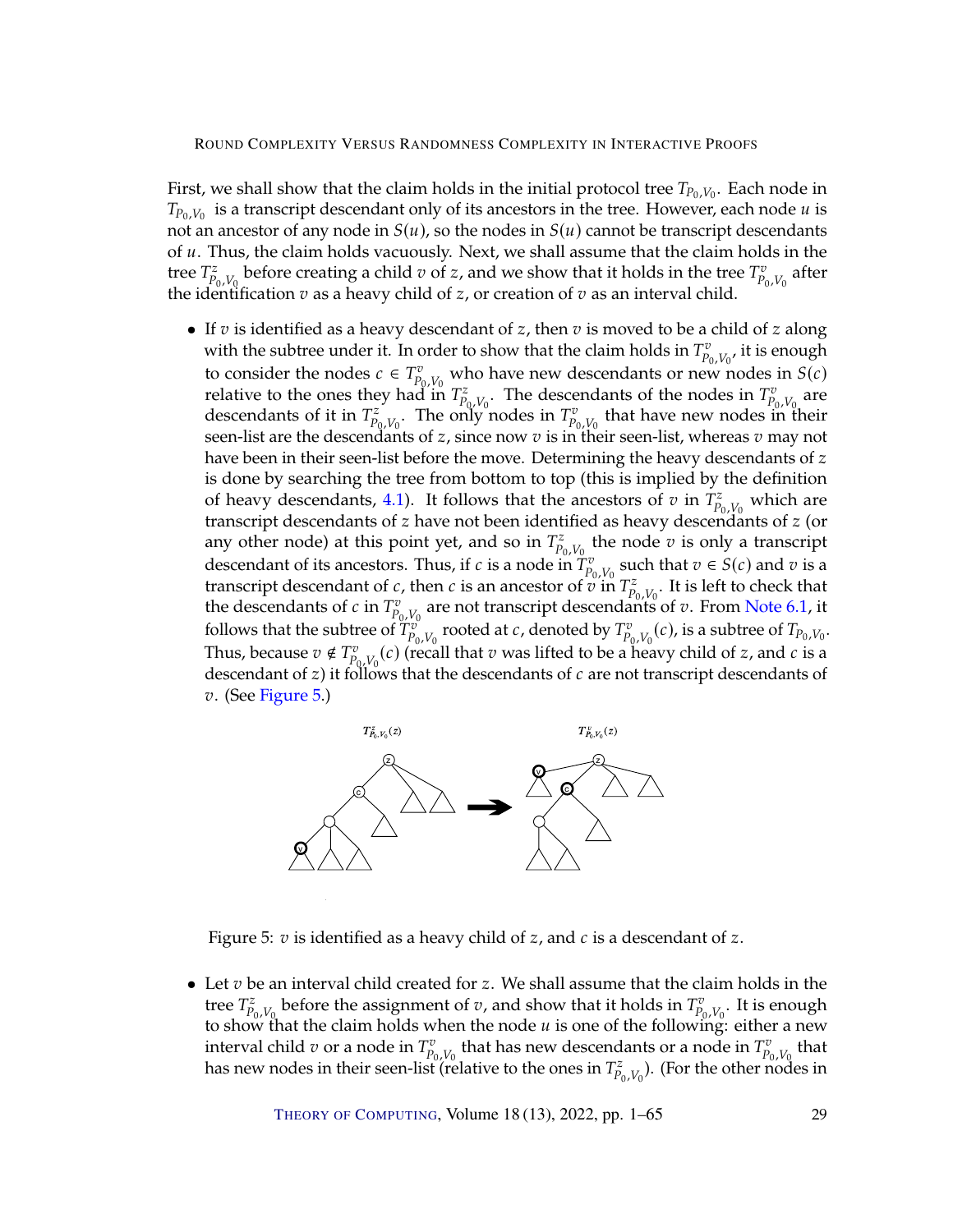$T_{P_0,V_0}^v$  the claim follows from our assumption regarding  $T_{P_0,V_0}^z$ <br>The only podes in  $T^v$  that have new descendants that the .) The only nodes in  $T_{p_0, V_0}^v$  that have new descendants that they did not have in  $T_{p_0, V_0}^z$ <br>are the ancestors of  $v$  in  $T_{p_0, V_0}^v$ , which now have  $v$  as their descendant. Let  $d$  be some<br>ancestor of  $v$  in  $T$ ancestor of v in  $T_{p_0, V_0}^v$ , and let  $c \in S(d)$  be a transcript descendant of d. We need to show that z has children in  $T^v$ show that  $v$  is not a transcript descendant of  $c$ . We know that  $v$  has children in  $T_{P_0}^v$  otherwise it would not been created as an interval node, so let t be a child of  $\pi$ otherwise it would not been created as an interval node, so let *t* be a child of  $\overline{v}$  in<br> $T^v$  (soo Figure 6). It follows that *t* is a transcript descondant of  $\overline{v}$ . Assume by  $P_{p_0, V_0}$  (see Figure 9). It follows that  $\vec{r}$  is a transcript descendant of  $\vec{c}$ . Hence, by transitivity,  $\vec{r}$  is also transcript descendants of  $\vec{c}$ . In addition,  $\vec{r}$  is a descendant of  $\vec{d}$  in  $T^$  $\sum_{i=0}^{v} V_{0,i}$  (see [Figure](#page-29-0) [6\)](#page-29-0). It follows that t is a transcript descendant of v. Assume by  $V_{0,i}$ transcript descendants of *c*. In addition, *t* is a descendant of *d* in  $T_{p_0, V_0}^z$ <br>contradiction to our hypothesis that the claim holds in  $T^z$ . This is in contradiction to our hypothesis that the claim holds in  $T^z_{p_0, V_0}$ .



<span id="page-29-0"></span>Figure 6:  $v$  is an interval child created by uniting 3 children of  $z$ .

The nodes whose seen-list S increases in  $T_{p_0, V_0}^v$  relative to  $T_{p_0, V_0}^z$  are the descendants<br>of z because z is added to their list. However, z cannot be a transcript descendant of of z, because  $v$  is added to their list. However,  $v$  cannot be a transcript descendant of z have descendant of  $z$ . This is because the beaux children of z have longer transcripts any descendant of  $z$ . This is because the heavy children of  $z$  have longer transcripts than  $v$ , so  $v$  cannot be a transcript descendant of them, or of their descendants (this follows from validation  $2c$  and transitivity). The other interval children of  $z$  have a range that is disjoint from the range of  $v$ . Thus, they and their descendants cannot be transcript descendants of  $v$ .

Lastly, we show that the claim holds for  $v$  as well. Let there be a some node  $b \in S(v)$ which is a transcript descendant of  $v$ . We need to show that the descendants of  $v$  in  $T_{P_0,V_0}^v$  are not transcript descendants of *b*. There are two different options.

- **–** Either *b* ∈ *S*(*z*) in  $T_{p_0, V_0}^z$ , like node *c* in [Figure](#page-29-0) [6.](#page-29-0) The node *b* is a transcript descondant of *z* so by transitivity *h* is a descendant of  $v$  which is a transcript descendant of  $z$ , so by transitivity  $b$  is a transcript descendant of  $z$ . Every descendant of  $v$  is a descendant of  $z$  in transcript descendant of z. Every descendant of  $v$  in  $T_{P_0,V_0}^v$  is a descendant of  $z$  in  $T_{\infty}$ . z. Hence, from the fact that the claim is true for  $z$  in  $T_{p_0,V_0}^z$  we know that the  $T_{P_0,V_0}$ . Thence, from the fact that the claim is true for  $\angle$  in  $T_{P_0,V_0}$ <br>descendants of  $v$  in  $T_{P_0,V_0}^v$  are not transcript descendants of  $b$ .
- $-$  If  $b \in S(v)$  but  $b \notin S(z)$  then  $b$  must be a child of  $z$ , like node  $\gamma$  in [Figure](#page-29-0) [6.](#page-29-0) Since  $b$  is a transcript descendant of  $v$  then  $b$  must be a heavy child of  $z$ . (If  $b$  is an interval child of  $z$ , like  $v$  is, then  $b$  cannot be a transcript descendant of  $v$  since their ranges are disjoint.) We did not invoke Build\_Tree on  $v$  yet, so by [Note](#page-25-0) [6.1,](#page-25-0) it follows that  $T_{P_0,V_0}^v(v)$  is a subtree of  $T_{P_0,V_0}$ . Hence, from the fact that  $b$  is not in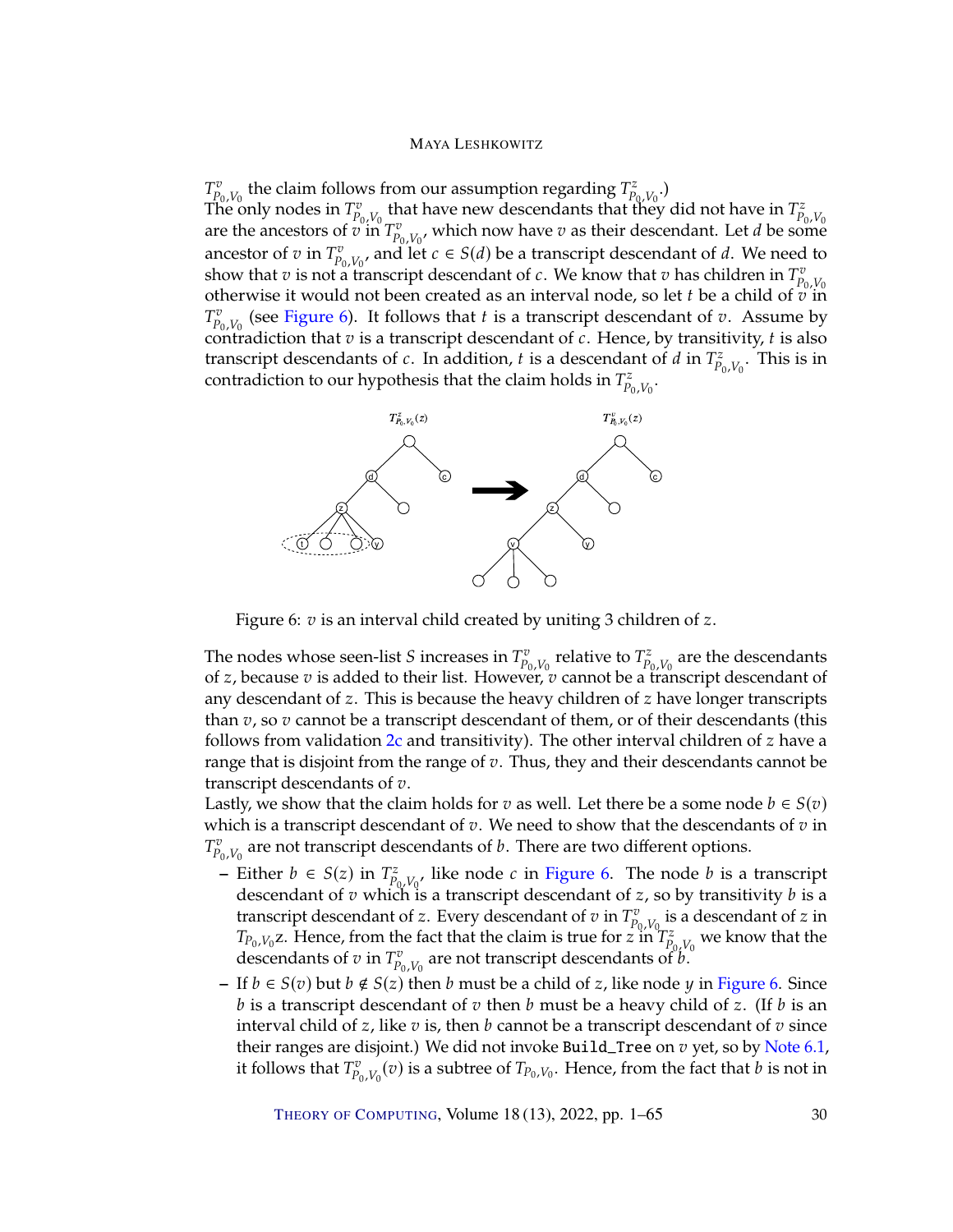$T_{P_0,V_0}^v(v)$  it follows that the transcript descendants of *b* are not in  $T_{P_0,V_0}^v(v)$  either.<br>In other words, the descendants of *n* in  $T^v$  are not transcript descendants of *h* In other words, the descendants of  $\overline{v}$  in  $T_{P_0,V_0}^v$  are not transcript descendants of  $b$ .

- (f) In this validation, the verifier checks that the ranges of all the interval children of  $u$  are disjoint; that is, for every two interval children  $v_i$  and  $v_k$  of  $u$ , the verifier checks that  $\mathcal{L}(\cdot)$  is expressed. The interval children it holds that the start of the range of each  $(v_j) \cap R(v_k) = \emptyset.$ interval child is after the end of the range of the previous child created.
- (g) In this validation, the verifier checks, for each child  $v_j$  of  $u$ , that  $\gamma(v_j)$  is *prover consistent* (see [Definition](#page-20-0) [5.3\)](#page-20-0) with respect to the other transcripts of nodes in  $S(u)$  and with regarding to the transcripts of the other children of  $u$ . In the original protocol tree,  $T_{P_0,V_0}$ , every two nodes are prover consistent since  $P_0$  is deterministic. (If there were two partial transcripts in  $T_{\rm P,V}$ , whose maximal common deterministic. (If there were two partial transcripts in  $T_{P_0,V_0}$  whose maximal common prefix ends with a verifier message it would mean that the prover can responds in different ways to the same partial transcripts.) The transcripts of the nodes in  $\overline{E}_{p_0,V_0}$  all appear in<br> $T_{\rm p}$ ,  $V_{\rm o}$  so every two transcripts in  $F_{\rm p}$ ,  $V_{\rm o}$  are prover consistent as well.  $T_{P_0,V_0}$ , so every two transcripts in  $E_{P_0,V_0}$  are prover consistent as well.

The final checks are satisfied because according to [Claim](#page-18-2) [4.5](#page-18-2) the leaves of the emulation tree  $L_{p_0, V_0}$  are the leaves of the protocol thee whose weights are 1. Thence,  $v_0(x, p, a_1, \ldots, a_n)$ <br>and for every  $i = 1, \ldots, m$  it holds that  $\alpha_i = V_0(x, p, \beta_1, \ldots, \beta_{i-1})$ . In addition  $w(v) = 1$ .  $E_{P_0,V_0}$  are the leaves of the protocol tree whose weights are 1. Hence,  $V_0(x, \rho, \alpha_1, \ldots, \alpha_m) = 1$ ,

# <span id="page-30-0"></span>**6.2 Soundness**

We show that if x is a no-instance, then when interacting with any prover  $\widetilde{P}$  for the public coin emulation protocol, the new public coin verifier  $V$  accepts with probability at most 1/3. We do so by showing that on each iteration there is a gap (in expectation) between the weight of the node claimed by the prover, and the actual weight of the node. Starting from the root, if  $x$  is a no-instance, then the initial prover's claim is that the weight of the node sampled should be at least  $9/10 \cdot 2^{r(n)}$  (or else the verifier rejects upfront), but the number of coin sequences that lead the verifier to accept at the end of the interaction, and hence the actual weight of the node, is at most  $1/10 \cdot 2^{r(n)}$ . We want to show that this gap is approximately maintained with high probability at least until the last iteration, and hence the verifier rejects.

In order to proceed with this analysis, we need to define the notion of "actual weight of a node" in the emulation tree. We do this by considering the weight relative to the protocol tree of the original interactive proof system. The verifier of the original protocol system which we refer to is of course  $V_0$ , the verifier of the original proof system being emulated. However, choosing the prover of the original system is less straightforward. We shall show that a prover's strategy for the emulation protocol yields a prover strategy for the original protocol.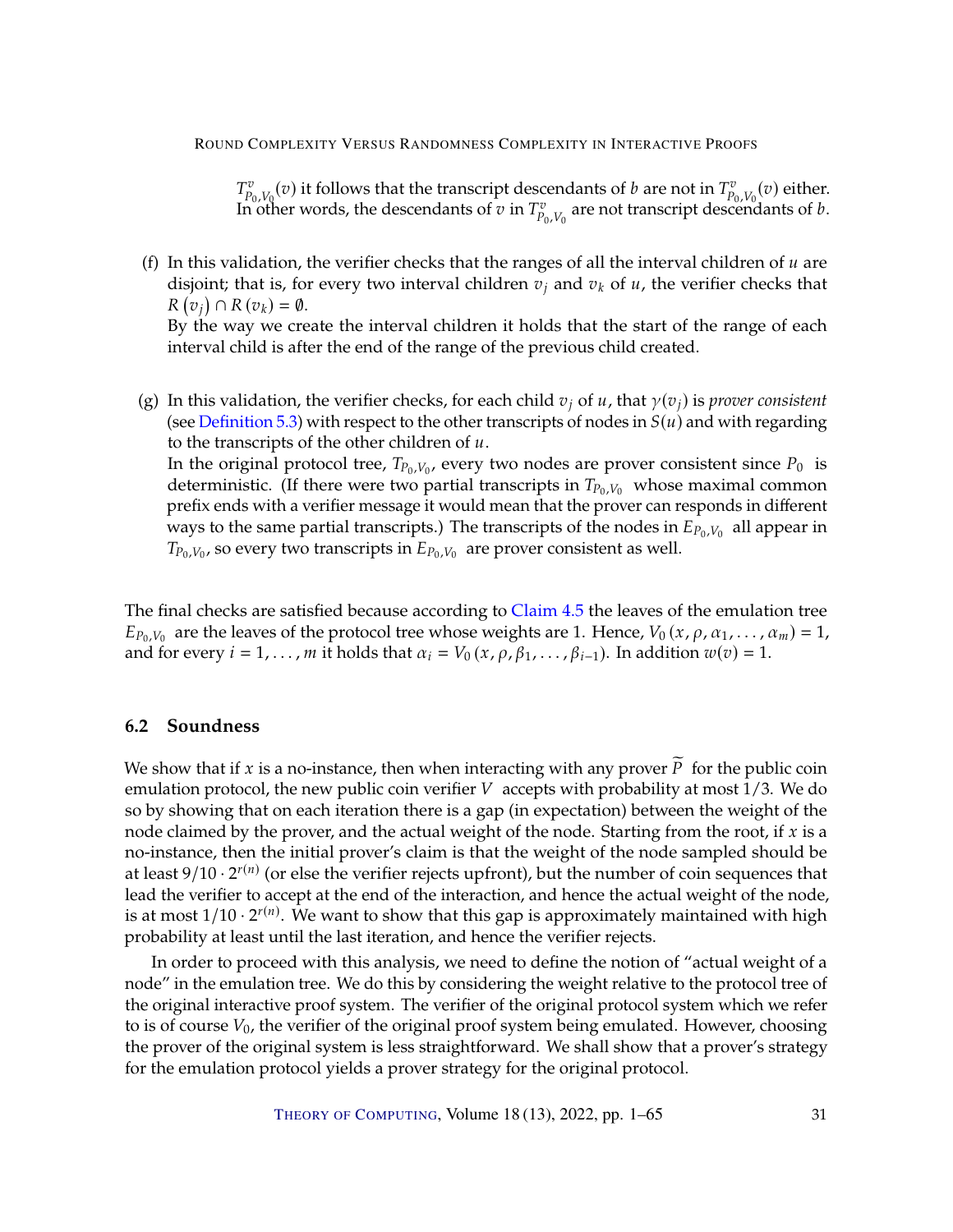[Subsection](#page-31-0) [6.2.1](#page-31-0) is a more involved version of the private coin proof of soundness in [Section](#page-52-0) [A.4.2.](#page-52-0) The other two components of the soundness analysis of the public coin system (which define the notion of actual weight of a node, and bound the gap between the claimed and actual weight) are not required for the private coin soundness analysis.

# <span id="page-31-0"></span>**6.2.1 Deriving a prover strategy for the original proof system**

We can assume without loss of generality that  $\overline{P}$  is deterministic since for every probabilistic prover there is a deterministic prover for which the verifier's acceptance probability is at least as high. (Recall that we want to show that the verifier rejects with high probability. Hence, it suffices to take a deterministic prover which the verifier rejects with lower probability when interacting with, and showing that this probability is still high enough).

We can also assume, without loss of generality, that the strategy of  $\tilde{P}$  is such that the verifier does not abort until the final checks. This is because every prover strategy in which the verifier aborts in one of the intermediate checks can be modified to a prover strategy such that the verifier does not abort until the final checks and the verifier's acceptance probability is at least as large. (The prover can compute the transcripts of the children such that they are different continuations of their parent and prover consistent with the list  $S$  instead of every node where the verifier would have aborted in the intermediate checks.) Since  $\overline{P}$  is deterministic and the verifier doesn't abort until the final checks, the prover's strategy can be represented using an emulation tree which we denote by  $E_{\tilde{p}}$ .

We show that we can extract a deterministic strategy  $\overline{P}_0$  for the original prover using the strategy of  $\widetilde{P}$ . We define a strategy for  $\widetilde{P}_0$  by using the transcripts in  $E_{\widetilde{P}}$ . That is, for each  $u \in E_{\tilde{p}}$  with transcript  $\gamma(u) = \alpha_1 \beta_1 \ldots \alpha_i \beta_j$  we define  $\tilde{P}_0(x, \alpha_1, \ldots, \alpha_i) \coloneqq \beta_i$  for all  $i \leq j$ . We extend  $\widetilde{P}_0$ 's strategy to transcripts that do not appear in  $E_{\widetilde{P}}$  in an arbitrary way.

In order to show that the strategy of  $\widetilde{P}_0$  is well defined we need to show that no two nodes  $u, v \in E_{\tilde{p}}$  share the prefix of prover-verifier interaction but differ on the prover's response. That is, we show that every two nodes  $u, v \in E_{\tilde{p}}$  are **prover consistent** (see [Definition](#page-20-0) [5.3\)](#page-20-0).

For a node  $u \in E_{\tilde{p}}$  provided during the emulation, recall that we denote by  $S(u)$  the seen-list (see [Definition](#page-27-0) [6.2\)](#page-27-0) the list of nodes from  $E_{\tilde{p}}$  at the beginning of the iteration in which u was the input node (i. e., was the node handled on that iteration). That is, the nodes in  $S(u)$  are the ancestors of  $u$  in  $E_{\tilde{p}}$  and their children.

To show that every two nodes  $u, v \in E_{\tilde{p}}$  are prover consistent, as well as for other parts of the soundness proof, we rely on the following claim.

<span id="page-31-1"></span>**Claim 6.4** (Transcript descendancy forms a tree). Let  $w \in E_{\tilde{p}}$  and  $u, z \in S(w)$ . Assume that the *strategy of* P *is such that the verifier does not abort until the final checks. Let*  $\ell$  *be a node with a range and a transcript field that is a transcript descendant of both* 𝑧 *and* 𝑢*. Then either* 𝑢 *is a transcript descendant of*  $z$  *or*  $z$  *is a transcript descendant of*  $u$ *.* 

*Proof.* First, note that this claim is not true if the prover's strategy is not one in which the verifier does not abort until the final checks. For example, if  $\ell$  is a transcript descendant of type [\(i\)](#page-19-0)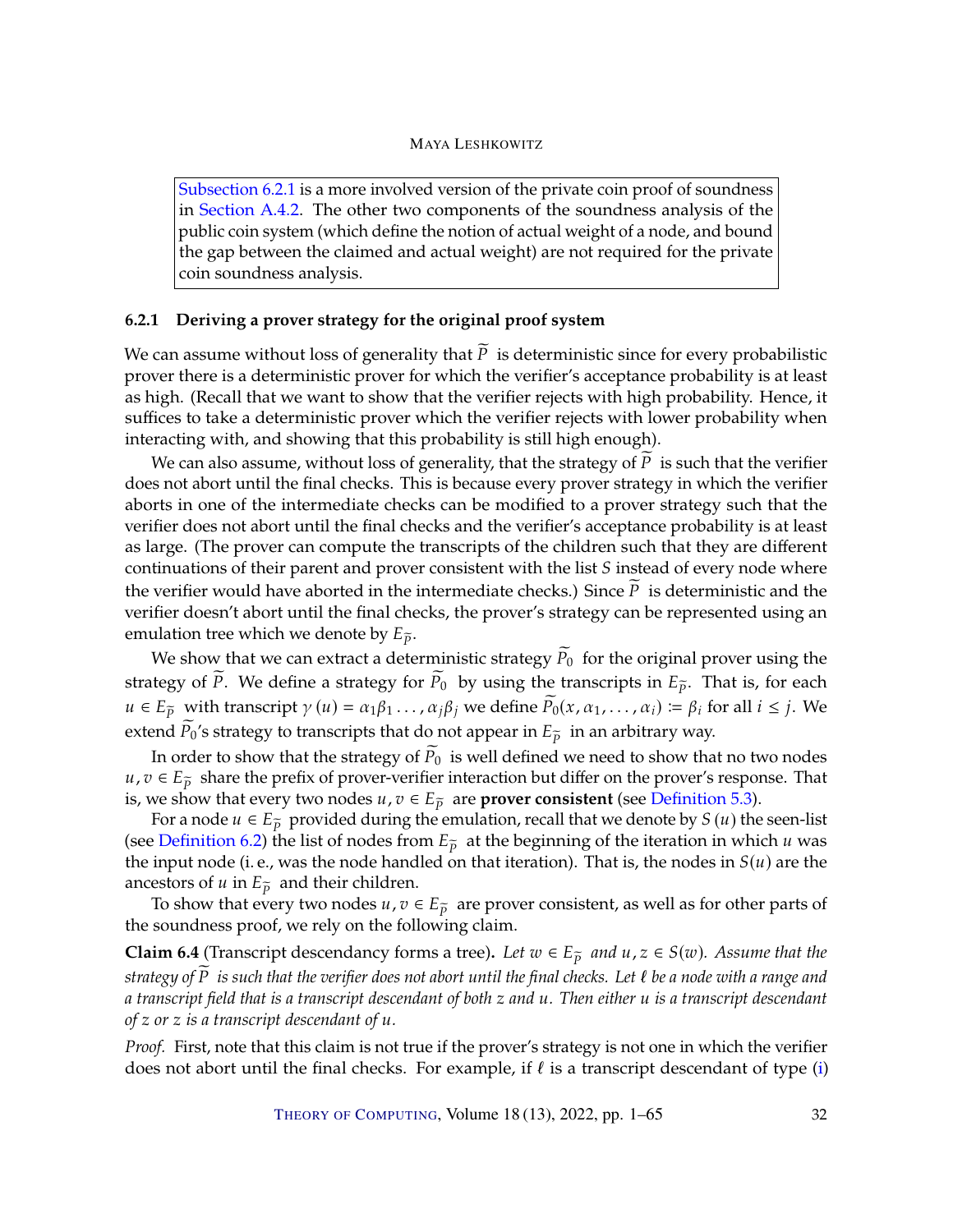of both u and z, then  $\gamma(u) = \gamma(z) = \gamma(\ell)$ , and  $R(\ell)$  is contained in both  $R(u)$  and in  $R(z)$ . However,  $R(u)$  and  $R(z)$  may not be contained one in the other, and hence u is not a transcript descendant of  $z$  and  $z$  is not a transcript descendant of  $u$ .

Since  $\ell$  is a transcript descendant of  $u$  and of  $z$ , then both  $\gamma(u)$  and  $\gamma(z)$  are prefixes of  $\gamma(\ell)$ . Assume, without loss of generality, that  $|\gamma(z)| \ge |\gamma(u)|$ . It follows that  $\gamma(u)$  is a prefix of  $\gamma(z)$ . (See [Figure](#page-32-0) [7.](#page-32-0))



<span id="page-32-0"></span>Figure 7: The transcripts of  $u, z$  and  $\ell$  when  $|\gamma(z)| \ge |\gamma(u)|$ 

The first case is that  $\gamma(u)$  is a strict prefix of  $\gamma(z)$ . In this case  $\gamma(u)$  is also a strict prefix of  $\gamma(\ell)$  and hence  $\ell$  is a transcript descendant of type [\(ii\)](#page-19-1) of  $u$ . Denote the transcripts of  $u$  and  $z$  by  $\hat{\gamma}(u) = \alpha_1 \beta_1 \dots \alpha_i \beta_i$  and  $\gamma(z) = \alpha_1 \beta_1 \dots \alpha_j \beta_j$ , for  $j > i$ . For an index *i* and a node *u* denote by  $\alpha^u$  the *i*th verifier's message in the transcript of *u*. Because  $\gamma(z)$  is a prefix of  $\gamma(\ell)$  it follows  $\alpha_i^u$  the *i*th verifier's message in the transcript of *u*. Because  $\gamma(z)$  is a prefix of  $\gamma(\ell)$  it follows that  $\alpha_{i+1}^z = \alpha_{i+1}^\ell$ . From the fact that  $\ell$  is a transcript descendant of type [\(ii\)](#page-19-1) of  $u$  we know that  $\alpha_{i+1}^\ell \in R(u)$ . Thus,  $\alpha_{i+1}^z \in R(u)$  and  $\gamma(u)$  is a strict prefix of  $\gamma(z)$ , so  $z$  is a transcript desc of  $u$  (of type  $(ii)$ ).

The second case is that the transcripts of  $u$  and  $z$  are equal; that is,  $\gamma(u) = \gamma(z) = \alpha_1 \beta_1 \dots \alpha_i \beta_i$ .<br>In this case we need to show that  $R(u) \subset R(z)$  or  $R(z) \subset R(u)$ . If  $R(u) = \lceil 0^l \rceil 1^l \rceil$  then In this case we need to show that  $R(u) \subseteq R(z)$  or  $R(z) \subseteq R(u)$ . If  $R(u) = [0^{\ell}, 1^{\ell}]$  then  $R(z) \subseteq R(u)$ , so z is a transcript descendant of *u* of type [\(i\)](#page-19-0). Similarly, if  $R(z) = [0^{\ell}, 1^{\ell}]$  then *u* is a transcript descendant of *z* of type (i) is a transcript descendant of  $z$  of type  $(i)$ .

We are left with the case that  $\gamma(u) = \gamma(z)$  and both u and z do not have a full range. In this part we consider the relation between u and z in  $E_{\tilde{p}}$ . Recall that  $S(w)$  contains the nodes in the path from the root to  $w$ , augmented with their children.

Denote the least common ancestor of  $u$  and  $z$  in  $E_{\tilde{p}}$  by  $v$ . If  $v = u$  then there is a path from *v* to *z*. Since validation [2c](#page-22-1) passes for every node in  $E_{\tilde{p}}$ , each node in the path is a transcript descendant of its predecessor, so from transitivity  $z$  is a transcript descendant of  $v$ . Similarly, if  $v = z$  then *u* is a transcript descendant of *z*.

Otherwise,  $v$  is neither equal to  $u$  nor to  $z$ . However, at least one of the nodes  $u$  or  $z$  is a child of v in  $E_{\tilde{p}}$  (because of the structure of  $S(w)$ , see [Figure](#page-33-0) [8](#page-33-0) for illustration). Assume, without loss of generality, that z is a child of  $v$ . The range of z is not full so z must be an interval child of v and  $\gamma(v) = \gamma(z)$ . It follows that  $\gamma(u) = \gamma(v)$  so u is either another interval child of v or a descendant of an interval child of  $v$ . Thus, the ranges of  $u$  and  $z$  are disjoint because they belong to different branches of interval children of  $v$ , and the ranges of the interval children are disjoint from [validation](#page-22-2) [2f.](#page-22-2) This is in contradiction to the assumption in the claim that  $\gamma(\ell)$  is a transcript descendant of both  $\gamma(u)$  and  $\gamma(z)$ . To see why this is a contradiction consider two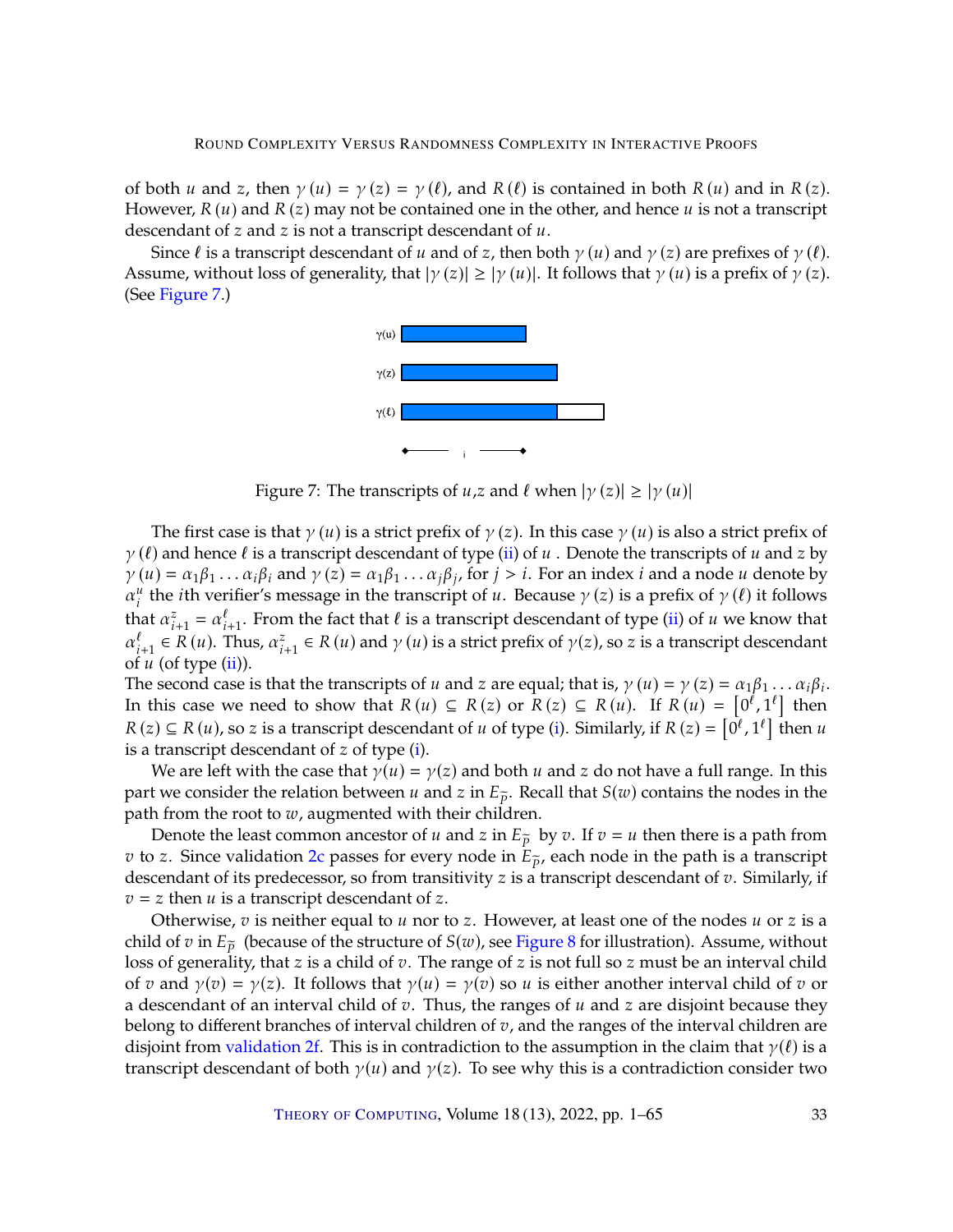



<span id="page-33-0"></span>Figure 8: z and  $u$  are two nodes in  $S(w)$  whose least common ancestor is  $v$ .

cases. If  $\gamma(\ell) = \gamma(u) = \gamma(z)$  then  $\ell$  is a transcript descendant of type [\(i\)](#page-19-0) of both  $u$  and  $z$  and hence  $R(\ell) \subseteq R(u)$  and  $R(\ell) \subseteq R(z)$ , and so  $R(u)$  and  $R(z)$  cannot be disjoint. If  $\gamma(u) = \gamma(z)$  are strict prefixes of  $\gamma(\ell)$  then  $\ell$  is a transcript descendant of  $u$  and  $z$  of type [\(ii\)](#page-19-1). Hence,  $\alpha_{i+1}^{\ell} \in R(u)$ <br>and  $\alpha_{i}^{\ell} \in R(z)$  so also in this case  $R(u)$  and  $R(z)$  cannot be disjoint. and  $\alpha_{i+1}^{\ell} \in R(z)$ , so also in this case  $R(u)$  and  $R(z)$  cannot be disjoint.

We are ready to prove the prover consistency property of the emulation tree.

Note that the following proof is a more involved version of the proof of [Lemma](#page-53-0) [A.9](#page-53-0) in [Section](#page-47-0) [A.4.](#page-47-0)

<span id="page-33-1"></span>Lemma 6.5 (Prover consistency of the emulation tree). If the strategy of the prover P for the new *emulation is such that the verifier* 𝑉 *does not abort until the final checks then every two transcripts of nodes in the emulation tree*  $E_{\tilde{p}}$  *are prover consistent.* 

*Proof.* Let *u* and *v* be two nodes in the emulation tree  $E_{\tilde{p}}$ , we wish to show that their transcripts  $\gamma(u)$  and  $\gamma(v)$  are prover-consistent. If one of the nodes is a descendant of the other node in the emulation tree, with out loss of generality, we assume that  $v$  is a descendant of  $u$ . We denote by the general case that  $v$  is a descendant of  $u$  then  $u \in S'(v)$  and [validation](#page-22-3) [2g](#page-22-3) is satisfied so  $\gamma(u)$ <br>and  $\gamma(v)$  are prover-consistent. Otherwise, denote by z the least common ancestor of  $u$  and  $v$ . (*v*) the seen-list of the parent of *v*. That is, if *u* is the parent of *v* in  $E_{\tilde{p}}$  then  $S'(v) = S(u)$ . In and  $\gamma(v)$  are prover-consistent. Otherwise, denote by z the least common ancestor of u and v, and *a* and *b* the children of *z* that are ancestors of *u* and *v* respectively. (It is possible that  $a = u$ or  $b = v$ .) See [Figure](#page-34-0) [9](#page-34-0) for illustration.

Consider the case that at least one of the transcripts of  $u$  and  $v$  equals the transcript of  $a$ or  $b$ , respectively (this also covers the case that  $u$  or  $v$  are children of  $z$ ). Assume, without loss of generality, that  $\gamma(a) = \gamma(u)$ . We know that  $\gamma(v)$  and  $\gamma(a)$  are prover consistent, because  $a \in S'(v)$  and [validation](#page-22-3) [2g](#page-22-3) is satisfied. (If  $v = b$  then  $a \notin S'(v)$  but then  $\gamma(v)$  and  $\gamma(a)$  are prover consistent also from [validation](#page-22-3) [2g](#page-22-3) because they are both children of z.) Hence,  $\gamma(v)$  and  $\gamma(u)$ are also prover consistent.

Otherwise,  $\gamma(a)$  is a proper prefix of  $\gamma(u)$ , and  $\gamma(b)$  is a proper prefix of  $\gamma(v)$ . We consider three cases according to the relation between  $\gamma(a)$  and  $\gamma(b)$ .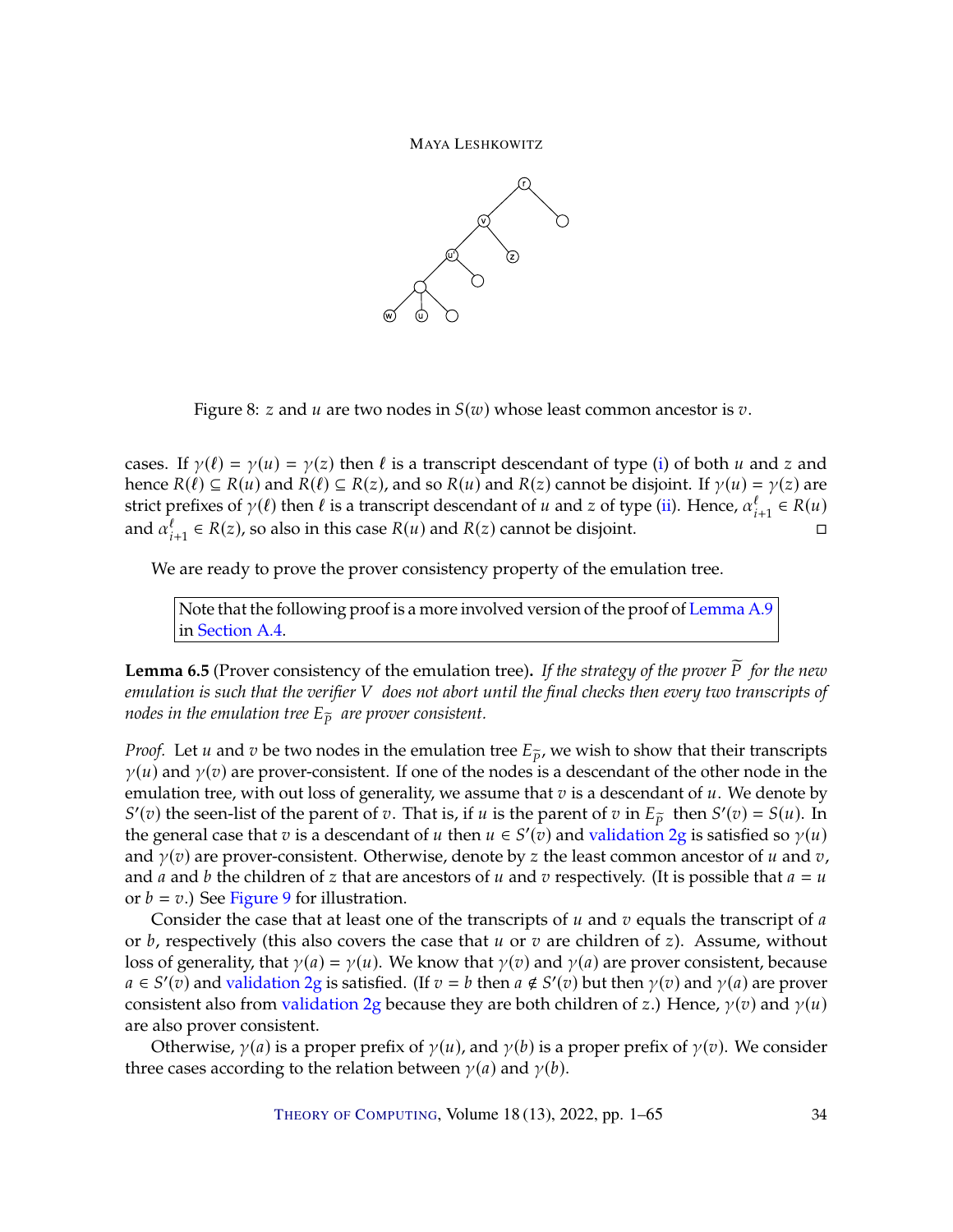

<span id="page-34-0"></span>Figure 9: The subtree of  $E_{\tilde{p}}$  that contains *u* and *v* 

First, consider the case that  $\gamma(a)$  is not a prefix of  $\gamma(b)$  and  $\gamma(b)$  is not a prefix of  $\gamma(a)$ . It follows that the maximal prefix on which  $\gamma(a)$  and  $\gamma(b)$  agree upon is a proper prefix of both. This common prefix equals the maximal prefix on which  $\gamma(u)$  and  $\gamma(v)$  agree. We know that  $\gamma(a)$  and  $\gamma(b)$  are prover-consistent because the prover provides a along with b as children of z and we assume that [validation](#page-22-3) [2g](#page-22-3) is satisfied. Since the maximal prefix that  $\gamma(u)$  and  $\gamma(v)$  agree on is equal to the maximal prefix that  $\gamma(a)$  and  $\gamma(b)$  agree on, it follows that  $\gamma(v)$  and  $\gamma(u)$  are also prover-consistent. See [Figure](#page-34-1) [10](#page-34-1) for illustration.



<span id="page-34-1"></span>Figure 10:  $\gamma(a)$  and  $\gamma(b)$  agree on the prefix in white, while  $\gamma(a)$  is a prefix of  $\gamma(u)$  and  $\gamma(b)$  is a prefix of  $\gamma(v)$ .

Next, consider the case when  $\gamma(a) = \gamma(b)$ , and assume that the transcript of a and b contain messages from *i* rounds. In this case both  $a$  and  $b$  are interval children of  $z$ . This is because at least one of them needs to have a partial transcript, otherwise [validation](#page-21-5) [2a](#page-21-5) would be violated. Assume without loss of generality that  $a$  has a partial transcript. Because  $a$  has a partial transcript, from [validation](#page-22-4) [2d](#page-22-4) the transcript of  $z$  is equal to the transcript of  $a$  and  $b$ , and the range of z is full. Hence, if the range of  $b$  is full then the description of  $b$  and  $z$  are the same, and in particular  $b$  is not a transcript descendant of  $z$ , which violates [validation](#page-22-1)  $2c$ . We have established that  $a$  and  $b$  are interval children of  $z$  and from [validation](#page-22-2)  $2f$  it follows that  $R(a) \cap R(b) = \emptyset$ . Note that u is a transcript descendant of u, and v is a transcript descendant of b of [type](#page-19-1) [ii,](#page-19-1) since the transcripts  $\gamma(a)$  and  $\gamma(b)$  are proper prefixes of  $\gamma(u)$  and  $\gamma(v)$  respectively. As a result,  $\alpha_{i+1}^v \in R(b)$  and  $\alpha_{i+1}^u \in R(a)$ . It follows that  $\alpha_{i+1}^v \neq \alpha_{i+1}^u$ , which means that the maximal prefix that  $y(u)$  and  $y(v)$  agree on is equal to  $y(a) = y(b)$ . Hence the maximal prefix maximal prefix that  $\gamma(u)$  and  $\gamma(v)$  agree on is equal to  $\gamma(a) = \gamma(b)$ . Hence, the maximal prefix and so  $\gamma(u)$  and  $\gamma(v)$  are prover consistent. ends with a prover message and so  $\gamma(u)$  and  $\gamma(v)$  are prover consistent.

We are left with the case that one of the transcripts  $\gamma(a)$  and  $\gamma(b)$  is a proper prefix of the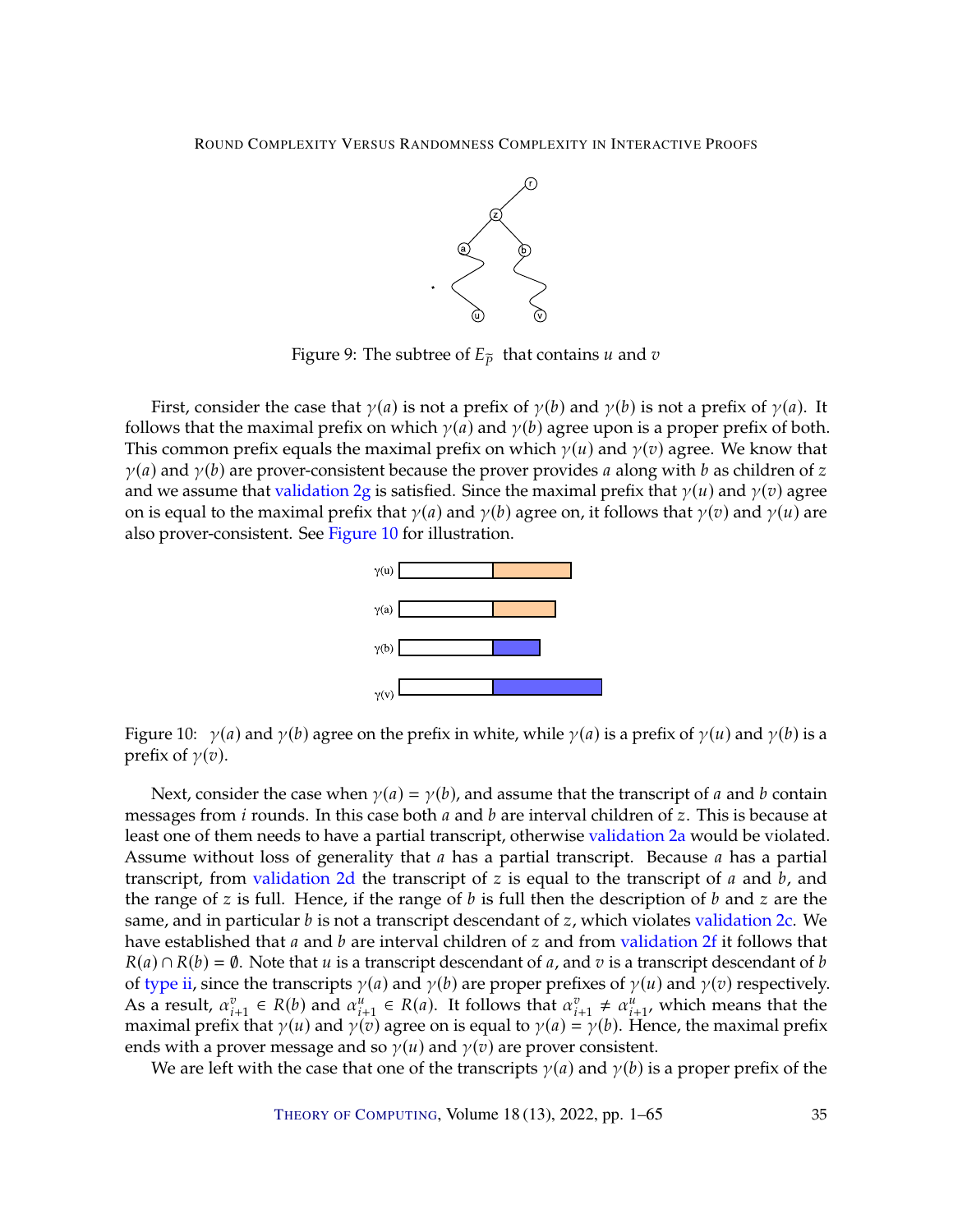other, and assume, without loss of generality, that  $\gamma(a)$  is a proper prefix of  $\gamma(b)$ . Denote the transcript of b by  $\gamma(b) = \alpha_1\beta_1, \ldots, \alpha_k\beta_k$ . Since  $\gamma(a)$  is a proper prefix of  $\gamma(b)$ , and  $\gamma(z)$  is a prefix of both  $\gamma(b)$  and  $\gamma(a)$  (since they are transcript descendants of z) it follows that  $\gamma(b) \neq \gamma(z)$  and so *b* is not an interval child of *z* by [validation](#page-22-4) [2d](#page-22-4) and hence  $R(b) = [0^l, 1^l]$ .<br>We claim that *u* is not a transcript descendant of *h*. Assume by *c* 

We claim that  $u$  is not a transcript descendant of  $b$ . Assume, by contradiction, that  $u$ is a transcript descendant of  $b$ . Note that  $a$  is not a transcript descendant of  $b$ , since we assumed that  $\gamma(a)$  is a proper prefix of  $\gamma(b)$ . Denote the nodes in the path from a to u in  $E_{\tilde{p}}$  by  $a = a_0, a_1, \ldots, a_k = u$  and by  $a_j$  the first node in the path such that  $a_j$  is not a transcript descendant of h and  $a_{i,j}$  is a transcription of h and  $a_{i,j}$  is a transcription of h and  $a_{i,j}$  is a transcr descendant of b and  $a_{j+1}$  is a transcript descendant of b. Since  $a_{j+1}$  is a transcript descendant of both  $a_j$  and b, which are in  $S(a_{j+1})$ , and since  $a_j$  is not a transcript descendant of b, it follows by [Claim](#page-31-1) [6.4](#page-31-1) that b is a transcript descendant of  $a_j$  (see [Figure](#page-35-1) [11\)](#page-35-1). Hence, in the iteration where the prover provides node  $a_{i+1}$  as a child of  $a_i$  there is a violation to [validation](#page-22-5) [2e,](#page-22-5) because  $a_{i+1}$  is a transcript descendant of  $\vec{b} \in S(a_j)$  and  $b$  is a transcript descendant of  $a_j$ . Put differently,  $a_{j+1}$  is part of a truncation from  $a_j$ . Hence we reached a contradiction to the hypothesis that V does part of a truncation from  $a_j$ . Hence, we reached a contradiction to the hypothesis that  $V$  does not about in the intermediate validations, and so  $u$  cannot be a transcript descendant of h not abort in the intermediate validations, and so  $u$  cannot be a transcript descendant of  $b$ .



<span id="page-35-1"></span>Figure 11: The dashed arrow pointing from b to  $a_{i+1}$  represent the fact that  $a_{i+1}$  is a transcript descendant of *b*, and similarly that *b* is a transcript descendant of  $a_j$ .

We showed that  $u$  is not a transcript descendant of  $b$  and  $R(b) = [0^l, 1^l]$ , so  $\gamma(b)$  is not a<br>fix of  $\gamma(u)$ . (If  $\gamma(b)$ ) is a proper prefix of  $\gamma(u)$  then  $u$  is a transcript descendant of  $b$  of type ii prefix of  $\gamma(u)$ . (If  $\gamma(b)$  is a proper prefix of  $\gamma(u)$  then u is a transcript descendant of b of [type](#page-19-1) [ii](#page-19-1) since  $R(b) = [0^l, 1^l]$ , whereas if  $\gamma(b) = \gamma(u)$  then  $R(u) \subseteq [0^l, 1^l] = R(b)$ , which means that u is a<br>transcript descendant of type i of h). Let u' be the parent of u in  $F \sim W$  know that  $h \in S(u')$ . transcript descendant of [type](#page-19-0) [i](#page-19-0) of *b*.) Let *u'* be the parent of *u* in  $E_{\tilde{p}}$ . We know that  $b \in S(u')$  because *h* is a child of *z* which is an ancestor of *u'* Hence by validation 2*g* the transcript of because *b* is a child of *z*, which is an ancestor of *u'*. Hence, by [validation](#page-22-3) [2g](#page-22-3) the transcript of *u*, which is a child of *u'* and the transcript of *h*  $\in S(u')$  are prover consistent. It follows that u, which is a child of u' and the transcript of  $b \in S(u')$  are prover consistent. It follows that<br>the maximal common profix of  $y(u)$  and  $y(h)$  is a proper profix of  $y(h)$  that onde with a prover the maximal common prefix of  $\gamma(u)$  and  $\gamma(b)$  is a proper prefix of  $\gamma(b)$  that ends with a prover message.

Lastly, note that from [validation](#page-22-1) [2c](#page-22-1) each node in the path from  $b$  to  $v$  is a transcript descendant of its parent, so from transitivity  $v$  is a transcript descendant of  $b$ . Thus,  $\gamma(b)$  is a prefix of  $\gamma(v)$ . It follows that the maximal common prefix of  $\gamma(v)$  and  $\gamma(u)$  is contained in the maximal common prefix of  $\gamma(u)$  and  $\gamma(b)$ , so it ends with a prover message (See Figure 12). common prefix of  $\gamma(u)$  and  $\gamma(b)$ , so it ends with a prover message (See [Figure](#page-36-0) [12\)](#page-36-0).

# <span id="page-35-0"></span>**6.2.2** Actual weight of a node in  $E_{\tilde{p}}$

We want to introduce the notion of the "actual weight" of a node in  $E_{\tilde{p}}$ . This "actual weight" should be proportional to the probability that the node represents a partial interaction of the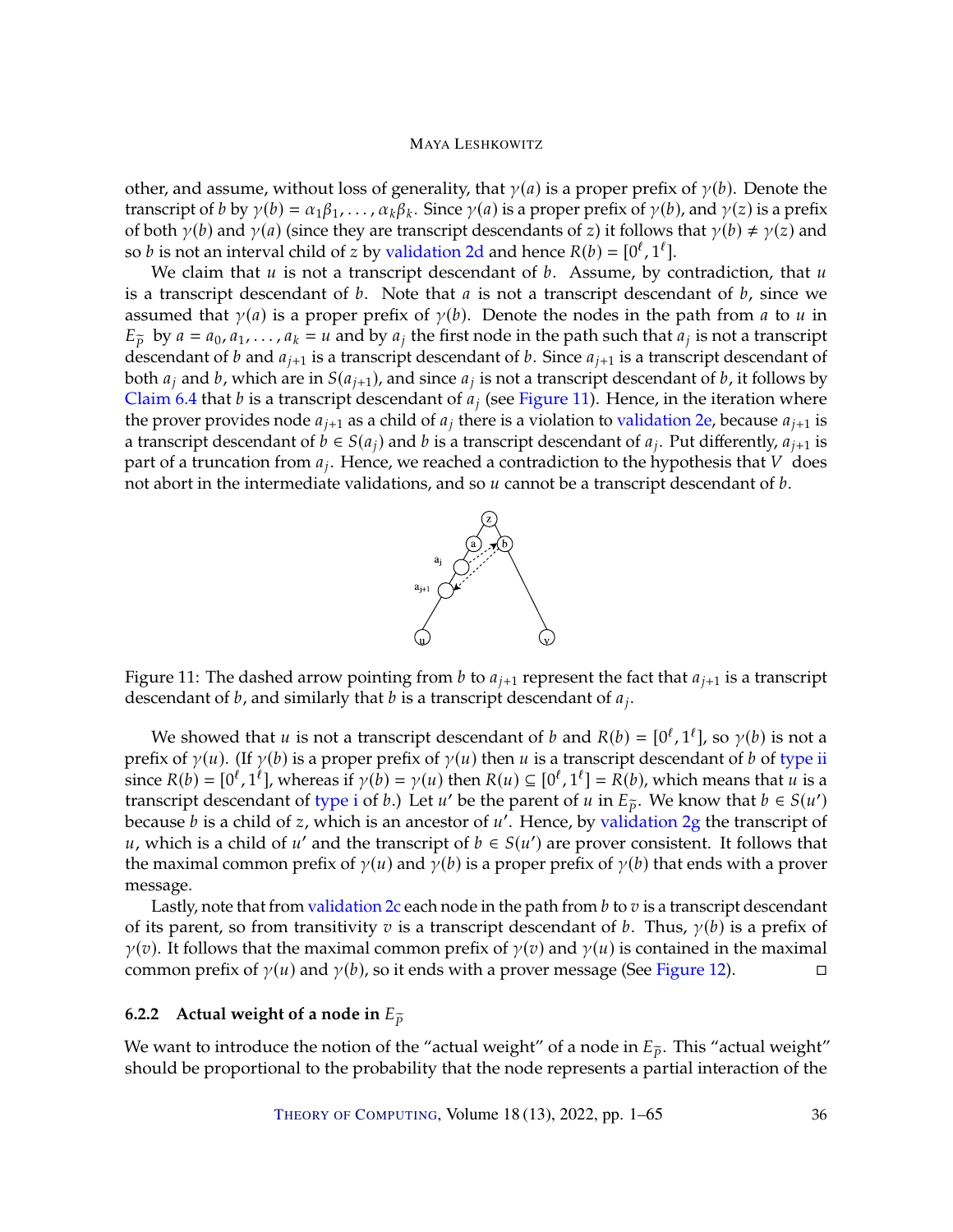

<span id="page-36-0"></span>Figure 12: The maximal common prefix between  $\gamma(u)$  and  $\gamma(b)$  appears in white. Since  $\gamma(b)$  is a prefix of  $\gamma(v)$  the maximal common prefix of  $\gamma(u)$  and  $\gamma(v)$  is the same as the former.

verifier  $V_0$  with the prover  $\widetilde{P}_0$ , which was extracted in the previous subsection, and that this partial interaction leads  $V_0$  to accept. Hence, it is natural to use the weights in  $T_{\widetilde{P}_0,V_0}$  for this value. However, the weights in  $T_{\widetilde{P}_0,V_0}$  do not reflect the truncations the prover  $\widetilde{P}$ makes, and so<br>they are not specific to the emulation tree and the way which it was constructed. Thus, we they are not specific to the emulation tree and the way which it was constructed. Thus, we also need to use the tree  $E_{\tilde{p}}$ , which contains the information about the truncations. Another difficulty that arises is that the nodes in  $T_{\widetilde{P}_0, V_0}$  are only heavy nodes. Hence, instead of using the weight of a node in  $T_{\widetilde{P}}$  we consider the number of leaves whose weights are 1 and are the weight of a node in  $T_{\widetilde{P}_0,V_0}$  we consider the number of leaves whose weights are 1 and are transcript descendants of it transcript descendants of it.

**Definition 6.6** (Actual weight of  $u \in E_{\widetilde{P}}$  relative to protocol tree  $T_{\widetilde{P}_0, V_0}$ ). For a node  $u \in E_{\widetilde{P}}$  denote that  $U(1(u))$  the set of leaves in  $T_{\text{tot}}$ , that are transministedesembents of u and whose by  $L^1(u)$  the set of leaves in  $T_{\widetilde{P}_0,V_0}$  that are transcript descendants of  $u$  and whose weight is 1.<br>(The definition of transcript descendants relates to nodes that have a transcript and range field (The definition of transcript descendants relates to nodes that have a transcript and range field, so we consider the nodes in  $T_{\widetilde{P}_0, V_0}$  as if they have full range  $[0^l, 1^l]$ .)<br>Denote by  $Trunc(u)$  the non-ancestors of u in S(u) (relative to the

Denote by  $Trunc(u)$  the non-ancestors of u in  $S(u)$  (relative to the emulation tree  $E_{P_0,V_0}$ ) that are transcript descendants of  $u$ . (In particular,  $u \notin Trunc(u)$ .) We define  $L^p(u)$  as

$$
L^{\widetilde{P}}(u) = \left\{ L^{1}(u) \setminus \bigcup_{z \in Trunc(u)} L^{1}(z) \right\}
$$

We define the actual weight of  $u$ , denoted by  $W^P(u)$ , to be the size of the set  $L^P(u)$ . That is,

$$
W^{\widetilde{P}}(u) = \left| L^{\widetilde{P}}(u) \right|
$$

For the soundness proof, we use the following claim regarding the actual weight of a node in the emulation tree  $E_{\tilde{p}}$ , which asserts that the actual weight of a node is at least as large as the sum of the weights of its children.

<span id="page-36-1"></span>**Claim 6.7.** Assume that the strategy of the prover  $\widetilde{P}$  is such that the verifier does not abort until the final *checks. Let*  $u \in E_{\tilde{p}}$  *and*  $v_1, \ldots, v_d$  *children of*  $u$  *in*  $E_{\tilde{p}}$ *. Then* 

$$
\sum_{i=1}^d W^{\widetilde{P}}(v_i) \leq W^{\widetilde{P}}(u) .
$$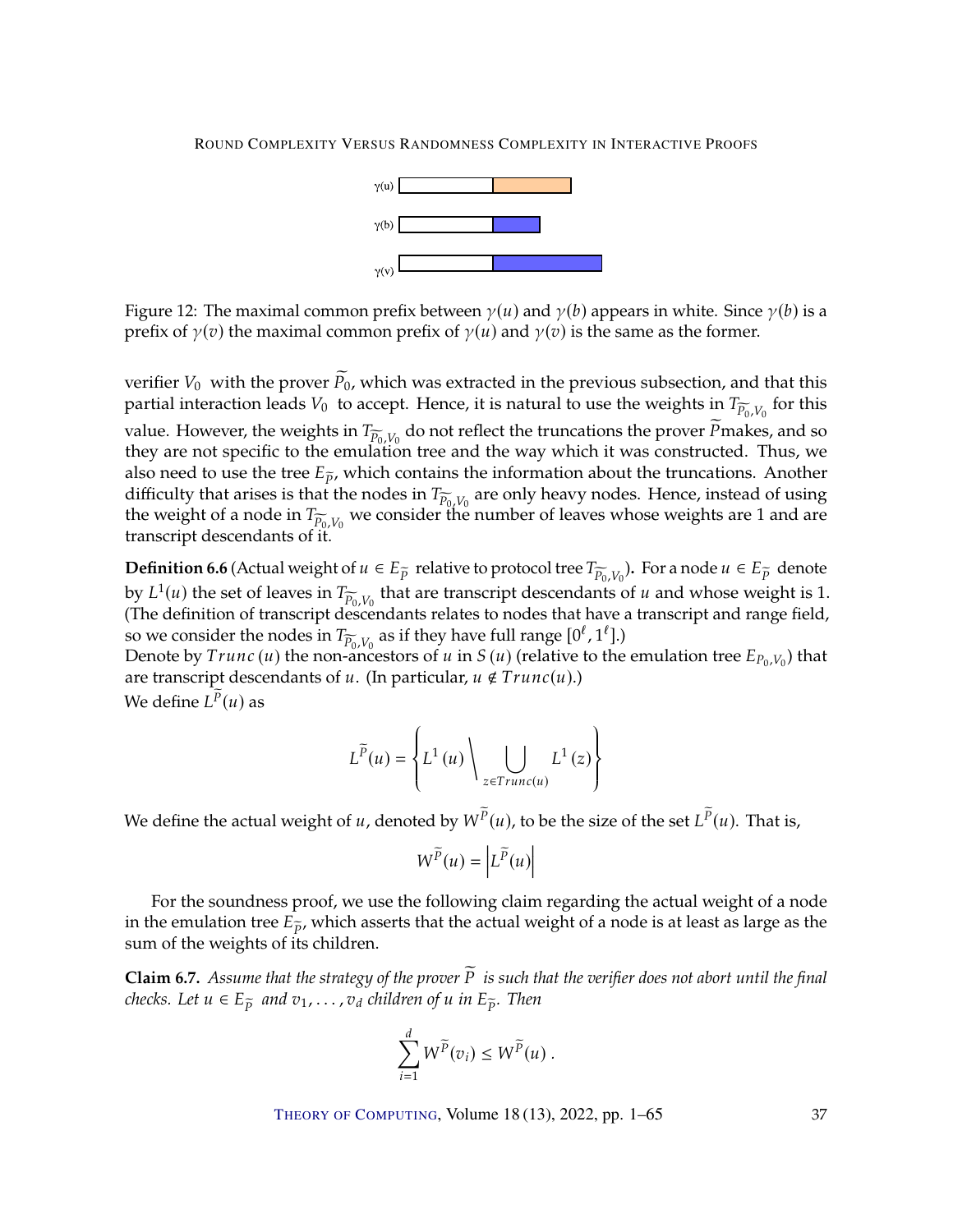*Proof.* The proof follows from the following two facts:

<span id="page-37-0"></span>**Fact 6.8.** For each distinct  $i, j \in [d]$ , it holds that  $L^p(v_j) \cap L^p(v_i) = \emptyset$ .

<span id="page-37-1"></span>**Fact 6.9.** For each  $j \in [d]$ , it holds that  $L^P(v_j) \subseteq L^P(u)$ .

We start with the proof of [Fact](#page-37-0) [6.8.](#page-37-0) Consider two different cases. The first case is if  $v_i$  and  $v_j$  are not transcript descendants of each other ( $v_i$  is not a transcript descendant of  $v_j$  and vice versa). If  $\ell \in L^p(v_j)$ , then  $\ell$  is a transcript descendant of  $v_j$ . Assume by contradiction that  $\ell \in L^p(v_i)$ . Hence,  $\ell$  is also a transcript descendant of  $v_i$ , and  $v_i$  and  $v_j$  are in  $S(v_j)$ . From [Claim](#page-31-1) [6.4](#page-31-1) one of  $v_i$  and  $v_j$  is a transcript descendant of the other, in contradiction to the our assumption for this case assumption for this case.

The second case is that  $v_j$  (respectively  $v_i$ ) is a transcript descendant of  $v_i$  (respectively  $(v_j)$ . Without loss of generality, assume that  $v_j$  is a transcript descendant of  $v_i$ . In this case  $v_j \in Trunc(v_i)$ , since  $v_j \in S(v_i)$  and  $v_j$  is not an ancestor of  $v_i$ . From the fact that  $\ell \in L^p(v_j)$  it follows that  $\ell \in L^1(v_j)$ . By the definition of  $L^{\tilde{P}}$  the leaves in  $L^1(v_j)$  are removed from the set  $\frac{1}{2}$  $L^P(v_i)$ , and hence  $\ell \notin L^P(v_i)$ . This completes the proof of [Fact](#page-37-0) [6.8.](#page-37-0)

Turning to the proof of [Fact](#page-37-1) [6.9,](#page-37-1) let  $\ell \in L^p(v_j)$ . Therefore, the leaf  $\ell$  is a transcript descendant<br>*i* From validation 26 it follows that  $v_i$  is a transcript descendant of  $u$ . Therefore, by of  $v_j$ . From [validation](#page-22-1) [2c](#page-22-1) it follows that  $v_j$  is a transcript descendant of u. Therefore, by<br>transitivity  $\ell$  is a transcript descendant of  $u$  so  $\ell \in L^1(u)$ . Assume by contradiction that there transitivity,  $\ell$  is a transcript descendant of  $u$  so  $\ell \in L^1(u)$ . Assume by contradiction that there exists  $z \in Trunc(u)$  such that  $\ell \in L^1(z)$  and hence  $\ell \notin L^{\tilde{P}}(u)$ . Recall that  $z \in Trunc(u)$  means that  $z \in S(x)$ . that z is a transcript descendant of u and  $z \in S(u)$  (See [Figure](#page-37-2) [13\)](#page-37-2). This also means that  $z \in S(v_i)$ since  $S(u) \subseteq S(v_i)$ . It follows that  $\ell$  is a transcript descendant of both z and  $v_i$  which are in  $S(v_i)$ . Hence, from [Claim](#page-31-1) [6.4](#page-31-1) there are two options:

- The first option is that  $v_j$  is a transcript descendant of  $z$ . However, this cannot happen since in the iteration where  $u$  is the input node by validation  $2\alpha$  it cannot be that  $v_j$  is a since in the iteration where *u* is the input node, by [validation](#page-22-5) [2e](#page-22-5) it cannot be that  $v_j$  is a transcript descendant of  $v_j$ . transcript descendant of  $z \in S(u)$  and  $z$  is a transcript descendant of  $u$ .
- The second option is that z is a transcript descendant of  $v_j$ . This cannot be the case because  $z \in S(u)$  implies that  $z \in S(x)$  and so  $z \in Trunc(z)$ . But because  $\ell \in L^1(z)$  we get that  $z \in S(u)$  implies that  $z \in S(v_j)$  and so  $z \in Trunc(v_j)$  $\ell \notin L^{\tilde{P}}(v_j)$ , in contradiction to our hypothesis. ). But because  $\ell \in L^1(z)$  we get that



<span id="page-37-2"></span>Figure 13: The emulation tree after  $z$  has been truncated and moved to be a chid of  $r$ .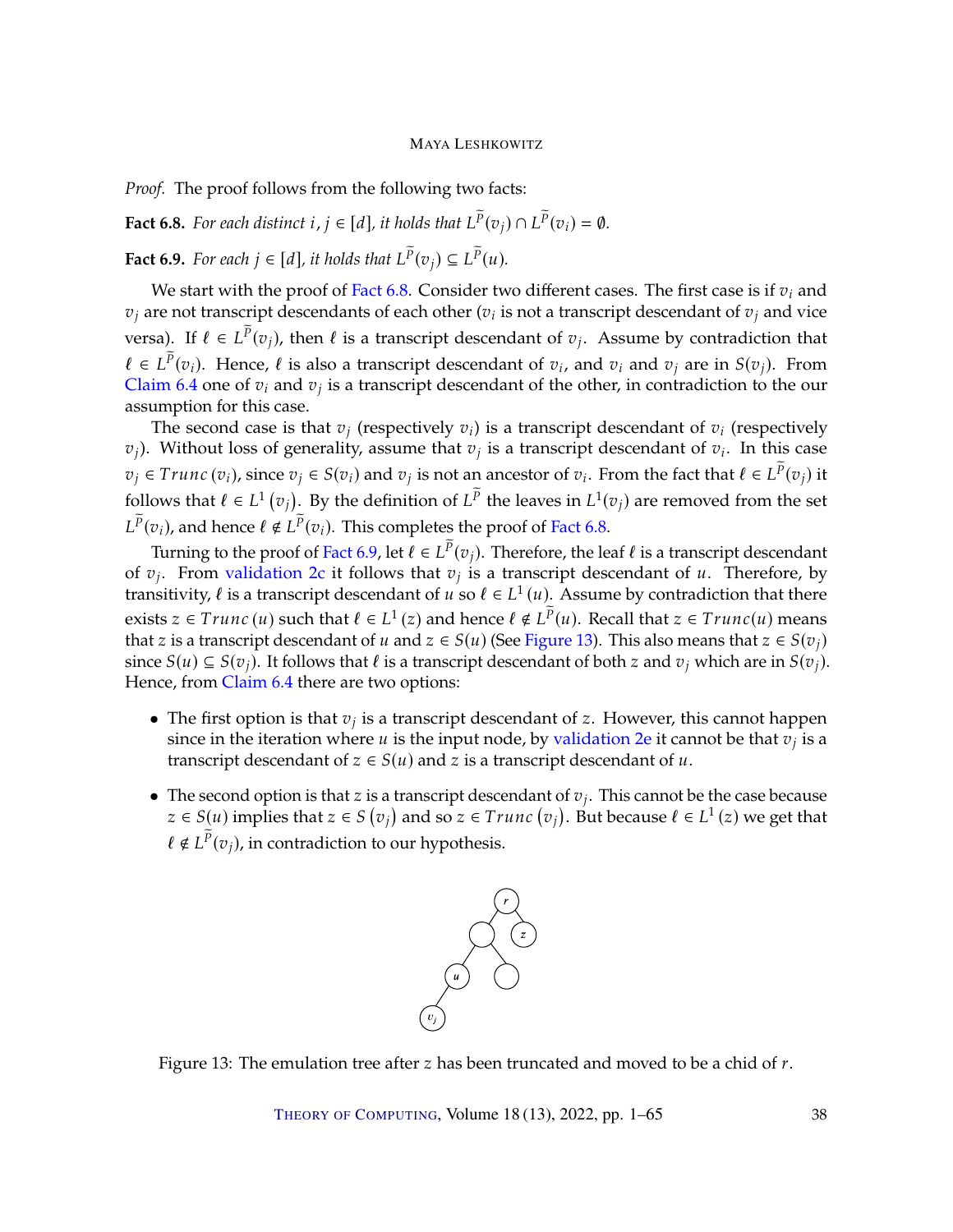Thus, we reach a contradiction in both options, so in particular there does not exist  $z \in Trunc(u)$  such that  $\ell \in L^1(z)$ . Hence,  $\ell \in L^{\widetilde{P}}$  $(u)$ .

# <span id="page-38-0"></span>**6.2.3 Bounding the gap**

Next, we define the gap between the actual weight and the claimed weight, which we use for the analysis.

**Definition 6.10** (Gaps). The gap for node  $u \in E_{\widetilde{P}}$  denoted by  $g(u)$ , is the ratio between  $W^{P}(u)$ , the actual visible of node  $u$  according to the strategy of  $\widetilde{P}$  and the shimed visible  $x'(u)$ . the actual weight of node  $u$  according to the strategy of  $\widetilde{P}$ , and the claimed weight  $w'(u)$ .

$$
g(u) = W^{\widetilde{P}}(u)/w'(u)
$$

Note that we can assume without loss of generality that  $w'(u) > 0$  since the prover can omit nodes with claimed weight equal to 0 the nodes with claimed weight equal to 0.

Let  $v$  be a node chosen on the *i*th iteration of a random execution of the emulation protocol by P and V. We denote the value of the gap on the *i*th iteration by  $g_i = g(v)$ , and by  $g_0$  the value of the gap of the root  $r$ .

We consider the *m'* iteration emulation protocol defined in [Construction](#page-21-3) [5.4,](#page-21-3) and fix and the set of the soil to see denoted by  $r_{\text{tot}}$  and the set of the set of the soil to see denoted by  $r_{\text{tot}}$  and the during iteration *i* ∈ [*m'*] as well as the values of the coin tosses, denoted by  $r_1, \ldots, r_{i-1}$ , obtained during the emulation of the first  $i - 1$  iterations. Denote by u the node sampled on iteration  $i - 1$  If the emulation of the first  $i - 1$  iterations. Denote by  $u$  the node sampled on iteration  $i - 1$ . If  $i = 1$  then u is the root of the emulation tree. The description of the node u and  $q_{i-1} = q(u)$  are fixed. Denote by  $G_i$  the random variable that represents  $q_i$  at the end of the *i*th iteration, which depends on the child of  $u$  chosen on the *i*th iteration. Towards proving [Claim](#page-38-1) [6.11](#page-38-1) below, we analyze the change in the gap on the  $i$ th iteration, and show that it does not increase too much in expectation.

<span id="page-38-1"></span>**Claim 6.11.** *Consider a prover strategy for the proposed public coin emulation in which the verifier does not abort until the final checks. For any sequence of values of the coin tosses*  $r_1, \ldots, r_{i-1}$ , *it holds that* 

$$
\mathbb{E}_{r_i} [G_i | r_1, \ldots, r_{i-1}] \leq g_{i-1} \cdot (1 + 1/r(n))
$$

*Proof.* Let  $v_1, \ldots, v_d$  be the children of  $u$ , that were provided by the prover in the emulation. Since  $G_i$  is the gap after the *i*th iteration, its value dependents on the child of  $u$  that was chosen

$$
\mathbb{E}\left[G_i|\,r_1,\ldots,r_{i-1}\right] = \sum_{j=1}^d \mathbf{Pr}\left[v_j\,\text{chosen}\right] \cdot g\left(v_j\right) \,. \tag{6.2}
$$

By the definition of the gap for node  $v_j$ ,

$$
g\left(v_j\right) = \frac{W^P(v_j)}{w'(v_j)}\,. \tag{6.3}
$$

<span id="page-38-3"></span><span id="page-38-2"></span>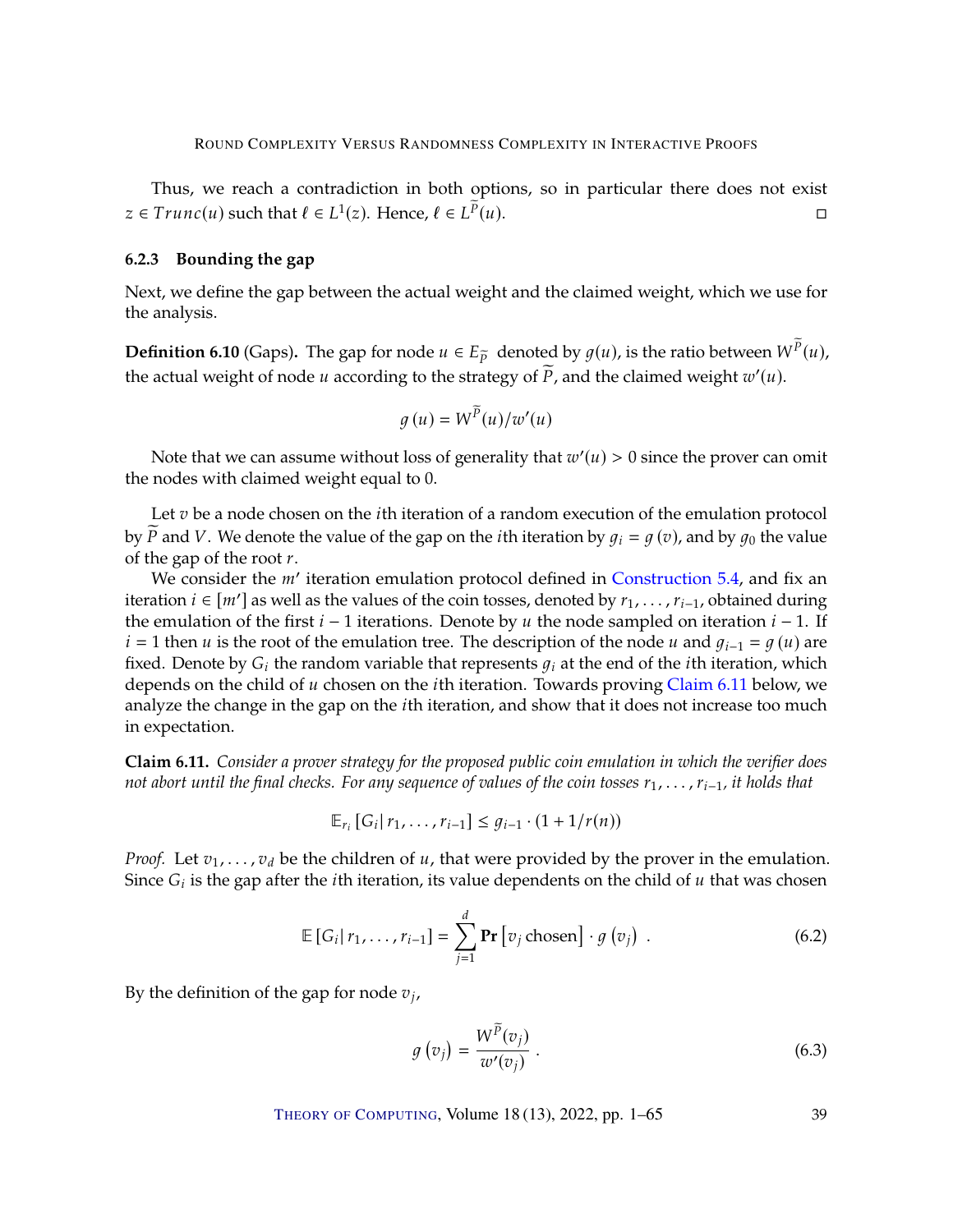According to [Step](#page-22-0) [3](#page-22-0) of the emulation protocol,

$$
\Pr[v_j \text{ chosen}] \le \frac{w'(v_j)}{\sum_{i=1}^d w'(v_i)} \cdot (1 + 1/r(n)) \quad . \tag{6.4}
$$

Plugging in Eq.  $(6.3)$  and Eq.  $(6.4)$  in Eq.  $(6.2)$  we have

$$
\mathbb{E}\left[G_i|\,r_1,\ldots,r_{i-1}\right] \leq \sum_{j=1}^d \frac{w'(v_j)}{\sum_{i=1}^d w'(v_i)} \cdot (1+1/r(n)) \cdot \frac{W^{\widetilde{P}}(v_j)}{w'(v_j)}
$$
\n
$$
= \sum_{j=1}^d \frac{W^{\widetilde{P}}(v_j)}{\sum_{i=1}^d w'(v_i)} \cdot (1+1/r(n)) \ . \tag{6.5}
$$

From [validation](#page-21-6) [2b](#page-21-6) it holds that

<span id="page-39-1"></span>
$$
w'(u) = \sum_{i=1}^{d} w'(v_i).
$$
 (6.6)

Hence, combining [Eq. \(6.6\)](#page-39-2) and [Claim](#page-36-1) [6.7](#page-36-1) in [Eq. \(6.5\)](#page-39-3) we get

$$
\mathbb{E}\left[G_i|\,r_1,\ldots,r_{i-1}\right] \leq \frac{W^P(u)}{w'(u)} \cdot (1 + 1/r(n))
$$
\n
$$
= g\left(u\right) \cdot (1 + 1/r(n)) = g_{i-1} \cdot (1 + 1/r(n)) \ .
$$

The claim follows.

#### <span id="page-39-0"></span>**6.2.4 Concluding the soundness proof**

Denote by *r* the root of the protocol tree. Recall that  $W^{\overline{p}}(u)$  is defined based on the protocol tree  $T_{\widetilde{P}_0, V_0}$  of a prover  $\widetilde{P}_0$  and verifier  $V_0$  for the original interactive proof of x. Hence, for the root of the protocol tree *r* we know that  $W^P(r)$  is bounded above by the number of leaves with weight 1 in  $T_{\infty}$  which is the number of sequences of coin tosses that lead the verifier to accent weight 1 in  $T_{\widetilde{P}_0, V_0}$ , which is the number of sequences of coin tosses that lead the verifier to accept x. Thus, if x is a no-instance, then  $W^{\tilde{P}}(r) \leq 1/10 \cdot 2^{r(n)}$ . Hence, if the prover claims that some no-instance is a ves-instance then at the beginning of the emulation  $w'(r) > 9/10 \cdot 2^{r(n)}$  whereas no-instance is a yes-instance, then at the beginning of the emulation  $w'(r) \ge 9/10 \cdot 2^{r(n)}$  whereas  $W^{\tilde{P}}(r) \leq 1/10 \cdot 2^{r(n)}$ , thus  $g_0 \leq 1/9$ . Denote by  $v$  the leaf sampled at the end of the emulation. If the verifier accents the complete emulation, then (in particular) the final checks pass and so the verifier accepts the complete emulation, then (in particular) the final checks pass and so  $W^{\widetilde{P}}(v) = w'(v) = 1$  and so  $g_{m'} = g(v) = W^{\widetilde{P}}(v)/w'(v) = 1$ .<br>Therefore in order to upper bound the probability

Therefore, in order to upper bound the probability that the verifier accepts, it suffices to upper bound the probability that the gap after the last iteration,  $G_{m'}$ , is greater than or equal to 1. Clearly,

$$
\Pr[G_{m'} \geq 1] \leq \mathbb{E}[G_{m'}].
$$

THEORY OF C[OMPUTING](http://dx.doi.org/10.4086/toc), Volume 18 (13), 2022, pp. 1–65 40

<span id="page-39-3"></span><span id="page-39-2"></span>
$$
f_{\rm{max}}
$$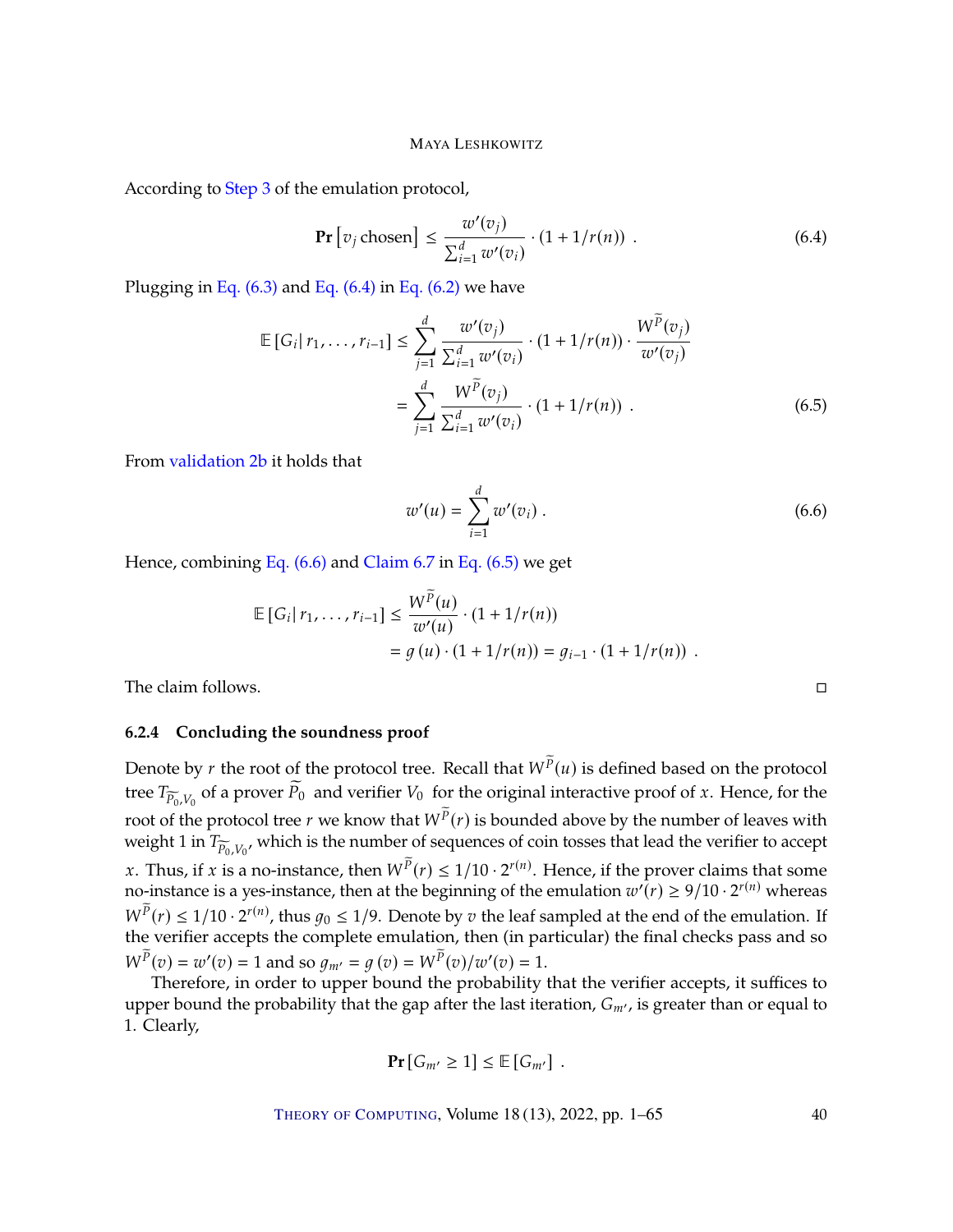From [Claim](#page-38-1) [6.11](#page-38-1) we know that for every sequence of coin tosses  $r_1, \ldots, r_{i-1}$  that determine  $q_{i-1}$ 

$$
\mathbb{E}_{r_i} [G_i | r_1, \ldots, r_{i-1}] \leq g_{i-1} \cdot (1 + 1/r(n)) \ .
$$

Hence,

$$
\mathbb{E}_{r_1,\dots,r_i} \left[ G_i \right] \le (1 + 1/r(n)) \cdot \mathbb{E}_{r_1,\dots,r_{i-1}} \left[ G_{i-1} \right] . \tag{6.7}
$$

Applying the bound from Eq.  $(6.7)$  iteratively it follows that

<span id="page-40-0"></span>
$$
\mathbb{E}_{r_1,\dots,r_{m'}}[G_{m'}]\leq (1+1/r(n))^{m'}\cdot g_0.
$$

From [property](#page-17-2) [4.4,](#page-17-2) the height of the emulation tree and hence the number of iterations of the new emulation is at most  $m' = 2 \cdot [r(n)/\log r(n)] + 1$ . For  $n \ge 8$  the value of  $m'$  is at most  $r(n)$ and thus,

$$
\mathbb{E}_{r_1,\dots,r_{m'}}[G_{m'}] \le (1 + 1/r(n))^{r(n)} \cdot g_0
$$
  

$$
\le e \cdot g_0 < 1/3.
$$

where the last equality follows from the fact that  $g_0 \leq 1/9$ . Hence, the verifier accepts with probability of at most 1/3.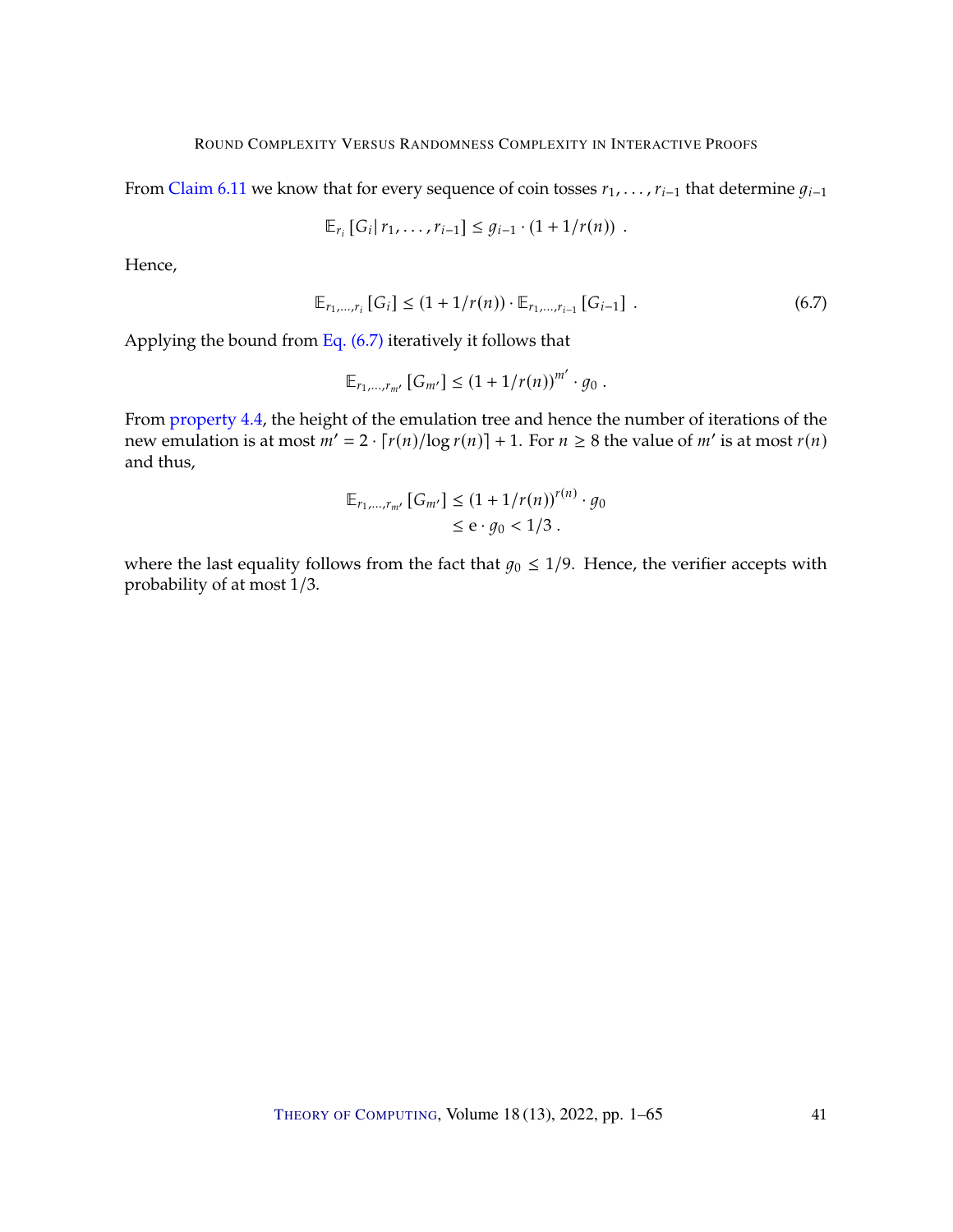# <span id="page-41-0"></span>**Appendix A Private coin emulation**

In the following appendix, we prove a weaker version of the main theorem, which gives an upper-bound on the round complexity in terms of the randomness complexity, for *private coin* interactive proof systems. The point in doing so is that the proof is significantly simpler. Moreover, we can use this weaker version as a component of an alternative proof of the main theorem, which we show in [Appendix](#page-55-0) [B.](#page-55-0)

<span id="page-41-2"></span>**Theorem A.1.** *Suppose that S* has an interactive proof system of randomness complexity  $r(n)$  *for instances of length n*. Then, *S* has a private coin interactive proof system of round complexity  $O(r(n)/\log r(n))$ and randomness complexity  $r(n)$ *. Furthermore, the soundness and completeness of the original interactive proof system are preserved.*

This appendix can also be read independently from the proof of the main theorem. The general structure of the proof is similar to the one of the main theorem. In [Section](#page-41-1) [A.1](#page-41-1) we describe the protocol tree of the original proof system. The protocol tree is used to construct an emulation tree in [Section](#page-42-0) [A.2.](#page-42-0) In [Section](#page-44-0) [A.3](#page-44-0) we describe the private coin emulation, which uses the emulation tree constructed in the previous section. The analysis of the private coin emulation is performed in [Section \(A.4\).](#page-47-0)

We provide notes that point out the main differences and similarities between the private and public coin emulation protocols. These notes are typeset as this one.

# <span id="page-41-1"></span>**A.1 The protocol tree of the original proof system**

Note that the protocol tree for the public coin emulation described in [Section](#page-10-0) [3](#page-10-0) is similar to the one described here, except for the definition of weights.

Fixing an interactive proof between prover P and verifier V and an instance x of length  $n$ , we describe the possible prover-verifier interactions of the system on common input  $x$  using a tree  $T_{P,V}$  whose height corresponds to the number of rounds of interaction. For some  $\ell = \ell(n)$ , we assume without loss of generality that in each iteration the verifier sends a message  $\alpha \in \{0,1\}^{\ell}$ ,<br>and the prevent's recovered with a message  $\ell \in \{0,1\}^{\ell}$ . We see also assume, without loss of and the prover's responds with a message  $\beta \in \{0,1\}^{\ell}$ . We can also assume, without loss of concretive that the prover's strategy is deterministic and fixed. Each node  $\eta$  in level  $i$  represents generality, that the prover's strategy is deterministic and fixed. Each node  $v$  in level  $j$  represents a possible prover-verifier transcript for the first  $j$  rounds of the interaction. The branching of  $T_{P,V}$  represents the possible ways to extend the transcript to the next round. The number of ways to extend the transcript depends only on the verifier's message, since we fixed the prover's strategy. Hence, each node has *at most*  $D := 2^{\ell}$  children, corresponding to the  $2^{\ell}$  possible verifier mossages for the next round. The prover's response to each such message is included in the messages for the next round. The prover's response to each such message is included in the **description** of the corresponding node.

The description of a node u on level *j* contains the partial **transcript**  $\gamma(u) = \alpha_1 \beta_1, \dots, \alpha_i \beta_i$ of the interaction up to the  $j'$ th round. The root (at level zero) has an empty transcript, whereas a leaf of  $T_{P,V}$  represents a complete prover-verifier interaction. We can assume, without loss of generality, that the verifier sends its private coins on the last round, and hence every leaf is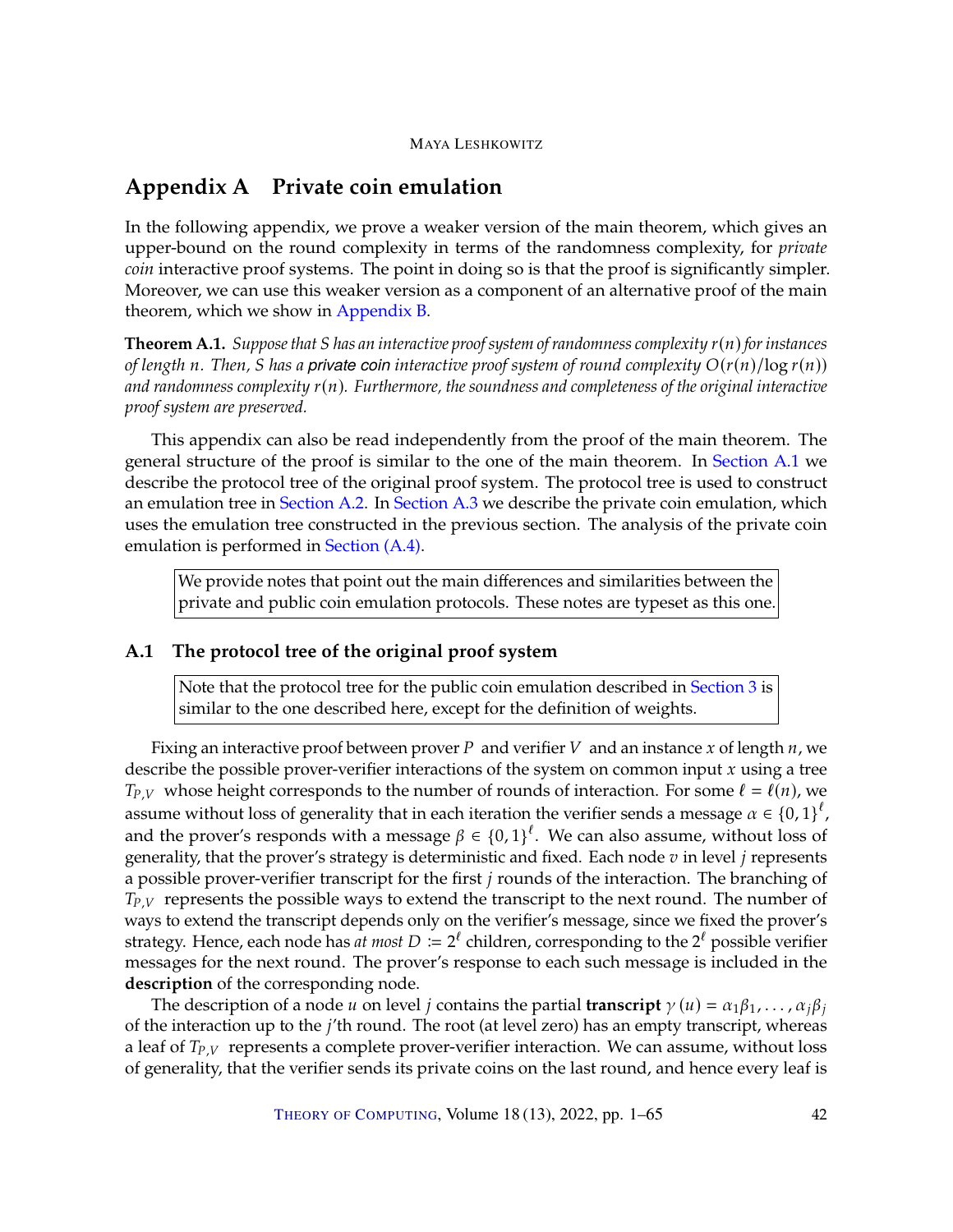associated with a sequence of coin tosses which either leads the verifier to accept or to reject. Hence, we can represent the possible interactions generated by the interactive proof system using a tree  $T_{P,V}$  of height *m* that has  $2^{r(n)}$  leaves, where *m* is the number of rounds and  $r(n)$  is the number of coin tosses the number of coin tosses.

The description of a node also contains its **weight**, denoted  $w(u)$ . The weight of the node is the number of coin sequences that are consistent with the node and lead the verifier to accept at the end of the interaction. That is,

**Definition A.2** (Weight of a leaf). The weight of a leaf is defined to be 1. Recall that a leaf u corresponds to a full transcript of the interaction of  $P$  and  $V$  on input  $x$ , when  $V$  uses a sequence of coin tosses  $\rho$ .

**Definition A.3** (Weight of a node). The weight of a node  $u$  in the protocol tree  $T_{P,V}$  is the sum of the weights of the leaves that are descendants of  $u$ .

Note that the weight of node in  $T_{P,V}$ , which corresponds to a possibly partial transcript, is proportional to the probability that a sequence of coin tosses is consistent with that transcript.

In the public coin emulation, the weight of a leaf is defined as 1 if the verifier accepts at the end of the interaction, otherwise the weight is 0. Hence, in the public coin emulation the weight of the node is the number of coin sequences that are consistent with the corresponding transcript *and* lead the verifier to accept at the end of the interaction.

# <span id="page-42-0"></span>**A.2 The emulation tree**

Using the protocol tree  $T_{P_0,V_0}$ , we create a new tree of height  $O(r(n)/\log r(n))$  to guide the prover's strategy. We call this tree the **equilition tree** and we denote it by  $F_{P_0,V}$ . The podes in prover's strategy. We call this tree the **emulation tree** and we denote it by  $E_{P_0,V_0}$ . The nodes in  $E_{P_0,V_0}$  are nodes from  $T_{P_0,V_0}$ , however the children of a node  $u$  in  $E_{P_0,V_0}$  may be non-immediate descendants of  $u$  in  $T_{\text{P}_0,V_0}$ , descendants of  $u$  in  $T_{P_0,V_0}$ .

The procedure for constructing the private coin emulation tree  $E_{P_0,V_0}$  is similar<br>to the one described for the the main public coin emulation, provided that the to the one described for the the main public coin emulation, provided that the degree of  $T_{P_0,V_0}$  is  $poly(n)$ . In the foregoing private coin emulation we only care<br>about the height of  $F_{\text{D},V_0}$  and we do not mind if the degree of the tree is not about the height of  $E_{P_0,V_0}$ , and we do not mind if the degree of the tree is not<br>polynomially bounded. Hence unlike in the public coin emulation, we do not polynomially bounded. Hence, unlike in the public coin emulation, we do not group the nodes under interval children in order to reduce the degree.

The Build\_Tree procedure is a recursive procedure that reads and updates a tree  $T$ , which is initially set to equal the protocol tree  $T_{P_0,V_0}$ , until obtaining the final emulation tree  $E_{P_0,V_0}$ . We<br>start with a protocol tree  $T_{\text{B}_v,V}$  rooted at u whose weight is  $x_l(u) = 2^{r(n)}$  and on each stap we start with a protocol tree  $T_{P_0, V_0}$  rooted at u whose weight is  $w(u) = 2^{r(n)}$ , and on each step we<br>modify this tree towards creating  $F_{\text{D}}$ ,  $W_0$  define a **heavy descendant** of u in T to be a node in modify this tree towards creating  $E_{P_0,V_0}$ . We define a **heavy descendant** of  $u$  in  $T$  to be a node in  $T$  subsequential to be a node in *T* whose weight is at least  $\frac{w(u)}{r(n)}$ , such that this descendant is either a leaf, or the weight of each of its children is smaller than  $\frac{w(u)}{r(u)}$  $\frac{w(u)}{r(n)}$ . Note that there are at most  $r(n)$  such nodes.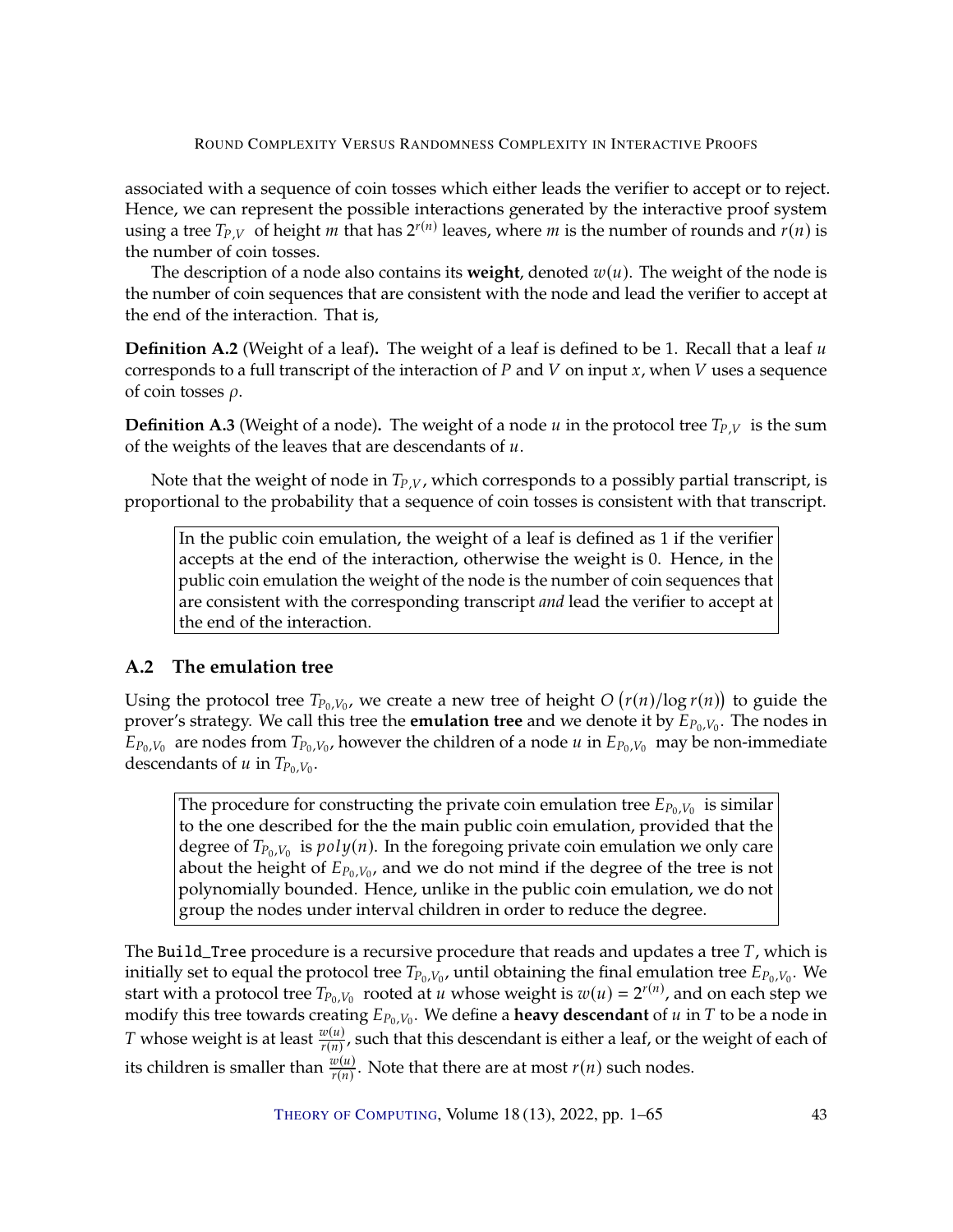We modify T so that the children of  $u$  in the emulation tree are its original children as well as the heavy descendants that we lift upwards to make them new children of  $u$ . This modification is performed using the Build\_Tree(u) procedure, which when invoked on a node  $u$  identifies the nodes that will be children of  $u$  in the new tree, sets them as children of  $u$ , and then initiates recursive invocations on the (original and new) children of  $u$ , creating the new emulation tree rooted at *u*. Details follow.

Let  $T_u$  denote the intermediate tree after the stage that we identify the heavy descendants of  $u$  and raise them to be children of  $u$ . The Build\_Tree(u) procedure begins by identifying a heavy descendant  $v$  of  $u$  ( $v$  can also be a child of  $u$  in  $T$ ), which will become a **heavy child** of  $u$ in  $T_u$ . We move v to be a direct child of u, along with the subtree rooted at v (see [Figure](#page-43-0) [14\)](#page-43-0). We update the weights of the ancestors of  $v$  that are descendants of  $u$  by subtracting  $w(v)$  off their weight. We then proceed to the next heavy descendant of  $u$ . When we finish identifying all the heavy children, the children of  $u$  in  $T_u$  consist of the heavy children of  $u$  along with the original children of  $u$  in  $T$ . Next, we erase any nodes whose weights are 0 from the tree. The weight of a descendant of  $u$  may become zero, for example, if all its children were identified as heavy descendants of  $u$ .



<span id="page-43-0"></span>Figure 14: In the first step,  $v$  is identified as a heavy descendant of  $u$  and moved to be a heavy child of  $u$ . In the second step,  $z$  is identified and moved to be a heavy child of  $u$ . The triangles represent subtrees of the original tree.

Lastly, we invoke the Build\_Tree procedure on each child of  $u$  in  $T_u$ , which creates an emulation tree rooted at that node.

Observe that in the final emulation tree, for each node  $u$ , the weight of each grandchild of  $u$  is at most  $\frac{w(u)}{r(u)}$  $\frac{w(u)}{r(n)}$ . If  $v$  is a heavy child of  $u$  in the emulation tree, then the weight of each descendants of  $v$  in  $T_u$  is at most  $\frac{w(u)}{r(u)}$ . Since the children of  $v$  in the emulation tree are descendants of  $v$  in  $T_u$ the claim holds. Otherwise,  $v$  is a non-heavy child of  $u$ , so its weight is smaller than  $\frac{w(u)}{r(n)}$  and hence the weight of the children of  $v$  is also smaller than  $\frac{w(u)}{r(n)}$ .

It follows that the weight of a node in level  $2r(n)/\log r(n)$  is at most  $\frac{2^{r(n)}}{(r(n))^{r(n)/\log r(n)}} = 1$ . Recall that we perform a clean up stage to delete nodes with weight equal to zero, and hence we guarantee that the weights of all the nodes in the emulation tree are positive integers. It follows that the height of the final emulation tree is  $O(r(n)/\log r(n))$ . We note that the number of hon-heavy children may be heavy children of each node is at most  $r(n)$ , whereas the number of non-heavy children may be exponential in  $n$ .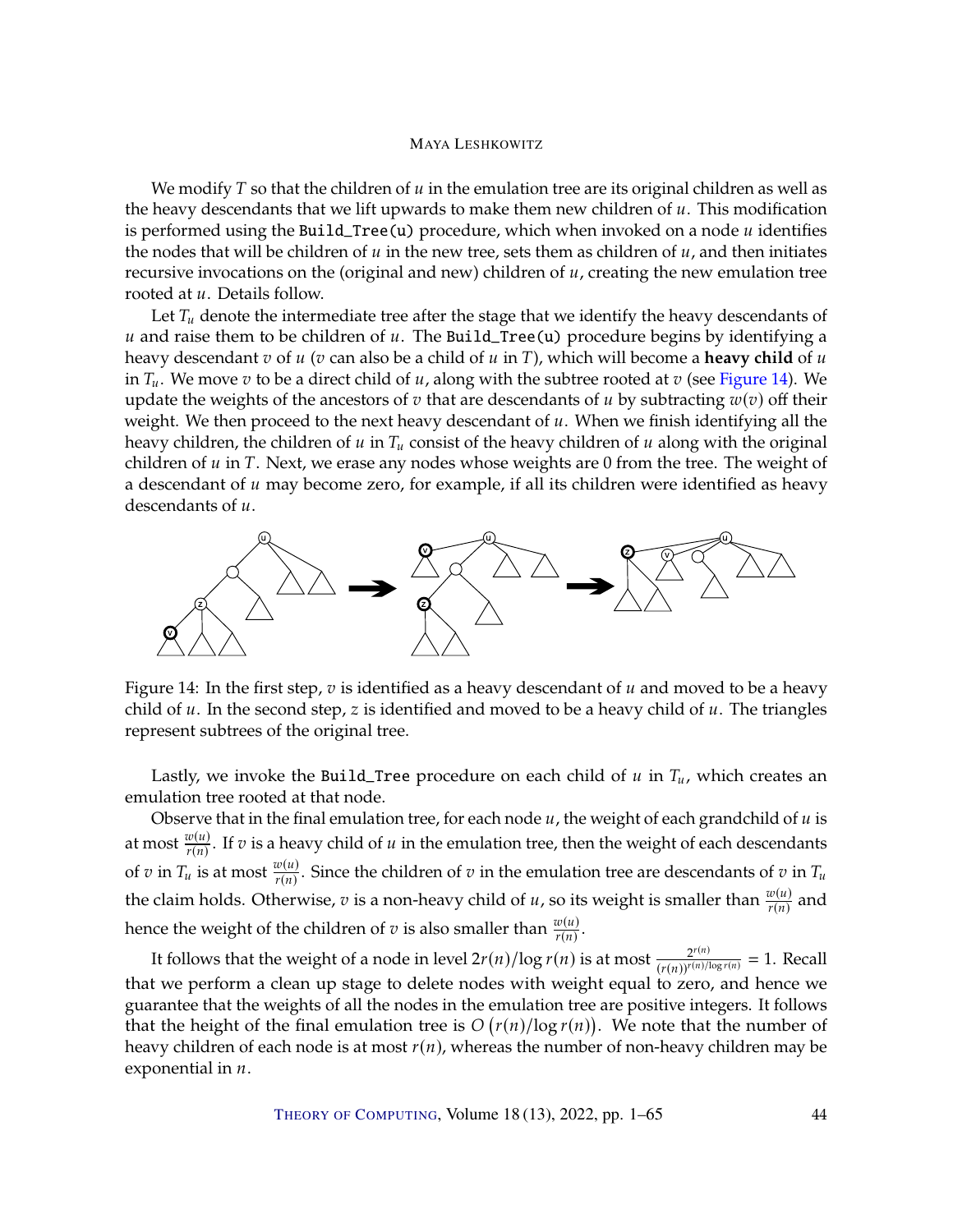# <span id="page-44-0"></span>**A.3 Emulation protocol**

# <span id="page-44-1"></span>**A.3.1 Protocol preliminaries**

Next, we describe the strategy of the designated prover  $P$  and verifier  $V$  in the new protocol ("emulation"). Denote the designated prover and verifier of the original proof system by  $P_0$  and  $V_0$  respectively, and by  $E_{P_0,V_0}$  the emulation tree constructed in the previous subsection. The verifier V does not have access to the emulation tree, but it has access to the original verifier verifier  $V$  does not have access to the emulation tree, but it has access to the original verifier *V*<sub>0</sub> strategy. The emulation starts with the verifier sampling private coins  $\rho \in \{0, 1\}^{r(n)}$ . Starting from the root of the emulation tree, in each iteration, the prover and the verifier progress one from the root of the emulation tree, in each iteration, the prover and the verifier progress one step down the emulation tree, until reaching a leaf that represents a possible complete transcript of the original interaction.

The main difference between the public coin emulation and the private coin one is in the way a child of a node is chosen in each iteration. In the public coin emulation  $V$  does not have private coins, hence it must choose a continuation based on the transcripts and the probability distributions suggested by  $P$ . In contrast, in the foregoing emulation the values of the verifier's private coin tosses determine which child is chosen.

In each iteration, the prover should provide the transcripts of the *heavy children*  $v_1, \ldots, v_d$ of the current node  $u$ , which was reached in the previous iteration. The verifier performs validations on the list supplied by the prover (to be detailed below), and aborts if any of these validations fail. If one of the transcripts provided by the prover is consistent with the verifier's private coins, then the verifier chooses this transcript, and the next iteration proceeds from this heavy child. Otherwise, the verifier sends its next message, according to the strategy of  $V_0$  and to the values of its private coins  $\rho$ . The prover then answers with its response to the verifier's message. In this case, the continuation of the transcript corresponds to one of the non-heavy children of  $u$  in the emulation tree. Towards the next iteration, the prover and verifier proceed from the new node. On the last iteration, the verifier checks that the full transcript, along with the sequence of coin tosses, leads the original verifier  $V_0$  to accept.

The validations that the verifier performs are meant to ensure that the transcripts that the prover provides for the new emulation are consistent with a deterministic prover strategy for the original interactive proof system. In such a case, we can claim that, since the original prover cannot fool the verifier with high probability, the new prover cannot do so either.

<span id="page-44-2"></span>**Definition A.4** (Prover consistent). We say that two transcripts  $\gamma(u)$  and  $\gamma(v)$  are **prover consistent** if the maximal prefix they agree on is either empty or ends with a prover's message. That is, the prover should respond in the same way on the same prefix of the transcripts.

The verifier is able to check prover consistency only between previous transcripts seen so far in the emulation. For this reason, the verifier keeps a **seen-list** S of the nodes that were seen during the emulation, and at each iteration, it checks prover consistency between the new transcripts and the transcripts of the nodes in S.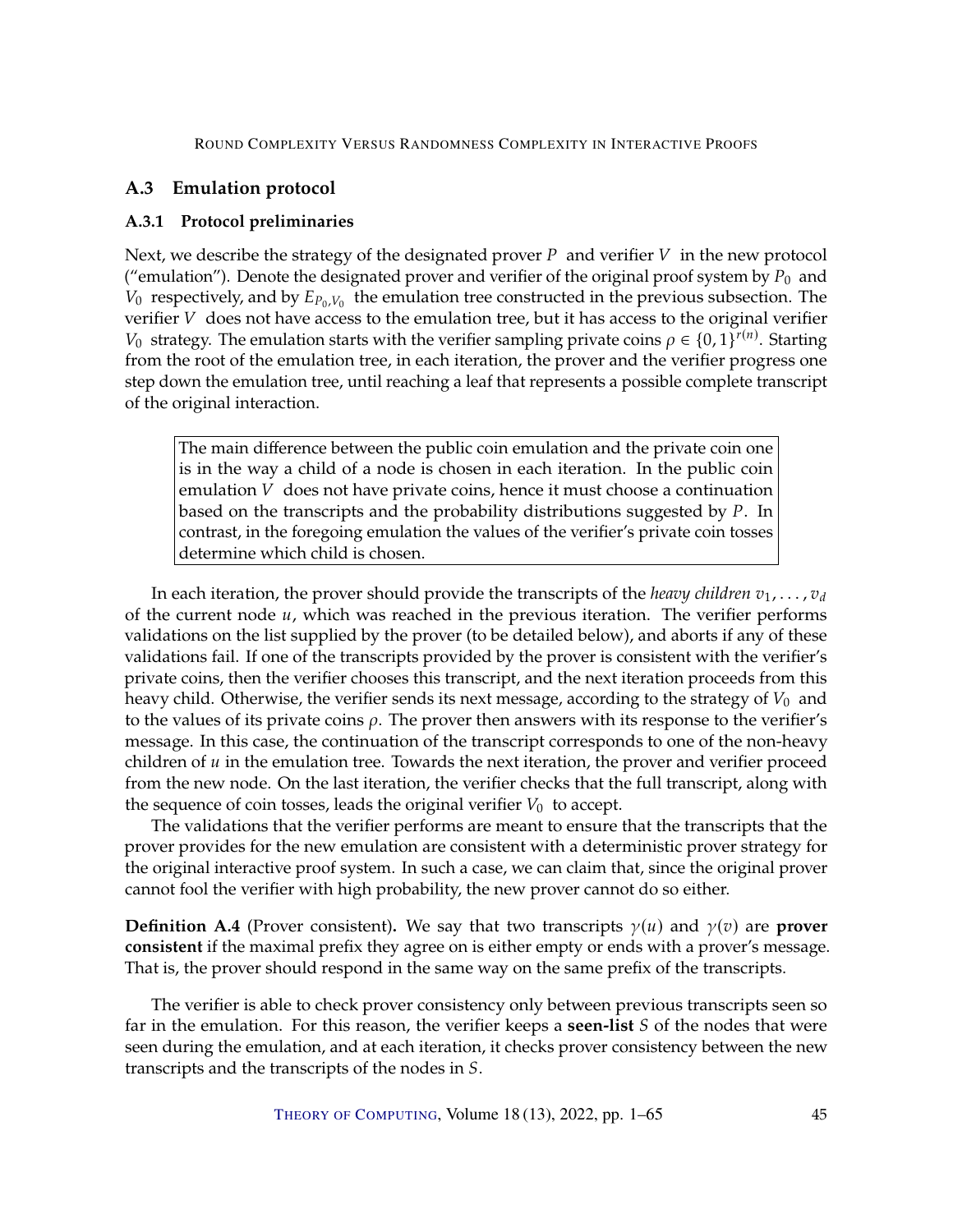Note that the nodes in  $S$ , which the verifier has seen up to some iteration, are a subtree of the emulation tree that consists of a path from the root of the tree to the current input node, augmented with the children of the nodes on the path. See [Figure](#page-45-2) [15.](#page-45-2)



<span id="page-45-2"></span>

We want to claim that all the transcripts in the emulation tree of an untrusted prover are prover consistent, whereas the verifier can only check the prover consistency between the transcripts of the seen nodes, which consist of a very partial portion of the emulation tree. In order to guarantee that consistency between the nodes in  $S$  is enough to ensure that all the transcripts in the emulation tree are prover consistent, we add additional validations that check the structure of the emulation tree. The goal of these checks is to make sure that the emulation tree was constructed using a protocol tree where the only changes done to the protocol tree are "raising" parts of the tree (as done with the heavy children in the designated construction).

# <span id="page-45-0"></span>**A.3.2 Protocol construction**

We stress that we give an honest prover centric description of the emulation protocol. This means that [Step](#page-45-3) [1](#page-45-3) describes the intended behaviour from an honest prover to provide the transcripts of the heavy children. A dishonest prover may deviate from this description, and the purpose of the verifier's checks to see that even if there was a deviation the prover can not succeed in claiming that a no-instance is a yes-instance with high probability.

Initially, for the first iteration, the verifier samples its private coins  $\rho \in \{0,1\}^{r(n)}$ . The input node is the root. The verifier sets the seen-list  $S$  to contain the transcript of the root, which is the empty string. The rest of the first iteration, as well as subsequent iterations, proceed as follows.

<span id="page-45-4"></span>**Construction A.5.** (the *i*th iteration) On input a node  $u$  and seen-list  $S$ .

- <span id="page-45-3"></span>1. The prover provides the transcripts of the heavy children  $v_1, \ldots, v_d$  of  $u: \gamma(v_1), \ldots, \gamma(v_d)$ .
- <span id="page-45-6"></span><span id="page-45-5"></span><span id="page-45-1"></span>2. The verifier performs the following validations and rejects if any of them fails:
	- (a) For each  $j \in [d]$  the verifier checks that  $\gamma(u)$  is a proper prefix of  $\gamma(v_i)$ .
	- (b) For each  $j \in [d]$  the verifier checks that the transcript  $\gamma(v_i)$  is prover consistent with the other transcripts in S and with the other transcripts  $\gamma(v_k)$ .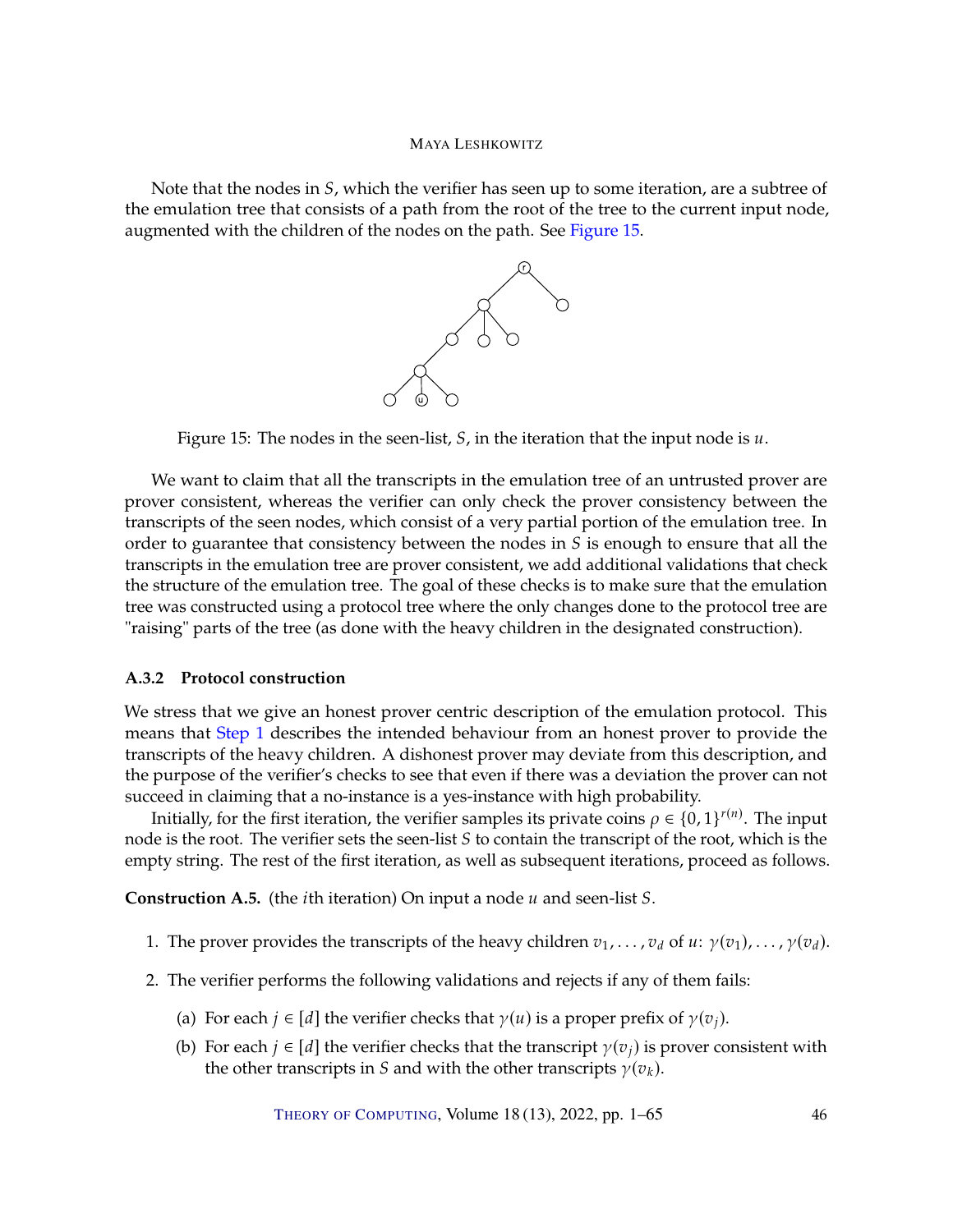- <span id="page-46-3"></span>(c) For each  $j \in [d]$  the verifier checks that  $\gamma(v_i)$  is not part of the emulation tree that was truncated from  $\gamma(u)$ ; that is, if  $\gamma(u)$  is a proper prefix of a transcript  $\widetilde{\gamma} \in S$ , then  $\tilde{\gamma}$  should not be a prefix of  $\gamma(v_i)$ . (Note that this also implies that  $\gamma(v_i)$  is different from the other transcripts in  $S$ .)
- <span id="page-46-4"></span>(d) The verifier checks that all the nodes are different (according to their transcripts), that is, for each distinct  $i, j \in [d]$  the verifier checks that  $\gamma(v_i) \neq \gamma(v_j)$ .
- <span id="page-46-2"></span><span id="page-46-1"></span>3. The verifier checks if any of the transcripts the prover provided are consistent with the values of its private coins  $\rho$ , where a transcript  $\gamma_j = \alpha_1 \beta_1, \dots, \alpha_k \beta_k$  is consistent with a sequence of private coins  $\rho$ , if for every  $i \in [k]$  it holds that  $V_0(x, \rho, \beta_1, \ldots, \beta_{i-1}) = \alpha_i$ .<br>There are two options according to whether or not there exists a suggested transcript that There are two options according to whether or not there exists a suggested transcript that is consistent with  $\rho$ .
	- (a) If there exists a transcript that is consistent with  $\rho$ , the verifier sends the prover the maximal transcript  $\gamma(v_i)$  that is consistent with its coins. The prover and the verifier update the input node  $u$  for the next iteration to be  $v_j$ . The verifier updates the set S<br>of seen transcripts  $S \leftarrow S \cup \{v(x_1), \ldots, v(x_n)\}$ of seen transcripts  $S \leftarrow S \cup \{ \gamma(v_1), \ldots, \gamma(v_d) \}.$
	- (b) Otherwise, the verifier sends its next message  $\alpha$  according to the value of its private coins  $\rho$ . That is, if the current transcript is  $\gamma(u) = \alpha_1 \beta_1, \dots, \alpha_k \beta_k$ , then the verifier sends  $\alpha$  such that  $V_0(x, \rho, \beta_1, \ldots, \beta_k) = \alpha$ . The prover answers with a message  $\beta$  such that  $\gamma(u)\alpha\beta$  is a transcript of a child of u in the emulation tree. (The assumption that there exists such a child in the emulation tree is justified in the completeness part of the analysis.) The verifier updates the set  $S$  of seen transcripts; that is,  $S \leftarrow S \cup \{ \gamma(v_1), \ldots, \gamma(v_d), \gamma(u) \alpha \beta \}.$  Towards the next iteration the prover and the verifier update the input node for the next iteration to be the node in the emulation tree whose transcript is  $\gamma(u)\alpha\beta$ .

Unless  $\gamma(u)$  is the complete transcript (which contains the last message), the next iteration will start with transcript  $\gamma(u)$  and the set *S*. Otherwise, we proceed to the final checks.

**Final check.** After the complete transcript  $\gamma = \alpha_1 \beta_1, \dots, \alpha_m \beta_m$  has been determined, the verifier V accepts if and only if  $\rho$  is accepting for  $\gamma$ ; that is, if  $V_0(x, \rho, \beta_1, \ldots, \beta_m) = 1$ .

# <span id="page-46-0"></span>**A.3.3 Number of rounds**

In the proposed emulation each iteration consists of a prover message in [Step](#page-45-3) [1,](#page-45-3) followed by a verifier message in [Step](#page-46-1) [3,](#page-46-1) and then possibly another prover message in [Step](#page-46-2) [3b.](#page-46-2) Hence, each iteration takes two rounds of communication. However, we can augment the last prover message in [Step](#page-45-3) [3b](#page-46-2) with the prover message in Step [1](#page-45-3) of the next iteration. Thus, the number of rounds of communication is the number of iterations of the emulation protocol plus one. The number of iterations is equal to the height of the emulation tree, which is equal to  $O(r(n)/\log r(n))$ .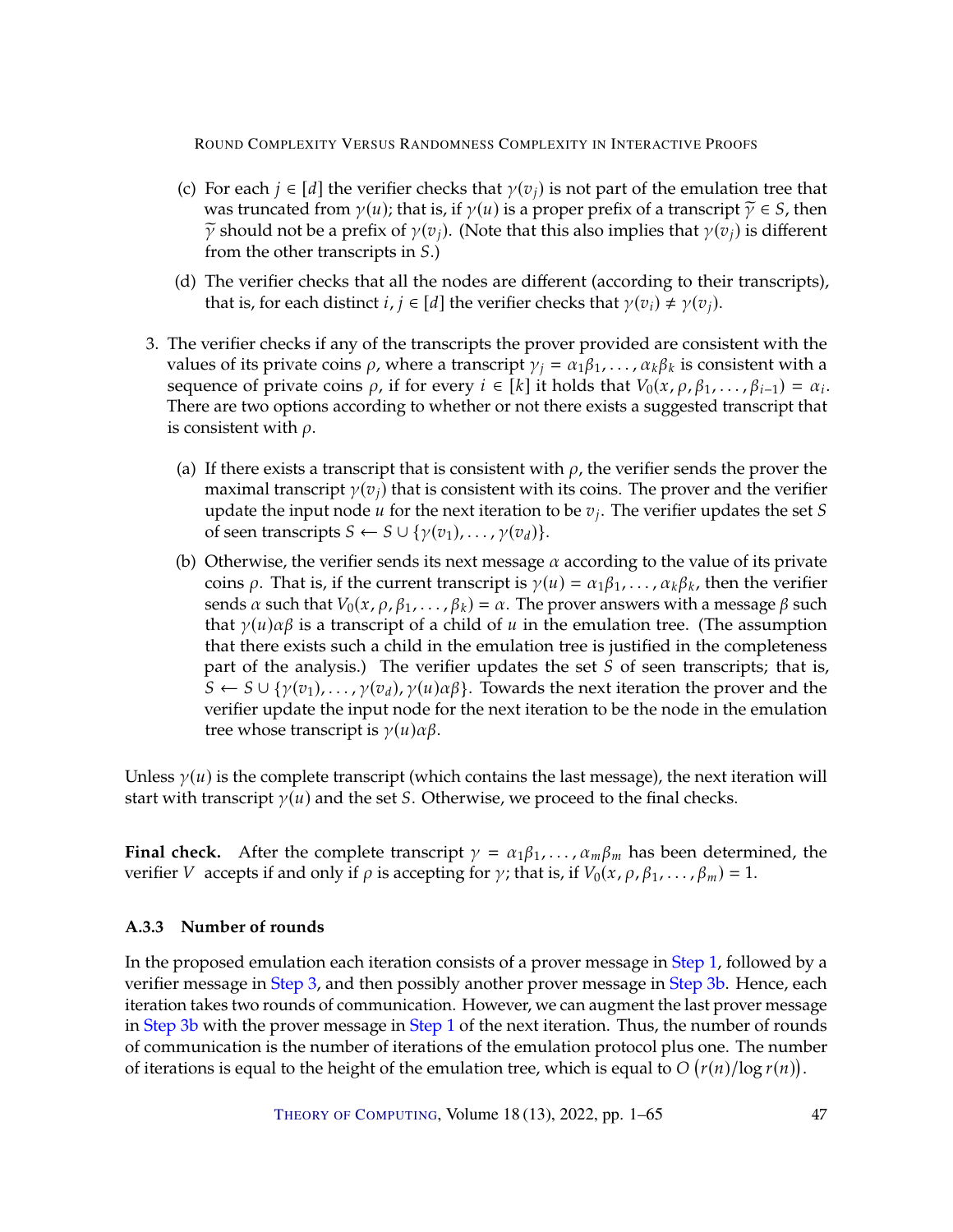# <span id="page-47-0"></span>**A.4 Proof of correctness**

#### <span id="page-47-1"></span>**A.4.1 Completeness**

We claim that if x is a yes-instance, then the new verifier V accepts with probability at least  $c(n)$ , the completeness parameter of the original interactive proof system. The proof of completeness is partitioned into three parts. First, we shall show that the strategy of honest prover  $P$ , as specified in [Subsection](#page-44-0) [A.3,](#page-44-0) is indeed well defined; specifically, we shall show that if the verifier does not choose one of the continuations suggested by the prover, but rather sends its next message according to the value of its coin tosses, then there is an unique node in the emulation tree that corresponds to the new transcript. Next, we show that the strategy of  $P$  is such that  $V$  does not abort until the final check. Finally, we show that this implies that the probability that V accepts at the end of the interaction with P is equal to the probability that  $V_0$  accepts at the end of the interaction with  $P_0$ , which is at least  $c(n)$ .

**The prover's strategy is well defined.** We begin by showing that the strategy of P in [Step](#page-46-2) [3b](#page-46-2) is well defined. That is, we have to show that if the verifier does not choose one of the suggested continuations of u provided by the prover, but rather sends its next message  $\alpha$  in [Step](#page-46-2) [3b](#page-46-2) according to the value of its coin tosses  $\rho$ , then  $u$  has an unique child in the emulation tree  $E_{P_0,V_0}$  whose transcript is  $\gamma(u)\alpha\beta$  for some  $\beta \in \{0,1\}^{\ell}$ .<br>Let  $\beta$  be the message  $P_0$  sonds in response to t

Let  $\beta$  be the message  $P_0$  sends in response to the transcript  $\gamma(u)\alpha$ . All the nodes in  $L_{p_0, V_0}$  appear in  $I_{p_0, V_0}$ , and thus an the transcripts must be consistent with the strategy or  $P_0$ .<br>Thus, every transcript in  $E_{p_0, V_0}$  whose prefix is  $\gamma(u)\alpha\beta$  since all the transcripts in  $T_{p_0, V_0}$  ar appear in  $T_{P_0, V_0}$ , and thus all the transcripts must be consistent with the strategy of  $P_0$ .<br>wery transcript in  $F_{\text{D}}$ , whose prefix is  $v(u)$  must proceed with  $\beta$ . Note that  $u$  cannot have two children whose transcripts are  $\gamma(u)\alpha\beta$  since all the transcripts in  $T_{P_0,V_0}$  are distinct, and the same must hold in  $E_{P_0,V_0}$ . The reason that *u* has a child whose transcript is  $\gamma(u)\alpha\beta$  is as follows. We know that continuations of  $\gamma(u)$  that are consistent with the values of *V's* private follows. We know that continuations of  $\gamma(u)$  that are consistent with the values of V's private coin tosses were not suggested by the prover  $P$  in this iteration or a previous one, otherwise V would have chosen this continuation and not have reached u. Hence,  $\gamma(u)\alpha\beta$  was not raised to be a heavy child of an ancestor of  $u$ , and hence it is a child of  $u$  in  $E_{P_0,V_0}$ . Similarly, the leaf whose transcript is the complete interaction with private coins  $\rho$  was not not raised to be a heavy child of  $u$  or of its ancestors, and hence it is a descendant of  $\gamma(u)\alpha\beta$  in  $E_{P_0,V_0}$ . Thus, the weight of the node whose transcript is  $\gamma(u)\alpha\beta$  is non-zero, so it was not erased from the tree, and it is a of the node whose transcript is  $\gamma(u)\alpha\beta$  is non-zero, so it was not erased from the tree, and it is a child of  $u$ .

**The validations in [Step](#page-45-1) [2](#page-45-1) are satisfied.** We shall show that the validations in [Step](#page-45-1) [2](#page-45-1) are satisfied in every iteration. This is equivalent to showing that validations are satisfied for every non-leaf node  $u$  in the final emulation tree  $E_{P_0,V_0}$ , in the iteration that  $u$  was the input node (i.e., the node handled on that iteration) the node handled on that iteration).

Showing that the validations in [Step](#page-45-1) [2](#page-45-1) are satisfied is a simplified version of the completeness proof of the public coin protocol, which is given in [Subsection](#page-24-1) [6.1.](#page-24-1)

The general framework of the proof consists of going over every validation performed, and showing that the property being checked holds for every node in the original protocol tree  $T_{P_0,V_0}$ ,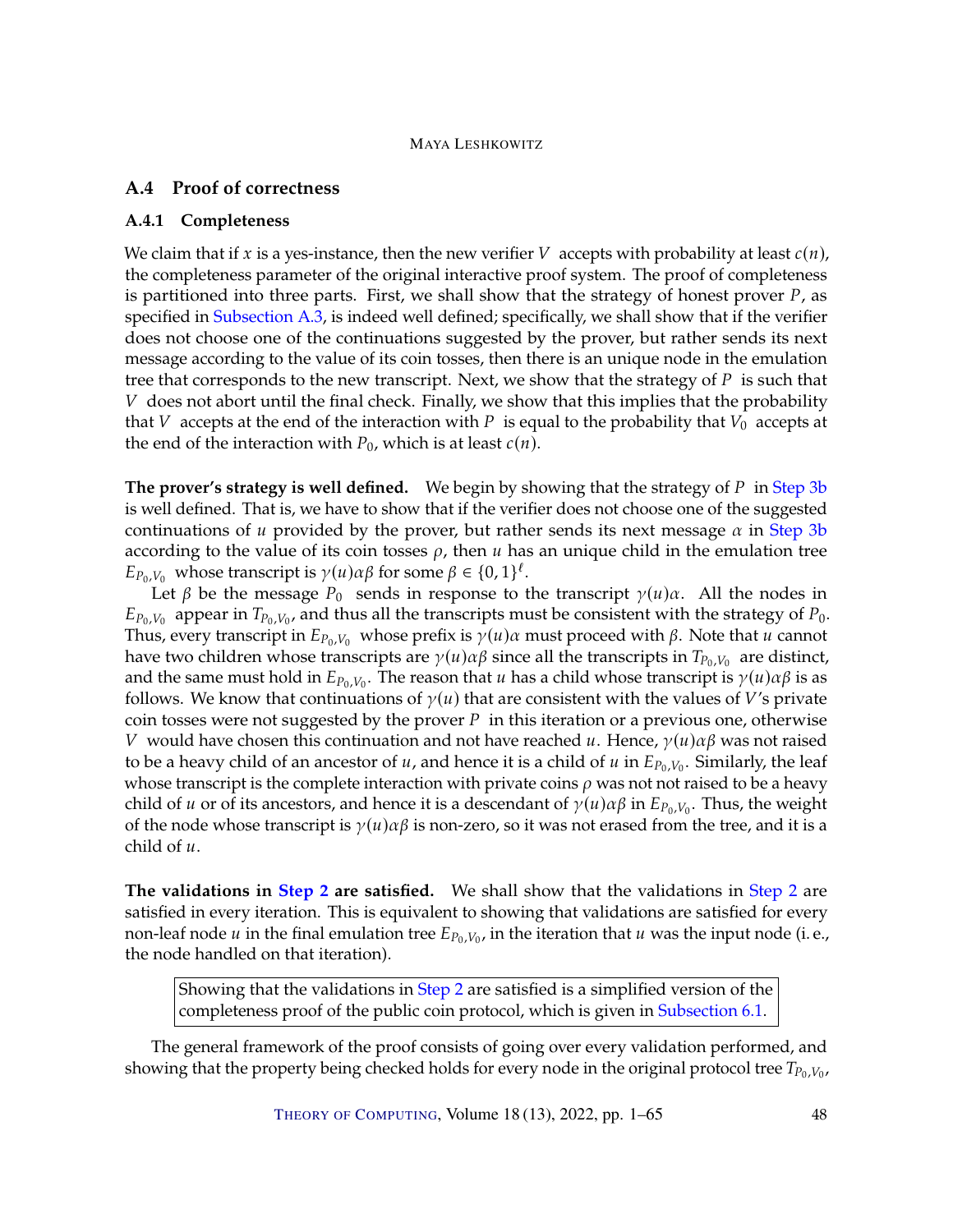and continues to hold with every modification of the tree as part of the Build\_Tree procedure. We denote by  $T_{P_0,V_0}^v$  the tree during construction, after  $v$  is identified as a heavy child and placed<br>as a child of  $z$  in the tree. We can list the intermediate trees according to the order the podes are as a child of  $z$  in the tree. We can list the intermediate trees according to the order the nodes are identified starting from the root  $r$  and until the protocol tree is transformed to an emulation tree: identified starting from the root  $r$  and until the protocol tree is transformed to an emulation tree:  $L = T_{P_0, V_0} = T_{P_0, V_0}^r, T_{P_0, V_0}^{u_1}, \ldots, T_{P_0, V_0}^{u_m} = E_{P_0, V_0}$ . For every tree in this list, we show that for every node u in the tree the validations when u is the input node of the iteration pass. Therefore, i node  $\hat{u}$  in the tree the validations when  $\hat{u}$  is the input node of the iteration pass. Therefore, it will follow that the validations also pass for every node in the final emulation tree  $E_{P_0,V_0}$ .<br>Let T be an intermediate tree, and u a node in T. When we say that a validation p

Let  $T$  be an intermediate tree, and  $u$  a node in  $T$ . When we say that a validation passes relative to  $T$  and  $u$ , we mean that if the tree  $T$  had been used as an emulation tree, then in the iteration on which  $u$  is the input node, the validation would have passed. The children of  $u$  that are considered in the validation are the children of  $u$  in  $T$ , and the seen-list  $S$  consists of the ancestors of  $u$  and their children in T. Recall that the emulation protocol does not use T as an emulation tree, since it is an intermediate tree so its height has not been reduced enough to satisfy the bound required by the theorem. However, if  $T$  had been used the validations would have passed.

Let  $T_{p_0, V_0}^z$  be an intermediate tree from the list above, created when identifying the node z<br>beavy child of some other node. We assume that the validation we are currently checking as a heavy child of some other node. We assume that the validation we are currently checking as a heavy child of some other node. We assume that the validation we are currently checking holds for every node in  $T_{p_0,V_0}^z$ , and show that it also holds in the next step of the construction,<br>that is the next tree in the list L. Recall that the next step is identifying a heavy child for z (or if that is the next tree in the list  $L$ . Recall that the next step is identifying a heavy child for  $z$  (or if  $z$  doesn't have heavy children then identifying the next heavy child for the next node in the z doesn't have heavy children then identifying the next heavy child for the next node in the traversal of the intermediate tree  $T_{P_0,V_0}^z$ . Denote the next heavy child being identified by  $v$ , and the intermediate tree after this modification by  $T^v$ the intermediate tree after this modification by  $T_{p_0, V_0}^v$ .<br>Note that it is not sufficient to show that after the

Note that it is not sufficient to show that after the creation or identification of  $v$  the property<br>as chocked is maintained for z. This is because the procedure might affect the descendants being checked is maintained for  $v$ . This is because the procedure might affect the descendants and ancestors of  $v$  in  $T^v_{P_0, V_0}$ , as well as nodes whose seen-list changes. Exactly which nodes are affected depends on the validation and ancesters or  $\epsilon$  in  $P_{p_0, V_0}$  as wear-

<span id="page-48-1"></span>**Remark A.6.** Let  $v$  be a node in  $T_{p_0, V_0}^z$ <br>wet Recall that the children of  $v$  in  $T^z$ that the Build\_Tree procedure has not been invoked on yet. Recall that the children of  $v$  in  $T_{P_0,V_0}^2$  are children of the node  $v$  in  $T_{P_0,V_0}$ . Hence, like in the transcription of  $T_{P_0,V_0}$  in  $T^2$  extend the transcription  $T$  by one pair of tree  $T_{P_0,V_0}$ , the transcripts of the children of  $v$  in  $T_{P_0,V_0}^z$  extend the transcript of  $v$  by one pair of message. Furthermore if we did not invoke Build Tree on  $v$  yet, then we also did not invoke messages. Furthermore, if we did not invoke Build\_Tree on  $v$  yet, then we also did not invoke<br>it on the descendants of  $v$  in  $T^z$ . Thus, the subtree of  $T^z$ , rooted at  $v$  denoted by  $T^z$ . (v) it on the descendants of  $v$  in  $T_{P_0,V_0}^z$ . Thus, the subtree of  $T_{P_0,V_0}^z$  rooted at  $v$ , denoted by  $T_{P_0,V_0}^z(v)$ , is a subtree of  $T_{P_0,V_0}$ is a subtree of  $T_{P_0,V_0}$ .

Now, we go over the validations, which are stated for a node  $u$  and its children  $v_1, \ldots, v_d$ provided by the prover as part of the emulation. The validations are numbered as in [Construc](#page-45-4)[tion](#page-45-4) [A.5.](#page-45-4) Assuming that the validations hold for every node in  $T_{p_0, V_0}^z$ , we shall prove that these validations hold for every node in  $T^v$  (the poxt intermediate trop in the list) validations hold for every node in  $T_{p_0,V_0}^v$  (the next intermediate tree is (the next intermediate tree in the list).

<span id="page-48-0"></span>(a) In this validation, for each  $j \in [d]$  the verifier checks that  $\gamma(u)$  is a proper prefix of  $\gamma(v_i)$ . In the original protocol tree  $T_{P_0,V_0}$  the transcript of each node extends the transcript of its parent by a pair of messages and thus the property holds. Assume that every node in parent by a pair of messages and thus the property holds. Assume that every node in  $I_{P_0,V_0}$ maintains the property that its parent's transcript is a proper prefix of its transcript.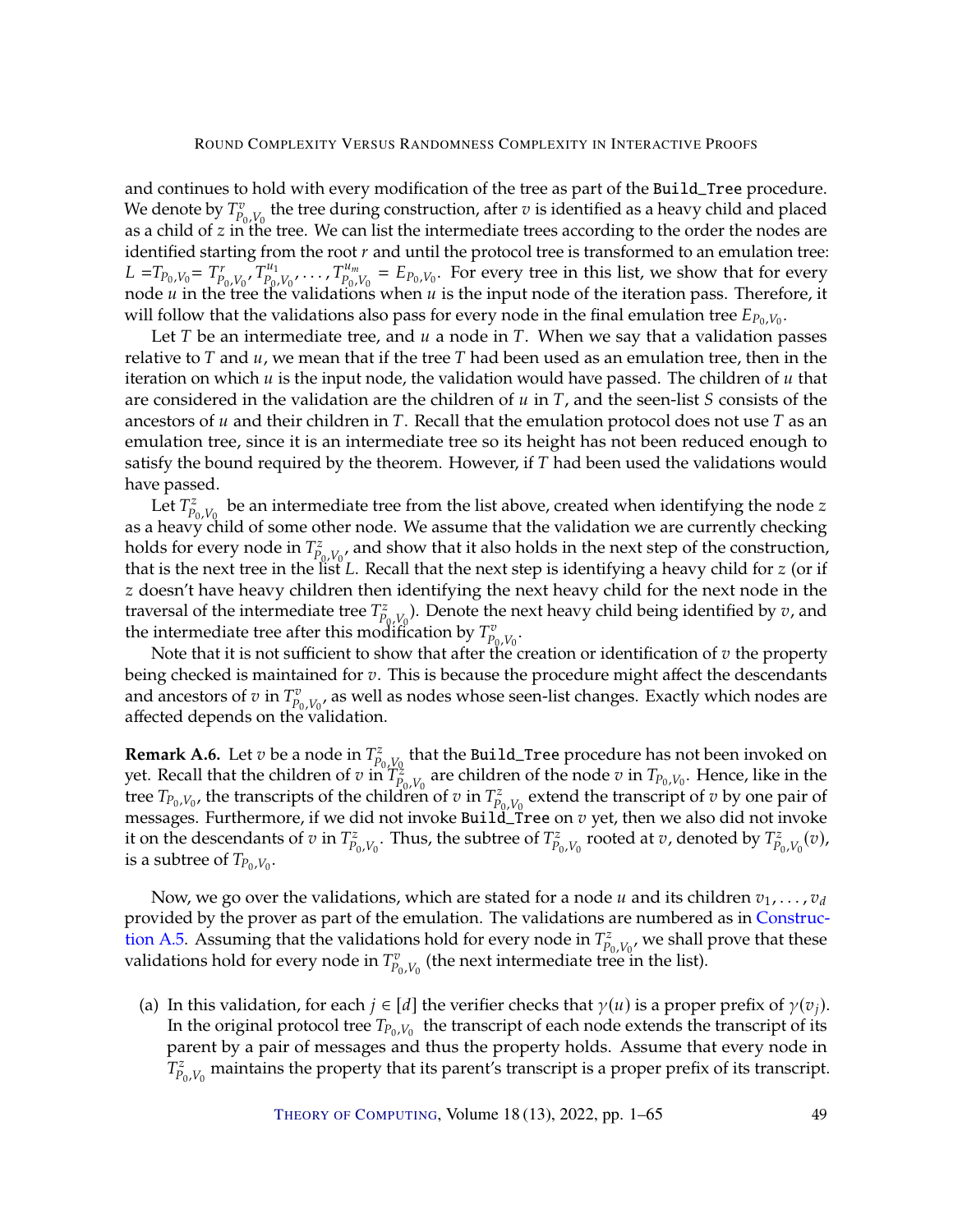Let  $v$  be a heavy descendant identified for  $z$  and moved to be a child of  $z$  along with the subtree under it. The only node in  $T_{p_0, V_0}^v$  that has a child it did not have in  $T_{p_0, V_0}^z$  is z, which now has  $v$  as a child. Since  $v$  is a descendant of  $z$  in  $T$ , and the transcript of every node in  $T^z$  is a proper prefix of the transcripts of its children, then the transcript of  $z$  is a proper  $P_{p_0, V_0}$  is a proper premeter and annually of the transcription of the new tree  $T_{p_0, V_0}^v$ <br>proper prefix of the transcript of its children as well  $\sum_{i=0}^{z} V_{0} V_{0}$  is a proper prefix of the transcripts of its children, then the transcript of z is a proper refix of the transcript of architecture  $T_{0}^{v}$  the transcript of each node is a , the transcript of each node is a proper prefix of the transcript of its children as well.

(b) In this validation, the verifier checks, for each child  $v_j$  of u, that  $\gamma(v_j)$  is prover consistent with respect to the other transcripts of nodes in  $S$  and with respect to the transcripts of the other children of  $u$ .

In the original protocol tree,  $T_{P_0,V_0}$ , every two nodes are prover consistent since  $P_0$  is deterministic. (If there were two partial transcripts in  $T_{\rm B}$ ,  $V_{\rm B}$ , whose maximal common deterministic. (If there were two partial transcripts in  $T_{P_0,V_0}$  whose maximal common prefix ends with a verifier message it would mean that that the prover can respond in different ways to the same partial transcript). The transcripts of the nodes in  $\vec{E}_{P_0,V_0}$  all<br>appear in  $T_{\text{D},V}$ , so every two transcripts in  $F_{\text{D},V}$ , are prover consistent as well appear in  $T_{P_0,V_0}$ , so every two transcripts in  $E_{P_0,V_0}$  are prover consistent as well.

(c) In this validation the verifier checks, for each child  $v_j$  of  $u$ , that  $v_j$  is not part of the emulation tree that was truncated from  $v(u)$ ; that is if  $v(u)$  is a prefix of a transcript  $\tilde{v} \in S$ emulation tree that was truncated from  $\gamma(u)$ ; that is, if  $\gamma(u)$  is a prefix of a transcript  $\widetilde{\gamma} \in S$ , then  $\tilde{\gamma}$  should not be a prefix of  $\gamma(v_i)$ . (Note that this also implies together with validation [\(a\)](#page-48-0) that for each transcript  $\widetilde{\gamma} \in S$  that  $\widetilde{\gamma} \neq \gamma(v_i)$ .)

The main idea is that the changes we make to the emulation tree in every step of the construction are identifying a heavy descendant and moving it to be a direct child along with the subtree under it. Hence, if some node v whose transcript is  $\tilde{\gamma} = \gamma(v)$  and is a descendant of  $u$ , is identified as a heavy child of an ancestor of  $u$ , denoted by  $z$ , then  $v$  is moved, along with the subtree rooted at  $v$ , to be a descendant of  $z$ . Hence, all the nodes that  $\gamma(v)$  is a prefix of *and* are descendants of v cannot be descendants of u, and in particular they cannot be children of  $u$  after the move. However, it is not clear that after moving  $v$  to be a heavy child of  $z$  the only potential nodes that we need to check that the claim holds for are the ancestors of  $v$  (note that above we assumed that  $u$  is an ancestor of v). Moreover, it is not true that all the nodes that  $\gamma(v)$  is a prefix of are descendants of v in the emulation tree, since some of these nodes might have been lifted to be heavy children of ancestors of  $v$  in a previous iteration. Hence, a detailed proof follows.

**Definition A.7** (Seen-list of a node). When we consider an intermediate tree  $T_{P_0,V_0}^z$ , which may not be the final emulation tree, and some node  $v \in T$ , then we denote by  $S(v)$  the<br>soon-list S in the beginning of the iteration where *x* is the input node handled. That is seen-list  $S$  in the beginning of the iteration where  $v$  is the input node handled. That is,  $S(v)$  is the list containing the nodes that are ancestors of  $v$  in  $\overline{T}_{P_0,V_0}^z$ <br>children , augmented with their children.

Let  $u \in E_{P_0, V_0}$  and  $\widetilde{\gamma} \in S(u)$  such that  $\gamma(u)$  is a prefix of  $\widetilde{\gamma}$ . We prove that for each descendant h of u in  $F_{\text{B, V}}$ , the transcript  $\widetilde{\gamma}$  is not a prefix of  $\gamma(h)$ *descendant b* of *u* in  $E_{P_0,V_0}$  the transcript  $\widetilde{\gamma}$  is not a prefix of  $\gamma(b)$ .

Note this is a stronger claim than what we need to show, because we only need to show it for the children of  $\overline{u}$  in  $E_{P_0,V_0}$  and not for each descendant of  $u$ .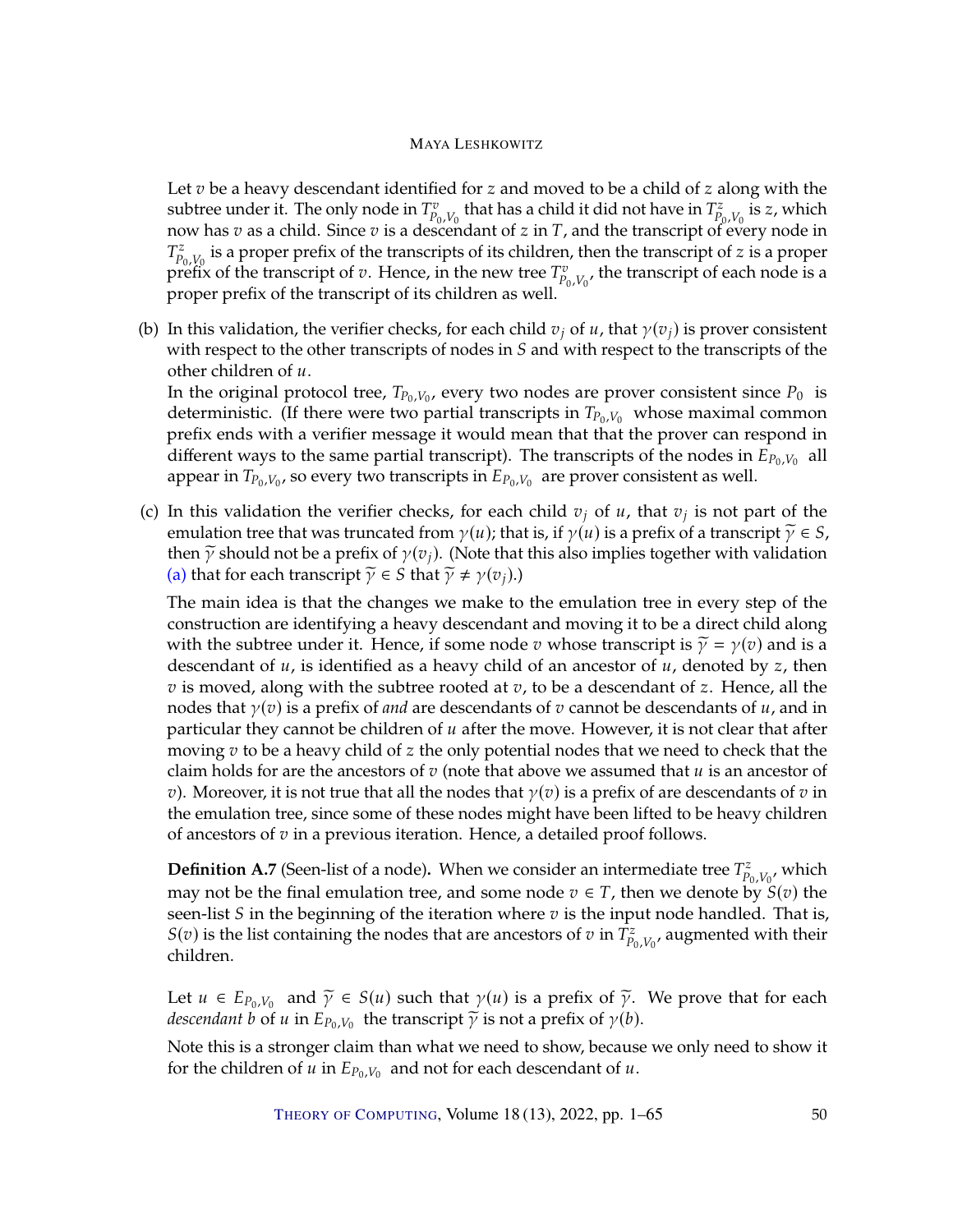First, we shall show that the claim holds in the initial protocol tree  $T_{P_0,V_0}$ . The transcript of each node is  $T_0$ ,  $V_0$  is a profix only of its descendants in the tree. However, *u* is not an of each node is  $T_{P_0,V_0}$  is a prefix only of its descendants in the tree. However, u is not an an ancestor of any pode in  $S(u)$ , so  $\mathcal{Y}(u)$  cannot be a profix of any  $\tilde{\mathcal{Y}} \in S(u)$ . Noxt, we shall ancestor of any node in  $S(u)$ , so  $\gamma(u)$  cannot be a prefix of any  $\widetilde{\gamma} \in S(u)$ . Next, we shall assume that the claim holds in the intermediate tree  $T_{P_0,V_0}^z$ <br>the child *n* of *z* and we show that it holds in the tree  $T^{\sigma}$ before identifying and moving the child  $v$  of  $z$ , and we show that it holds in the tree  $T_{p_0, V_0}^{\overline{v_0, V_0}}$  after the identification of  $v$  as a heavy child of  $z$ heavy child of z.

When  $v$  is identified as a heavy descendant of  $z$ , node  $v$  is moved to be a child of  $z$  along with the subtree under it. In order to show that the claim holds in  $T_{p_0, V_0}^v$ , it is enough to consider the nodes  $u \in T_v^v$ , that have nevy descendents or new nodes in  $S(u)$  relative to consider the nodes  $u \in T_{p_0, V_0}^v$  that have new descendants or new nodes in  $S(u)$  relative to the ones thou had in  $T^z$ . The descendants of every node in  $T^v$  are all descendants of the ones they had in  $T_{P_0,V_0}^z$ . The descendants of every node in  $T_{P_0,V_0}^v$ <br>it in  $T^z$ are all descendants of it in  $T_{P_0,V_0}^z$ .

The only nodes in  $T_{p_0, V_0}^v$  that have new nodes in their seen-list are the descendants of z,<br>since nexy  $u(x)$  is in their seen list (recall definition in Bernark A.C.), whereas  $u(x)$  nexy since now  $\gamma(v)$  is in their seen-list (recall definition in [Remark](#page-48-1) [A.6](#page-48-1) ), whereas  $\gamma(v)$  may<br>not have been in their seen-list before the move. By Remark A.6 before the invection of not have been in their seen-list before the move. By [Remark](#page-48-1) [A.6,](#page-48-1) before the invocation of Build\_Tree(z) the subtree rooted at *z* is a subtree of  $T_{P_0, V_0}$ . Let *u* be a descendant of *z* in  $T_v^v$  Since determining the heavy descendants of *z* is done bottom up (this is implied by  $\Gamma_{p_0, V_0}$ . Since determining the heavy descendants of  $\Delta$  is defined by the  $\Gamma_{\gamma}$  (the  $\Delta$  m m is the definition of heavy descendants in [Subsection](#page-42-0) [A.2\)](#page-42-0), if  $\gamma(u)$  is a prefix of  $\gamma(v)$  then  $u$  is an ancestor of  $\sum_{i=0}^{v} V_{0,i}$ . Since determining the heavy descendants of z is done bottom up (this is implied by  $\sum_{i=0}^{v} \frac{1}{i} \sum_{i=0}^{v} V_{i}$ ) is a prefix of  $\alpha(x)$  than u is an ancestor of  $v$  in  $T_{P_0, V_0}^z$ . It is left to check that  $\gamma(v)$  is not a prefix of the transcripts of the decondants of  $u$  in  $\tilde{T}^v$  . Ry Remark A.6, it follows that the subtree of  $\tilde{T}^v$  reated at  $u$ descendants of u in  $T_{p_0, V_0}^{v_0}$ . By [Remark](#page-48-1) [A.6,](#page-48-1) it follows that the subtree of  $T_{p_0, V_0}^{v_0}$  rooted at u, denoted by  $T_{p_0, V_0}^{\circ}$  (*u*), is a subtree of  $T_{p_0, V_0}$ . Thus, because  $v \notin T_{p_0, V_0}^{\circ}$  (*u*) (recall that *v* was lifted to be a heavy child of z, and u is a descendant of z) it follows that  $\gamma(v)$  is not a prefix of the transcripts of the podes in  $T^v$  (*w*) which are the descendants of *w* in  $T^v$  (See of the transcripts of the nodes in  $T_{P_0,V_0}^v(u)$ , which are the descendants of  $u$  in  $T_{P_0,V_0}^v$ <br>Figure 16. . (See [Figure](#page-50-0) [16.](#page-50-0))



<span id="page-50-0"></span>Figure 16:  $v$  is identified as a heavy child of  $z$ , and  $u$  is a descendant of  $z$ , which was an ancestor of  $\overline{v}$  in  $T^z_{P_0,V_0}$ .

(d) In this check the verifier checks that all the children of  $u$  have different transcripts; that is, for every two distinct children  $v_i$  and  $v_j$  of  $u$ , the verifier checks that  $\gamma(v_i) \neq \gamma(v_j)$ . In the original protocol tree  $T_{P_0,V_0}$  every two nodes have different transcripts. The nodes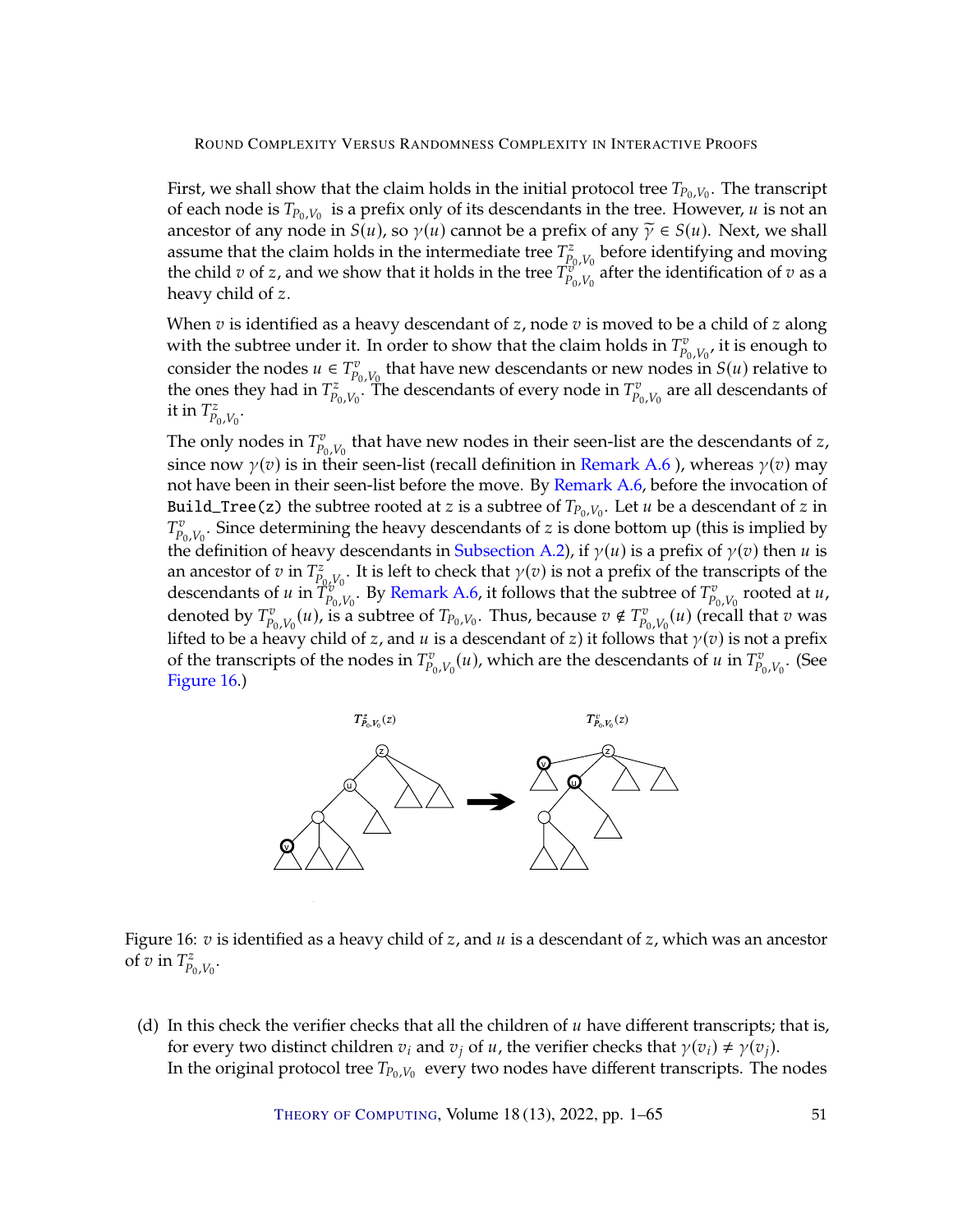in  $E_{P_0,V_0}$  all appear in  $T_{P_0,V_0}$ , so every two nodes in  $E_{P_0,V_0}$  also have different transcripts, and in particular every two children of  $u$  have different transcripts.

**Concluding the proof of completeness.** In order to conclude the proof of completeness we use the following claim, which shows that the probability that  $V$  accepts at the end of the interaction with P is equal to the probability that  $V_0$  accepts at the end of the interaction with  $P_0$ . The claim is stated in a more general way than needed for the proof of completeness, so that we shall also be able to use it in the soundness part of the analysis.

<span id="page-51-0"></span>**Claim A.8** (Relating leaves in the two trees). Let  $\widetilde{P}$  be a prover for the emulation of input x with *emulation tree*  $E_{\tilde{p}}$ *, using a strategy such that the verifier* V *does not abort until the final checks. Let*  $\widetilde{P}_0$  be a prover strategy for the original interactive proof system that is consistent with all the transcripts *in*  $E_{\widetilde{p}}$ ; that is, for every  $u \in E_{\widetilde{p}}$  with transcript  $\gamma(u) = \alpha_1 \beta_1, \ldots, \alpha_j \beta_j$ , the strategy of  $\widetilde{P}_0$  satisfies  $\widetilde{P}_0$  *satisfies*  $\widetilde{P_0}(x, \alpha_1, \ldots, \alpha_i) = \beta_i$  for every  $i \leq j$ . Then, the transcript  $\gamma$  created by the end of the emulation of  $\widetilde{P}$  and V *when using coins*  $\rho$  *is equal to the transcript interacted between*  $\widetilde{P}_0$  *and*  $V_0$  *when using coins*  $\rho$ . Thus, the probability that V accepts at the end of the interaction with  $\tilde{P}$  is equal to the probability that  $V_0$  accepts at the end of the interaction with  $\widetilde{P}_0$ .

The proof of completeness follows by using in [Claim](#page-51-0) [A.8,](#page-51-0) P as  $\widetilde{P}$  and  $P_0$  as  $\widetilde{P}_0$ . Indeed, we can do so because as showed previously it holds that  $V$  does not abort until the final checks when interacting with  $P$ . In addition, since the emulation tree was constructed using the protocol tree  $T_{P_0,V_0}$ , for every node  $u$  in the emulation tree with transcript  $\gamma(u) = \alpha_1 \beta_1, \dots, \alpha_j \beta_j$ <br>it holds that  $P_0(x, \alpha_1, \dots, \alpha_j) = \beta_j$  for every  $i \leq j$ . Applying Claim A 8, the probability that it holds that  $P_0(x, \alpha_1, ..., \alpha_i) = \beta_i$  for every  $i \leq j$ . Applying [Claim](#page-51-0) [A.8,](#page-51-0) the probability that V accepts at the end of the interaction with P is equal to the probability that  $V_0$  accepts at the end of the interaction with  $P_0$ . Thus, the completeness of the original interactive proof system is maintained.

*Proof.* Let  $\rho$  be the value of the coins of  $V$ . By the assumption, all the transcripts in the emulation tree  $E_{\tilde{p}}$  are consistent with the strategy of  $\tilde{P}_0$ . Recall that, in each iteration of the emulation of V and  $\tilde{P}$ , a new node in  $E_{\tilde{p}}$  is chosen, and the continuation of the transcript is according to the transcript of the new node. Hence, in each iteration the continuation of the transcript must be consistent with the transcript of  $P_0$ . The proof follows by noting that the continuations of the transcript are also consistent with the strategy of  $V_0$  with coins  $\rho$ . That is, if the verifier  $V$  chooses a continuation of the transcript suggested by  $P$ , then this transcript must be consistent with the strategy of  $V_0$  with coins  $\rho$ . Otherwise, the verifier sends its next message based on the strategy of  $V_0$  with coin tosses  $\rho$ . It follows that in every iteration the current transcript is consistent with the strategy of  $P_0$  and  $V_0$  with coins  $\rho$ .

From the assumption that  $V$  does not abort until the final checks, we know that after the last iteration the complete transcript had been interacted. Hence, this complete transcript is equal to the transcript of the interaction between  $P_0$  and  $V_0$  with coins  $\rho$ .

The final check of the emulation of  $\widetilde{P}$  and V with random coin  $\rho$  pass if and only if  $V_0$  with coins  $\rho$  accepts the complete transcript that has been interacted. Recall that the private coins in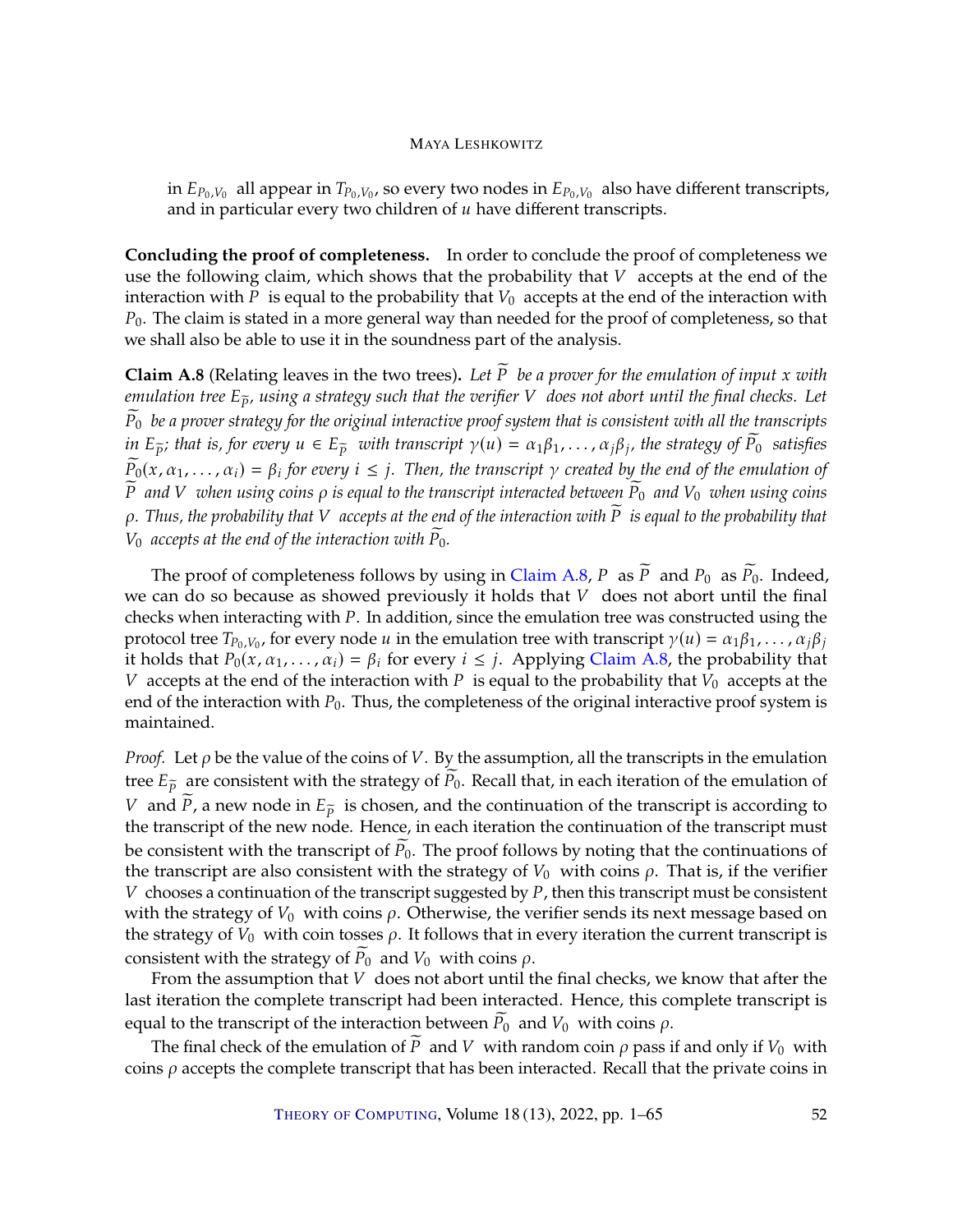the original and new emulation are sampled using the same probability distribution. Thus, the probability that *V* accepts at the end of the interaction with  $\widetilde{P}$  is equal to the probability that *V*<sub>0</sub> accepts at the end of the interaction with  $\widetilde{P}_0$ .  $V_0$  accepts at the end of the interaction with  $\overline{P}_0$ .

# <span id="page-52-0"></span>**A.4.2 Soundness**

Let x be a no-instance. We shall show that V rejects x with probability at least  $s(n)$ , the original soundness parameter.

The main part of the soundness proof here is [Lemma](#page-53-0) [A.9,](#page-53-0) which is a slightly simplified version of [Lemma](#page-33-1) [6.5](#page-33-1) in [Section](#page-31-0) [6.2.1.](#page-31-0) The other two components of the soundness analysis of the public coin system (which are defining the notion of actual weight of a node, and bounding the gap between the claimed and actual weight) are not required for the private coin soundness analysis.

The crux of the proof is extracting a deterministic strategy for the original prover  $P_0$  using the strategy of  $\overline{P}$ . We can assume, without loss of generality, that  $\overline{P}$  is deterministic since for every probabilistic prover there is a deterministic prover for which the verifier's acceptance probability is at least as high. Hence, if we show soundness holds with deterministic provers it implies soundness is maintained also with non-deterministic provers. Because the prover is deterministic we know that there is an emulation tree underlying the strategy of prover  $P$ . In an emulation tree every node contains a transcript that extends the transcript of its parent. Hence, the protocol tree of  $\widetilde{P}_0$  and V can be used to define an emulation tree, which we denote by  $E_{\tilde{p}}$ . We define a strategy for  $\tilde{P}_0$  by using the transcripts in  $E_{\tilde{p}}$ . That is, for each  $u \in E_{\tilde{p}}$  with transcript  $\gamma(u) = \alpha_1 \beta_1 \dots, \alpha_j \beta_j$ , we define  $\widetilde{P}_0(x, \alpha_1, \dots, \alpha_i) \coloneqq \beta_i$  for all  $i \leq j$ . We extend  $\widetilde{P}_0$ 's<br>strategy to transcripts that do not appear in  $E_{\widetilde{P}_0}$  in an arbitrary way. The main part of the strategy to transcripts that do not appear in  $E_{\tilde{p}}$  in an arbitrary way. The main part of the analysis consists of showing that the transcripts of every two nodes in  $E_{\tilde{p}}$  are prover consistent, i.e., that their maximal common prefix ends with a prover message, and thus the strategy of  $\widetilde{P}_0$  is well defined.

We can assume, without loss of generality, that the strategy of  $\widetilde{P}$  is such that the verifier does not abort until the final checks. This is because every prover strategy in which the verifier aborts in one of the intermediate checks can be modified to a prover strategy in which the verifier does not abort until the final check and the verifier's acceptance probability is at least as large. (The prover can compute the transcripts of the children such that they are different continuations of their parent and prover consistent with the list  $S$  instead of every node where the verifier would have aborted in the intermediate checks.) In [Lemma](#page-53-0) [A.9](#page-53-0) we show that this implies that all the transcripts in  $E_{\tilde{p}}$  are prover consistent, and thus the strategy of  $\tilde{P}_0$  is well defined. The proof of soundness then follows by applying [Claim](#page-51-0) [A.8](#page-51-0) (provided in [Subsection](#page-47-1) [A.4.1\)](#page-47-1), that implies that the probability that  $V$  accepts when interacting with  $\widetilde{P}$  is equal to the probability that  $V_0$  accepts when interacting with  $P_0$ , which is at most the soundness parameter  $s(n)$ .

It is left to show that the strategy of  $P_0$  is well defined, i.e., that no two nodes  $u, v \in E_{\tilde{p}}$  share the prefix of prover-verifier interaction but differ on the prover's response. That is, we show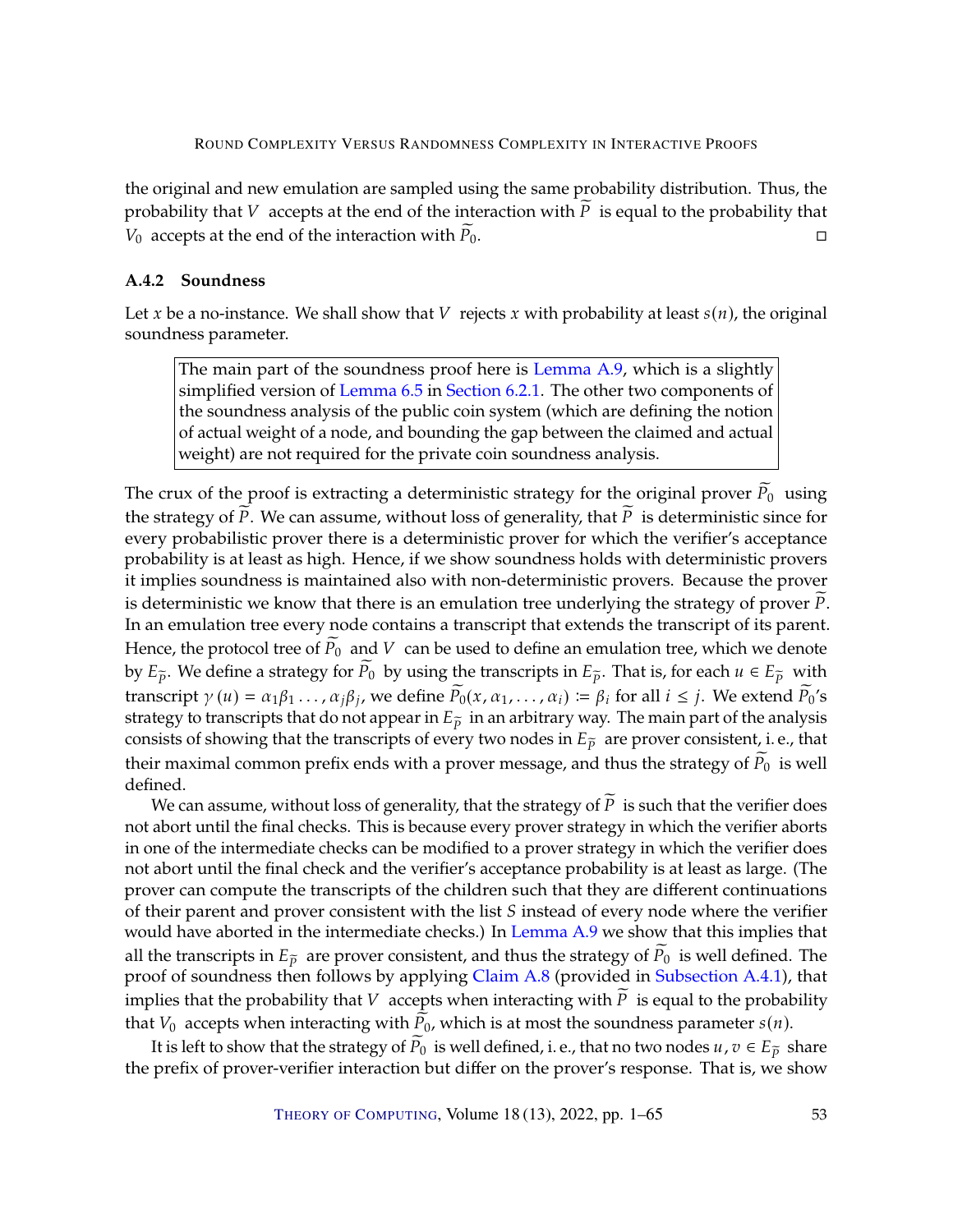that every two nodes  $u, v \in E_{\tilde{p}}$  are **prover consistent** (see [Definition](#page-44-2) [A.4\)](#page-44-2).

For a node  $u \in E_{\tilde{p}}$  provided during the emulation, denote by  $S(u)$  the seen-list from  $E_{\tilde{p}}$  at the beginning of the iteration in which  $u$  was the input node (i.e., was the node handled on that iteration). That is, the nodes in  $S(u)$  are the ancestors of u in  $E_{\tilde{p}}$  and their children. [Validation](#page-45-5) [2b](#page-45-5) implies that each node  $u$  in the emulation tree is prover consistent with the transcripts of the nodes in  $S(u)$ . We show that using [validations](#page-45-6) [2a,](#page-45-6)[2c](#page-46-3) and [2d](#page-46-4) it follows that *every* two transcripts in the emulation tree are prover consistent.

<span id="page-53-0"></span>**Lemma A.9** (Prover consistency of the emulation tree). If  $\widetilde{P}$  *is a prover for the new emulation protocol using a strategy such that the verifier* 𝑉 *does not abort until the final checks (for every verifier randomness), then every two transcripts of nodes in the emulation tree*  $E_{\tilde{p}}$  *are prover consistent.* 

Note that the following proof is a slightly simplified version of the proof of [Lemma](#page-33-1) [6.5](#page-33-1) in [Section](#page-24-0) [6.](#page-24-0)

*Proof.* Let *u* and *v* be two nodes in the emulation tree  $E_{\tilde{p}}$ , we wish to show that their transcripts  $\gamma(u)$  and  $\gamma(v)$  are prover-consistent. If one of the nodes is in the seen-list S of the other node (that is, if  $u \in S(v)$  or  $v \in S(u)$ ) then the transcripts of u and v must be prover consistent by [validation](#page-45-5) [2b.](#page-45-5) Otherwise, the intersection between the seen-list of nodes of  $u$  and  $v$  is non-empty, and particular it contains the least common ancestor of  $u$  and  $v$ , denoted by  $z$ , as well as the children of z that are ancestors of  $u$  and  $v$ , denoted by  $a$  and  $b$  respectively, see [Figure](#page-53-1) [17](#page-53-1) for illustration. (Note that z is not equal to u or to v, otherwise  $u \in S(v)$  or  $v \in S(u)$ . Similarly  $a \neq u$  and  $b \neq v$ .) Hence, by using the prover consistency between the transcripts of a, b, z and the transcript of  $u$ , as well as between the transcript of  $v$ , and by using structural validations between the nodes in the emulation tree [\(validations](#page-45-6) [2a,](#page-45-6) [2c](#page-46-3) and [2d\)](#page-46-4) we are able to show that the transcripts of  $u$  and  $v$  are also prover consistent. Details follow.



<span id="page-53-1"></span>Figure 17: The subtree of  $E_{\tilde{p}}$  that contains  $u$  and  $v$ 

Since *a* is an ancestor of *u* and *b* is an ancestor of *v*, then  $\gamma(a)$  is a proper prefix of  $\gamma(u)$ , and  $\gamma(b)$  is a proper prefix of  $\gamma(v)$ . We consider two cases according to the relation between  $\gamma(a)$ and  $\gamma(b)$ .

First, consider the case that  $\gamma(a)$  is not a prefix of  $\gamma(b)$  and  $\gamma(b)$  is not a prefix of  $\gamma(a)$ . By [validation](#page-45-6) [2a](#page-45-6) we know that each node in this path from  $u$  to  $a$  is a prefix of its children. Thus,  $\gamma(a)$  is a prefix of  $\gamma(u)$ . Similarly,  $\gamma(b)$  is a prefix of  $\gamma(v)$ . Recall that we are in the case that  $\gamma(a)$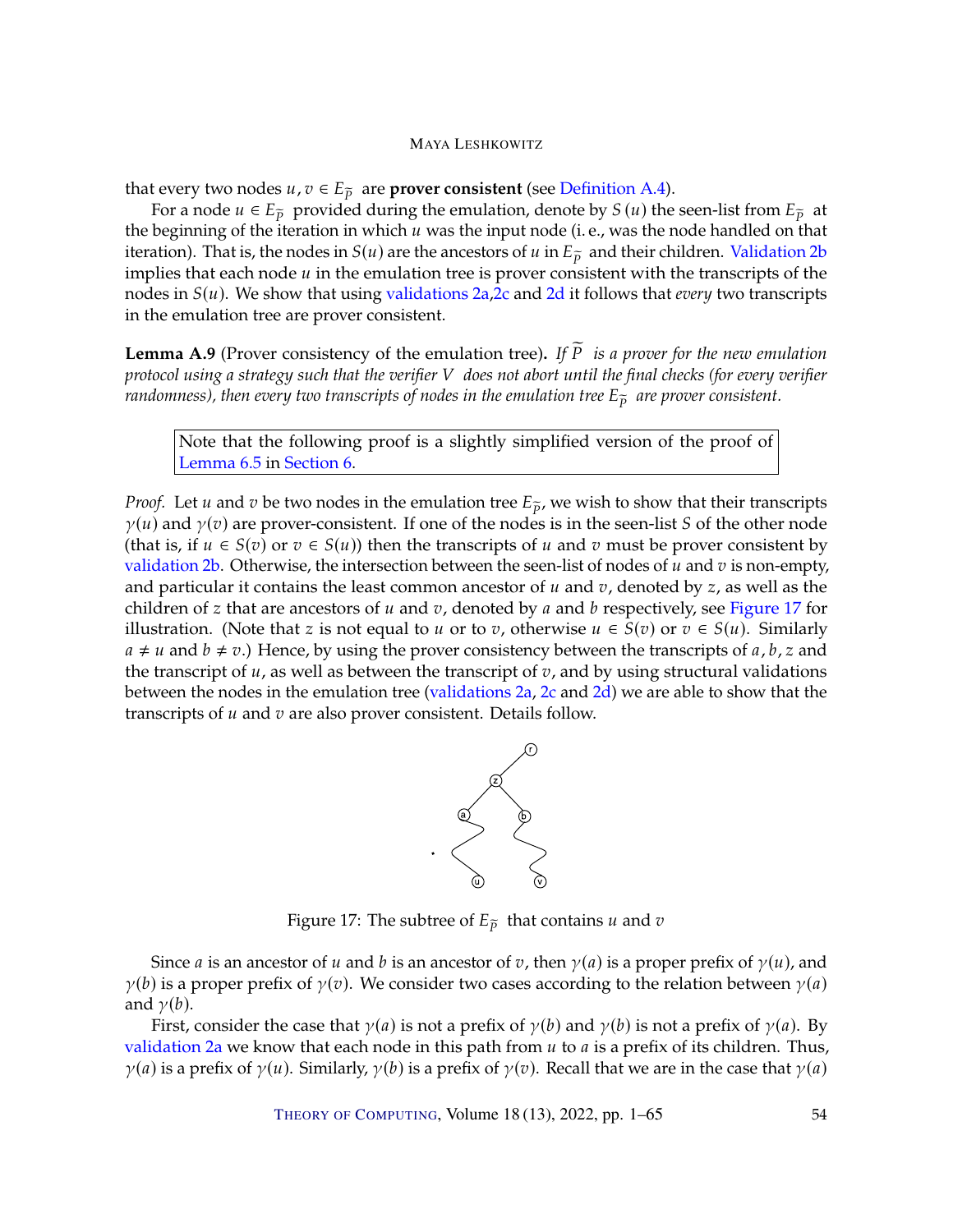is not a prefix of  $\gamma(b)$  and  $\gamma(b)$  is not a prefix of  $\gamma(a)$ , and so the maximal prefix on which  $\gamma(a)$ and  $\gamma(b)$  agree upon is a proper prefix of both. This common prefix equals the maximal prefix on which  $\gamma(u)$  and  $\gamma(v)$  agree. We know that  $\gamma(a)$  and  $\gamma(b)$  are prover-consistent because the prover provides  $a$  along with  $b$  as children of  $z$  and we assume that [validation](#page-45-5)  $2b$  is satisfied. Since the maximal prefix that  $\gamma(u)$  and  $\gamma(v)$  agree on is equal to the maximal prefix that  $\gamma(a)$ and  $\gamma(b)$  agree on, it follows that  $\gamma(v)$  and  $\gamma(u)$  are also prover-consistent. See [Figure](#page-54-0) [18](#page-54-0) for illustration.



<span id="page-54-0"></span>Figure 18:  $\gamma(a)$  and  $\gamma(b)$  agree on the prefix in white, while  $\gamma(a)$  is a prefix of  $\gamma(u)$  and  $\gamma(b)$  is a prefix of  $\gamma(v)$ .

Note that  $\gamma(a)$  cannot be equal to  $\gamma(b)$  since that would be a violation of [validation](#page-46-4) [2d.](#page-46-4) We are left with the case that one of the transcripts  $\gamma(a)$  and  $\gamma(b)$  is a proper prefix of the other, and assume, without loss of generality, that  $\gamma(a)$  is a proper prefix of  $\gamma(b)$ . Denote the transcript of b by  $\gamma(b) = \alpha_1 \beta_1, \ldots, \alpha_k \beta_k$ .

We claim that  $\gamma(b)$  is not a prefix of  $\gamma(u)$ . Assume by contradiction that  $\gamma(b)$  is a prefix of  $\gamma(u)$ . Note that  $b \in S(u)$ , so by [validation](#page-46-3) [2c](#page-46-3) (which passed for the parent of  $u$ )  $\gamma(b) \neq \gamma(u)$ , so  $\gamma(b)$  must be a proper prefix of  $\gamma(u)$ . Denote the nodes in the path from *a* to *u* in  $E_{\tilde{p}}$  by  $a = a_0, a_1, \ldots, a_n = u$  and by  $a_j$  the first node in the path such that  $\gamma(a_j)$  is a prefix of  $\gamma(b)$  and  $\gamma(a_{i+1})$  is not a prefix of  $\gamma(b)$ . There must exist such node  $a_i$  since  $\gamma(a)$  is a prefix of  $\gamma(b)$ , and  $\gamma(u)$  is not a prefix of  $\gamma(b)$ . Note that since  $a_{i+1}$  is an ancestor of u in  $E_{\tilde{p}}$ , then by [validation](#page-45-6) [2a](#page-45-6) it follows that  $\gamma(a_{i+1})$  is a proper prefix of  $\gamma(u)$ . Hence,  $\gamma(b)$  and  $\gamma(a_{i+1})$  are both prefixes of  $\gamma(u)$ . Thus, one of them must be a prefix of the other, and so in this case  $\gamma(b)$  is a prefix of  $\gamma(a_{i+1})$ . It follows that we have a violation to [validation](#page-46-3) [2c,](#page-46-3) since *b* ∈  $S(a_i)$  where  $\gamma(a_i)$  is a prefix of  $\gamma(b)$  and  $\gamma(b)$  is a prefix of  $\gamma(a_{i+1})$  (see [Figure](#page-55-2) [19\)](#page-55-2). Hence, we reached a contradiction to the hypothesis that V does not abort in the intermediate validations, and so  $\gamma(b)$  cannot be a prefix of  $\gamma(u)$ .

Because  $\gamma(b)$  is not a prefix of  $\gamma(u)$ , the maximal common prefix of  $\gamma(u)$  and  $\gamma(b)$  is a proper prefix of  $\gamma(b)$ . We know that  $b \in S(u)$  because b is a child of z, which is an ancestor of u. Hence, by [validation](#page-45-5) [2b,](#page-45-5) the transcript of u and the transcript of  $b \in S(u)$  are prover consistent. It follows that the maximal common prefix of  $\gamma(u)$  and  $\gamma(b)$ , which is a proper prefix of  $\gamma(b)$ , ends with a prover message.

Lastly, note that from [validation](#page-45-6) [2a](#page-45-6) the transcript of each node in the path from  $b$  to  $v$  is a prefix of the transcript of its parent. Thus,  $\gamma(b)$  is a prefix of  $\gamma(v)$ . It follows that the maximal common prefix of  $\gamma(v)$  and  $\gamma(u)$  is contained in the maximal common prefix of  $\gamma(u)$  and  $\gamma(b)$ ,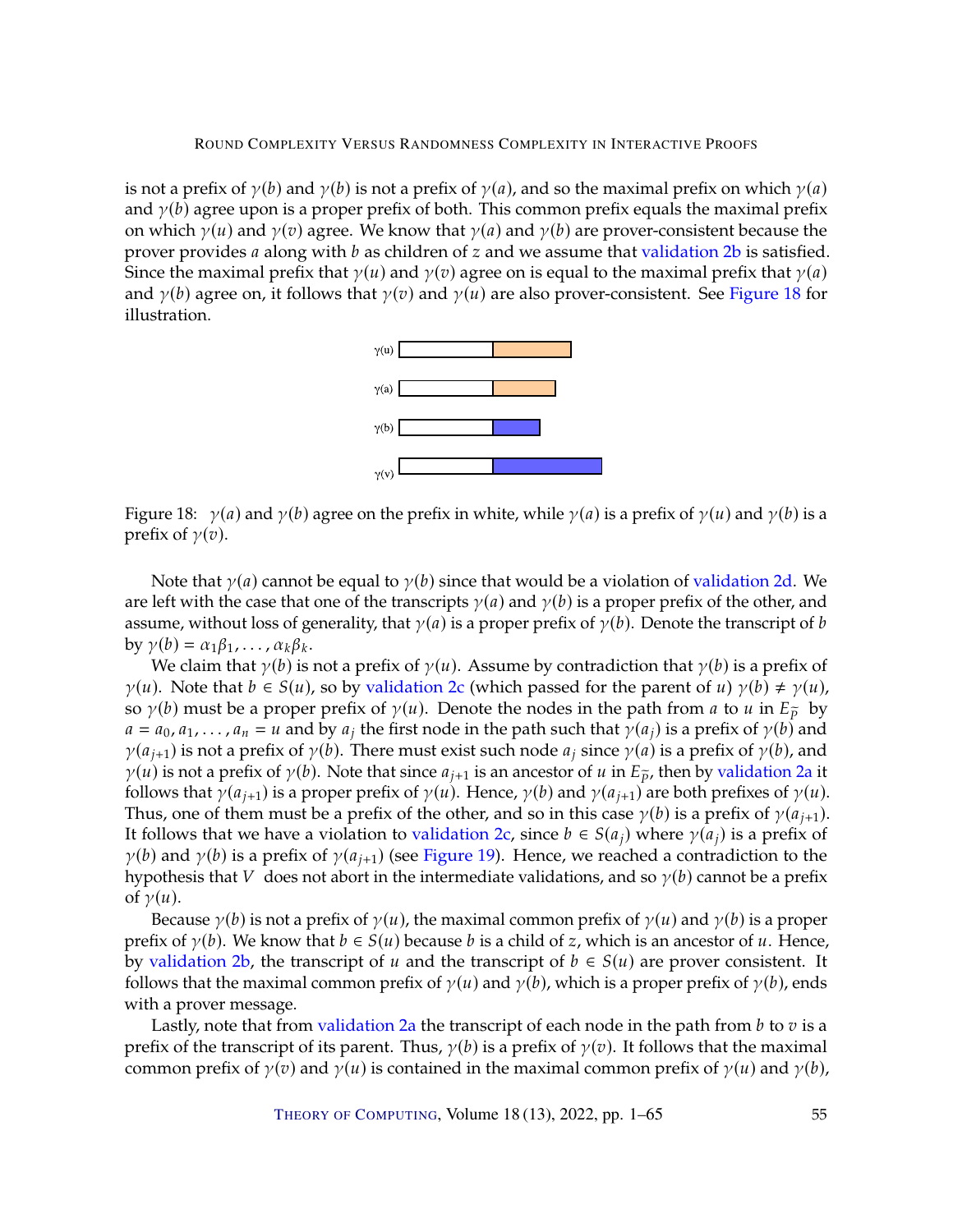

<span id="page-55-2"></span>Figure 19: The dashed arrow pointing from b to  $a_{i+1}$  represent the fact that  $\gamma(b)$  is a prefix of  $\gamma(a_{i+1})$ , and similarly that  $\gamma(a_i)$  is a prefix of  $\gamma(b)$ .



<span id="page-55-3"></span>Figure 20: The maximal common prefix between  $\gamma(u)$  and  $\gamma(b)$  appears in white. Since  $\gamma(b)$  is a prefix of  $\gamma(v)$  the maximal common prefix of  $\gamma(u)$  and  $\gamma(v)$  is the same as the former.

so it ends with a prover message (See [Figure](#page-55-3) [20\)](#page-55-3).

 $\Box$ 

# <span id="page-55-0"></span>**Appendix B Alternative public coin emulation**

In this Appendix we sketch a proof for an additional weaker version of the main theorem, one which transforms a private coin interactive proof system to a public coin interactive proof system. This transformation does not reduce the round complexity, and it does not preserve the randomness complexity, but it also does not blow up the randomness complexity by much. Recall that this is indeed weaker than the main theorem, because this transformation does not yield a public coin interactive proof where the round complexity is bounded by the randomness complexity. Moreover, the randomness complexity is not preserved.

The contribution of this theorem is also due to the fact that we can derive the main [Theorem](#page-4-2) [1.1](#page-4-2) from [Theorem](#page-55-1) [B.1](#page-55-1) and [Theorem](#page-41-2) [A.1.](#page-41-2) In this way, we obtain a modular proof of the main theorem in which the creation of the protocol tree and its emulation are separated into two stages. We would like to thank an anonymous reviewer for suggesting the idea of proving theorem [Theorem](#page-55-1) [B.1.](#page-55-1)

<span id="page-55-1"></span>**Theorem B.1** (Randomness Efficient Public Coin Emulation). Suppose that S has an inter*active proof system of randomness complexity*  $r(n)$  *and round complexity*  $m(n)$  *for instances of length* n. Then, *S* has a *public coin interactive proof system of round complexity*  $O(m'(n))$ , where  $m'(n)$  *–max{x(n)*/log *x(n) m(n))*, and randomness complexity  $O(\log r(n)$ *, m')*. Furthermore, the  $m'(n) = max\{r(n)/log r(n), m(n)\}\$ , and randomness complexity  $O(log r(n) \cdot m')$ . Furthermore, the *resulting interactive proof system has perfect completeness.*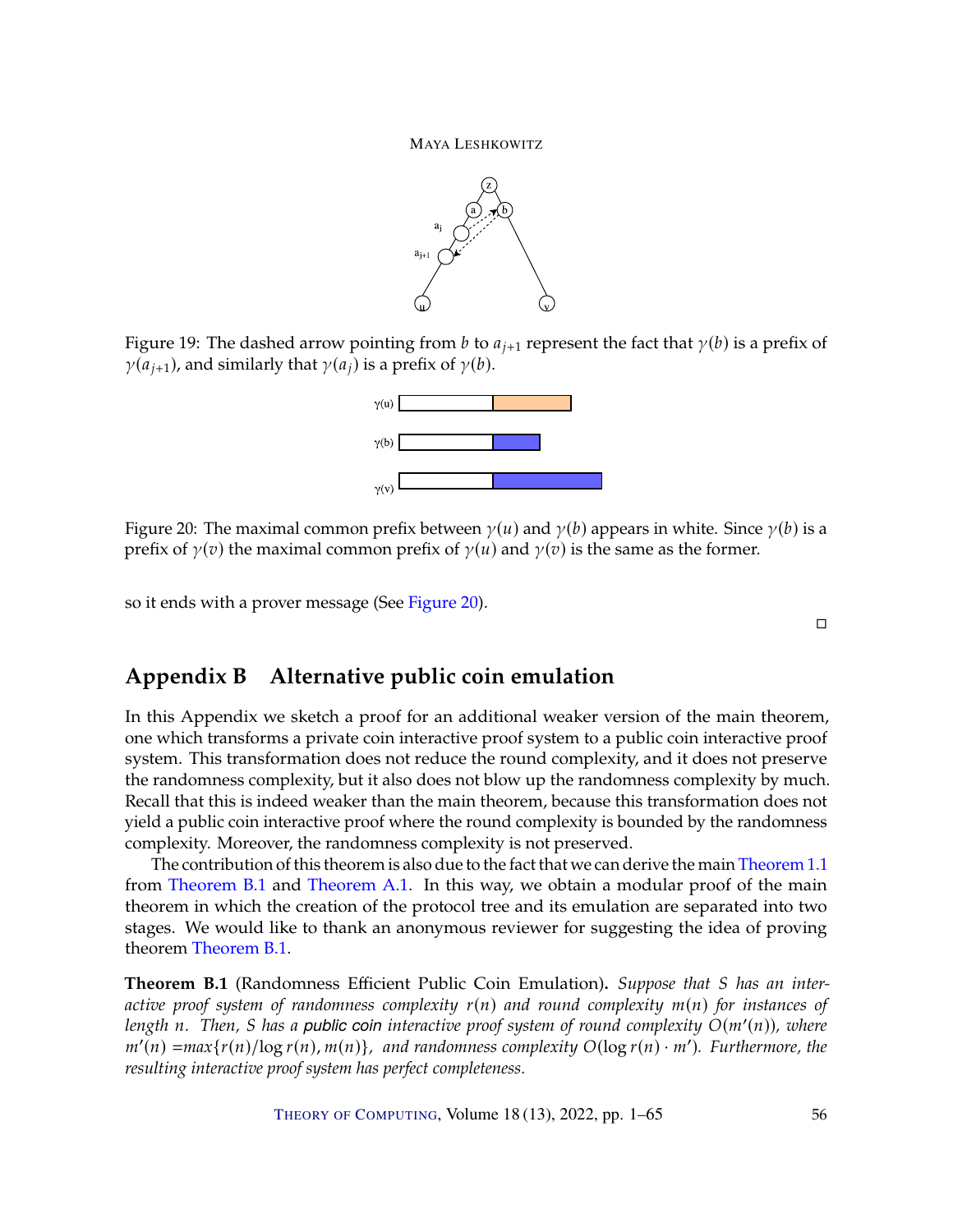The section is organized as follows, first we show how to conclude the main theorem from the two weaker theorems. Next, we sketch a proof for [Theorem](#page-55-1) [B.1.](#page-55-1)

### <span id="page-56-0"></span>**B.1 Concluding the main [Theorem](#page-4-2) [1.1](#page-4-2) using the alternative emulation**

For clarity, we begin by restating the main Theorem.

**Theorem 1.1** (Main Theorem). Suppose that S has an interactive proof system of randomness complexity  $r(n)$  for instances of length n. Then, S has a public coin interactive proof system of round complexity  $O(r(n)/\log r(n))$  and randomness complexity  $O(r(n))$ . Furthermore, the resulting interactive proof system has perfect completeness.

Next, we give an alternative proof of the main theorem. See the main sections of the paper for the standard proof.

*Proof.* Fix an interactive proof for the set S, that has randomness complexity  $r(n)$  for instances of length  $n$ . From [Theorem](#page-41-2) [A.1,](#page-41-2) it follows that  $S$  has a private coin interactive proof system of round complexity  $O(r(n)/\log r(n))$  and randomness complexity  $r(n)$ . Applying [Theorem](#page-55-1) [B.1](#page-55-1) on the new interactive proof system for S, if follows that S has a public coin interactive proof system of round complexity  $O(r(n)/\log r(n))$ , and randomness complexity  $O(\log r(n) \cdot (r(n)/\log r(n))) =$ <br> $O(r(n))$ . Eurthermore, the resulting interactive proof system has perfect completeness.  $O(r(n))$ . Furthermore, the resulting interactive proof system has perfect completeness.  $\square$ 

**Reflection.** In this alternative proof, we first use [Theorem](#page-41-2) [A.1](#page-41-2) to reduce the number of rounds of the private coin interactive proof system to  $O(r(n)/\log r(n))$ . We then apply [Theorem](#page-55-1) [B.1](#page-55-1) on the pow interactive proof system and convert it to a public coin interactive proof system. on the new interactive proof system and convert it to a public coin interactive proof system that does not increase the round complexity to above  $O(r(n)/\log r(n))$ , and has randomness complexity of  $O(\log r(n))$  times the number of rounds, so randomness complexity is  $O(r(n))$ . In particular, using other known transformations of private coin to public coin interactive proofs, instead of [Theorem](#page-55-1) [B.1,](#page-55-1) would not have worked in deriving the main theorem since these transformations blow up the randomness complexity by too much.

The main difference between the standard proof in the main section of this paper and the alternative proof, is that in the standard proof the transformation is done in one shoot. That is, there is one transformation of the protocol tree of the original interactive proof system to an emulation tree that *both* has degree bounded polynomially and height bounded by the verifer has to perform on every round both validations concerning the degree reduction  $(r(n)/\log r(n))$ . Then this emulation tree is used to perform a public coin emulation and and validations concerning the height reduction. In contrast, in the alternative proof the transformation of the protocol tree is separated to two parts: first, reduce the height of the tree (which will reduce the number of rounds to  $O(r(n)/\log r(n))$ ), and then reduce the degree of<br>the tree (which will enable emulating with public coins). The emulation itself is also separated the tree (which will enable emulating with public coins). The emulation itself is also separated into two parts. Since we are using the private coin transformation we derived with [Theorem](#page-41-2) [A.1,](#page-41-2) and then emulating it using the emulation of [Theorem](#page-55-1) [B.1,](#page-55-1) it follows that all the validations defined in the private coin emulation protocol are postponed to after the last iteration of public coin emulation [Construction](#page-61-0) [B.6](#page-61-0) (see the protocol in the following sections).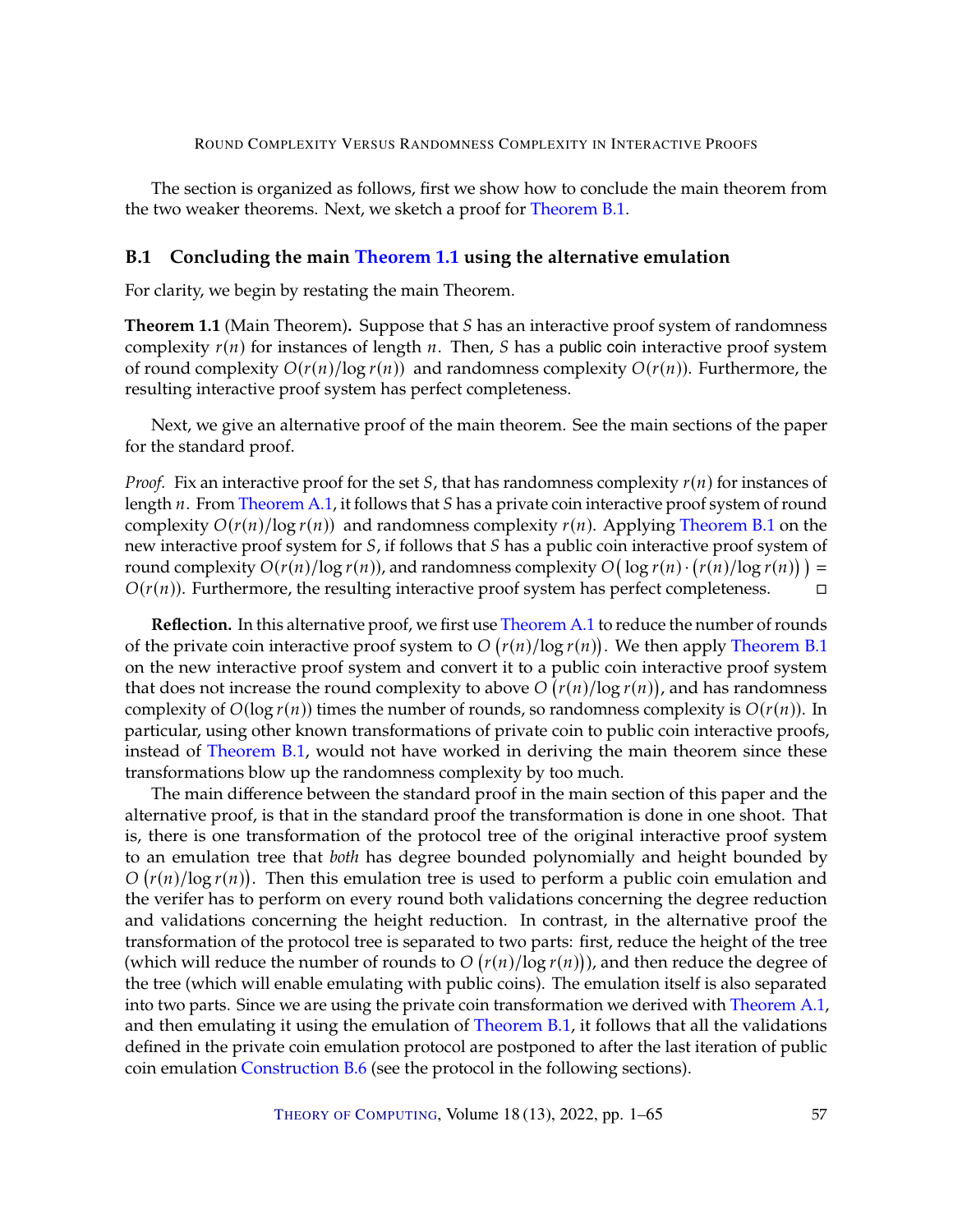# <span id="page-57-0"></span>**B.2 Proof Sketch of [Theorem](#page-55-1) [B.1](#page-55-1)**

We sketch the proof of [Theorem](#page-55-1) [B.1,](#page-55-1) beginning by giving an overview in [Section](#page-57-1) [B.2.1.](#page-57-1) Next, we describe the construction of the emulation tree and its properties in [Section](#page-58-0) [B.2.2](#page-58-0) and [Section](#page-59-0) [B.2.3,](#page-59-0) and finally describe the emulation protocol in [Section](#page-60-0) [B.2.4](#page-60-0) . We omit the analysis of the emulation protocol. We refer the interested reader to the analysis in [Section](#page-24-0) [6,](#page-24-0) which includes the ideas required for the analysis of this theorem.

### <span id="page-57-1"></span>**B.2.1 Overview**

Fixing an interactive proof between a prover P and a verifier  $V$ , and an instance x of length  $n$ , we describe the possible prover-verifier interactions on common input  $x$  using the protocol tree  $T_{P,V}$  defined in [Section](#page-10-0) [3.](#page-10-0) The height of  $T_{P,V}$  corresponds to the number of rounds  $m(n)$ of interaction, and the number of leaves is  $2^{r(n)}$ , where  $r(n)$  is the randomness complexity. As in the proof of the main theorem, our goal is to transform the protocol tree to an emulation tree, denoted by  $E_{P_0,V_0}$ , that defines a prover strategy for a public coin emulation. Recall that the way we use the emulation tree to define a prover strategy for the public coin emulation the way we use the emulation tree to define a prover strategy for the public coin emulation is by initiating the emulation at the tree root, and on each round having the prover assist the verifier at progressing one step down the emulation tree. (This assistance is required because the verifier does not have access to  $E_{P_0,V_0}$ .) Each round consists of the prover providing the verifier with the descriptions of the children of the current node *u* that was sampled on the verifier with the descriptions of the children of the current node  $u$  that was sampled on the previous round, where these descriptions contain the weights of the various children. Hence, in order to apply this emulation strategy, the prover should use an emulation tree with a degree that is bounded by  $poly(n)$ , whereas the degree of  $T_{P,V}$  can be exponential in *n*. Thus, our goal is to transform the protocol tree  $T_{P,V}$  to an emulation tree  $E_{P_0,V_0}$ , with a degree bounded by  $P_0|_{V_0}$ , and the height of the tree (which corresponds to the number of rounds) should be  $poly(n)$ , and the height of the tree (which corresponds to the number of rounds) should be  $O(m')$ , for  $m'(n) = \max\{r(n) / \log r(n), m(n)\}\$ . This is done using the Build\_Tree(r) procedure.

In order to reduce the degree when it is too large, we group the children of  $r$  under new children, which we call **interval children**. (Note that here we don't need to first lift the heavy descendants of  $r$  as we did in the proofs of the other theorems, because we are not trying to reduce the number of rounds, unlike in the other theorems.) In general, children of  $r$  in  $T_{P_0,V_0}$  may become non-immediate descendants during the procedure.

The Build\_Tree(r) procedure unites the children of  $r$  into groups. We unite the children of  $r$  by lexicographic order of their transcript field, such that the weight of each group is larger than  $w(r)/r(n)$  and at most  $2w(r)/r(n)$  (except for, possibly, the last group which is only required to have weight smaller than  $2w(r)/r(n)$ ). We create a new **interval child**  $v$  for each such group, where the children of  $v$  are the nodes in the group. If  $r$  has only one child  $u$ , then instead of creating an interval child for  $r$ , we leave  $u$  as an original child of  $r$ .

Denote by  $T_{p_0, V_0}^u$  the intermediate tree after we identify and set  $u$  as an interval or original d of  $r$ . This way we have a potation for every transformation of the tree in which we create before by  $P_{p_0, V_0}$  are intermediate tree three we recently and set *u* as an interval of original child of r. This way we have a notation for every transformation of the tree in which we create an additional child.

After creating all the interval children of  $r$  (or identifying the original child), the children of *r* in the final emulation tree  $E_{P_0,V_0}$  are exactly the children of *r* in  $T_{P_0,V_0}^z$ , where *z* is the last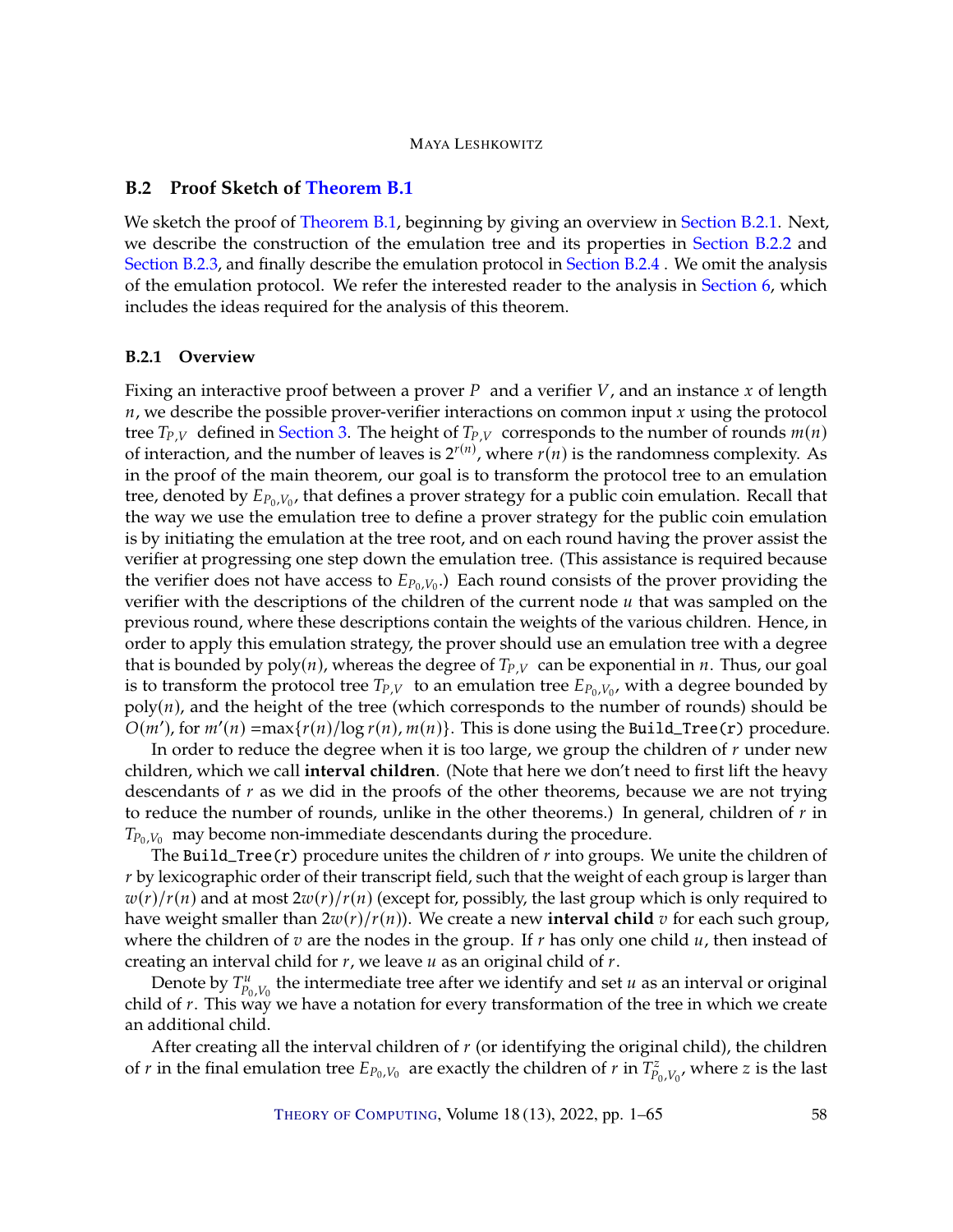interval child of  $r$  created. The number of children  $r$  has is at most  $r(n)$ , since the weight of each interval child of r (except for possibly the last interval child) is at least  $w(r)/r(n)$ . Next, the procedure is called recursively on the children of  $r$  in  $T^z_{P_0,V_0}$ <br>tree in order to create the final emulation tree.

The description of a node  $u$  in the emulation tree is composed of the **transcript** field  $\gamma(u) = \alpha_1 \beta_1 \dots \alpha_i \beta_i$  and a weight field  $w(u)$  as in the original protocol tree, with an additional **range** field  $R(u)$ . The range of a node represents the possible range of its children's transcripts. Hence, the transcripts of the children of each interval child are the same up to the last verifier's message on which they differ, which corresponds to the branching of the intermediate tree for the next round. Thus, we can label the range  $R(u) = [s, e]$  where  $s < e \in \{0, 1\}^{\ell}$  according to the range of the last verifier message in the transcript field of the children of  $u$ . Original children range of the last verifier message in the transcript field of the children of  $u$ . Original children have full range  $[0^{\ell}, 1^{\ell}]$ , whereas the range of interval children is a subinterval of  $[0^{\ell}, 1^{\ell}]$  such<br>that this subinterval corresponds to the transcripts of the descendants that are grouped under that this subinterval corresponds to the transcripts of the descendants that are grouped under this node.

We show in the analysis that the height of  $E_{P_0,V_0}$  is  $O(m'(n))$ , where  $m'(n) = \max\{r(n)/\log r(n), m(n)\}\$ . The degree of nodes in  $E_{P_0,V_0}$  is at most  $r(n)$ , hence it is suitable for public coin emulation suitable for public coin emulation.

(The running time of this algorithm is at least the size of the protocol tree, which is exponential in  $r(n)$ , and thus it may be exponential in |x|. However, the prover is the one that runs this algorithm and the prover is computationally unbounded. Therefore the running time is not an issue.)

# <span id="page-58-0"></span>**B.2.2 The** Build\_Tree **procedure**

Denote the designated prover and verifier of the original interactive proof system by  $P_0$  and  $V_0$  respectively, and the protocol tree of  $P_0$  and  $V_0$  for a yes-instance x by  $T_{P_0,V_0}$ . The Build\_Tree procedure is a recursive procedure that reads and updates a tree  $T$ , which is initially set to equal the protocol tree  $T_{P_0,V_0}$  until obtaining the final emulation tree, denoted by  $E_{P_0,V_0}$ . When<br>invoked on a node  $u$  in  $T$  the procedure determines the children of  $u$  undates the global tree invoked on a node  $u$  in  $T$ , the procedure determines the children of  $u$ , updates the global tree and invokes the procedure recursively on the children of  $u$ . We denote by  $T(u)$  the subtree of T rooted at  $u$ .

**Initialization.** The tree T is initialized to be the original protocol tree, where each node has a description that contains the weight and transcript like in the original tree, and an additional range field which is initially left empty. We set the range of the root, denoted  $r$ , to be full range  $R(r) = [0^{\ell}, 1^{\ell}]$ . If the weight of *r* is zero we terminate the process. Otherwise, we invoke the Build\_Tree procedure on  $r$ .

**The main procedure:** Build\_Tree **.** If u is a leaf, the procedure returns without updating the global tree  $T$ . If  $u$  has only one child  $v$  with non zero weight, then the procedure deletes the children of  $u$  whose weights are equal to zero, identifies  $v$  as an **original child** of  $u$ , and sets the range of  $v$  to be full range  $R(r) = [0^{\ell}, 1^{\ell}]$ . Otherwise, the Build\_Tree procedure invokes the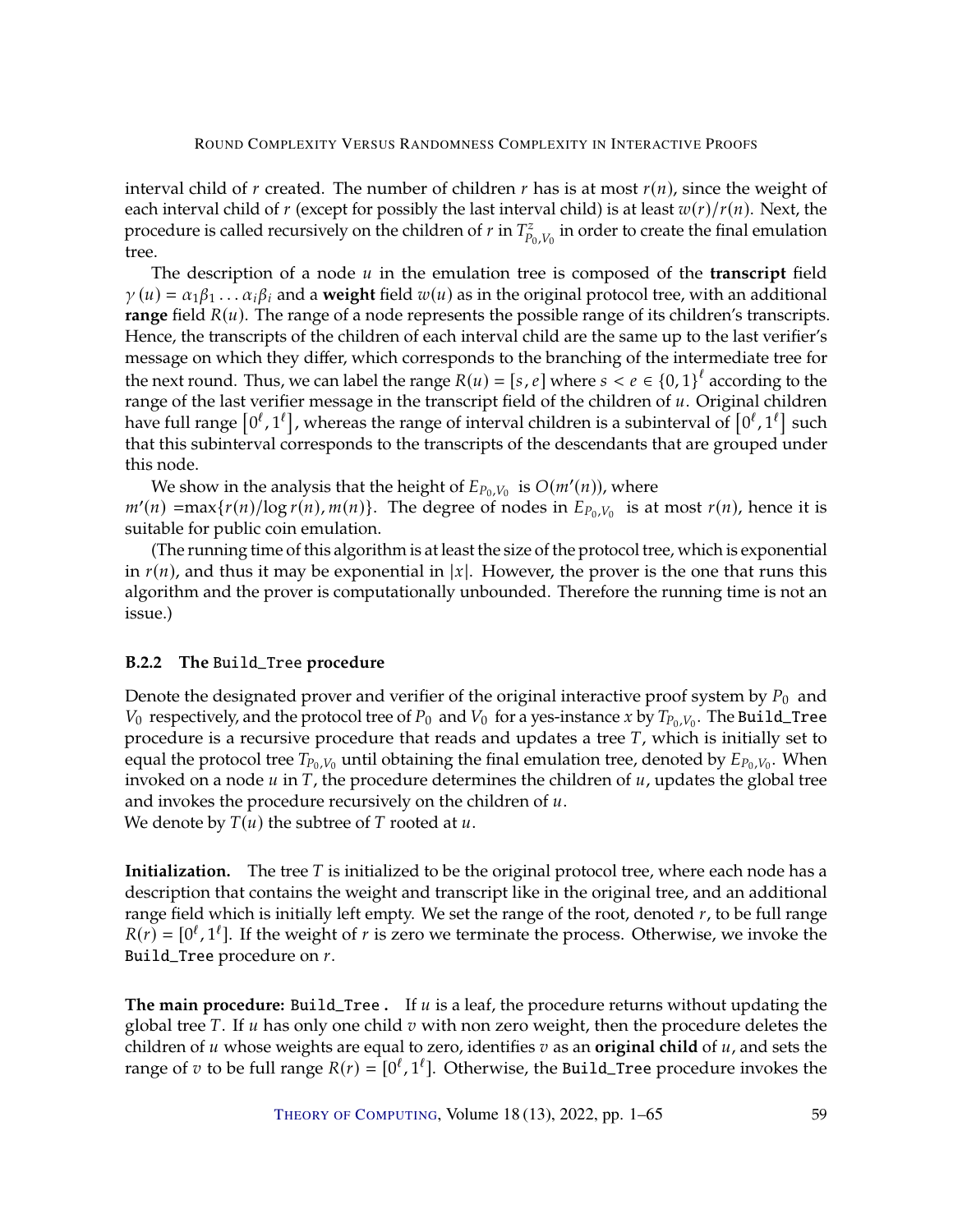Build\_Interval(u) procedure, in order to create and update the children of  $u$  in  $T$ . Finally, the Build\_Tree procedure is invoked recursively on all the children of  $u$  in  $T$ .

Build\_Interval(u). This procedure groups the children of u under interval children. Denote the range field of u by  $R(u) = [s(u), e(u)]$ . (Note that  $s(u) = 0^{\ell}$  and  $e(u) = 1^{\ell}$  unless u is an interval pode in which case its range is partial.) We partition the range of u into a sequence of interval node, in which case its range is partial.) We partition the range of  $u$  into a sequence of consecutive intervals, each one representing the range of a new child of  $u$ . As long as we have not partitioned all of the range  $[s(u), e(u)]$  we perform the following procedure.

- 1. Determine *s'*, the starting point of the interval child's range: Initially, for the first interval child of  $u$  we set  $s' = s(u)$ . For the payt interval children, if the end of the range of the child of u we set  $s' = s(u)$ . For the next interval children, if the end of the range of the previously created interval child is  $\tilde{e}$  then we set  $s' = \tilde{e} + 1$ . previously created interval child is  $\tilde{e}$ , then we set  $s' = \tilde{e} + 1$ .
- 2. Determine  $e'$ , the ending point of the interval child's range: For each  $e \in \{0,1\}^{\ell}$ , denote by<br>*Interval(s', e*) the set of children of u in  $T(u)$  whose last verifier message  $\alpha$  (in the transcription Interval(s', e) the set of children of u in  $T(u)$  whose last verifier message  $\alpha$  (in the transcript<br>field) is in the range  $[s'_\alpha e]$ . Note that when  $[s'_\alpha e] + [s(u)_\alpha(u)]$  the set Interval(s', e) field) is in the range [s', e]. Note that when  $[s', e] \neq [s(u), e(u)]$  the set *Interval*(s', e) can be a proper subset of the non-heavy children of  $u$ . We define the weight of the set Interval(s', e), which we denote by  $W(s', e)$ , as the sum of the weights of nodes in<br>Interval(s', e) Interval(s', e).<br>We set e' to be

We set *e'*, to be the minimal  $e \in \{0,1\}^{\ell}$  that satisfies  $W(s', e) \geq w(u)/r(n)$ . If no such *e* exists and  $W(s', e(u)) > 0$ , we set  $e' = e(u)$ . If  $W(s', e(u)) = 0$  there is no need to create exists and  $W(s', e(u)) > 0$ , we set  $e' = e(u)$ . If  $W(s', e(u)) = 0$  there is no need to create another interval child so we return to the Build\_Tree procedure. (This guarantees that the weight of an interval child is at least 1).

- 3. Create a new node  $v$ : We set the transcript of  $v$  to be like the transcript of  $u$ ,  $\gamma(v) = \gamma(u)$ , its range to be  $R(v) = [s', e']$  and its weight to be  $w(v) = W(s', e')$ .
- 4. Place  $v$  in the tree: disconnect  $u$  from the nodes in  $Interval(s', e')$ . Set  $u$  as a parent of  $v$  and let  $v$  be the parent of all podes that are in  $Interval(s', e')$ . and let  $v$  be the parent of all nodes that are in  $Interval(s', e').$

Note that the weight of an interval child of u is at most  $2w(u)/r(n)$  and at least  $w(u)/r(n)$ , except possibly for the last interval child, whose weight is at least 1.

# <span id="page-59-0"></span>**B.2.3 Properties of the emulation tree**

Recall that in the original protocol tree, v was a child of u if and only if  $\gamma(v) = \gamma(u)\alpha\beta$  where  $\alpha, \beta \in \{0, 1\}^{\ell}$  denote the next verifier message and the prover's response to it. However, in the next verifier message and the prover's response to it. However, in the new emulation tree,  $E_{P_0,V_0}$ , this is not the case. Namely, if  $v$  is a child of  $u$  in  $E_{P_0,V_0}$ , then it could<br>be that z is an original child of  $u$  and hence  $v(x) = v(u) \alpha \beta$  for some  $\alpha, \beta \in \{0, 1\}^{\ell}$  or z is an be that  $v$  is an original child of  $u$  and hence  $\gamma(v) = \gamma(u)\alpha\beta$  for some  $\alpha, \beta \in \{0, 1\}^{\ell}$ , or  $v$  is an interval child hence  $\gamma(v) = \gamma(u)$  and  $R(v) \subset R(u)$ . Nevertheless the following properties of the interval child hence  $\gamma(v) = \gamma(u)$  and  $R(v) \subseteq R(u)$ . Nevertheless, the following properties of the final emulation tree  $E_{P_0,V_0}$  are readily verified. We omit the proofs for most of these properties and we refer the reader to the proofs in Section 4.3, which are a slightly more complex version and we refer the reader to the proofs in [Section](#page-17-0) [4.3,](#page-17-0) which are a slightly more complex version of the corresponding claims here. We only include the proof of [Corollary](#page-60-1) [B.4](#page-60-1) since it is different from the one in [Section](#page-17-0) [4.3.](#page-17-0)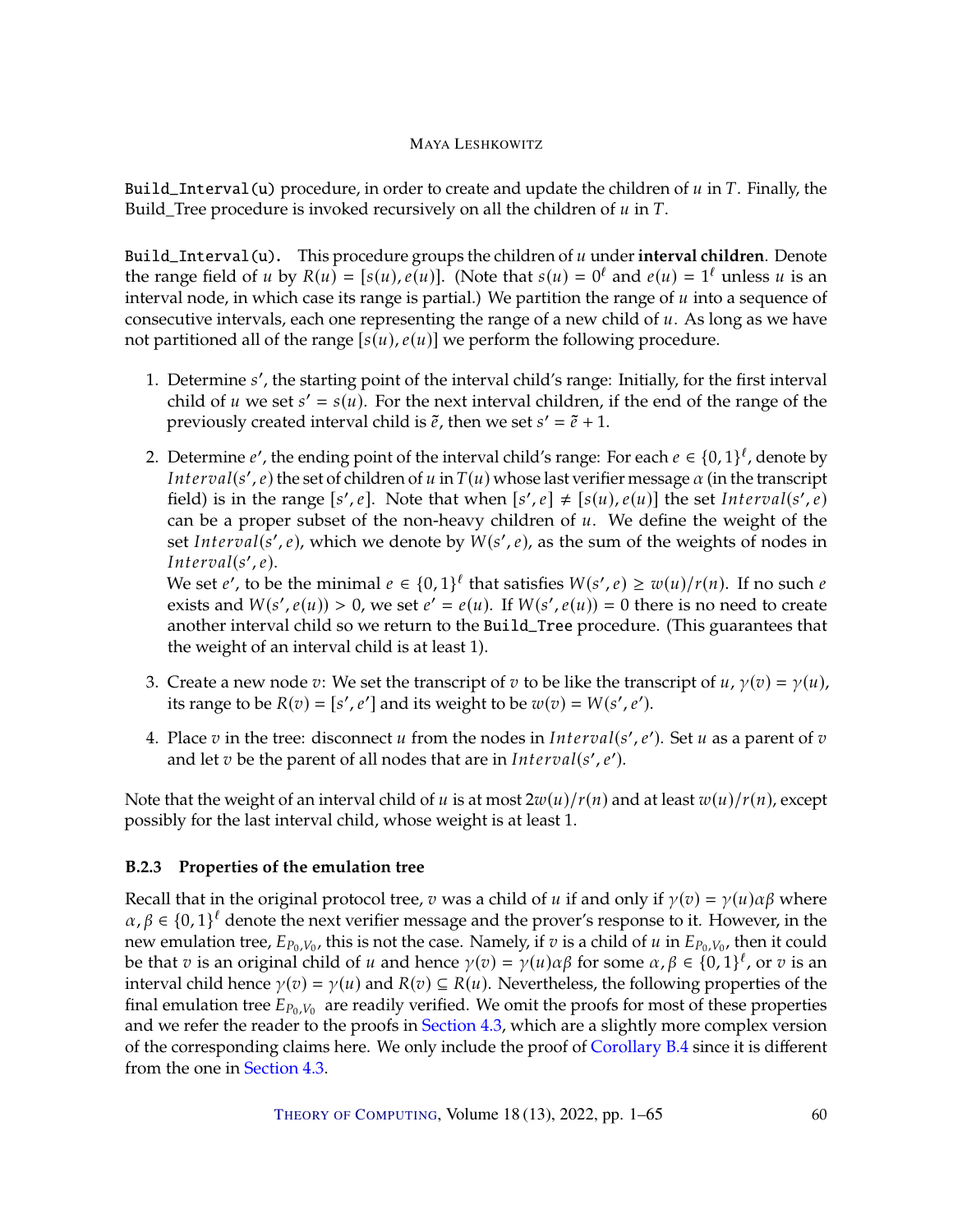**Claim B.2** (Node degree). Each node u in the final emulation tree  $E_{P_0,V_0}$  has at most  $r(n)$  children.

<span id="page-60-2"></span>**Claim B.3** (Weight reduction). *For every node u in the final emulation tree*  $E_{P_0,V_0}$ , and each grandchild<br>z of u, either z is a child of an interval child of u, and the vergiant of z is at most  $2m(u)/r(u)$ , or z is an  $z$  of  $u$ , either  $z$  is a child of an interval child of  $u$ , and the weight of  $z$  is at most  $2w(u)/r(n)$ , or  $z$  is an *original child of u.* 

<span id="page-60-1"></span>**Corollary B.4** (Corollary to [Claim](#page-60-2) [B.3\)](#page-60-2). The height of the final emulation tree  $E_{P_0,V_0}$  is  $O(m'(n))$ ,<br>*zuhere*  $m'(n)$   $-max(x(n))$  log  $r(n)$ ,  $m(n)$  $where m'(n) = max{r(n)/log r(n), m(n)}.$ 

*Proof.* Fixing an iteration that begins with input node  $u$ , the prover helps the verifier go one step down  $E_{P_0,V_0}$ . Hence, two iterations later the chosen node *z* is a grandchild of *u*, so from [Claim](#page-60-2) [B.3](#page-60-2) either z is a child of an interval child of u and the weight of z is at most  $2w(u)/r(n)$ , or  $z$  is a child of an original child of  $u$ . Note that after visiting  $m$  original children while going down the tree we have reached a leaf of  $E_{P_0,V_0}$ . In addition, after visiting  $3r(n)/\log r(n)$  interval children the weight of the node we reached is at most  $2^{r(n)}/(r(n)/2)^{3(r(n)/\log r(n))} < 1$ , so we have reached a leaf. It follows that after  $2(m + 3r(n)/\log r(n))$  iterations we have reached a leaf (either by visiting  *original children or having the weight reduced with interval children). The* multiplication by two comes from the fact that we have a guarantee of visiting an original child or reducing the weight only after two iterations.

**Claim B.5** (Leaves). *The leaves of*  $E_{P_0,V_0}$  are exactly the leaves of protocol tree  $T_{P_0,V_0}$  whose weights are 1*.*

# <span id="page-60-0"></span>**B.2.4 Public Coin Emulation**

Next, we describe the strategy of the designated prover  $P$  and verifier  $V$  in the new protocol ("emulation"). The strategy of the designated prover  $P$  for a yes-instance  $x$  uses the emulation tree  $E_{P_0,V_0}$  of x constructed in the previous section. The prover assists the verifier V in progressing down the emulation tree. On each iteration, the prover provides the descriptions of the children  $v_1, \ldots, v_d$  of the current node  $u$ , which was sampled in the previous iteration. The verifier performs validations on the list supplied by the prover (to be detailed below), and then samples one of the children for the next iteration according to its weight. The verifier does not have access to the emulation tree, and its validations consist of structural requirements on the part of the emulation tree seen so far. On the last iteration, the verifier checks that the full transcript, along with the sequence of coin tosses, leads the original verifier  $V_0$  to accept.

The exposition and definitions for this section are identical to the ones in [Section](#page-18-0) [5,](#page-18-0) with the minor change of having original children in this emulation, instead of the heavy children in the other Section. Hence, we will not repeat the exposition here, and the reader is referred to read the exposition in [Section](#page-18-0) [5,](#page-18-0) which includes transcript descendant [Definition](#page-19-4) [5.1,](#page-19-3) transitivity Definition [5.2](#page-19-4) and prover consistency [Definition](#page-20-0) [5.3.](#page-20-0) Note that what is stated about heavy children in [Section](#page-18-0) [5](#page-18-0) holds for original children in this emulation (although the creation of the two types of children is different, the claims we make about them in this section are identical).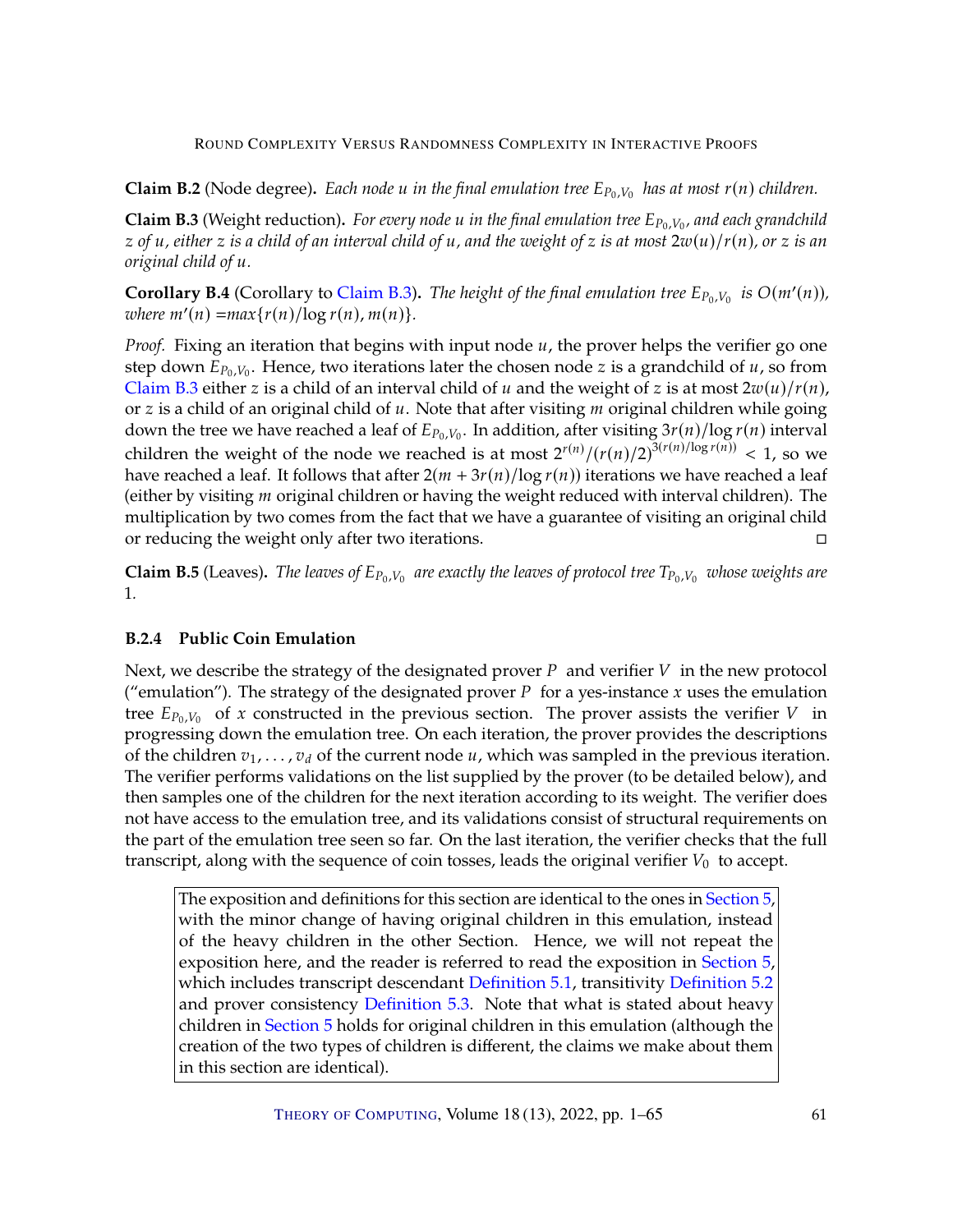<span id="page-61-0"></span>**Construction B.6.** (the *i*th iteration) On input a non-leaf node  $u$ .

1. The prover provides the descriptions of the children  $v_1, \ldots, v_d$  of  $u$ :

 $(\gamma(v_1), R(v_1), w(v_1)), \ldots, (\gamma(v_d), R(v_d), w(v_d))$ 

- 2. If  $d = 1$ , then u has a single child  $v_1$ , and the verifier performs the following validations and rejects if any of them fails:
	- (a) The verifier checks that the weight of  $v_1$  is equal to the weight of u.
	- (b) The verifier checks that  $v_1$  is a transcript descendant of  $u$ .
- 3. Otherwise, if  $d > 1$  the verifier performs the following validations and rejects if any of them fails:
	- (a) The verifier checks that all nodes are different (according to their descriptions). That is, for each distinct  $i, j \in [d]$ , if  $\gamma(v_i) = \gamma(v_i)$ , then  $R(v_i) \neq R(v_i)$ .
	- (b) The verifier checks that the weights of the children of  $u$  sum up to  $w(u)$ ; that is,

$$
w(u) = \sum_{j=1}^{d} w(v_j)
$$
 (B.1)

- (c) For each  $j \in [d]$ , the verifier checks that  $v_j$  is a transcript descendant of  $u$ .
- (d) For each child  $v_j$ , the verifier checks that  $\gamma(v_j) = \gamma(u)$ .
- (e) The verifier checks that the ranges of all the children are disjoint; that is, for every two children  $v_j$  and  $v_k$ , the verifier checks that R (  $\frac{1}{\sqrt{2}}$  $( \bigcap R(v_k) = \emptyset.$
- 4. The verifier chooses a child according to the probability distribution  $\overline{J}$  that assigns each  $j \in [d]$  probability approximately proportional to  $w(v_j)$  using  $O(\log r(n))$  coin tosses. That is,  $J$  is such that

$$
\Pr\left[J=j\right] \le \frac{w(v_j)}{\sum_{i=1}^d w(v_i)} \cdot (1 + 1/r(n)) \tag{B.1}
$$

We only utilize  $O(\log r(n))$  public coins per iteration since we want this emulation to be as efficient as possible in terms of randomness complexity, without sacrificing soundness by more than a constant factor in total. Hence, we compromise on sampling each child with probability proportional to  $w(v_i)$ , and instead sample with approximate probability. See the explanation for approximate sampling in [Appendix](#page-23-1) [5.4.](#page-23-1)

By our conventions, the last message the verifier  $V_0$  sends, denoted  $\alpha_m$ , contains the outcomes  $ρ ∈ {0, 1}^{r(n)}$  of the  $r(n)$  coins tossed. Thus, if the last node chosen is *v*, then *ρ* can be easily extracted from  $\gamma(v) = \alpha_1 \beta_1, \dots, \alpha_m \beta_m$ . After the last iteration, the verifier performs final checks and accepts if all of them hold: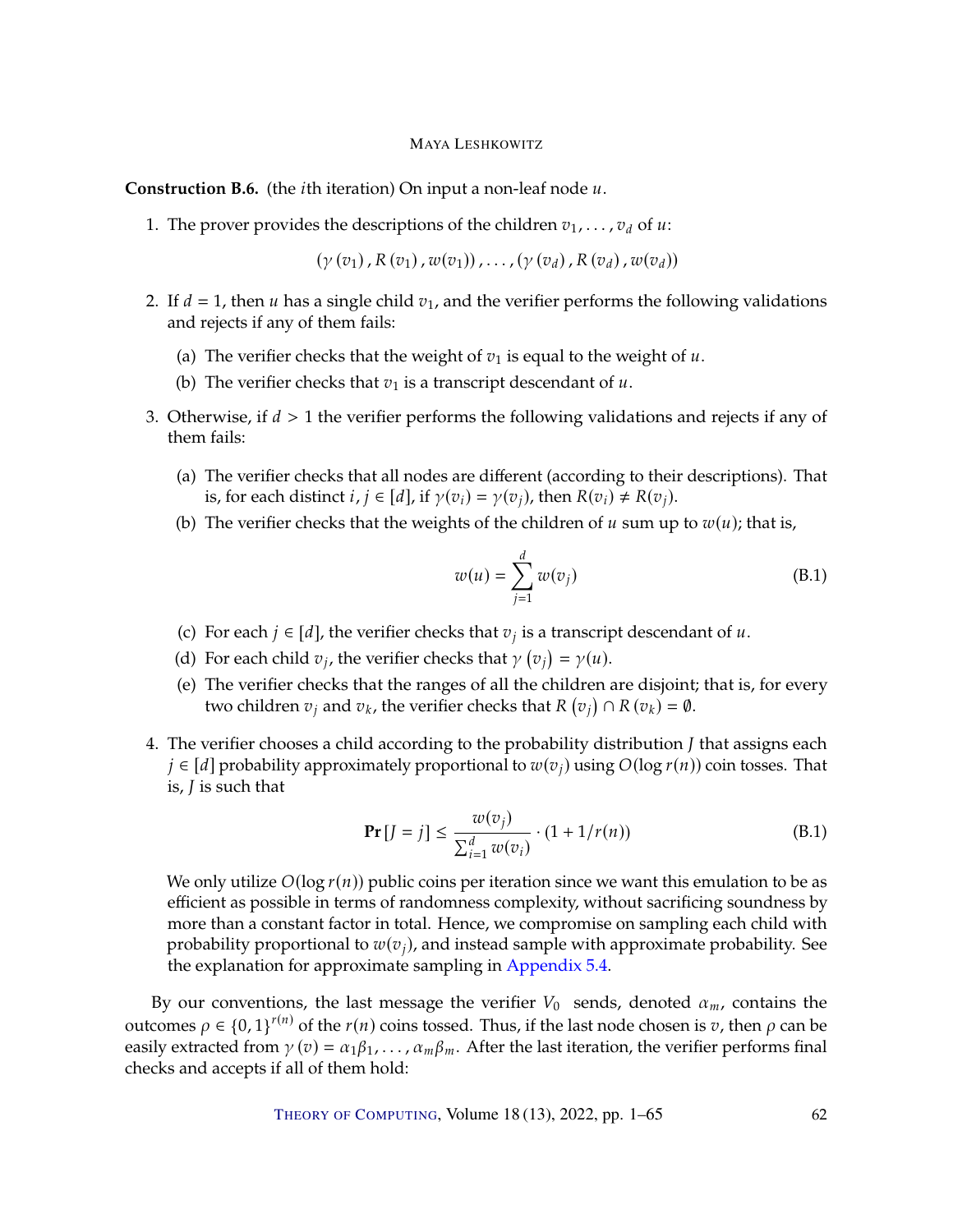- (i) Check that  $\rho$  is accepting for  $\gamma$  (v) and consistent with it: It checks that  $V_0(x, \rho, \beta_1, \ldots, \beta_m)$  = 1, and that for every  $i = 1, \ldots, m$  it holds that  $\alpha_i = V_0(x, \rho, \beta_1, \ldots, \beta_{i-1})$ . Note that the verifier needs  $\rho$  in order to verify these conditions, so this check can only be done after the last iteration. Also note that if these checks pass then  $w(v) = 1$  (rather than  $w(v) = 0$ ).
- (ii) Check that  $w(v) = 1$ ; in other words the prover's last claim should be that the weight of the last node chosen is 1 (and not more than 1).

# **Acknowledgments.**

I would like to thank my advisor, Prof. Oded Goldreich, for his encouragement to approach the problem studied in this paper, and for his guidance, support and contribution in the research and the writing process. I thank Dr. Guy Rothblum for useful discussions. I also thank the anonymous reviewers for providing useful comments and suggestions.

# **References**

- <span id="page-62-0"></span>[1] László Babai: Trading group theory for randomness. In *Proc. 17th STOC*, pp. 421–429. ACM Press, 1985. [\[doi:10.1145/22145.22192\]](http://dx.doi.org/10.1145/22145.22192) [4](#page-3-1)
- <span id="page-62-1"></span>[2] László Babai and Shlomo Moran: Arthur–Merlin games: A randomized proof system and a hierarchy of complexity classes. *J. Comput. System Sci.*, 36(2):254–276, 1988. [\[doi:10.1016/0022-0000\(88\)90028-1\]](http://dx.doi.org/10.1016/0022-0000(88)90028-1) [4](#page-3-1)
- <span id="page-62-2"></span>[3] MIHIR BELLARE, ODED GOLDREICH, AND SHAFI GOLDWASSER: Randomness in interactive proofs. *Comput. Complexity*, 3(4):319–354, 1993. [\[doi:10.1007/BF01275487\]](http://dx.doi.org/10.1007/BF01275487) [4](#page-3-1)
- <span id="page-62-4"></span>[4] Martin Fürer, Oded Goldreich, Yishay Mansour, Michael Sipser, and Stathis Zachos: On completeness and soundness in interactive proof systems. In Silvio Micali, editor, *Randomness and Computation*, volume 5 of *Adv. Comput. Res.*, pp. 429–442. JAI Press, 1989. [Author's website.](https://www.wisdom.weizmann.ac.il/~oded/PSX/fgmsz.pdf) [4](#page-3-1)
- <span id="page-62-3"></span>[5] ODED GOLDREICH AND MAYA LESHKOWITZ: On emulating interactive proofs with public coins. In Oded Goldreich, editor, *Computational Complexity and Property Testing: On the Interplay Between Randomness and Computation*, pp. 178–198. Springer, 2020. [\[doi:10.1007/978-3-030-](http://dx.doi.org/10.1007/978-3-030-43662-9_12) [43662-9\\_12,](http://dx.doi.org/10.1007/978-3-030-43662-9_12) [ECCC:TR16-066\]](https://eccc.weizmann.ac.il/report/2016/066) [4,](#page-3-1) [9](#page-8-1)
- <span id="page-62-5"></span>[6] ODED GOLDREICH, SILVIO MICALI, AND AVI WIGDERSON: Proofs that yield nothing but their validity or all languages in NP have zero-knowledge proof systems. *J. ACM*, 38(3):690–728, 1991. Preliminary version in [FOCS'86.](https://doi.org/10.1109/SFCS.1986.47) [\[doi:10.1145/116825.116852\]](http://dx.doi.org/10.1145/116825.116852) [5](#page-4-3)
- <span id="page-62-6"></span>[7] Oded Goldreich, Salil P. Vadhan, and Avi Wigderson: On interactive proofs with a laconic prover. *Comput. Complexity*, 11(1–2):1–53, 2002. [\[doi:10.1007/s00037-002-0169-0\]](http://dx.doi.org/10.1007/s00037-002-0169-0) [6](#page-5-2)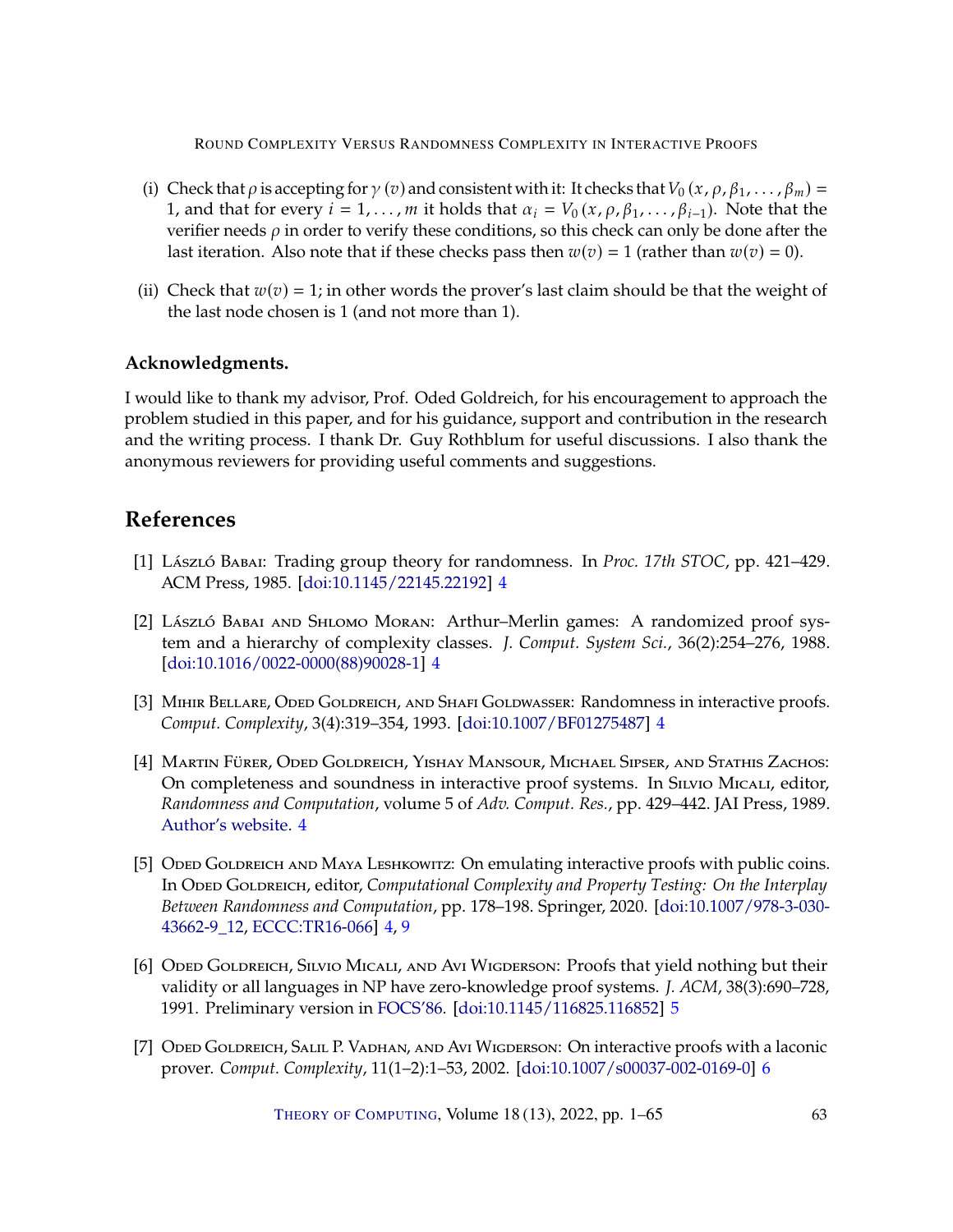- <span id="page-63-2"></span>[8] SHAFI GOLDWASSER, SILVIO MICALI, AND CHARLES RACKOFF: The knowledge complexity of interactive proof systems. *SIAM J. Comput.*, 18(1):186–208, 1989. Preliminary version in [STOC'85.](https://doi.org/10.1145/22145.22178) [\[doi:10.1137/0218012\]](http://dx.doi.org/10.1137/0218012) [4](#page-3-1)
- <span id="page-63-5"></span>[9] SHAFI GOLDWASSER AND MICHAEL SIPSER: Private coins versus public coins in interactive proof systems. In Silvio Micali, editor, *Randomness and Computation*, volume 5 of *Adv. Comput. Res.*, pp. 73–90. JAI Press, 1989. Preliminary version in [STOC'86.](https://doi.org/10.1145/12130.12137) [4,](#page-3-1) [5,](#page-4-3) [9](#page-8-1)
- <span id="page-63-6"></span>[10] Adam R. Klivans and Dieter van Melkebeek: Graph nonisomorphism has subexponential size proofs unless the polynomial-time hierarchy collapses. *SIAM J. Comput.*, 31(5):1501– 1526, 2002. [\[doi:10.1137/S0097539700389652\]](http://dx.doi.org/10.1137/S0097539700389652) [4](#page-3-1)
- <span id="page-63-1"></span>[11] Maya Leshkowitz: Round complexity versus randomness complexity in interactive proofs. In *Proc. 22nd Internat. Conf. on Randomization and Computation (RANDOM'18)*, pp. 49:1–16. Schloss Dagstuhl–Leibniz-Zentrum fuer Informatik, 2018. [\[doi:10.4230/LIPIcs.APPROX-](http://dx.doi.org/10.4230/LIPIcs.APPROX-RANDOM.2018.49)[RANDOM.2018.49\]](http://dx.doi.org/10.4230/LIPIcs.APPROX-RANDOM.2018.49) [1](#page-0-0)
- <span id="page-63-3"></span>[12] CARSTEN LUND, LANCE FORTNOW, HOWARD J. KARLOFF, AND NOAM NISAN: Algebraic methods for interactive proof systems. *J. ACM*, 39(4):859–868, 1992. Preliminary version in [FOCS'90.](http://doi.org/10.1109/FSCS.1990.89518) [\[doi:10.1145/146585.146605\]](http://dx.doi.org/10.1145/146585.146605) [4,](#page-3-1) [10](#page-9-2)
- <span id="page-63-7"></span>[13] Ronen Shaltiel and Christopher Umans: Low-end uniform hardness versus randomness tradeoffs for AM. *SIAM J. Comput.*, 39(3):1006–1037, 2009. [\[doi:10.1137/070698348\]](http://dx.doi.org/10.1137/070698348) [4](#page-3-1)
- <span id="page-63-4"></span>[14] Adi Shamir: IP = PSPACE. *J. ACM*, 39(4):869–877, 1992. Preliminary version in [FOCS'90.](https://doi.org/10.1109/FSCS.1990.89519) [\[doi:10.1145/146585.146609\]](http://dx.doi.org/10.1145/146585.146609) [4,](#page-3-1) [6,](#page-5-2) [10](#page-9-2)

# <span id="page-63-0"></span>**AUTHOR**

Maya Leshkowitz Ph. D. student The Hebrew University of Jerusalem Jerusalem, Israel mleshkowitz gmail com